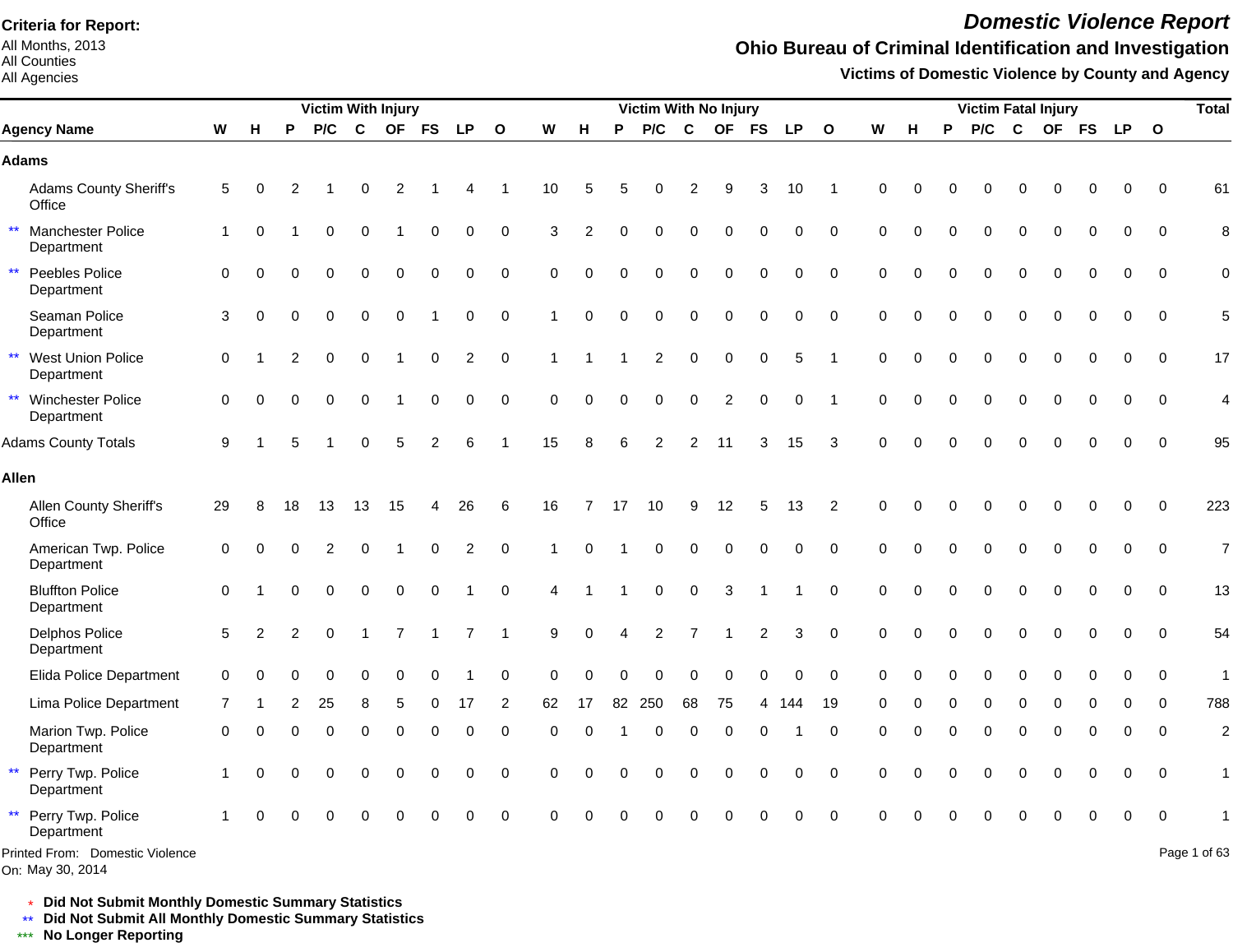All Months, 2013 All Counties

All Agencies

## *Domestic Violence Report*

## **Ohio Bureau of Criminal Identification and Investigation**

**Victims of Domestic Violence by County and Agency**

|                                                     |                |                |    | <b>Victim With Injury</b> |             |             |           |             |              |          |                |            | <b>Victim With No Injury</b> |                  |                |             |                |                  |          |             |          |          |             | <b>Victim Fatal Injury</b> |           |             |              | <b>Total</b>   |
|-----------------------------------------------------|----------------|----------------|----|---------------------------|-------------|-------------|-----------|-------------|--------------|----------|----------------|------------|------------------------------|------------------|----------------|-------------|----------------|------------------|----------|-------------|----------|----------|-------------|----------------------------|-----------|-------------|--------------|----------------|
| <b>Agency Name</b>                                  | W              | н              | P  | P/C                       | $\mathbf c$ | <b>OF</b>   | <b>FS</b> | <b>LP</b>   | $\mathbf{o}$ | W        | н              | P          | P/C                          | $\mathbf c$      | <b>OF</b>      | <b>FS</b>   | <b>LP</b>      | $\mathbf{o}$     | W        | н           | P        | P/C      | $\mathbf c$ | <b>OF</b>                  | <b>FS</b> | <b>LP</b>   | $\mathbf{o}$ |                |
| ** Perry Twp. Police<br>Department                  | $\mathbf 1$    | $\mathbf 0$    | 0  | $\Omega$                  | 0           | $\mathbf 0$ | 0         | $\mathbf 0$ | $\mathbf 0$  | 0        | 0              | $\Omega$   | $\Omega$                     | $\mathbf 0$      | $\mathbf 0$    | $\mathbf 0$ | 0              | $\mathbf 0$      | $\Omega$ | $\mathbf 0$ | $\Omega$ | $\Omega$ | $\Omega$    | 0                          | $\Omega$  | $\mathbf 0$ | $\mathbf 0$  | $\overline{1}$ |
| Perry Twp. Police<br>$***$<br>Department            | $\mathbf 1$    | $\Omega$       | ∩  | $\Omega$                  | 0           | $\Omega$    | $\Omega$  | $\Omega$    | 0            | 0        | $\Omega$       | O          | $\Omega$                     | $\Omega$         | $\Omega$       | $\Omega$    | 0              | 0                | $\Omega$ | $\Omega$    |          | U        | $\Omega$    | ∩                          |           | $\Omega$    | 0            | $\mathbf{1}$   |
| Perry Twp. Police<br>$\star\star$<br>Department     | 1              | $\Omega$       | 0  | $\Omega$                  | $\Omega$    | $\Omega$    | $\Omega$  | $\Omega$    | $\mathbf 0$  | $\Omega$ | $\Omega$       | $\Omega$   | $\Omega$                     | $\Omega$         | $\Omega$       | $\Omega$    | $\Omega$       | $\mathbf 0$      | $\Omega$ | $\Omega$    | $\Omega$ | 0        | $\Omega$    | $\Omega$                   | $\Omega$  | $\Omega$    | $\mathbf 0$  | $\mathbf{1}$   |
| Shawnee Twp. Police<br>Department                   | $\overline{7}$ | $\overline{2}$ |    |                           | 5           | 3           | $\Omega$  | 4           |              | 9        | $\overline{2}$ |            |                              | 3                |                | $\Omega$    | 4              | $\mathbf 0$      | $\Omega$ | $\Omega$    |          |          |             |                            |           | 0           | $\Omega$     | 62             |
| Spencerville Police<br>Department                   |                | $\Omega$       | 2  |                           | 2           | $\Omega$    | $\Omega$  |             | $\Omega$     | $\Omega$ | $\Omega$       |            | 5                            | $\Omega$         | $\Omega$       |             | $\Omega$       | 0                | $\Omega$ | $\Omega$    |          | U        |             |                            |           | 0           | $\Omega$     | 14             |
| <b>Allen County Totals</b>                          | 54             | 14             | 26 | 46                        | 29          | 31          | 5         | 59          | 10           | 101      |                | 27 114 271 |                              | 87               | 95             | 13          | 166            | 21               | $\Omega$ |             |          |          |             |                            |           |             | $\Omega$     | 1169           |
| <b>Ashland</b>                                      |                |                |    |                           |             |             |           |             |              |          |                |            |                              |                  |                |             |                |                  |          |             |          |          |             |                            |           |             |              |                |
| <b>Ashland County Sheriff's</b><br>Office           | 2              |                |    |                           |             |             |           | 5           | 0            |          |                |            |                              | 2                | $\overline{2}$ |             | 5              | 0                | $\Omega$ |             |          |          |             |                            |           | O           | $\mathbf 0$  | 38             |
| <b>Ashland Police</b><br>Department                 | 12             | $\overline{2}$ |    |                           |             |             |           | 11          | -1           |          |                |            | 0                            | $\overline{2}$   | $\Omega$       |             |                | $\mathbf 0$      | $\Omega$ | $\Omega$    |          | 0        |             | $\Omega$                   |           | 0           | $\Omega$     | 48             |
| Hayesville Police<br>$\star\star$<br>Department     | $\Omega$       |                |    |                           | 0           | $\Omega$    | 0         | 0           | 0            | $\Omega$ | $\Omega$       | $\Omega$   | $\Omega$                     | 0                | 0              | 0           | $\mathbf 0$    | $\mathbf 0$      | $\Omega$ | $\Omega$    |          | 0        | $\Omega$    | $\Omega$                   |           | 0           | $\mathbf 0$  | $\mathbf 0$    |
| Loudonvillle Police<br>Department                   | $\Omega$       | $\Omega$       |    | $\Omega$                  | $\Omega$    | $\mathbf 0$ | 0         |             | $\pmb{0}$    | $\Omega$ | $\overline{2}$ | $\Omega$   | $\Omega$                     | $\boldsymbol{0}$ | $\mathbf 0$    |             |                | $\boldsymbol{0}$ | $\Omega$ | $\Omega$    |          | 0        | $\Omega$    | $\Omega$                   |           | $\Omega$    | $\Omega$     | 5              |
| <b>Mifflin Police Department</b><br>$\star\star$    | $\Omega$       |                |    |                           | 0           | $\Omega$    | $\Omega$  | $\mathbf 0$ | 0            | $\Omega$ | $\Omega$       | $\Omega$   | $\Omega$                     | $\Omega$         | $\Omega$       | $\Omega$    | $\mathbf 0$    | $\mathbf 0$      | $\Omega$ | $\Omega$    | $\Omega$ | 0        | 0           | $\Omega$                   |           | $\Omega$    | $\Omega$     | $\mathbf 0$    |
| Perrysville Police<br>Department                    | $\Omega$       |                |    |                           | O           | $\Omega$    | 0         | $\Omega$    | $\mathbf 0$  | $\Omega$ |                |            | O                            | $\Omega$         | $\Omega$       | $\Omega$    |                | 0                | $\Omega$ | O           |          | 0        | $\Omega$    |                            |           |             | $\Omega$     | 3              |
| <b>Ashland County Totals</b>                        | 14             | $\mathcal{P}$  |    |                           | 6           |             |           | 17          |              | 8        | q              |            |                              |                  | 2              |             | 8              | $\Omega$         | $\Omega$ |             |          |          |             |                            |           |             | $\Omega$     | 94             |
| <b>Ashtabula</b>                                    |                |                |    |                           |             |             |           |             |              |          |                |            |                              |                  |                |             |                |                  |          |             |          |          |             |                            |           |             |              |                |
| ** Andover Police<br>Department                     | $\Omega$       | ∩              |    |                           |             |             | $\Omega$  |             |              | $\Omega$ | $\Omega$       |            |                              |                  | $\Omega$       | $\Omega$    | $\overline{2}$ | $\Omega$         | $\Omega$ |             |          |          |             |                            |           | 0           | $\Omega$     | 5              |
| ** Ashtabula County Sheriffs<br>Office              | 23             | 11             | 29 | 18                        | 16          | 28          | 0         | 36          | 4            | 47       | 25             | 55         | 43                           | 13               | 27             | 3           | 41             | 3                | $\Omega$ |             |          |          |             | 0                          |           |             | $\Omega$     | 422            |
| Ashtabula Police                                    | $\Omega$       |                |    |                           |             |             |           |             | $\Omega$     |          |                |            |                              |                  |                |             |                | $\Omega$         |          |             |          |          |             |                            |           |             |              | $\Omega$       |
| Printed From: Domestic Violence<br>On: May 30, 2014 |                |                |    |                           |             |             |           |             |              |          |                |            |                              |                  |                |             |                |                  |          |             |          |          |             |                            |           |             |              | Page 2 of 63   |

\* **Did Not Submit Monthly Domestic Summary Statistics**

**Did Not Submit All Monthly Domestic Summary Statistics**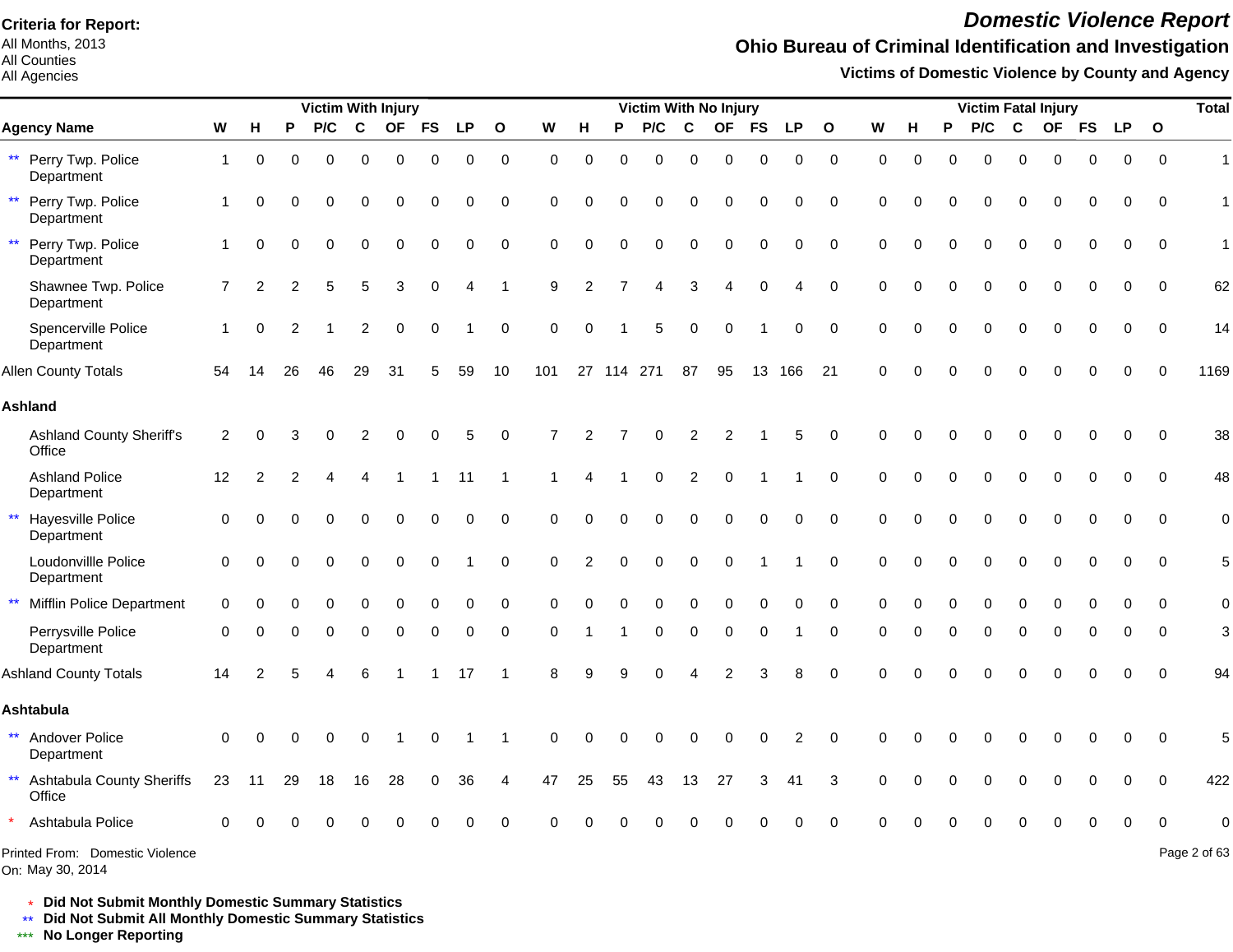All Months, 2013 All Counties

#### All Agencies

## *Domestic Violence Report*

### **Ohio Bureau of Criminal Identification and Investigation**

**Victims of Domestic Violence by County and Agency**

|              |                                                                |                           |          |          | Victim With Injury |              |                |             |                |              |                |                |          | Victim With No Injury |                |                |                |             |              |             |          |          | <b>Victim Fatal Injury</b> |             |             |             |             |             | <b>Total</b>        |
|--------------|----------------------------------------------------------------|---------------------------|----------|----------|--------------------|--------------|----------------|-------------|----------------|--------------|----------------|----------------|----------|-----------------------|----------------|----------------|----------------|-------------|--------------|-------------|----------|----------|----------------------------|-------------|-------------|-------------|-------------|-------------|---------------------|
|              | <b>Agency Name</b>                                             | $\boldsymbol{\mathsf{W}}$ | н        | P        | P/C                | $\mathbf{C}$ | <b>OF</b>      | <b>FS</b>   | <b>LP</b>      | $\mathbf{o}$ | W              | н              | P        | P/C                   | $\mathbf{C}$   | <b>OF</b>      | <b>FS</b>      | <b>LP</b>   | $\mathbf{o}$ | W           | н        | P        | P/C                        | $\mathbf c$ | <b>OF</b>   | <b>FS</b>   | <b>LP</b>   | $\mathbf 0$ |                     |
|              | Department                                                     |                           |          |          |                    |              |                |             |                |              |                |                |          |                       |                |                |                |             |              |             |          |          |                            |             |             |             |             |             |                     |
|              | <b>Conneaut Police</b><br>Department                           | $\overline{7}$            | 2        | 8        | 5                  | 3            | 6              | 0           | 12             | 10           | 8              | 3              | 11       | 6                     | 5              | 13             | 0              | 40          | 6            | $\Omega$    |          |          | 0                          | 0           | O           | 0           | 0           | $\Omega$    | 145                 |
|              | Geneva Police<br>Department                                    | 2                         |          |          | $\mathbf 0$        | -1           | $\overline{c}$ |             | 14             |              | 5              | 3              | 12       | 4                     |                | 4              | $\overline{2}$ | 36          |              | $\Omega$    | $\Omega$ | 0        | $\mathbf 0$                | $\mathbf 0$ | 0           | 0           | 0           | $\Omega$    | 91                  |
|              | Geneva-On-The-Lake<br>Police Department                        | 3                         |          | 0        | $\Omega$           | $\mathbf 0$  | 0              | $\mathbf 0$ |                |              | 6              | $\overline{2}$ | 2        | $\Omega$              | $\overline{1}$ | 0              | $\mathbf 0$    | 11          | $\Omega$     | $\Omega$    |          | $\Omega$ | $\Omega$                   | $\Omega$    | $\Omega$    | $\Omega$    | $\Omega$    | $\Omega$    | 28                  |
| $\star\star$ | Jefferson Police<br>Department                                 | $\Omega$                  | 3        | 2        | 3                  | 2            | $\overline{2}$ | $\Omega$    | $\overline{2}$ | $\Omega$     |                | $\Omega$       | $\Omega$ | $\Omega$              | $\Omega$       |                | $\Omega$       |             |              | $\Omega$    | $\Omega$ | $\Omega$ | $\Omega$                   | $\Omega$    | $\Omega$    | $\Omega$    | $\Omega$    | $\Omega$    | 18                  |
|              | North Kingsville Police<br>Department                          | $\overline{2}$            | 0        | 2        |                    | $\mathbf 0$  | $\mathbf 0$    |             |                | $\mathbf 0$  | $\overline{1}$ | $\overline{2}$ |          | 0                     | $\Omega$       |                | $\mathbf 0$    | 0           | $\mathbf 0$  | $\Omega$    | $\Omega$ | $\Omega$ | $\Omega$                   | $\Omega$    | $\Omega$    | $\mathbf 0$ | $\mathbf 0$ | $\mathbf 0$ | 12                  |
|              | <b>Orwell Police Department</b>                                |                           |          |          | O                  |              | 2              | $\Omega$    |                | 0            | $\Omega$       | $\Omega$       | 2        | 0                     | 0              | $\overline{2}$ | $\mathbf 0$    | 0           | $\mathbf 0$  | 0           | O        | $\Omega$ | $\Omega$                   | $\Omega$    | $\Omega$    | $\mathbf 0$ | $\Omega$    | $\Omega$    | 10                  |
| $\star\star$ | <b>Roaming Shores Police</b><br>Department                     | 1                         | 0        |          | $\Omega$           |              | $\overline{2}$ | $\Omega$    | $\Omega$       | $\Omega$     | $\Omega$       | $\Omega$       | $\Omega$ | $\Omega$              | $\Omega$       | $\Omega$       | $\Omega$       | $\Omega$    | $\Omega$     | $\Omega$    | $\Omega$ | $\Omega$ | $\Omega$                   | $\mathbf 0$ | $\mathbf 0$ | $\Omega$    | $\Omega$    | $\Omega$    | 5                   |
|              | Ashtabula County Totals                                        | 39                        | 18       | 44       | 27                 | 24           | 43             | 2           | 68             | 17           | 68             | 35             | 83       | 53                    | 20             | 48             | 5              | 131         | -11          | $\Omega$    | $\Omega$ | $\Omega$ | $\Omega$                   | $\Omega$    | $\Omega$    | $\Omega$    | $\Omega$    | $\Omega$    | 736                 |
|              | <b>Athens</b>                                                  |                           |          |          |                    |              |                |             |                |              |                |                |          |                       |                |                |                |             |              |             |          |          |                            |             |             |             |             |             |                     |
|              | <b>Albany Police Department</b>                                | $\Omega$                  |          |          |                    |              |                |             |                | $\Omega$     | $\Omega$       |                |          |                       |                |                |                | 0           | $\Omega$     | $\Omega$    |          |          |                            |             |             |             |             | $\Omega$    | 1                   |
|              | Amesville Police<br>Department                                 | $\Omega$                  | 0        | $\Omega$ | 0                  | $\Omega$     | -1             | 0           | 0              | $\mathbf 0$  | $\Omega$       | $\Omega$       | $\Omega$ | $\mathbf 0$           | $\mathbf 0$    | 0              | $\mathbf 0$    | 0           | $\mathbf 0$  | $\mathbf 0$ | $\Omega$ | $\Omega$ | $\Omega$                   | $\Omega$    | 0           | $\Omega$    | 0           | $\mathbf 0$ | $\mathbf{1}$        |
|              | <b>Athens County Sheriffs</b><br>Office                        | 15                        | 3        | 8        | 2                  | 5            | 3              | $\Omega$    | 19             | 6            | 39             | 14             | 26       | 11                    | $\overline{7}$ | 16             | 12             | 65          | 20           | $\Omega$    | $\Omega$ | $\Omega$ | $\Omega$                   | $\Omega$    | $\Omega$    | $\Omega$    | $\Omega$    | $\Omega$    | 271                 |
|              | <b>Athens Police Department</b>                                | 5                         |          |          | 2                  | $\Omega$     | 5              | $\Omega$    | 5              |              | $\overline{2}$ |                |          | 3                     | $\Omega$       | 3              |                | $\Omega$    |              | $\Omega$    |          |          | $\Omega$                   | $\Omega$    | $\Omega$    | $\Omega$    | $\Omega$    | $\Omega$    | 31                  |
|              | <b>Buchtel Police</b><br>Department                            | 0                         |          |          | $\Omega$           | $\Omega$     | $\Omega$       | $\Omega$    | $\Omega$       | $\Omega$     | $\Omega$       | $\Omega$       | $\Omega$ | $\Omega$              | $\Omega$       | $\Omega$       | $\Omega$       | $\Omega$    | $\Omega$     | $\Omega$    | O        | $\Omega$ | $\Omega$                   | $\Omega$    | $\Omega$    | $\Omega$    | $\Omega$    | $\Omega$    | $\mathbf 0$         |
| $\star\star$ | <b>Glouster Police</b><br>Department                           | $\Omega$                  | $\Omega$ | $\Omega$ | $\Omega$           | $\Omega$     | 0              | $\Omega$    | $\overline{2}$ | $\Omega$     | $\Omega$       | $\Omega$       | $\Omega$ | $\Omega$              | $\Omega$       | 0              | $\Omega$       | $\Omega$    | $\Omega$     | $\Omega$    | $\Omega$ | $\Omega$ | $\Omega$                   | $\Omega$    | $\mathbf 0$ | $\Omega$    | $\Omega$    | $\Omega$    | $\overline{c}$      |
|              | Nelsonville Police<br>Department                               | 5                         |          |          | 3                  |              | 3              | $\mathbf 0$ | $\overline{7}$ | $\mathbf 0$  |                |                | 3        | 6                     | $\overline{c}$ | $\overline{c}$ |                | 8           |              | $\mathbf 0$ | $\Omega$ | $\Omega$ | $\mathbf 0$                | $\mathbf 0$ | $\mathbf 0$ | $\mathbf 0$ | $\mathbf 0$ | $\mathbf 0$ | 46                  |
|              | <b>Ohio University Police</b><br>Department                    | $\Omega$                  | O        |          | 0                  | $\Omega$     | $\Omega$       | $\Omega$    | 0              | $\Omega$     | $\Omega$       | $\Omega$       | $\Omega$ | 0                     | $\mathbf 0$    | 0              | $\mathbf 0$    | $\mathbf 0$ | $\Omega$     | $\Omega$    |          | $\Omega$ | $\Omega$                   | $\Omega$    | $\Omega$    | $\Omega$    | $\mathbf 0$ | $\Omega$    | $\mathbf 0$         |
|              | <b>Athens County Totals</b><br>Printed From: Domestic Violence | 25                        | 5        | 10       |                    |              |                |             | 33             | 7            | 42             | 16             | 29       | 20                    | 9              | 22             |                | 73          | 22           | $\Omega$    |          |          |                            |             |             | $\Omega$    | $\Omega$    | $\Omega$    | 352<br>Page 3 of 63 |

On: May 30, 2014

\* **Did Not Submit Monthly Domestic Summary Statistics**

**Did Not Submit All Monthly Domestic Summary Statistics**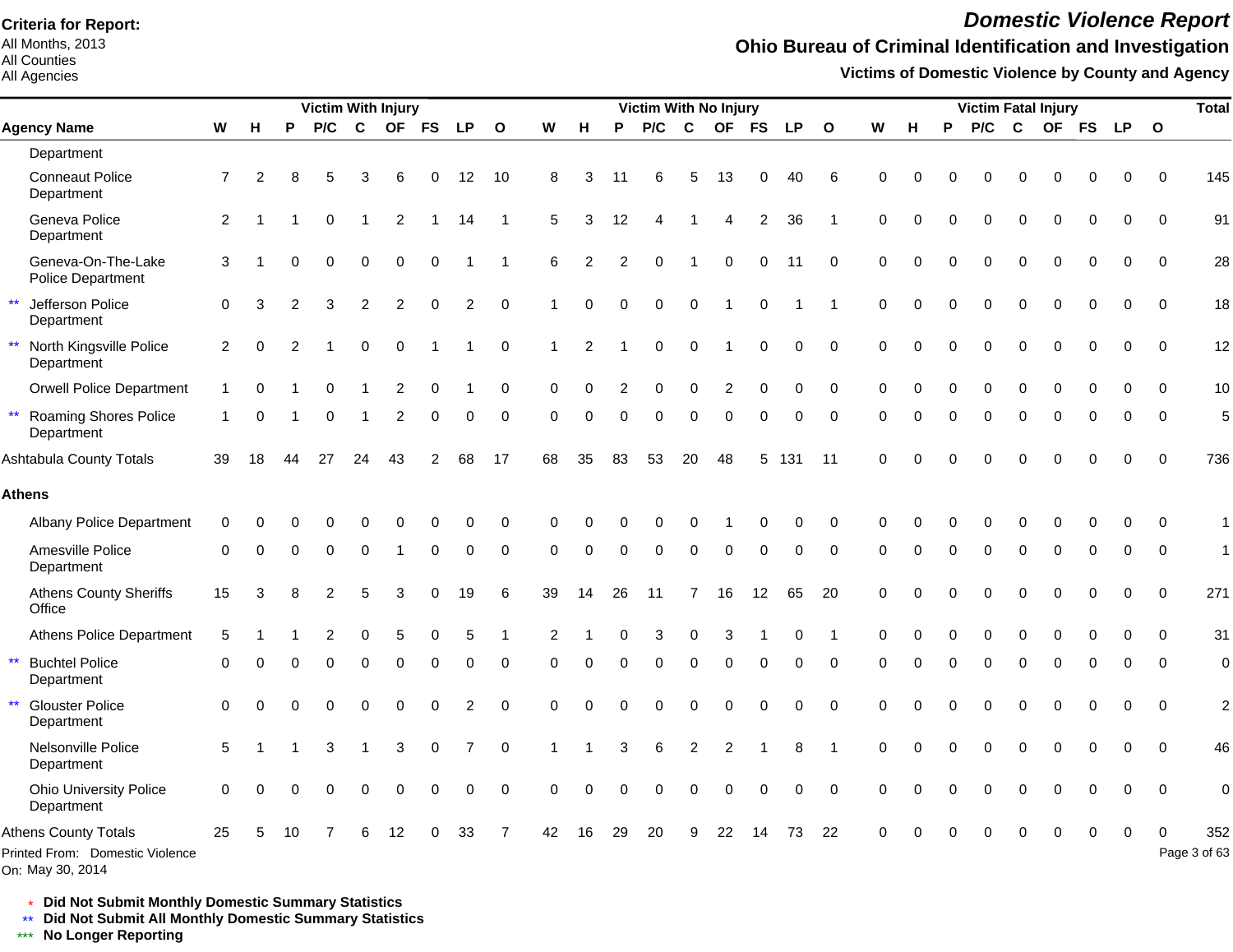All Months, 2013 All Counties

#### All Agencies

## *Domestic Violence Report*

## **Ohio Bureau of Criminal Identification and Investigation**

**Victims of Domestic Violence by County and Agency**

|                                                         |              |          |          | <b>Victim With Injury</b> |             |                  |                |                |              |                      |             |                | Victim With No Injury |                        |                |             |           |                         |             |          |          | <b>Victim Fatal Injury</b> |             |             |             |             |              | <b>Total</b>   |
|---------------------------------------------------------|--------------|----------|----------|---------------------------|-------------|------------------|----------------|----------------|--------------|----------------------|-------------|----------------|-----------------------|------------------------|----------------|-------------|-----------|-------------------------|-------------|----------|----------|----------------------------|-------------|-------------|-------------|-------------|--------------|----------------|
| <b>Agency Name</b>                                      | W            | H        | P        | P/C                       | $\mathbf c$ | <b>OF</b>        | <b>FS</b>      | <b>LP</b>      | $\mathbf{o}$ | W                    | н           | P              | P/C                   | C                      | <b>OF</b>      | FS          | <b>LP</b> | $\mathbf{o}$            | W           | н        | P        | P/C                        | C           |             | OF FS       | <b>LP</b>   | $\mathbf{o}$ |                |
| <b>Auglaize</b>                                         |              |          |          |                           |             |                  |                |                |              |                      |             |                |                       |                        |                |             |           |                         |             |          |          |                            |             |             |             |             |              |                |
| <b>Auglaize County Sheriffs</b><br>Office               | 5            |          |          | 3                         | 2           | 3                |                | 2              | $\Omega$     |                      |             |                | 5                     | 3                      |                | 0           |           | $\mathbf 0$             | $\Omega$    |          |          |                            | 0           |             | 0           | $\Omega$    | $\Omega$     | 47             |
| <b>Buckland Police</b><br>Department                    | 0            | $\Omega$ |          | $\Omega$                  | $\mathbf 0$ | $\mathbf 0$      | $\mathbf 0$    | 0              | $\mathbf 0$  | $\mathbf 0$          |             |                | $\mathbf 0$           | $\mathbf 0$            | 0              | $\mathbf 0$ | 0         | $\mathbf 0$             | $\mathbf 0$ | $\Omega$ | $\Omega$ | $\mathbf 0$                | $\mathbf 0$ | $\mathbf 0$ | $\mathbf 0$ | 0           | $\Omega$     | $\mathbf 0$    |
| $\star\star$<br>Cridersville Police<br>Department       | $\mathbf{1}$ | $\Omega$ | $\Omega$ |                           | $\mathbf 0$ | $\mathbf 0$      | $\mathbf 0$    | $\overline{2}$ | $\mathbf 0$  | $\mathbf 0$          | $\Omega$    |                | -1                    | $\mathbf 0$            | $\pmb{0}$      | $\pmb{0}$   | 3         | $\Omega$                | $\Omega$    | $\Omega$ | $\Omega$ | $\Omega$                   | $\mathbf 0$ | 0           | 0           | $\Omega$    | $\Omega$     | 9              |
| Minster Police<br>Department                            | $\pmb{0}$    | $\Omega$ |          | $\Omega$                  | 3           | $\mathbf 0$      | $\overline{c}$ |                | $\mathbf 0$  | $\mathbf{1}$         | $\mathbf 0$ | 2              |                       | $\mathbf 0$            | $\overline{1}$ | $\mathbf 0$ |           | $\mathbf 0$             | $\mathbf 0$ | $\Omega$ | $\Omega$ | $\Omega$                   | $\Omega$    | $\mathbf 0$ | $\Omega$    | $\Omega$    | $\Omega$     | 13             |
| New Bremen Police<br>Department                         | 0            | $\Omega$ | $\Omega$ | $\Omega$                  | $\Omega$    | $\Omega$         | $\mathbf 0$    | $\overline{c}$ | $\mathbf 0$  | $\blacktriangleleft$ | $\Omega$    | 2              | $\mathbf 0$           | $\mathbf 0$            | $\overline{c}$ | $\mathbf 0$ |           | $\mathbf 0$             | $\mathbf 0$ | $\Omega$ | $\Omega$ | $\Omega$                   | $\Omega$    | $\Omega$    | $\mathbf 0$ | $\mathbf 0$ | $\mathbf 0$  | 8              |
| New Knoxville Police<br>Department                      | 0            | $\Omega$ |          | $\Omega$                  | $\Omega$    | $\Omega$         | $\Omega$       | 0              | $\mathbf 0$  | $\Omega$             | $\Omega$    | $\Omega$       | $\Omega$              | $\Omega$               | $\Omega$       | $\mathbf 0$ | 0         | $\mathbf 0$             | $\Omega$    | $\Omega$ | $\Omega$ | $\Omega$                   | $\Omega$    | $\Omega$    | $\mathbf 0$ | $\mathbf 0$ | $\mathbf 0$  | $\mathbf 0$    |
| $\star\star$<br>Saint Mary's Police<br>Department       | 6            | $\Omega$ |          |                           | 6           |                  |                | $\overline{7}$ | $\Omega$     | 9                    | 5           | 8              | 8                     | $\boldsymbol{\Lambda}$ | $\overline{c}$ | $\Omega$    | 19        | $\overline{\mathbf{1}}$ | $\Omega$    | $\Omega$ | $\Omega$ | $\Omega$                   | $\Omega$    | $\Omega$    | $\Omega$    | $\Omega$    | $\Omega$     | 83             |
| Wapakoneta Police<br>Department                         | 6            |          |          | 0                         |             |                  | $\mathbf 0$    | 15             | $\mathbf 1$  | 11                   | 4           | $\overline{2}$ |                       | $\overline{2}$         | $\overline{A}$ | 3           | 19        | $\Omega$                | $\Omega$    | $\Omega$ | $\Omega$ | $\Omega$                   | $\mathbf 0$ | $\Omega$    | 0           | $\mathbf 0$ | $\Omega$     | 75             |
| ** Waynesfield Police<br>Department                     | 1            | $\Omega$ | $\Omega$ | $\Omega$                  | $\Omega$    | $\Omega$         | $\Omega$       | 0              | $\Omega$     | $\Omega$             | $\Omega$    | $\Omega$       | $\Omega$              | $\Omega$               | $\Omega$       | $\mathbf 0$ | 0         | $\Omega$                | $\Omega$    | $\Omega$ | $\Omega$ | $\Omega$                   | $\Omega$    | $\Omega$    | $\Omega$    | $\Omega$    | $\Omega$     | $\mathbf{1}$   |
| <b>Auglaize County Totals</b>                           | 19           | 5        | 5        | 8                         | 15          | 5                | 3              | 29             | $\mathbf{1}$ | 29                   | 13          | 18             | 16                    | 9                      | 13             | 3           | 44        | -1                      | $\Omega$    | $\Omega$ | $\Omega$ | $\Omega$                   | $\Omega$    | $\Omega$    | $\Omega$    | $\Omega$    | $\Omega$     | 236            |
| <b>Belmont</b>                                          |              |          |          |                           |             |                  |                |                |              |                      |             |                |                       |                        |                |             |           |                         |             |          |          |                            |             |             |             |             |              |                |
| $\star\star$<br><b>Barnesville Police</b><br>Department | 4            |          |          |                           |             | 3                | $\Omega$       |                | $\Omega$     | $\Omega$             | O           |                | 2                     | $\overline{2}$         | $\Omega$       | $\Omega$    |           | $\Omega$                | $\Omega$    | $\Omega$ | $\Omega$ | $\Omega$                   | $\Omega$    | $\Omega$    | $\Omega$    | $\Omega$    | $\Omega$     | 20             |
| <b>Bellaire Police</b><br>Department                    | $\Omega$     | $\Omega$ |          | ∩                         | $\Omega$    | $\Omega$         | $\Omega$       | 0              | $\Omega$     | $\Omega$             | $\Omega$    |                | 0                     | $\Omega$               | $\Omega$       | $\Omega$    | $\Omega$  | $\Omega$                | $\Omega$    |          | $\Omega$ | $\Omega$                   | $\Omega$    | $\Omega$    | $\Omega$    | $\Omega$    | $\Omega$     | $\overline{0}$ |
| <b>Belmont County Sheriff's</b><br>Office               | 19           | 6        | 15       | 10                        | 10          | 35               | 3              | 11             | $\Omega$     | 41                   | 11          | 31             | 9                     | 14                     | 37             | 3           | 25        |                         | $\Omega$    |          |          | $\Omega$                   | $\mathbf 0$ | 0           | $\Omega$    | $\Omega$    | $\Omega$     | 281            |
| $\star\star$<br><b>Bethesda Police</b><br>Department    | 2            | $\Omega$ |          |                           | 0           | $\boldsymbol{0}$ | $\mathbf 0$    | 0              | 0            | 1                    | $\mathbf 0$ | 2              | 0                     |                        | $\pmb{0}$      | $\pmb{0}$   | 3         | $\mathbf 0$             | $\mathbf 0$ | $\Omega$ | $\Omega$ | 0                          | $\mathbf 0$ | 0           | 0           | $\Omega$    | $\Omega$     | 10             |
| <b>Bridgeport Police</b><br>Department                  | $\Omega$     | $\Omega$ |          | 2                         | $\mathbf 0$ |                  |                | 8              | $\Omega$     |                      |             |                |                       | $\Omega$               |                |             | 0         | $\Omega$                |             |          |          |                            | $\Omega$    |             | ი           | $\Omega$    | $\Omega$     | 14             |
| Printed From: Domestic Violence                         |              |          |          |                           |             |                  |                |                |              |                      |             |                |                       |                        |                |             |           |                         |             |          |          |                            |             |             |             |             |              | Page 4 of 63   |

On: May 30, 2014

\* **Did Not Submit Monthly Domestic Summary Statistics**

**Did Not Submit All Monthly Domestic Summary Statistics**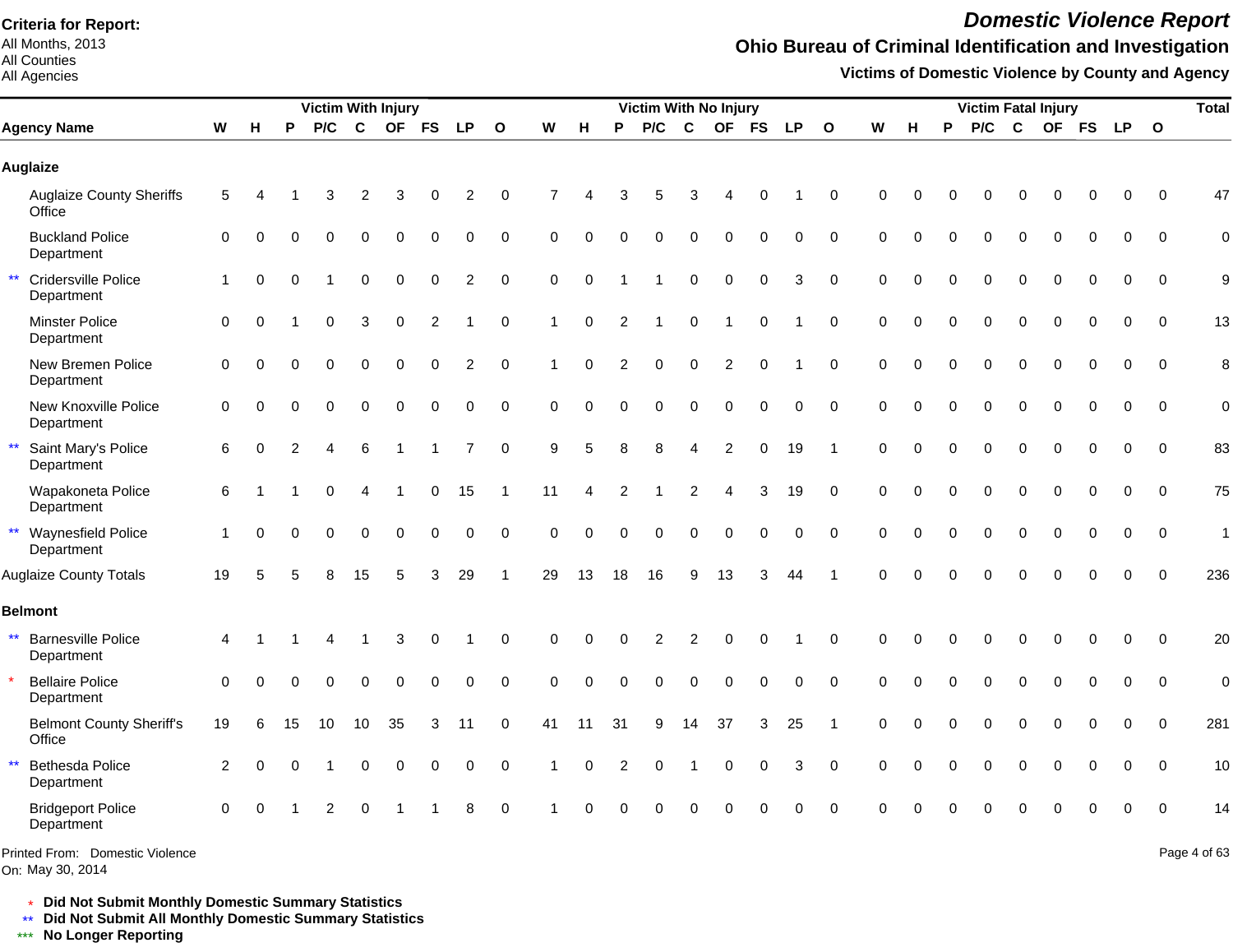All Months, 2013 All Counties

All Agencies

# *Domestic Violence Report*

## **Ohio Bureau of Criminal Identification and Investigation**

**Victims of Domestic Violence by County and Agency**

|              |                                           |             |          |          | <b>Victim With Injury</b> |             |                |             |             |              |          |                   |          | Victim With No Injury |          |                |           |           |                |          |          |          |          |              | <b>Victim Fatal Injury</b> |             |             |             | <b>Total</b>   |
|--------------|-------------------------------------------|-------------|----------|----------|---------------------------|-------------|----------------|-------------|-------------|--------------|----------|-------------------|----------|-----------------------|----------|----------------|-----------|-----------|----------------|----------|----------|----------|----------|--------------|----------------------------|-------------|-------------|-------------|----------------|
|              | <b>Agency Name</b>                        | W           | н        | P        | P/C                       | $\mathbf c$ | <b>OF</b>      | <b>FS</b>   | <b>LP</b>   | $\mathbf{o}$ | W        | н                 | P        | P/C                   | C        | OF             | <b>FS</b> | <b>LP</b> | $\mathbf{o}$   | W        | н        | P        | P/C      | C            | <b>OF</b>                  | <b>FS</b>   | <b>LP</b>   | $\mathbf 0$ |                |
|              | <b>Flushing Police</b><br>Department      | 0           | $\Omega$ | $\Omega$ | $\Omega$                  | $\mathbf 0$ | $\mathbf 0$    | 0           | $\mathbf 0$ | $\mathbf 0$  | $\Omega$ | $\Omega$          | $\Omega$ | 0                     | $\Omega$ | $\Omega$       | $\Omega$  | 0         | $\mathbf 0$    | $\Omega$ | $\Omega$ | $\Omega$ | $\Omega$ | $\Omega$     | $\Omega$                   | $\mathbf 0$ | $\mathbf 0$ | $\Omega$    | $\mathbf 0$    |
|              | <b>Martins Ferry Police</b><br>Department | 4           | $\Omega$ |          | $\Omega$                  | 2           | $\overline{2}$ | $\Omega$    | 3           | $\mathbf 0$  | 2        | $\Omega$          |          | 2                     |          | $\overline{c}$ |           | 3         | $\mathbf 0$    | $\Omega$ |          |          | 0        | $\Omega$     | $\Omega$                   | $\Omega$    | 0           | $\mathbf 0$ | 30             |
| $\star$      | Morristown Police<br>Department           | $\Omega$    | $\Omega$ |          | $\Omega$                  | $\Omega$    | $\Omega$       | $\Omega$    | 0           | $\Omega$     | $\Omega$ | O                 |          | 0                     | $\Omega$ | $\Omega$       | $\Omega$  | $\Omega$  | $\Omega$       | $\Omega$ | $\Omega$ | $\Omega$ | $\Omega$ | $\mathbf{0}$ | $\Omega$                   | $\Omega$    | $\Omega$    | $\Omega$    | $\overline{0}$ |
|              | Powhatan Police<br>Department             | 0           | $\Omega$ | O        | $\Omega$                  | 0           | $\mathbf 0$    | 0           | $\mathbf 0$ | $\mathbf 0$  | 0        | $\Omega$          | 0        | $\Omega$              | $\Omega$ | $\Omega$       | $\Omega$  | 0         | $\mathbf 0$    | $\Omega$ | $\Omega$ | $\Omega$ | $\Omega$ | $\Omega$     | 0                          | $\Omega$    | 0           | $\mathbf 0$ | $\overline{0}$ |
| $\star\star$ | Saint Clairsville Police<br>Department    | $\mathbf 0$ | $\Omega$ |          | $\Omega$                  | $\Omega$    | $\Omega$       | $\Omega$    | 0           | $\mathbf 0$  | 2        |                   | 2        |                       |          | $\Omega$       | $\Omega$  | 3         |                | $\Omega$ | $\Omega$ | $\Omega$ | 0        | $\Omega$     | $\Omega$                   | $\Omega$    | $\Omega$    | $\Omega$    | 11             |
|              | ** Shadyside Police<br>Department         | 2           | $\Omega$ |          | 0                         | $\mathbf 0$ | $\mathbf 0$    | $\mathbf 0$ | 0           | $\mathbf 0$  | $\Omega$ | $\Omega$          | $\Omega$ | 0                     | 0        | 0              | $\Omega$  | 0         | $\Omega$       | $\Omega$ | $\Omega$ | $\Omega$ | 0        | $\mathbf 0$  | 0                          | $\mathbf 0$ | 0           | $\Omega$    | 3              |
|              | <b>Belmont County Totals</b>              | 31          | 7        | 22       | 17                        | 13          | 41             | 4           | 23          | 0            | 47       | $12 \overline{ }$ | 39       | 14                    | 19       | 39             |           | 35        | $\overline{2}$ | $\Omega$ |          |          |          |              |                            | ሰ           | O           | $\Omega$    | 369            |
|              | <b>Brown</b>                              |             |          |          |                           |             |                |             |             |              |          |                   |          |                       |          |                |           |           |                |          |          |          |          |              |                            |             |             |             |                |
| $\star\star$ | Aberdeen Police<br>Department             | 0           | ∩        |          |                           | O           |                | $\Omega$    | $\Omega$    | $\Omega$     |          | $\Omega$          |          |                       |          |                | $\Omega$  | 3         | $\Omega$       | $\Omega$ |          |          |          |              |                            | U           | $\Omega$    | $\Omega$    | 9              |
|              | <b>Brown County Sheriff's</b><br>Office   | 0           | $\Omega$ |          | O                         | 0           | $\mathbf 0$    | $\Omega$    | 0           | $\pmb{0}$    | 51       | $10$              | 26       | 3                     | 8        | 39             | 0         | 65        | 11             | $\Omega$ | 0        | $\Omega$ |          | $\Omega$     | $\Omega$                   | $\Omega$    | $\Omega$    | $\Omega$    | 213            |
|              | Fayetteville Police<br>Department         | 0           | O        |          | $\Omega$                  | $\Omega$    | $\mathbf 0$    | $\Omega$    | 0           | $\mathbf 0$  | $\Omega$ | ∩                 |          | 0                     | $\Omega$ | $\Omega$       | $\Omega$  | 0         | $\Omega$       | $\Omega$ | $\Omega$ | $\Omega$ | $\Omega$ | $\Omega$     | $\Omega$                   | $\Omega$    | $\Omega$    | $\Omega$    | $\mathbf 0$    |
|              | Georgetown Police<br>Department           | 2           |          |          |                           | 4           | 2              | $\Omega$    | 5           |              | 3        | $\Omega$          | Δ        | $\Omega$              |          | $\Omega$       | $\Omega$  |           | $\Omega$       | $\Omega$ | $\Omega$ | $\Omega$ | 0        | $\Omega$     | $\Omega$                   | $\Omega$    | $\Omega$    | $\Omega$    | 25             |
|              | Hamersville Police<br>Department          | $\Omega$    | ∩        |          | O                         | $\Omega$    | $\Omega$       | $\Omega$    | $\Omega$    | $\Omega$     | $\Omega$ | $\Omega$          |          | $\Omega$              | $\Omega$ | $\Omega$       | $\Omega$  | $\Omega$  | $\Omega$       | $\Omega$ |          |          |          | $\Omega$     | $\Omega$                   | $\Omega$    | $\Omega$    | $\Omega$    | $\mathbf 0$    |
| $\star\star$ | Mount Orab Police<br>Department           | 1           | 3        | $\Omega$ | $\Omega$                  | $\Omega$    |                | $\Omega$    | 0           | $\Omega$     | $\Omega$ | $\Omega$          | $\Omega$ |                       |          | $\mathbf 0$    | $\Omega$  |           | $\Omega$       | $\Omega$ | $\Omega$ | $\Omega$ | $\Omega$ | $\mathbf 0$  | $\Omega$                   | $\Omega$    | $\Omega$    | $\Omega$    | 8              |
|              | <b>Ripley Police Department</b>           | $\mathbf 0$ |          |          |                           | $\Omega$    | $\Omega$       | $\Omega$    |             | 0            |          |                   |          | 0                     | $\Omega$ | O              | 0         | $\Omega$  | $\Omega$       | $\Omega$ |          | $\Omega$ | $\Omega$ | $\Omega$     | O                          |             | O           | $\Omega$    | $\overline{4}$ |
| $\star\star$ | <b>Russellville Police</b><br>Department  | $\Omega$    |          |          | 0                         |             | $\Omega$       | $\Omega$    | $\Omega$    | 0            | $\Omega$ | O                 |          | 0                     | $\Omega$ | $\Omega$       | $\Omega$  | $\Omega$  | $\Omega$       | $\Omega$ |          | $\Omega$ | $\Omega$ | $\Omega$     | O                          | $\Omega$    | 0           | $\Omega$    | $\overline{2}$ |
| $\star\star$ | Sardinia Police<br>Department             | $\Omega$    |          |          |                           |             |                |             | U           | $\Omega$     |          |                   |          |                       |          |                |           | 3         | $\Omega$       |          |          |          |          |              |                            |             | $\Omega$    | $\Omega$    | 5              |

Printed From: Domestic Violence

On: May 30, 2014

Page 5 of 63

\* **Did Not Submit Monthly Domestic Summary Statistics**

**Did Not Submit All Monthly Domestic Summary Statistics**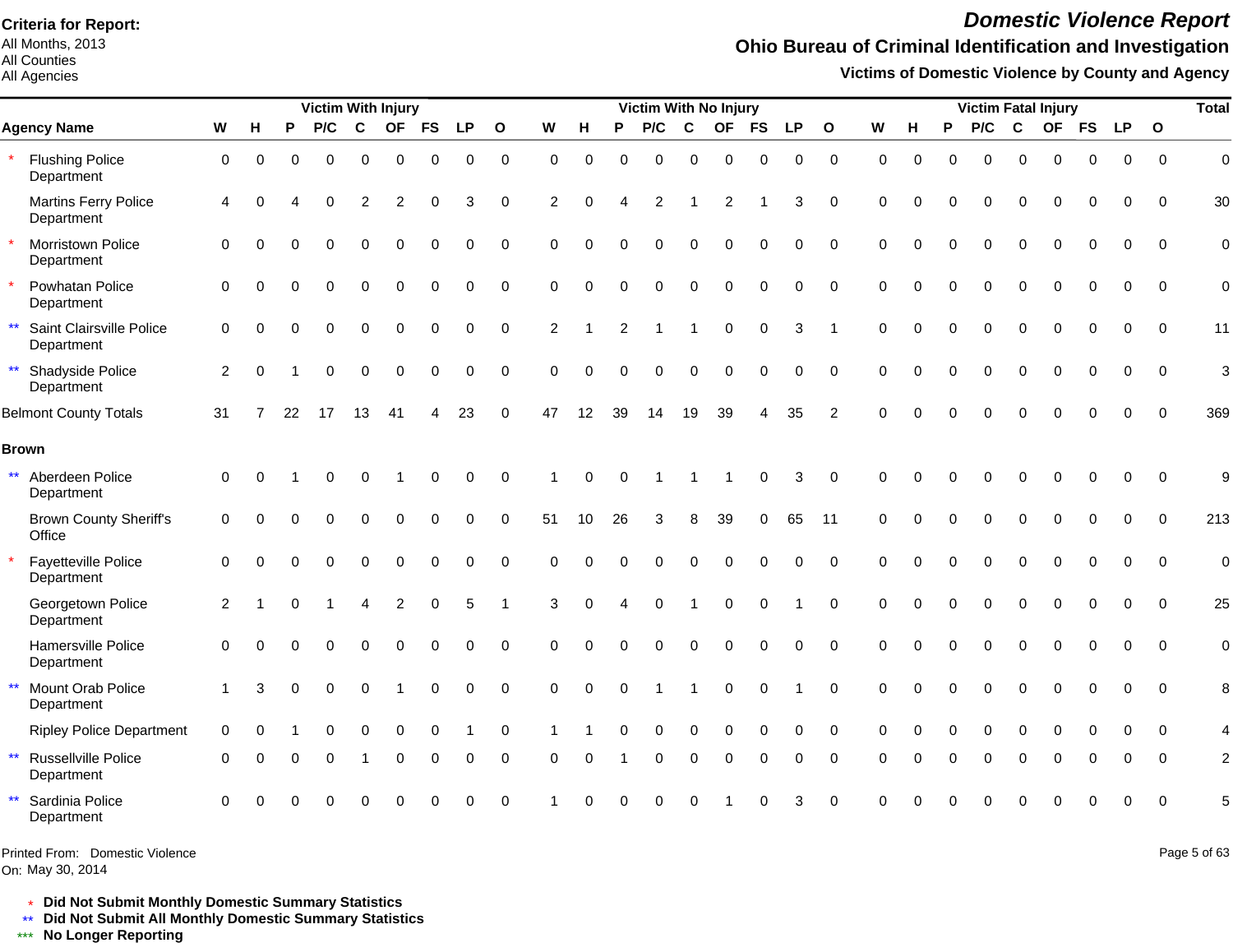All Months, 2013 All Counties

All Agencies

# *Domestic Violence Report*

## **Ohio Bureau of Criminal Identification and Investigation**

**Victims of Domestic Violence by County and Agency**

|                                                     |                |          |                | <b>Victim With Injury</b> |             |                |                |             |                |                |          |          | <b>Victim With No Injury</b> |          |                |                |           |                |             |          |              | <b>Victim Fatal Injury</b> |             |             |             |             |              | <b>Total</b> |
|-----------------------------------------------------|----------------|----------|----------------|---------------------------|-------------|----------------|----------------|-------------|----------------|----------------|----------|----------|------------------------------|----------|----------------|----------------|-----------|----------------|-------------|----------|--------------|----------------------------|-------------|-------------|-------------|-------------|--------------|--------------|
| <b>Agency Name</b>                                  | W              | Н        | P              | P/C                       | $\mathbf c$ | <b>OF</b>      | <b>FS</b>      | <b>LP</b>   | $\mathbf{o}$   | W              | н        | P        | P/C                          | C        | OF             | <b>FS</b>      | <b>LP</b> | $\mathbf{o}$   | W           | н        | P            | P/C                        | $\mathbf c$ | <b>OF</b>   | <b>FS</b>   | <b>LP</b>   | $\mathbf{o}$ |              |
| <b>Brown County Totals</b>                          | 3              | 4        | $\overline{2}$ |                           | 5           | $\overline{A}$ | 0              | 6           | $\overline{1}$ | 57             | 11       | 31       | 5                            | 11       | 41             | $\mathbf 0$    | 73        | 11             | $\mathbf 0$ | $\Omega$ | $\Omega$     | $\Omega$                   | $\Omega$    | 0           | $\mathbf 0$ | $\pmb{0}$   | $\mathbf 0$  | 266          |
| <b>Butler</b>                                       |                |          |                |                           |             |                |                |             |                |                |          |          |                              |          |                |                |           |                |             |          |              |                            |             |             |             |             |              |              |
| <b>Butler County Sheriff's</b><br>Office            | 24             | 8        | 16             | 10                        | 15          | 14             |                | 21          | 0              | 88             | 73       | 95       | 40                           | 84       | 38             | 14             | 74        | 2              | $\Omega$    | U        |              | O                          | O           | $\Omega$    | $\Omega$    | $\Omega$    | $\Omega$     | 617          |
| <b>Fairfield Police</b><br>Department               | $\overline{7}$ |          | 13             | 18                        | 4           | 15             | 0              | 18          | 0              | 7              | $\Omega$ |          | 5                            | 3        |                |                | 3         |                | $\Omega$    | $\Omega$ | $\Omega$     | $\Omega$                   | $\Omega$    | $\Omega$    | $\Omega$    | $\Omega$    | $\Omega$     | 110          |
| Fairfield Twp. Police<br>Department                 | 5              |          | 14             | 5                         | 17          | 6              | 0              | 9           | $\overline{2}$ | 6              | 3        | 9        | 5                            | 6        | $\Omega$       | $\mathbf 0$    | 6         | $\mathbf 0$    | $\Omega$    | $\Omega$ | $\Omega$     | $\Omega$                   | $\Omega$    | $\Omega$    | 0           | $\mathbf 0$ | 0            | 97           |
| <b>Hamilton Police</b><br>Department                | 19             |          | 16             | 25                        | 13          | 20             | 0              | 46          | $\mathbf 0$    | 16             | 3        | 38       | 24                           | 5        | 26             |                | 13        | $\overline{4}$ | $\Omega$    | $\Omega$ | $\Omega$     | $\Omega$                   | $\mathbf 0$ | $\Omega$    | $\mathbf 0$ | $\mathbf 0$ | $\Omega$     | 270          |
| <b>Miami University Police</b><br>Department        | $\mathbf 0$    | $\Omega$ | $\Omega$       | $\mathbf 0$               | 0           | $\overline{0}$ | 0              | $\mathbf 0$ | $\mathbf 0$    | $\Omega$       | $\Omega$ | $\Omega$ | 0                            | $\Omega$ | $\Omega$       | $\Omega$       | 0         | $\mathbf 0$    | $\Omega$    | $\Omega$ | $\Omega$     | 0                          | $\mathbf 0$ | $\Omega$    | $\Omega$    | $\Omega$    | $\Omega$     | $\mathbf 0$  |
| Middletown Police<br>Department                     | 40             | 12       | 52             | 96                        | 15          | 51             | 6              | 135         |                | 46             | 13       | 88       | 61                           | 23       | 49             | 3              | 73        |                | $\Omega$    | $\Omega$ | $\Omega$     | $\Omega$                   | $\Omega$    | $\Omega$    | $\Omega$    | $\Omega$    | $\Omega$     | 765          |
| Monroe Police<br>Department                         | 13             |          | 3              | 6                         | 6           | 10             | $\overline{2}$ | 12          | $\overline{2}$ | $\overline{7}$ | $\Omega$ | 5        | 2                            |          | 8              | $\Omega$       | 6         | $\Omega$       | $\Omega$    | $\Omega$ | $\Omega$     | $\Omega$                   | $\Omega$    | $\Omega$    | $\Omega$    | $\Omega$    | $\Omega$     | 84           |
| New Miami Police<br>Department                      | 0              | $\Omega$ | $\Omega$       | $\Omega$                  | $\Omega$    | $\Omega$       | $\Omega$       | 0           | $\mathbf 0$    | $\Omega$       | $\Omega$ |          | 0                            | $\Omega$ | 0              | $\Omega$       | 0         | $\mathbf 0$    | $\mathbf 0$ | $\Omega$ | $\Omega$     | $\Omega$                   | $\Omega$    | $\Omega$    | 0           | 0           | $\Omega$     | $\mathbf 0$  |
| $\star\star$<br><b>Oxford Police Department</b>     |                |          | U              | 0                         | 0           | $\mathbf 0$    | $\mathbf 0$    | 0           | $\mathbf 0$    | $\Omega$       | $\Omega$ | $\Omega$ | 6                            | $\Omega$ | 0              | $\Omega$       |           | $\Omega$       | $\Omega$    | $\Omega$ | $\mathbf{0}$ | 0                          | $\mathbf 0$ | $\Omega$    | $\Omega$    | $\Omega$    | $\Omega$     | 9            |
| Oxford Twp. Police<br>Department                    | $\Omega$       | $\Omega$ |                | 0                         | 0           | $\mathbf 0$    | 0              | 0           | 0              | $\Omega$       | $\Omega$ |          | $\Omega$                     |          | -1             | 0              | 0         |                | $\Omega$    | $\Omega$ | 0            | 0                          | $\mathbf 0$ | $\Omega$    | $\Omega$    | 0           | $\Omega$     | 4            |
| Ross Township Police<br>Department                  | 0              | $\Omega$ | 0              |                           | 0           | 3              | $\mathbf 0$    | 3           | 0              | 3              | Δ        | 5        | $\Omega$                     | 2        | 3              |                | 0         | 0              | $\mathbf 0$ | $\Omega$ | $\Omega$     | $\Omega$                   | $\mathbf 0$ | $\mathbf 0$ | 0           | 0           | 0            | 25           |
| $\star\star$<br>Seven Mile Police<br>Department     | 0              | $\Omega$ | $\Omega$       | 0                         | 0           | $\mathbf 0$    | 0              | $\mathbf 0$ | $\mathbf 0$    |                | $\Omega$ | $\Omega$ | 0                            | 0        | 0              | $\Omega$       | 0         | $\mathbf 0$    | $\Omega$    | $\Omega$ | $\Omega$     | 0                          | $\mathbf 0$ | 0           | $\mathbf 0$ | $\mathbf 0$ | $\Omega$     | $\mathbf{1}$ |
| $\star\star$<br><b>Trenton Police</b><br>Department | $\Omega$       | $\Omega$ | U              | $\Omega$                  | $\Omega$    | $\Omega$       | $\Omega$       | $\Omega$    | $\Omega$       | $\Omega$       | $\Omega$ | $\Omega$ | $\Omega$                     | 2        | $\overline{2}$ | $\Omega$       |           | 3              | $\Omega$    | U        | $\Omega$     | $\Omega$                   | $\Omega$    | $\Omega$    | $\Omega$    | $\Omega$    | $\Omega$     | 8            |
| <b>West Chester Police</b><br>Department            | 14             | 6        | 22             | 19                        | 13          | 15             | 2              | 24          |                | 13             | 5        | 11       | 17                           | 3        | 7              | $\overline{2}$ | 13        | $\Omega$       | $\Omega$    |          |              |                            | $\Omega$    |             | O           | $\Omega$    | $\Omega$     | 187          |
| <b>Butler County Totals</b>                         | 123            |          | 37 136         | 180                       |             | 83 134         | 11             | 268         | 6              | 187            |          |          | 101 259 160 130 138          |          |                |                | 22 190    | 12             | $\Omega$    | U        |              | U                          | ∩           |             | U           | ∩           | U            | 2177         |

Printed From: Domestic Violence

On: May 30, 2014

Page 6 of 63

\* **Did Not Submit Monthly Domestic Summary Statistics**

**Did Not Submit All Monthly Domestic Summary Statistics**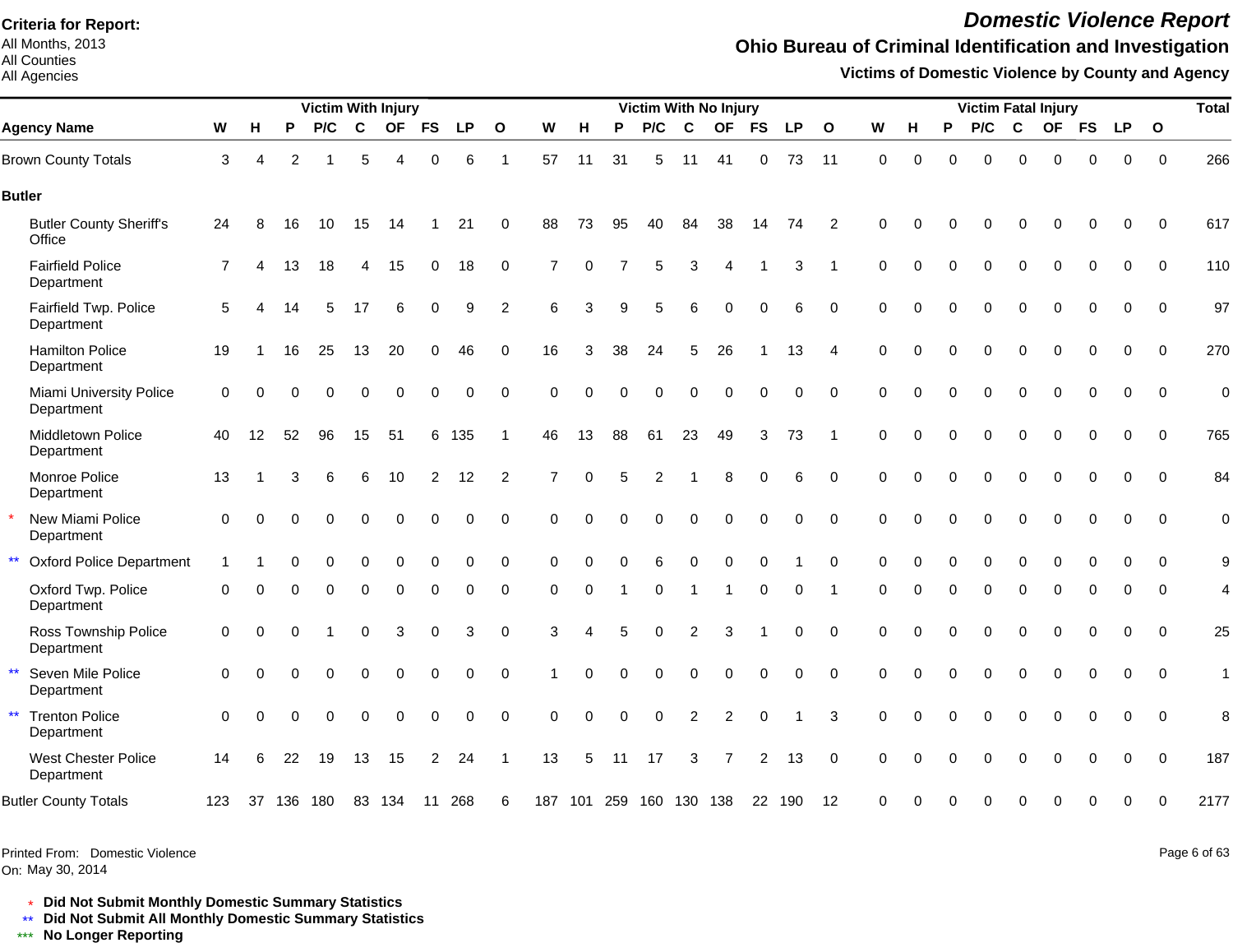All Months, 2013 All Counties

#### All Agencies

# *Domestic Violence Report*

## **Ohio Bureau of Criminal Identification and Investigation**

**Victims of Domestic Violence by County and Agency**

| <b>Victim With Injury</b> |                                            |                |               |    |          |                |           |           |                |                |             |          |          | Victim With No Injury |          |                |           |           |                 |          |   |          |          |             | <b>Victim Fatal Injury</b> |             |             |              | <b>Total</b>   |
|---------------------------|--------------------------------------------|----------------|---------------|----|----------|----------------|-----------|-----------|----------------|----------------|-------------|----------|----------|-----------------------|----------|----------------|-----------|-----------|-----------------|----------|---|----------|----------|-------------|----------------------------|-------------|-------------|--------------|----------------|
|                           | <b>Agency Name</b>                         | W              | Н             | P  | P/C      | C              | <b>OF</b> | <b>FS</b> | <b>LP</b>      | $\mathbf{o}$   | W           | н        | P        | P/C                   | C        | <b>OF</b>      | <b>FS</b> | <b>LP</b> | $\mathbf{o}$    | W        | н | P        | P/C      | C           |                            |             | OF FS LP    | $\mathbf{o}$ |                |
|                           | Carroll                                    |                |               |    |          |                |           |           |                |                |             |          |          |                       |          |                |           |           |                 |          |   |          |          |             |                            |             |             |              |                |
|                           | <b>Carroll County Sheriffs</b><br>Office   | 6              |               |    |          |                |           |           | 6              | 0              | 22          | 6        |          | 12                    | 9        | 3              | з         | 16        | 2               |          |   |          |          |             |                            |             | O           | $\Omega$     | 106            |
|                           | ** Carrollton Police<br>Department         | $\mathbf 0$    | $\Omega$      |    |          | 0              | $\Omega$  | 0         | 0              | 0              |             |          | $\Omega$ | 0                     | 0        |                |           |           | $\Omega$        | $\Omega$ |   |          |          | $\Omega$    | 0                          | 0           | 0           | $\Omega$     | 4              |
|                           | <b>**</b> Dellroy Police Department        | $\Omega$       | $\Omega$      |    | ∩        | O              | C         | U         | $\Omega$       | $\Omega$       | $\Omega$    |          |          | ი                     | ∩        | O              |           | $\Omega$  | ∩               | $\Omega$ |   | ∩        | $\Omega$ | $\Omega$    | U                          |             | O           | $\Omega$     | $\overline{0}$ |
|                           | <b>Carroll County Totals</b>               | 6              | n             |    |          |                |           | O         | 6              | $\mathbf 0$    | 23          |          |          | 12                    | 9        |                | 3         | 17        | 2               | $\Omega$ |   | $\Omega$ | 0        | $\Omega$    | 0                          | $\Omega$    | 0           | $\Omega$     | 110            |
|                           | Champaign                                  |                |               |    |          |                |           |           |                |                |             |          |          |                       |          |                |           |           |                 |          |   |          |          |             |                            |             |             |              |                |
|                           | Champaign County<br><b>Sheriffs Office</b> | $\overline{2}$ |               |    |          |                |           |           | 6              | $\overline{2}$ | 8           | 2        | 10       |                       | 17       | 6              | 2         | 16        |                 | $\Omega$ |   |          |          |             |                            | 0           | $\Omega$    | $\Omega$     | 84             |
| $\star\star$              | <b>Mechanicsburg Police</b><br>Department  | $\mathbf 0$    | $\Omega$      |    |          |                | $\Omega$  | $\Omega$  | $\overline{2}$ | $\Omega$       | $\Omega$    | $\Omega$ | $\Omega$ | 0                     |          | $\Omega$       |           | 0         | $\Omega$        | $\Omega$ |   |          |          | $\Omega$    | $\Omega$                   |             | $\Omega$    | $\Omega$     | 4              |
| $\star\star$              | Saint Paris Police<br>Department           | $\mathbf 0$    | $\Omega$      |    | $\Omega$ |                | $\Omega$  | $\Omega$  | $\Omega$       | $\mathbf 0$    | 1           | $\Omega$ |          | 2                     | $\Omega$ |                | $\Omega$  | 0         | $\Omega$        | $\Omega$ |   |          | $\Omega$ | $\Omega$    | $\Omega$                   | $\Omega$    | $\Omega$    | $\mathbf 0$  | $\overline{7}$ |
|                           | Urbana Police<br>Department                | 4              | $\Omega$      |    | 5        | $\mathfrak{p}$ | 6         | $\Omega$  | 11             | 3              | 10          | 2        | 9        | 9                     | 6        | 6              |           | 5         | 5               | $\Omega$ |   |          |          | $\Omega$    | $\Omega$                   | $\mathbf 0$ | $\mathbf 0$ | $\mathbf 0$  | 93             |
|                           | Champaign County Totals                    | 6              |               | 14 |          | 5              | 10        | 0         | 19             | 5              | 19          | 4        | 20       | 12                    | 24       | 13             | 3         | 21        | $6\phantom{1}6$ | $\Omega$ |   |          |          |             | $\Omega$                   | 0           | $\mathbf 0$ | $\mathbf 0$  | 188            |
| <b>Clark</b>              |                                            |                |               |    |          |                |           |           |                |                |             |          |          |                       |          |                |           |           |                 |          |   |          |          |             |                            |             |             |              |                |
| $\star\star$              | Catawba Police<br>Department               | $\mathbf 0$    | $\Omega$      |    |          |                |           | O         | $\Omega$       | $\mathbf 0$    | $\Omega$    | $\Omega$ | ∩        | U                     |          | O              |           | $\Omega$  | $\Omega$        | $\Omega$ |   |          |          | O           | O                          | $\Omega$    | $\Omega$    | $\Omega$     | $\mathbf 0$    |
|                           | <b>Clark County Sheriff's</b><br>Office    | 3              | $\mathcal{P}$ |    |          |                |           |           |                | $\Omega$       | 160         | 70       | 82       | 56                    |          | 43 136         |           | 12 171    | 4               | $\Omega$ |   |          |          |             |                            |             | $\Omega$    | $\Omega$     | 746            |
|                           | Donnelsville Police<br>Department          | $\mathbf 0$    | $\Omega$      |    |          | $\Omega$       | $\Omega$  | $\Omega$  | 0              | $\Omega$       | $\Omega$    | $\Omega$ |          |                       | $\Omega$ | 0              |           | 0         | $\Omega$        | $\Omega$ |   |          | $\Omega$ | $\mathbf 0$ | 0                          | 0           | 0           | $\mathbf 0$  | $\mathbf 0$    |
|                           | <b>Enon Police Department</b>              | 2              |               |    |          | $\Omega$       |           | $\Omega$  |                | $\mathbf 0$    | $\mathbf 0$ | $\Omega$ |          | 0                     | $\Omega$ | $\overline{2}$ |           |           | $\Omega$        | $\Omega$ |   |          | 0        | $\Omega$    | $\Omega$                   |             | O           | $\Omega$     | 12             |
|                           | German Twp. Police<br>Department           | $\Omega$       |               |    | 3        |                | $\Omega$  | 0         |                | 0              | $\Omega$    | 2        |          |                       | $\Omega$ | 3              | ∩         | 3         | $\Omega$        | $\Omega$ |   | 0        | 0        | $\Omega$    | O                          | 0           | O           | $\Omega$     | 18             |
|                           | North Hampton Police<br>Department         | 0              |               |    |          |                |           |           |                | $\Omega$       | 2           |          |          |                       |          |                |           |           | $\mathcal{P}$   |          |   |          |          |             |                            | ∩           | $\Omega$    | $\Omega$     | $\overline{7}$ |

Printed From: Domestic Violence

On: May 30, 2014

Page 7 of 63

\* **Did Not Submit Monthly Domestic Summary Statistics**

**Did Not Submit All Monthly Domestic Summary Statistics**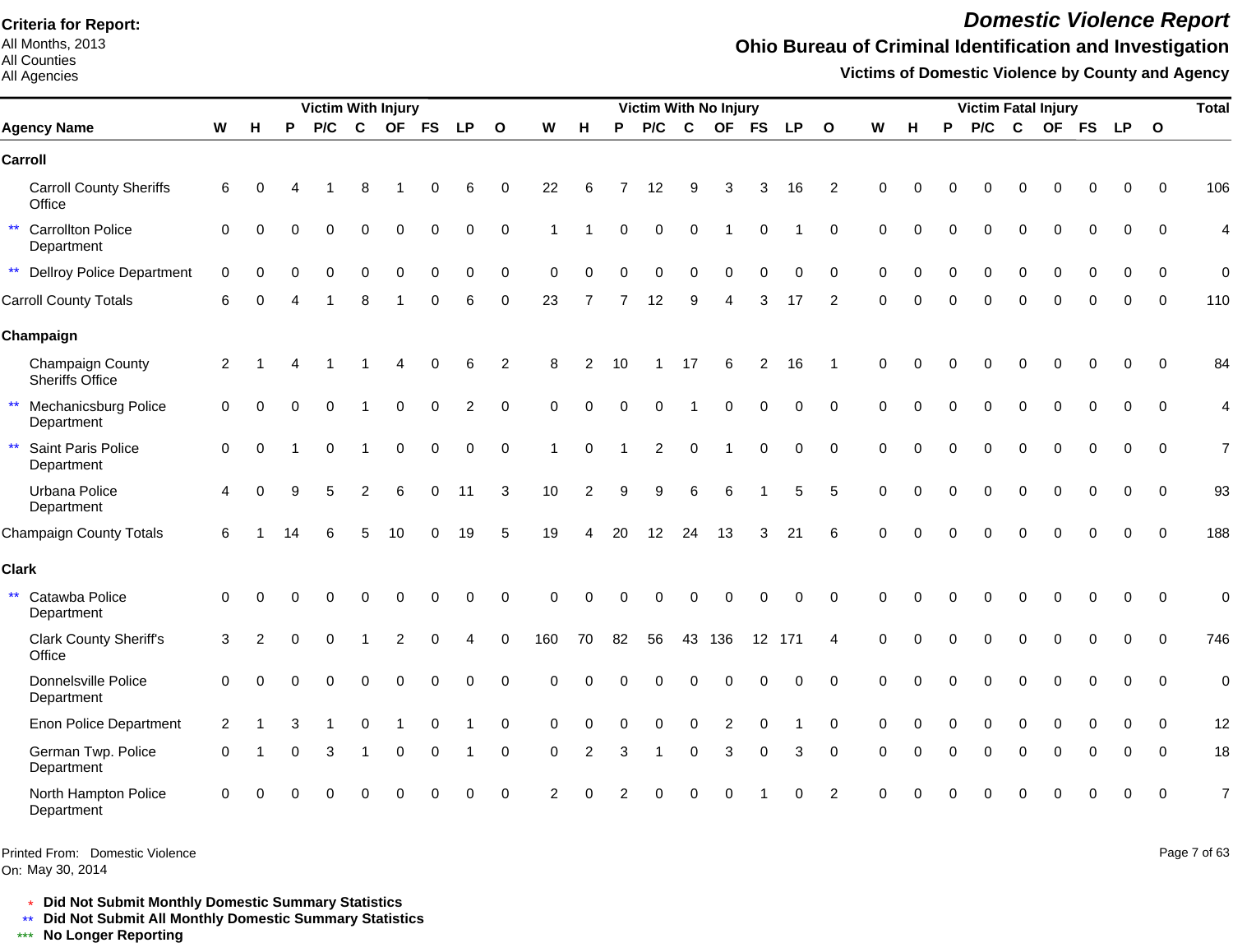All Months, 2013 All Counties

### All Agencies

# *Domestic Violence Report*

## **Ohio Bureau of Criminal Identification and Investigation**

**Victims of Domestic Violence by County and Agency**

|                 |                                                |             |                |                   |          |          | <b>Victim With Injury</b> |           |             |                |               |                |    | <b>Victim With No Injury</b> |                |                  |                |           |              |          |          |          | <b>Victim Fatal Injury</b> |             |             |             |                |              | <b>Total</b>   |
|-----------------|------------------------------------------------|-------------|----------------|-------------------|----------|----------|---------------------------|-----------|-------------|----------------|---------------|----------------|----|------------------------------|----------------|------------------|----------------|-----------|--------------|----------|----------|----------|----------------------------|-------------|-------------|-------------|----------------|--------------|----------------|
|                 | <b>Agency Name</b>                             | W           | н              | P                 | P/C      | C        | <b>OF</b>                 | <b>FS</b> | <b>LP</b>   | $\mathbf{o}$   | W             | н              | P  | P/C                          | $\mathbf c$    | <b>OF</b>        | <b>FS</b>      | <b>LP</b> | $\mathbf{o}$ | W        | н        | P        | P/C                        | C           | <b>OF</b>   | <b>FS</b>   | <b>LP</b>      | $\mathbf{o}$ |                |
|                 | South Charleston Police<br>Department          | $\mathbf 0$ | $\mathbf 0$    |                   |          | 3        | 0                         | 0         | 0           | 0              | $\Omega$      | $\Omega$       |    | 3                            |                | $\boldsymbol{2}$ | 0              | 0         | $\pmb{0}$    | 0        | $\Omega$ | $\Omega$ | $\Omega$                   | $\Omega$    | $\Omega$    | $\Omega$    | 0              | $\mathbf 0$  | 12             |
|                 | South Vienna Police<br>Department              | $\Omega$    |                | $\Omega$          | $\Omega$ | $\Omega$ | 0                         | $\Omega$  | 0           | 0              | $\Omega$      | 0              |    | 0                            | $\Omega$       | 0                | $\Omega$       | 0         | 0            | $\Omega$ |          |          | 0                          | $\Omega$    | 0           | $\Omega$    | 0              | $\mathbf 0$  | 3              |
|                 | Springfield Police<br>Department               | 10          | $\overline{2}$ | 10                | 35       | 2        | 7                         |           | 27          | $\mathbf{1}$   | 3             | O              |    | 8                            | $\overline{2}$ |                  | $\Omega$       | 6         | 3            | $\Omega$ |          | 0        | $\Omega$                   | $\Omega$    | $\Omega$    | $\Omega$    | $\Omega$       | $\Omega$     | 125            |
|                 | <b>Tremont City Police</b><br>Department       | 0           | $\Omega$       | $\Omega$          | 0        | $\Omega$ | U                         |           | 0           | $\Omega$       | 2             |                | 2  | 3                            | $\Omega$       |                  | $\Omega$       | 2         | $\Omega$     | $\Omega$ | $\Omega$ | $\Omega$ | 0                          | $\Omega$    | $\Omega$    | $\Omega$    | $\Omega$       | $\mathbf 0$  | 11             |
|                 | *** Wittenberg University<br>Police Department | $\Omega$    | $\Omega$       | $\Omega$          | $\Omega$ | $\Omega$ | Ω                         |           | 0           | $\Omega$       | $\Omega$      |                |    | 0                            | $\Omega$       | $\Omega$         | $\Omega$       | $\Omega$  | $\Omega$     | $\Omega$ | O        |          | 0                          | $\Omega$    |             | $\Omega$    | $\Omega$       | $\Omega$     | $\mathbf 0$    |
|                 | ** Wittenberg University<br>Police Department  | $\Omega$    | $\Omega$       | $\Omega$          | $\Omega$ | $\Omega$ | $\Omega$                  |           | 0           | $\Omega$       | $\Omega$      | $\Omega$       |    | 0                            | $\Omega$       | $\Omega$         | $\Omega$       | $\Omega$  | $\Omega$     | $\Omega$ |          | $\Omega$ | 0                          | $\Omega$    | $\Omega$    | $\Omega$    | $\Omega$       | $\Omega$     | $\overline{0}$ |
|                 | <b>Clark County Totals</b>                     | 15          |                | 14                | 40       | 7        | 10                        |           | 33          | -1             | 167           | 73             | 99 | 71                           | 46             | 145              | 13             | 183       | 9            | $\Omega$ |          |          | U                          |             |             |             | O              | $\Omega$     | 934            |
|                 | <b>Clermont</b>                                |             |                |                   |          |          |                           |           |             |                |               |                |    |                              |                |                  |                |           |              |          |          |          |                            |             |             |             |                |              |                |
|                 | Amelia Police Department                       | 4           |                |                   |          |          |                           |           |             | $\Omega$       |               |                |    | 3                            |                |                  |                | 2         |              | ∩        |          |          |                            |             |             |             |                | $\Omega$     | 23             |
|                 | <b>Batavia Police</b><br>Department            | $\Omega$    | $\Omega$       | $\Omega$          | $\Omega$ | $\Omega$ | $\Omega$                  | $\Omega$  | O           | $\Omega$       |               | $\Omega$       | 3  | 5                            | $\overline{4}$ | 2                | $\Omega$       | 2         | $\Omega$     | $\Omega$ | $\Omega$ | $\Omega$ | $\Omega$                   | $\Omega$    | $\Omega$    | $\Omega$    | $\Omega$       | $\Omega$     | 20             |
|                 | <b>Bethel Police Department</b>                | 5           |                |                   |          |          |                           |           | n           | $\Omega$       |               |                |    |                              |                |                  |                | U         | $\Omega$     | $\Omega$ |          |          |                            |             |             |             | U              | $\Omega$     | 19             |
|                 | <b>Clermont County Sheriffs</b><br>Office      | 28          | 14             | 23                | 12       | 21       | 17                        | 4         | 29          | -1             | 32            | 10             | 53 | 19                           | 35             | 26               | 12             | 24        | 24           | $\Omega$ | $\Omega$ | $\Omega$ | 0                          | $\Omega$    | $\Omega$    | $\mathbf 0$ | $\overline{2}$ | 0            | 386            |
| $^{\star\star}$ | <b>Felicity Police Department</b>              | $\Omega$    |                |                   | 0        | 3        |                           | $\Omega$  | 0           | $\Omega$       | $\Omega$      |                |    | 0                            | $\Omega$       |                  | $\Omega$       | 0         | $\mathbf 0$  | $\Omega$ |          | $\Omega$ | 0                          | $\Omega$    | $\Omega$    | $\Omega$    | $\mathbf 0$    | $\Omega$     | 8              |
|                 | Goshen Twp. Police<br>Department               | 6           |                | 2                 | 3        | 3        | Δ                         | ∩         | 6           | 0              | 10            | Δ              |    | 5                            |                | 6                | 4              | 9         | 2            | $\Omega$ |          | $\Omega$ | $\Omega$                   | $\Omega$    | 0           | $\Omega$    | $\Omega$       | $\Omega$     | 78             |
|                 | Miami Twp. Police<br>Department                | 6           |                | $12 \overline{ }$ | $\Omega$ |          |                           | $\Omega$  | 0           | $\overline{7}$ | 4             | $\overline{7}$ | 11 | $\Omega$                     | 2              | 15               | 2              |           | 25           | $\Omega$ |          | $\Omega$ | $\Omega$                   | $\Omega$    | $\Omega$    | $\Omega$    | $\Omega$       | $\Omega$     | 104            |
|                 | Miami Twp. Police<br>Department                | 6           |                | 12                | 0        |          |                           | 0         | $\mathbf 0$ | $\overline{7}$ | 4             |                | 11 | $\mathbf 0$                  | $\overline{c}$ | 15               | $\overline{c}$ |           | 25           | $\Omega$ | $\Omega$ | 0        | 0                          | $\mathbf 0$ | $\mathbf 0$ | $\mathbf 0$ | $\mathbf 0$    | $\mathbf 0$  | 104            |
| $\star\star$    | <b>Milford Police Department</b>               | 3           | $\Omega$       |                   | $\Omega$ | 0        | $\overline{2}$            |           | 0           | 0              | 2             | O              |    | O                            |                |                  |                | 6         | $\mathbf 0$  | $\Omega$ | U        | $\Omega$ | $\Omega$                   | $\Omega$    | 0           | 0           | $\Omega$       | $\Omega$     | 19             |
|                 | New Richmond Police<br>Department              | $\Omega$    |                |                   | ∩        |          |                           |           | 5           | -1             | $\mathcal{P}$ |                |    |                              |                |                  | 2              | 2         | $\Omega$     | $\Omega$ |          |          | ∩                          |             |             | ∩           | O              | $\Omega$     | 25             |

Printed From: Domestic Violence

On: May 30, 2014

Page 8 of 63

\* **Did Not Submit Monthly Domestic Summary Statistics**

**Did Not Submit All Monthly Domestic Summary Statistics**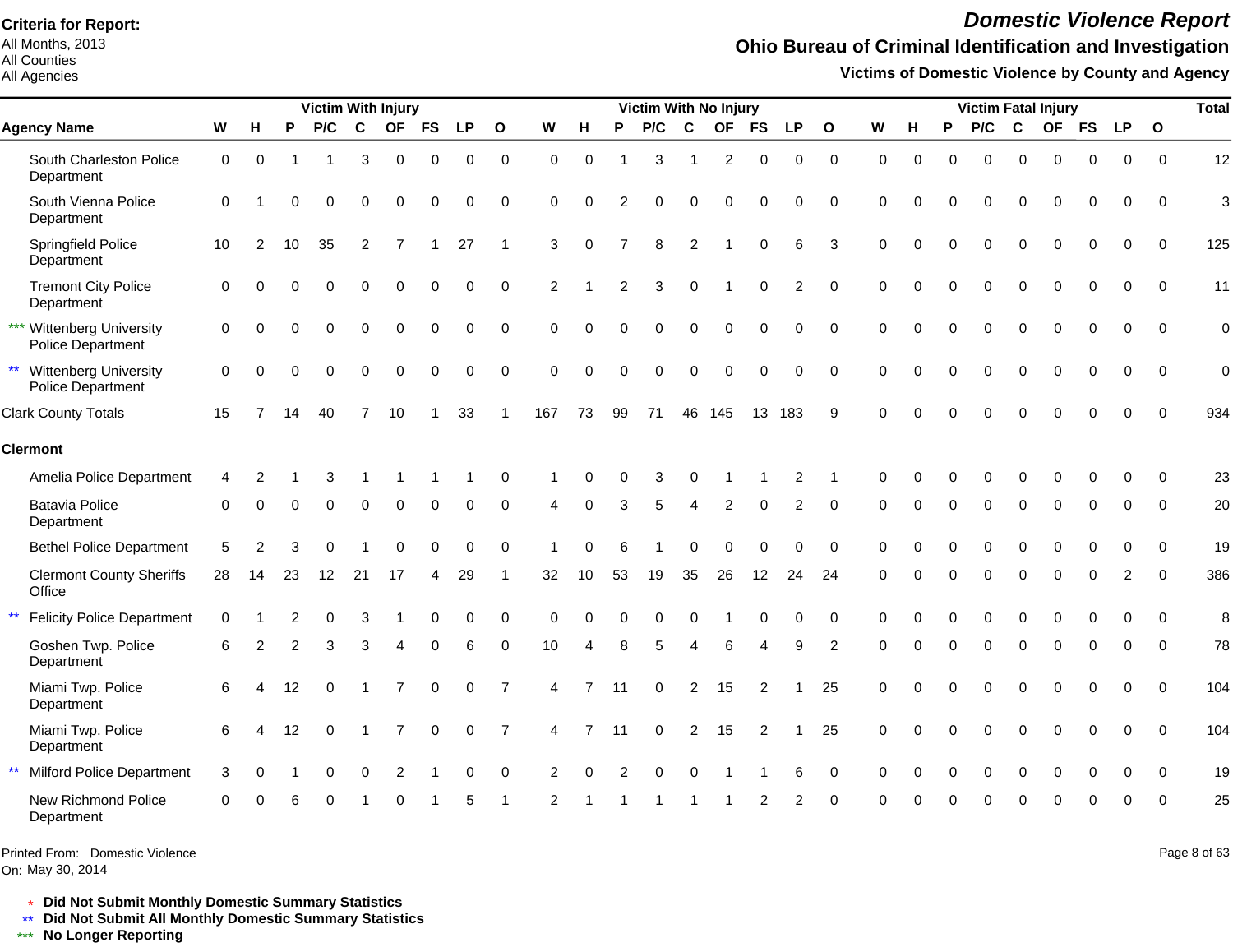All Months, 2013 All Counties

### All Agencies

## *Domestic Violence Report*

## **Ohio Bureau of Criminal Identification and Investigation**

**Victims of Domestic Violence by County and Agency**

| <b>Victim With Injury</b>                            |                |          |              |          |             |          |                |           |              |             |          |     | Victim With No Injury |                |                |           |           |                |             |          |   |          |             | <b>Victim Fatal Injury</b> |       |               |              | <b>Total</b> |
|------------------------------------------------------|----------------|----------|--------------|----------|-------------|----------|----------------|-----------|--------------|-------------|----------|-----|-----------------------|----------------|----------------|-----------|-----------|----------------|-------------|----------|---|----------|-------------|----------------------------|-------|---------------|--------------|--------------|
| <b>Agency Name</b>                                   | W              | н        | P            | P/C      | $\mathbf c$ |          | OF FS          | <b>LP</b> | $\mathbf{o}$ | W           | н        | P   | P/C                   | $\mathbf c$    | <b>OF</b>      | <b>FS</b> | <b>LP</b> | $\mathbf{o}$   | W           | н        | P | P/C      | $\mathbf c$ |                            | OF FS | <b>LP</b>     | $\mathbf{o}$ |              |
| Owensville Police<br>Department                      | 0              | 0        | $\Omega$     |          | 0           | 0        | 0              | 0         | $\mathbf 0$  | $\mathbf 0$ | $\Omega$ |     | 1                     |                | 0              | 0         |           | $\mathbf 0$    | $\mathbf 0$ | $\Omega$ | O | $\Omega$ | ŋ           | 0                          | 0     | 0             | $\Omega$     | 5            |
| Pierce Twp. Police<br>Department                     | $\overline{4}$ |          |              |          | Δ           |          | 3              | 10        | $\mathbf 0$  |             |          |     |                       | 2              | 3              |           |           |                | $\Omega$    |          |   |          |             |                            | O     | $\Omega$      | $\Omega$     | 47           |
| $\star\star$<br>Union Twp. Police<br>Department      | 12             |          | 9            | 8        |             | 13       | 2              | 25        | $\mathbf 0$  | 10          |          | 15  | 10                    | 5              | 18             |           | 18        |                | $\Omega$    |          | 0 | $\Omega$ | 0           |                            | 0     | 0             | $\mathbf 0$  | 161          |
| $\star\star$<br>Union Twp. Police<br>Department      | 12             |          | $\mathbf{Q}$ | 8        | 4           | 13       | $\overline{2}$ | 25        | $\mathbf 0$  | 10          | 3        | 15  | 10                    | 5              | 18             |           | 18        |                | $\Omega$    |          | 0 | $\Omega$ | 0           | $\Omega$                   | 0     | 0             | $\Omega$     | 161          |
| $\star\star$<br>Williamsburg Police<br>Department    | $\mathbf 0$    |          |              |          | 5           | 5        | $\Omega$       | 7         |              |             |          |     | 6                     | $\overline{2}$ |                | $\Omega$  | 18        |                | O           |          | 0 | $\Omega$ | ŋ           |                            | O     | $\Omega$      | $\Omega$     | 73           |
| <b>Clermont County Totals</b>                        | 86             | 44       | 85           | 37       | 49          | 77       | 14             | 108       | 17           | 88          | 39       | 137 | 62                    |                | 63 111         |           | 27 106    | -81            | $\Omega$    |          | U |          |             |                            | ŋ     | $\mathcal{P}$ |              | 1233         |
| <b>Clinton</b>                                       |                |          |              |          |             |          |                |           |              |             |          |     |                       |                |                |           |           |                |             |          |   |          |             |                            |       |               |              |              |
| <b>Blanchester Police</b><br>Department              |                |          |              |          |             |          |                |           | $\Omega$     | 2           |          | 2   |                       | C              |                | 0         | 6         | $\overline{2}$ | $\Omega$    |          |   |          |             |                            |       |               | $\Omega$     | 30           |
| <b>Clinton County Sheriffs</b><br>Office             | 3              |          |              |          |             |          | ი              | O         | 3            | 33          |          | 26  | 15                    | 10             | 18             | 4         | 15        | -11            | $\Omega$    |          |   |          |             |                            |       |               | $\Omega$     | 159          |
| $\star\star$<br>New Vienna Police<br>Department      | $\Omega$       |          |              |          |             |          | $\Omega$       |           | $\Omega$     |             |          |     |                       | $\Omega$       | $\Omega$       | $\Omega$  |           | $\Omega$       | $\Omega$    |          |   | $\Omega$ |             |                            |       |               | $\Omega$     | 5            |
| $\star\star$<br>Port William Police<br>Department    | $\Omega$       | O        |              | $\Omega$ | $\Omega$    | $\Omega$ | $\Omega$       | O         | $\Omega$     | $\Omega$    |          |     | $\Omega$              | $\mathbf 0$    | $\Omega$       | $\Omega$  | $\Omega$  | $\Omega$       | $\Omega$    |          |   | $\Omega$ | O           |                            |       |               | $\Omega$     | $\mathbf 0$  |
| Sabina Police Department                             | 0              |          |              |          |             |          |                |           |              |             |          |     |                       |                | 3              |           | 10        | $\Omega$       |             |          | n | ∩        |             |                            |       |               | $\Omega$     | 39           |
| <b>Wilmington Police</b><br>Department               |                |          |              | 2        | 3           |          |                | 5         |              | $\Omega$    |          |     | 2                     | $\Omega$       | $\overline{2}$ | 0         |           |                | ∩           |          | U | $\Omega$ | ŋ           |                            | ŋ     | 0             | $\Omega$     | 31           |
| <b>Clinton County Totals</b>                         | 8              |          |              |          |             | 10       | 0              | 16        | 5            | 43          | 10       | 31  | 19                    | 12             | 28             | 5         | 33        | 14             | $\Omega$    |          |   |          | 0           |                            | 0     | $\Omega$      | $\Omega$     | 264          |
| Columbiana                                           |                |          |              |          |             |          |                |           |              |             |          |     |                       |                |                |           |           |                |             |          |   |          |             |                            |       |               |              |              |
| Columbiana County<br>$***$<br><b>Sheriffs Office</b> | 8              |          |              |          |             |          |                | 6         | O            | 13          |          |     | 8                     | 6              | 10             | ი         |           | 6              |             |          |   |          |             |                            |       |               | $\Omega$     | 100          |
| Columbiana Police<br>Department                      | 2              | $\Omega$ |              |          |             | 6        |                | O         | $\Omega$     | $\Omega$    |          |     |                       | O              | ∩              | $\Omega$  | $\Omega$  | $\Omega$       | $\Omega$    |          |   |          |             |                            |       |               | $\Omega$     | 12           |
| $\star\star$<br>East Liverpool Police                |                |          |              |          |             |          |                |           | $\Omega$     | З           |          |     |                       |                |                |           | З         | $\Omega$       |             |          |   |          |             |                            |       |               |              | 27           |
| Printed From: Domestic Violence                      |                |          |              |          |             |          |                |           |              |             |          |     |                       |                |                |           |           |                |             |          |   |          |             |                            |       |               |              | Page 9 of 63 |

On: May 30, 2014

\* **Did Not Submit Monthly Domestic Summary Statistics**

**Did Not Submit All Monthly Domestic Summary Statistics**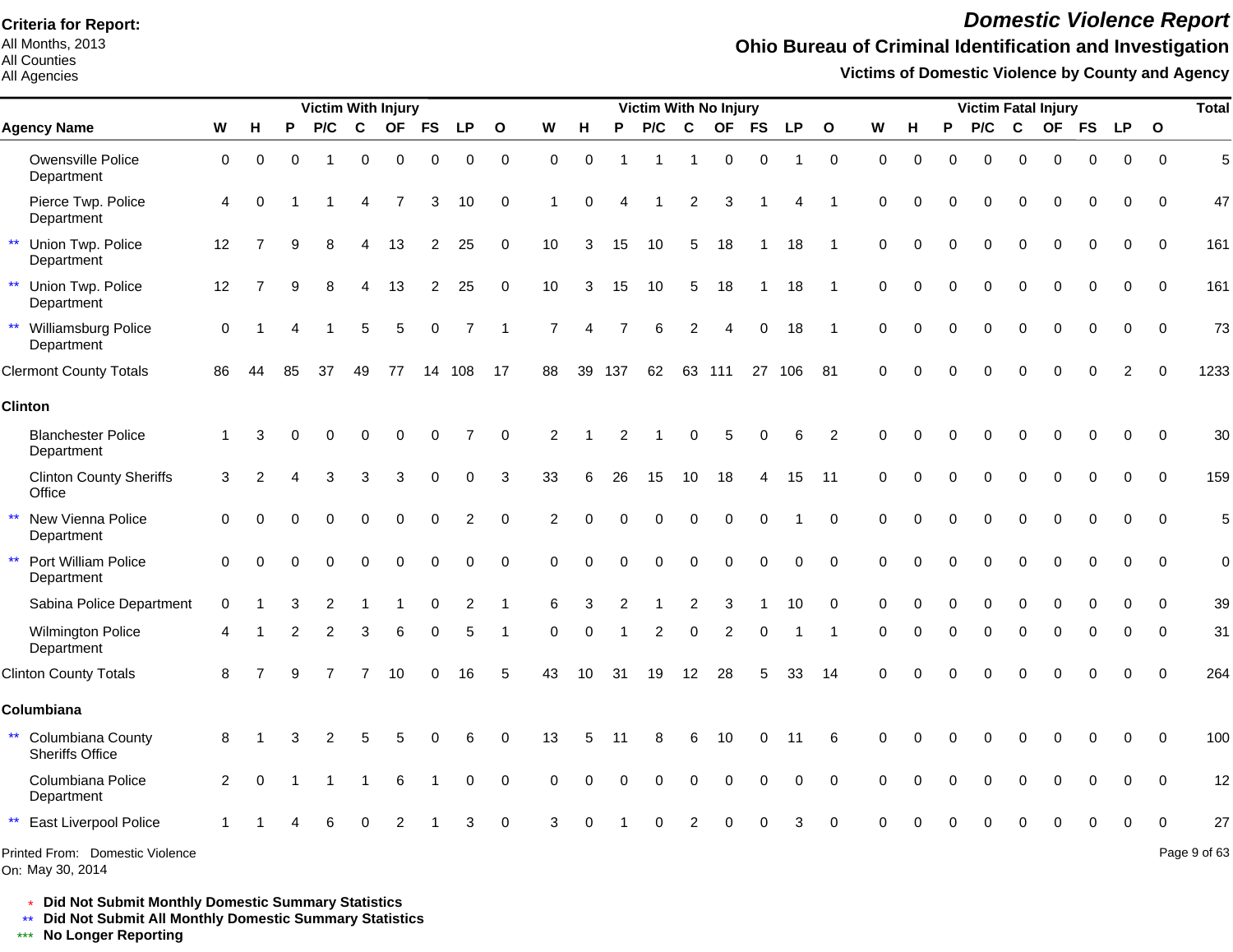All Months, 2013 All Counties

#### All Agencies

## *Domestic Violence Report*

## **Ohio Bureau of Criminal Identification and Investigation**

**Victims of Domestic Violence by County and Agency**

|              |                                        |                      |               |          | <b>Victim With Injury</b> |             |             |             |           |              |             |          |          | Victim With No Injury |                |             |             |           |              |             |          |          | <b>Victim Fatal Injury</b> |             |           |           |           |              | <b>Total</b>   |
|--------------|----------------------------------------|----------------------|---------------|----------|---------------------------|-------------|-------------|-------------|-----------|--------------|-------------|----------|----------|-----------------------|----------------|-------------|-------------|-----------|--------------|-------------|----------|----------|----------------------------|-------------|-----------|-----------|-----------|--------------|----------------|
|              | <b>Agency Name</b>                     | W                    | н             | P        | P/C                       | $\mathbf c$ | <b>OF</b>   | <b>FS</b>   | <b>LP</b> | $\mathbf{o}$ | W           | н        | P        | P/C                   | $\mathbf c$    | <b>OF</b>   | <b>FS</b>   | <b>LP</b> | $\mathbf{o}$ | ${\bf W}$   | н        | P        | P/C                        | C           | <b>OF</b> | <b>FS</b> | <b>LP</b> | $\mathbf{o}$ |                |
|              | Department                             |                      |               |          |                           |             |             |             |           |              |             |          |          |                       |                |             |             |           |              |             |          |          |                            |             |           |           |           |              |                |
|              | ** East Palestine Police<br>Department | $\overline{2}$       |               |          | $\mathbf 0$               | 1           | 2           | 0           | 2         | 1            | 7           | 2        | 10       | 18                    | 6              | 11          |             | 5         | 4            | 0           | O        |          | 0                          |             | 0         |           | 0         | $\Omega$     | 74             |
| $\star$      | Hanoverton Police<br>Department        | $\pmb{0}$            | $\Omega$      | $\Omega$ | 0                         | 0           | $\mathbf 0$ | 0           | $\Omega$  | $\Omega$     | $\Omega$    | $\Omega$ | $\Omega$ | $\Omega$              | 0              | $\mathbf 0$ | $\mathbf 0$ | $\Omega$  | $\Omega$     | $\Omega$    | $\Omega$ |          | $\Omega$                   | $\Omega$    | $\Omega$  |           | 0         | $\Omega$     | $\mathbf 0$    |
| $\star\star$ | Leetonia Police<br>Department          | $\Omega$             | $\Omega$      |          | $\Omega$                  | 1           | $\Omega$    | $\Omega$    | $\Omega$  | $\Omega$     | 4           | $\Omega$ | $\Omega$ | 5                     |                | $\Omega$    |             | 5         | $\Omega$     | $\Omega$    | $\Omega$ |          | $\Omega$                   | $\Omega$    | 0         | $\Omega$  | 0         | $\Omega$     | 18             |
| $\star\star$ | <b>Lisbon Police Department</b>        | $\mathbf 0$          | $\Omega$      | O        | 2                         | 0           |             | 0           | 2         | 0            |             | O        |          | ∩                     | 0              | 0           | $\Omega$    |           | 0            | 0           | $\Omega$ |          | O                          | ∩           | O         |           | O         | $\Omega$     | 8              |
|              | Liverpool Twp. Police<br>Department    | 2                    | 0             |          | 0                         | 0           |             | 0           | 3         | -1           | 2           |          | 3        | 0                     | 3              | 3           |             | 10        | 0            | 0           | $\Omega$ | 0        | 0                          | $\mathbf 0$ | 0         | $\Omega$  | 0         | $\Omega$     | 31             |
| $\star$      | New Waterford Police<br>Department     | $\mathbf 0$          | $\Omega$      | 0        | 0                         | 0           | $\mathbf 0$ | 0           | $\Omega$  | $\mathbf 0$  | $\mathbf 0$ | $\Omega$ | O        | $\Omega$              | 0              | 0           | 0           | 0         | $\mathbf 0$  | $\mathbf 0$ | $\Omega$ |          | U                          | $\Omega$    | $\Omega$  | $\Omega$  | 0         | $\mathbf 0$  | $\mathbf 0$    |
|              | ** Perry Twp. Police<br>Department     | 0                    | $\Omega$      |          | $\Omega$                  | $\Omega$    | $\Omega$    | $\Omega$    | $\Omega$  | $\Omega$     | 5           | $\Omega$ | Δ        |                       | $\overline{c}$ | $\mathbf 0$ |             | 23        | 0            | $\Omega$    | $\Omega$ | $\Omega$ | 0                          | $\Omega$    | $\Omega$  | $\Omega$  | 0         | $\Omega$     | 37             |
| $\star\star$ | Perry Twp. Police<br>Department        | $\mathbf 0$          | $\Omega$      |          | $\Omega$                  | $\Omega$    | $\Omega$    | $\Omega$    | $\Omega$  | $\mathbf 0$  | 5           | $\Omega$ | 4        |                       | $\overline{2}$ | $\mathbf 0$ |             | 23        | 0            | $\Omega$    | $\Omega$ |          | 0                          | $\Omega$    | $\Omega$  |           | 0         | $\Omega$     | 37             |
| $\star\star$ | Perry Twp. Police<br>Department        | $\mathbf 0$          | $\Omega$      |          | $\Omega$                  | 0           | $\mathbf 0$ | 0           | $\Omega$  | $\mathbf 0$  | 5           | $\Omega$ |          |                       | $\overline{2}$ | $\mathbf 0$ |             | 23        | $\mathbf 0$  | $\Omega$    | $\Omega$ |          | 0                          | $\mathbf 0$ | $\Omega$  | $\Omega$  | 0         | $\Omega$     | 37             |
| $\star\star$ | Perry Twp. Police<br>Department        | $\mathbf 0$          | $\Omega$      |          | $\Omega$                  | $\Omega$    | $\mathbf 0$ | $\mathbf 0$ | $\Omega$  | $\mathbf 0$  | 5           | $\Omega$ |          |                       | $\overline{2}$ | $\mathbf 0$ |             | 23        | $\mathbf 0$  | $\Omega$    | $\Omega$ | $\Omega$ | 0                          | 0           | 0         | $\Omega$  | 0         | $\Omega$     | 37             |
| $\star\star$ | Perry Twp. Police<br>Department        | $\mathbf 0$          | $\Omega$      |          | $\Omega$                  | 0           | $\mathbf 0$ | 0           | $\Omega$  | $\mathbf 0$  | 5           | $\Omega$ | 4        |                       | 2              | $\mathbf 0$ | -1          | 23        | 0            | $\mathbf 0$ | $\Omega$ | $\Omega$ | 0                          | $\Omega$    | $\Omega$  | $\Omega$  | 0         | $\Omega$     | 37             |
|              | Saint Clair Twp. Police<br>Department  | $\blacktriangleleft$ | $\Omega$      | $\Omega$ | $\Omega$                  | $\Omega$    | $\mathbf 0$ | $\Omega$    |           | $\mathbf 0$  | 1           |          |          |                       |                | 2           |             | 2         | $\Omega$     | $\Omega$    | $\Omega$ | $\Omega$ | $\Omega$                   | $\Omega$    | $\Omega$  | $\Omega$  | 0         | $\Omega$     | 12             |
|              | Salem Police Department                | 2                    | 2             |          | 2                         | 2           |             | 0           | 17        | $\mathbf 0$  |             |          | 2        | 0                     | 2              | 0           | $\Omega$    | 3         |              | $\Omega$    | O        |          | 0                          | $\Omega$    | 0         |           | 0         | $\Omega$     | 39             |
| $\star\star$ | Salem Township Police<br>Department    | 0                    | $\Omega$      | O        | $\Omega$                  | $\Omega$    | $\Omega$    | $\Omega$    | 0         | 0            | 0           | $\Omega$ | $\Omega$ | $\Omega$              | $\Omega$       | $\Omega$    | $\Omega$    | 0         | $\Omega$     | $\Omega$    | $\Omega$ | $\Omega$ | $\Omega$                   | $\Omega$    | $\Omega$  | $\Omega$  | 0         | $\Omega$     | $\mathbf 0$    |
| $\star\star$ | Salineville Police<br>Department       | 0                    | $\Omega$      | 0        | $\Omega$                  | $\Omega$    | $\Omega$    | $\Omega$    | $\Omega$  | 0            | 4           | $\Omega$ | $\Omega$ | $\Omega$              | $\Omega$       | 0           | 0           | 0         | 0            | $\mathbf 0$ | $\Omega$ |          | 0                          | $\Omega$    | $\Omega$  | $\Omega$  | 0         | $\mathbf 0$  | $\overline{4}$ |
|              | Summitville Police<br>Department       | $\Omega$             | $\Omega$      | $\Omega$ | $\Omega$                  | $\Omega$    | $\Omega$    | $\Omega$    | $\Omega$  | $\Omega$     | $\Omega$    | $\Omega$ | $\Omega$ | $\Omega$              | $\Omega$       | $\mathbf 0$ | $\mathbf 0$ | 0         | $\Omega$     | $\Omega$    | $\Omega$ | $\Omega$ | 0                          | $\Omega$    | $\Omega$  | $\Omega$  | $\Omega$  | $\Omega$     | $\mathbf 0$    |
|              | ** Washingtonville Police              | 2                    | $\mathcal{P}$ |          |                           |             |             |             |           | $\Omega$     | $\Omega$    |          |          |                       |                |             |             |           |              |             |          |          |                            |             |           |           |           | $\Omega$     | 6              |
|              | Printed From: Domestic Violence        |                      |               |          |                           |             |             |             |           |              |             |          |          |                       |                |             |             |           |              |             |          |          |                            |             |           |           |           |              | Page 10 of 63  |

On: May 30, 2014

\* **Did Not Submit Monthly Domestic Summary Statistics**

**Did Not Submit All Monthly Domestic Summary Statistics**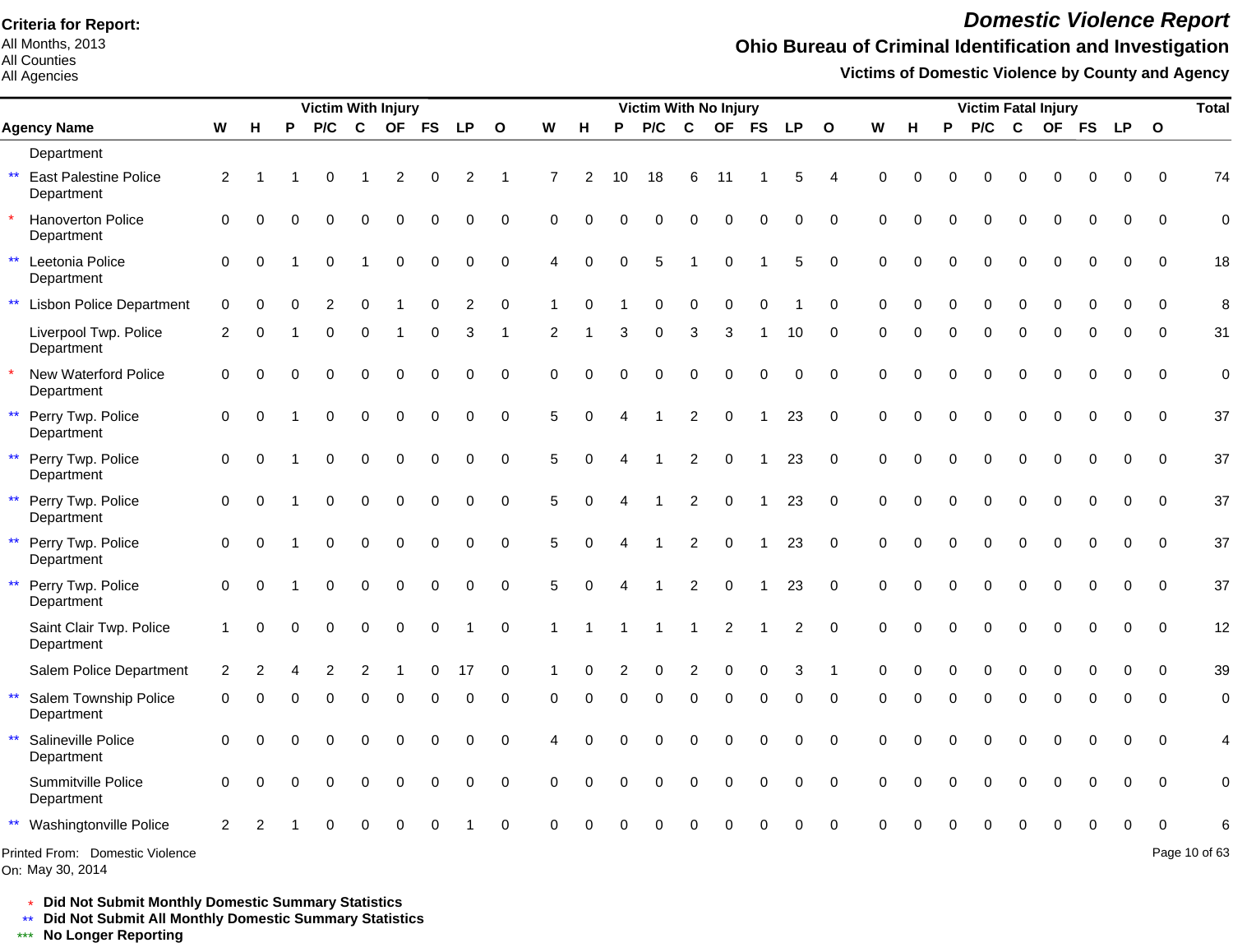All Months, 2013 All Counties

#### All Agencies

## *Domestic Violence Report*

## **Ohio Bureau of Criminal Identification and Investigation**

**Victims of Domestic Violence by County and Agency**

|                                                                                            |             |          |          | <b>Victim With Injury</b> |             |          |          |           |                         |                |          |                | <b>Victim With No Injury</b> |                |             |             |             |                |             |          |          |          |          | <b>Victim Fatal Injury</b> |          |           |              | <b>Total</b>        |
|--------------------------------------------------------------------------------------------|-------------|----------|----------|---------------------------|-------------|----------|----------|-----------|-------------------------|----------------|----------|----------------|------------------------------|----------------|-------------|-------------|-------------|----------------|-------------|----------|----------|----------|----------|----------------------------|----------|-----------|--------------|---------------------|
| <b>Agency Name</b>                                                                         | W           | н        | P        | P/C                       | $\mathbf c$ |          | OF FS    | <b>LP</b> | $\overline{\mathbf{o}}$ | W              | H        | P              | P/C                          | $\mathbf c$    | <b>OF</b>   | <b>FS</b>   | <b>LP</b>   | $\mathbf{o}$   | W           | н        | P        | P/C      | C        | OF FS                      |          | <b>LP</b> | $\mathbf{o}$ |                     |
| Department                                                                                 |             |          |          |                           |             |          |          |           |                         |                |          |                |                              |                |             |             |             |                |             |          |          |          |          |                            |          |           |              |                     |
| $\star$<br>Wellsville Police<br>Department                                                 | $\Omega$    | $\Omega$ |          | n                         | 0           | $\Omega$ | 0        | 0         | $\mathbf 0$             | 0              | $\Omega$ | O              | $\Omega$                     | 0              | $\Omega$    | 0           | 0           | $\mathbf 0$    | $\Omega$    | C        |          | 0        |          |                            |          | 0         | $\Omega$     | $\mathbf 0$         |
| Columbiana County Totals                                                                   | 20          | 7        | 21       | 13                        | 10          | 18       | 2        | 35        | 2                       | 61             |          | 49             | 37                           | 31             | 26          | 9           | 155         | 11             | $\Omega$    | ∩        |          | U        |          |                            |          |           | $\Omega$     | 516                 |
| Coshocton                                                                                  |             |          |          |                           |             |          |          |           |                         |                |          |                |                              |                |             |             |             |                |             |          |          |          |          |                            |          |           |              |                     |
| <b>Coshocton County</b><br>Sheriff's Office                                                | 13          | 2        | 5        |                           | 8           |          |          | 6         | $\Omega$                | 12             |          |                | 6                            | 2              |             | $\Omega$    | 12          | 4              | $\Omega$    | $\Omega$ |          | O        | ∩        | O                          |          | 0         | $\Omega$     | 96                  |
| $\star\star$<br>West Lafayette Police<br>Department                                        | $\mathbf 0$ | $\Omega$ | $\Omega$ |                           |             |          | 0        | 0         | $\pmb{0}$               | 1              | $\Omega$ |                | $\Omega$                     | 0              | $\mathbf 0$ | 0           | 0           | $\mathbf 0$    | $\mathbf 0$ | $\Omega$ |          | O        |          |                            |          | 0         | $\mathbf 0$  | 5                   |
| <b>Coshocton County Totals</b>                                                             | 13          | 2        |          | 10                        |             |          | U        | 6         | $\Omega$                | 13             |          |                | 6                            | $\overline{2}$ |             | $\Omega$    | 12          | $\overline{4}$ | $\Omega$    | $\Omega$ |          |          |          |                            |          |           | $\Omega$     | 101                 |
| Crawford                                                                                   |             |          |          |                           |             |          |          |           |                         |                |          |                |                              |                |             |             |             |                |             |          |          |          |          |                            |          |           |              |                     |
| $\star\star$<br><b>Bucyrus Police</b><br>Department                                        | 3           |          |          |                           | 3           | 6        | 0        | 17        |                         | 9              |          | 5              |                              | 2              | 11          | 2           | 19          | 4              | $\Omega$    | $\Omega$ |          |          |          |                            |          | 0         | $\Omega$     | 106                 |
| <b>Crawford County Sheriff's</b><br>Office                                                 | 8           |          |          |                           | 2           |          | $\Omega$ | 2         | $\mathbf 0$             | 13             | 5        |                | 6                            | 5              | 7           | $\mathbf 0$ | 17          | $\mathbf 0$    | $\mathbf 0$ | $\Omega$ |          | $\Omega$ | $\Omega$ |                            | $\Omega$ | $\Omega$  | $\mathbf 0$  | 77                  |
| <b>Crestline Police</b><br>Department                                                      |             | $\Omega$ |          | 3                         |             | 0        | 0        | 1         | $\mathbf 0$             | 9              | 5        |                | 8                            | 8              | 5           | 0           | 19          | -1             | $\mathbf 0$ | $\Omega$ |          | O        | $\Omega$ |                            |          | 0         | 0            | 70                  |
| <b>Galion Police Department</b>                                                            | 10          |          |          |                           | 3           | 10       | $\Omega$ | 10        | 3                       | 6              |          |                | 3                            |                | 3           | $\Omega$    | 2           | 6              | $\Omega$    | n        |          |          |          |                            |          | O         | $\Omega$     | 69                  |
| New Washington Police<br>Department                                                        | $\Omega$    | ∩        | 0        | $\Omega$                  | $\Omega$    | $\Omega$ | $\Omega$ | $\Omega$  | $\mathbf 0$             | $\Omega$       | $\Omega$ | $\Omega$       | $\Omega$                     | $\Omega$       | $\Omega$    | $\Omega$    | $\Omega$    | $\Omega$       | $\Omega$    | $\Omega$ | $\Omega$ | $\Omega$ | $\Omega$ | $\Omega$                   | $\Omega$ | 0         | $\Omega$     | $\mathbf 0$         |
| <b>Crawford County Totals</b>                                                              | 22          | 6        | 12       | 15                        | 9           | 20       | 0        | 30        | 4                       | 37             | 15       | 19             | 21                           | 16             | 26          | 2           | 57          | 11             | $\Omega$    | $\Omega$ | ∩        | O        | ∩        | ∩                          |          | 0         | $\Omega$     | 322                 |
| Cuyahoga                                                                                   |             |          |          |                           |             |          |          |           |                         |                |          |                |                              |                |             |             |             |                |             |          |          |          |          |                            |          |           |              |                     |
| <b>Bay Village Police</b><br>Department                                                    | 4           | 2        |          |                           | $\Omega$    |          | 0        | 2         | $\mathbf 0$             | 3              | 2        | $\overline{2}$ | $\mathbf 0$                  | 3              |             | $\Omega$    | $\mathbf 0$ | $\mathbf 0$    | $\Omega$    | $\Omega$ |          | 0        | ∩        | O                          |          | 0         | $\Omega$     | 22                  |
| Beachwood Police<br>Department                                                             | $\Omega$    | $\Omega$ | 2        |                           |             | $\Omega$ | 0        |           | $\mathbf 0$             | 6              | 3        | 12             |                              |                |             | $\mathbf 0$ |             | $\mathbf 0$    | $\mathbf 0$ | $\Omega$ |          | 0        |          |                            |          | 0         | $\Omega$     | 35                  |
| <b>Bedford Heights Police</b><br>Department                                                | 6           |          | 2        |                           | 9           | 2        |          | 8         | 1                       |                | $\Omega$ | $\Omega$       | 5                            | $\mathbf 0$    |             | $\mathbf 0$ |             | $\mathbf 0$    | $\mathbf 0$ | $\Omega$ |          | O        |          |                            |          | 0         | $\Omega$     | 47                  |
| <b>Bedford Police</b><br>Department<br>Printed From: Domestic Violence<br>On: May 30, 2014 | 3           |          |          |                           |             | 2        |          |           | 3                       | $\mathfrak{p}$ |          |                |                              | $\mathcal{P}$  |             |             |             | $\mathcal{P}$  | $\Omega$    |          |          |          |          |                            |          |           | $\Omega$     | 37<br>Page 11 of 63 |

\* **Did Not Submit Monthly Domestic Summary Statistics**

**Did Not Submit All Monthly Domestic Summary Statistics**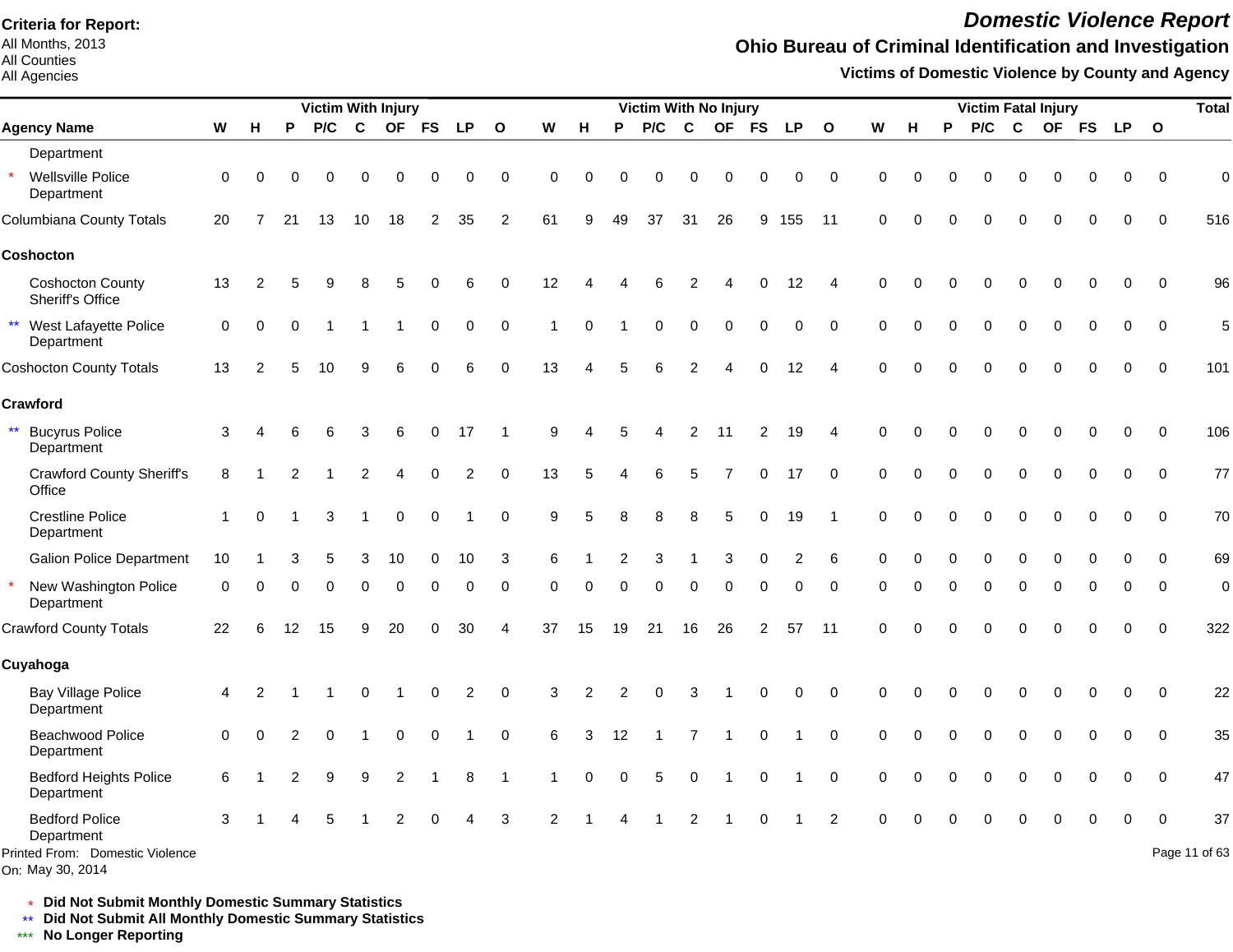All Months, 2013 All Counties

#### All Agencies

## *Domestic Violence Report*

## **Ohio Bureau of Criminal Identification and Investigation**

**Victims of Domestic Violence by County and Agency**

|                            |                                                              |                      |          |    | <b>Victim With Injury</b> |                |                |           |          |              |          |          |          | Victim With No Injury |                |           |             |                |              |          |          |          | <b>Victim Fatal Injury</b> |             |             |             |             |              | <b>Total</b>   |
|----------------------------|--------------------------------------------------------------|----------------------|----------|----|---------------------------|----------------|----------------|-----------|----------|--------------|----------|----------|----------|-----------------------|----------------|-----------|-------------|----------------|--------------|----------|----------|----------|----------------------------|-------------|-------------|-------------|-------------|--------------|----------------|
| <b>Agency Name</b>         |                                                              | W                    | н        | P  | P/C                       | C              | <b>OF</b>      | <b>FS</b> | LP       | $\mathbf{o}$ | W        | н        | P        | P/C                   | C              | <b>OF</b> | <b>FS</b>   | <b>LP</b>      | $\mathbf{o}$ | W        | н        | P        | P/C                        | C           | <b>OF</b>   | <b>FS</b>   | <b>LP</b>   | $\mathbf{o}$ |                |
| Department                 | <b>Bentleyville Police</b>                                   | 0                    | $\Omega$ |    | 0                         | $\Omega$       | 0              | ∩         | 0        | $\mathbf 0$  | $\Omega$ | 0        | $\Omega$ | $\Omega$              | $\Omega$       | $\Omega$  | $\Omega$    | $\Omega$       | $\mathbf 0$  | $\Omega$ | $\Omega$ | 0        | $\Omega$                   | $\Omega$    | $\Omega$    | 0           | $\mathbf 0$ | $\Omega$     | $\overline{0}$ |
|                            | <b>Berea Police Department</b>                               | 3                    |          |    | 3                         | $\Omega$       | 3              | $\Omega$  | 3        |              | $\Omega$ |          |          | $\Omega$              | $\Omega$       | 3         | $\Omega$    | 3              | $\Omega$     | $\Omega$ |          |          | 0                          | $\Omega$    | $\Omega$    | O           |             | <sup>0</sup> | 28             |
| Department                 | <b>Bratenahl Police</b>                                      | $\Omega$             |          |    | $\Omega$                  | $\Omega$       |                | $\Omega$  |          |              | $\Omega$ | $\Omega$ | $\Omega$ | 0                     | $\mathbf 0$    | $\Omega$  | $\Omega$    | $\Omega$       |              | $\Omega$ | O        | $\Omega$ | $\Omega$                   | $\Omega$    | $\Omega$    | $\Omega$    | $\Omega$    | $\Omega$     | $\overline{4}$ |
| Department                 | <b>Brecksville Police</b>                                    | 0                    | O        |    | 0                         | $\Omega$       | 0              | $\Omega$  | 0        |              | 4        | 0        | 5        |                       | $\overline{2}$ | 2         | $\Omega$    | 3              |              | $\Omega$ | O        | $\Omega$ | $\Omega$                   | $\mathbf 0$ | $\Omega$    | $\mathbf 0$ | 0           | $\Omega$     | 19             |
| Department                 | <b>Broadview Heights Police</b>                              | 3                    |          |    | $\Omega$                  |                | $\Omega$       | $\Omega$  | 5        | $\Omega$     | $\Omega$ | $\Omega$ |          | 0                     | $\Omega$       | $\Omega$  | $\mathbf 0$ | $\Omega$       | $\Omega$     | $\Omega$ |          | 0        | $\Omega$                   | $\Omega$    | $\Omega$    | $\Omega$    | $\Omega$    | $\Omega$     | 12             |
| Department                 | <b>Brook Park Police</b>                                     | 5                    |          | 16 |                           | 3              | 6              | $\Omega$  |          | $\Omega$     | 2        | $\Omega$ | 6        | 0                     | $\mathbf 0$    | 3         | $\mathbf 0$ | $\overline{2}$ |              | $\Omega$ |          | $\Omega$ | $\Omega$                   | $\mathbf 0$ | $\Omega$    | $\Omega$    | $\Omega$    | $\Omega$     | 49             |
|                            | <b>Brooklyn Heights Village</b><br><b>Police Department</b>  | $\mathbf{1}$         | $\Omega$ |    | 0                         | $\mathbf 0$    | 0              | $\Omega$  | 0        | $\Omega$     | $\Omega$ |          | $\Omega$ | 0                     | $\mathbf 0$    | 0         | $\mathbf 0$ | $\Omega$       | $\Omega$     | $\Omega$ |          | 0        | $\mathbf 0$                | $\mathbf 0$ | $\mathbf 0$ | $\mathbf 0$ | 0           | $\mathbf{0}$ | $\overline{c}$ |
| Department                 | <b>Brooklyn Police</b>                                       | $\blacktriangleleft$ |          |    | $\overline{2}$            | $\overline{2}$ | $\overline{2}$ | $\Omega$  | 9        |              | $\Omega$ | $\Omega$ |          | $\overline{2}$        | $\mathbf 0$    | $\Omega$  | $\mathbf 0$ | 3              | $\Omega$     | $\Omega$ |          | $\Omega$ | $\mathbf 0$                | $\Omega$    | $\Omega$    | 0           | $\Omega$    | $\Omega$     | 27             |
|                            | Chagrin Falls Village<br>Police Department                   | $\mathbf 0$          | $\Omega$ |    |                           | $\Omega$       | 0              | $\Omega$  | $\Omega$ | $\Omega$     |          | 0        |          | 2                     | $\Omega$       |           |             | $\Omega$       | $\Omega$     | $\Omega$ |          | $\Omega$ | $\Omega$                   | $\Omega$    | $\Omega$    | 0           | $\Omega$    | $\Omega$     | 11             |
| Department                 | <b>Cleveland Heights Police</b>                              | $\mathbf{1}$         | $\Omega$ | 2  |                           | $\overline{c}$ | $\Omega$       | $\Omega$  | 2        | $\Omega$     | 6        | 0        | 28       | 44                    | 29             | 6         | $\mathbf 0$ | 39             |              | $\Omega$ |          | 0        | $\Omega$                   | $\Omega$    | $\Omega$    | $\mathbf 0$ | 0           | $\Omega$     | 161            |
|                            | <b>Cleveland Metro Parks</b>                                 | $\Omega$             |          |    | O                         | ∩              | $\Omega$       | $\Omega$  |          | 2            |          |          |          |                       | $\Omega$       | $\Omega$  | $\Omega$    | $\Omega$       | $\Omega$     | $\Omega$ |          | 0        | $\Omega$                   | $\Omega$    | $\Omega$    | 0           | $\Omega$    | $\Omega$     | 8              |
| Department                 | *** Cleveland Police                                         | 75                   |          | 27 | 145                       | 37             | 36             | 19        | 217      | 36           | 70       | 8        | 104 136  |                       | 34             | 58        | 15          | 142            | 54           | $\Omega$ |          | $\Omega$ | $\Omega$                   | $\Omega$    | $\Omega$    | $\Omega$    | $\Omega$    | $\Omega$     | 1220           |
| $\star\star$<br>Department | <b>Cleveland Police</b>                                      | 52                   |          | 42 | 109                       | 10             | 18             | 6         | 144      | 16           | 55       |          | 25       | 88                    | 11             | 21        | 3           | 83             | 28           | $\Omega$ |          | 0        | $\Omega$                   | $\Omega$    | $\Omega$    | 0           | $\Omega$    | $\Omega$     | 722            |
| $\star\star$               | <b>Cleveland State Univ</b><br><b>Police Department</b>      | $\Omega$             |          |    |                           |                |                |           | 0        | $\Omega$     | $\Omega$ |          |          | $\Omega$              | $\Omega$       | $\Omega$  | $\Omega$    | $\Omega$       | $\Omega$     | $\Omega$ |          | $\Omega$ | $\Omega$                   | $\Omega$    | $\Omega$    | 0           | $\Omega$    | $\Omega$     | $\mathbf{1}$   |
| $\star\star$               | Cuyahoga Community<br>College Police<br>Department Cleveland | $\overline{0}$       |          |    |                           |                |                |           | O        | $\Omega$     | $\Omega$ | $\Omega$ | $\Omega$ |                       |                | $\Omega$  | $\Omega$    |                | $\Omega$     | $\Omega$ |          | $\Omega$ | $\Omega$                   | $\Omega$    |             |             |             | $\mathbf{0}$ | 3              |
| Office                     | <b>Cuyahoga County Sheriffs</b>                              | 0                    | ∩        |    |                           |                |                |           | O        | $\Omega$     | $\Omega$ |          |          |                       | $\Omega$       | O         | 0           | O              | $\Omega$     | $\Omega$ |          |          | ∩                          | O           | $\Omega$    | 0           | $\Omega$    | $\Omega$     | $\Omega$       |
|                            | Cuyahoga Heights Police                                      | ∩                    |          |    |                           |                |                |           |          |              |          |          |          |                       |                |           |             |                |              |          |          |          |                            |             |             |             |             |              |                |
|                            | Printed From: Domestic Violence                              |                      |          |    |                           |                |                |           |          |              |          |          |          |                       |                |           |             |                |              |          |          |          |                            |             |             |             |             |              | Page 12 of 63  |

On: May 30, 2014

\* **Did Not Submit Monthly Domestic Summary Statistics**

**Did Not Submit All Monthly Domestic Summary Statistics**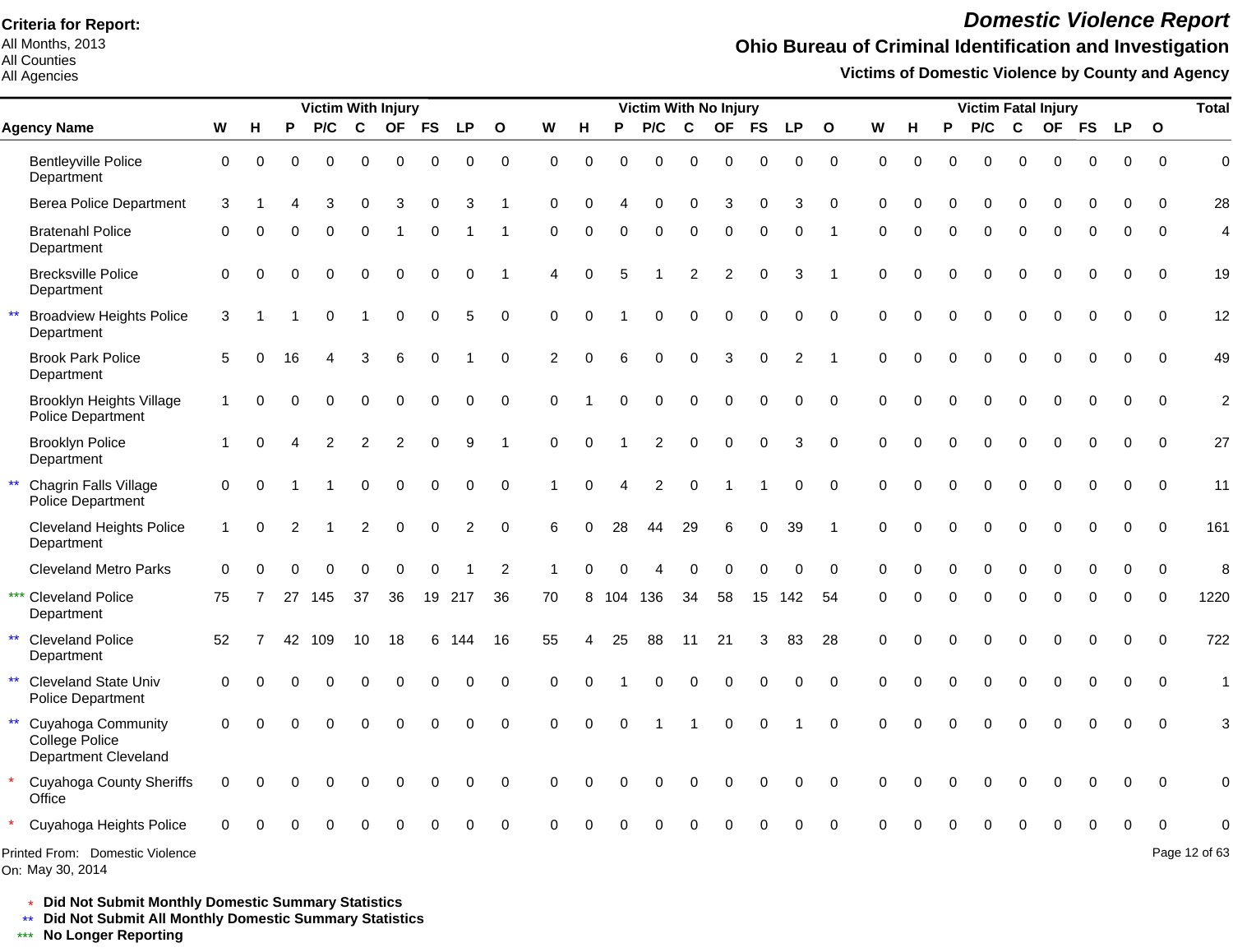All Months, 2013 All Counties

All Agencies

## *Domestic Violence Report*

## **Ohio Bureau of Criminal Identification and Investigation**

**Victims of Domestic Violence by County and Agency**

|                                                                        |              |          |                | <b>Victim With Injury</b> |             |             |             |             |                |                |          |          | <b>Victim With No Injury</b> |                |                |                |           |              |             |          |             | <b>Victim Fatal Injury</b> |             |             |             |             |              | <b>Total</b>  |
|------------------------------------------------------------------------|--------------|----------|----------------|---------------------------|-------------|-------------|-------------|-------------|----------------|----------------|----------|----------|------------------------------|----------------|----------------|----------------|-----------|--------------|-------------|----------|-------------|----------------------------|-------------|-------------|-------------|-------------|--------------|---------------|
| <b>Agency Name</b>                                                     | W            | н        | P              | P/C                       | $\mathbf c$ | <b>OF</b>   | <b>FS</b>   | <b>LP</b>   | $\mathbf{o}$   | W              | н        | P        | P/C                          | C              | <b>OF</b>      | <b>FS</b>      | <b>LP</b> | $\mathbf{o}$ | W           | н        | P           | P/C                        | C           |             |             | OF FS LP    | $\mathbf{o}$ |               |
| Department                                                             |              |          |                |                           |             |             |             |             |                |                |          |          |                              |                |                |                |           |              |             |          |             |                            |             |             |             |             |              |               |
| Cuyahoga Metropolitan<br><b>Housing Authority Police</b><br>Department | 3            | 2        | 23             | 44                        | 14          | -17         |             | 8           | Δ              | $\Omega$       | 2        | 14       | 27                           | 12             | -11            |                | 2         | 9            | $\Omega$    | O        |             | O                          | 0           | $\Omega$    | 0           | 0           | $\Omega$     | 193           |
| <b>East Cleveland Police</b><br>Department                             | 0            | $\Omega$ |                | O                         | $\Omega$    | O           |             | O           | $\Omega$       | $\Omega$       |          |          | n                            | ∩              | ∩              | $\Omega$       | 0         | $\mathbf 0$  | $\Omega$    | $\Omega$ | n           | $\Omega$                   | $\Omega$    | $\Omega$    | 0           | 0           | $\Omega$     | $\mathbf 0$   |
| <b>Euclid Police Department</b>                                        | 17           | 8        | 23             | 37                        | 13          | 20          |             | 14          | 16             | 37             |          | 35       | 52                           | 18             | 34             |                | 13        | 18           | $\Omega$    |          |             |                            | $\Omega$    |             |             |             | $\Omega$     | 360           |
| <b>Fairview Park Police</b><br>Department                              | 0            | 0        | 4              |                           | 0           | 2           | 0           |             | $\mathbf 0$    | $\Omega$       | $\Omega$ |          |                              | $\Omega$       | 2              | $\mathbf 0$    |           | 0            | $\Omega$    | $\Omega$ | $\Omega$    | 0                          | $\mathbf 0$ | $\Omega$    | 0           | 0           | $\Omega$     | 22            |
| Garfield Heights Police<br>Dept.                                       | 16           | 7        | 22             | 25                        | 10          | 24          | 0           | 28          | $\overline{1}$ | 9              | 3        | 21       | 23                           | $\overline{7}$ | $\overline{7}$ |                | 21        | 3            | $\mathbf 0$ | $\Omega$ | $\Omega$    | $\Omega$                   | $\Omega$    | $\Omega$    | $\mathbf 0$ | 0           | $\mathbf 0$  | 228           |
| <b>Gates Mills Village Police</b><br>Department                        | 0            | $\Omega$ | $\Omega$       | $\Omega$                  | 0           | $\pmb{0}$   | $\pmb{0}$   | 0           | $\pmb{0}$      | $\Omega$       | $\Omega$ |          | 0                            | $\mathbf 0$    | 2              | $\Omega$       | 0         | $\mathbf 0$  | $\Omega$    | $\Omega$ | 0           | 0                          | $\mathbf 0$ | $\Omega$    | 0           | $\pmb{0}$   | $\Omega$     | 3             |
| <b>Glenwillow Police</b><br>Department                                 | $\Omega$     | $\Omega$ | $\Omega$       | $\mathbf 0$               | $\mathbf 0$ | $\mathbf 0$ | $\Omega$    | 0           | $\mathbf 0$    | 2              | $\Omega$ |          | $\Omega$                     | $\Omega$       | -1             | $\mathbf 0$    | 1         | $\Omega$     | $\Omega$    | $\Omega$ | $\Omega$    | $\mathbf 0$                | $\mathbf 0$ | $\Omega$    | $\mathbf 0$ | $\Omega$    | $\Omega$     | 5             |
| <b>Greater Cleveland</b><br><b>Regional Transit Authority</b>          | 0            | $\Omega$ | $\Omega$       |                           | $\Omega$    | $\Omega$    | $\mathbf 0$ | 0           | $\mathbf 0$    | $\Omega$       | $\Omega$ | $\Omega$ | $\overline{2}$               | $\Omega$       | 0              | $\mathbf 0$    |           | -1           | $\Omega$    | $\Omega$ | $\Omega$    | $\Omega$                   | $\mathbf 0$ | $\Omega$    | $\Omega$    | $\Omega$    | $\Omega$     | 5             |
| <b>Highland Heights Police</b><br>Department                           | $\mathbf{1}$ | $\Omega$ |                | $\Omega$                  | $\mathbf 0$ |             | $\mathbf 0$ |             | $\mathbf 0$    | $\Omega$       |          | $\Omega$ | $\Omega$                     | -1             | 0              | $\mathbf 0$    | 0         | $\mathbf 0$  | $\Omega$    | $\Omega$ | $\Omega$    | $\Omega$                   | $\mathbf 0$ | $\mathbf 0$ | $\mathbf 0$ | $\mathbf 0$ | $\Omega$     | 6             |
| $\star\star$<br><b>Highland Hills Police</b><br>Department             | $\Omega$     | $\Omega$ | $\Omega$       | $\Omega$                  | $\Omega$    | $\Omega$    | $\Omega$    |             | $\Omega$       | $\Omega$       | $\Omega$ |          | $\Omega$                     | $\Omega$       | $\Omega$       | $\Omega$       | $\Omega$  | $\Omega$     | $\Omega$    | $\Omega$ | $\Omega$    | $\Omega$                   | $\Omega$    | $\Omega$    | $\Omega$    | $\Omega$    | $\Omega$     | 1             |
| <b>Hunting Valley Police</b><br>Department                             | $\Omega$     | $\Omega$ | $\Omega$       | $\Omega$                  | $\Omega$    | $\Omega$    | $\Omega$    | 0           | $\Omega$       | $\Omega$       | $\Omega$ | $\Omega$ | $\Omega$                     | $\Omega$       | $\mathbf 0$    | $\mathbf 0$    | 0         | $\Omega$     | $\Omega$    | $\Omega$ | $\Omega$    | $\Omega$                   | $\Omega$    | $\Omega$    | $\Omega$    | $\Omega$    | $\Omega$     | 0             |
| Independence Police<br>Department                                      | $\mathbf{1}$ | $\Omega$ | $\Omega$       | $\mathbf 0$               | $\mathbf 0$ | $\mathsf 0$ | $\mathbf 0$ |             | $\mathbf 0$    | $\mathbf 1$    | $\Omega$ |          | 1                            | $\overline{1}$ | 3              | $\pmb{0}$      | 0         | $\Omega$     | $\Omega$    | $\Omega$ | $\Omega$    | $\mathbf 0$                | $\mathbf 0$ | $\mathbf 0$ | $\mathbf 0$ | 0           | $\mathbf{0}$ | 9             |
| Lakewood Police<br>Department                                          | 16           | 3        | $\overline{7}$ | 13                        | 6           | 11          | $\mathbf 1$ | 25          | -1             | $\overline{7}$ | 2        | 6        | 6                            | $\overline{c}$ | 8              | $\pmb{0}$      | 7         |              | $\Omega$    | $\Omega$ | $\mathbf 0$ | $\mathbf 0$                | $\mathbf 0$ | $\mathbf 0$ | $\mathbf 0$ | 0           | $\Omega$     | 122           |
| $\star\star$<br>Linndale Village Police<br>Department                  | 0            | $\Omega$ | O              | $\Omega$                  | $\Omega$    | $\mathbf 0$ | $\Omega$    | $\mathbf 0$ | $\Omega$       | $\Omega$       | $\Omega$ | $\Omega$ |                              | $\mathbf 0$    | 2              | $\mathbf 0$    | 0         | -1           | $\Omega$    | $\Omega$ | $\Omega$    | $\Omega$                   | $\mathbf 0$ | $\mathbf 0$ | $\Omega$    | $\Omega$    | $\Omega$     | 4             |
| <b>Lyndhurst Police</b><br>Department                                  | 0            | $\Omega$ |                | 0                         | 3           | 0           | 0           | 1           | 0              | $\overline{7}$ | 1        | 5        | -1                           | 2              | 0              | 0              | 0         | $\mathbf 0$  | $\Omega$    | $\Omega$ | $\Omega$    | $\Omega$                   | $\mathbf 0$ | $\mathbf 0$ | $\mathbf 0$ | 0           | 0            | 21            |
| Maple Heights Police<br>Department                                     | 21           | $\Delta$ | 19             | 56                        | 9           | 48          |             | 23          | $\mathbf 0$    | 17             |          | 39       | 37                           | 13             | 66             | $\overline{2}$ | 13        | $\mathbf 0$  | $\Omega$    |          |             |                            |             |             | 0           | 0           | $\Omega$     | 375           |
| Printed From: Domestic Violence                                        |              |          |                |                           |             |             |             |             |                |                |          |          |                              |                |                |                |           |              |             |          |             |                            |             |             |             |             |              | Page 13 of 63 |

On: May 30, 2014

\* **Did Not Submit Monthly Domestic Summary Statistics**

**Did Not Submit All Monthly Domestic Summary Statistics**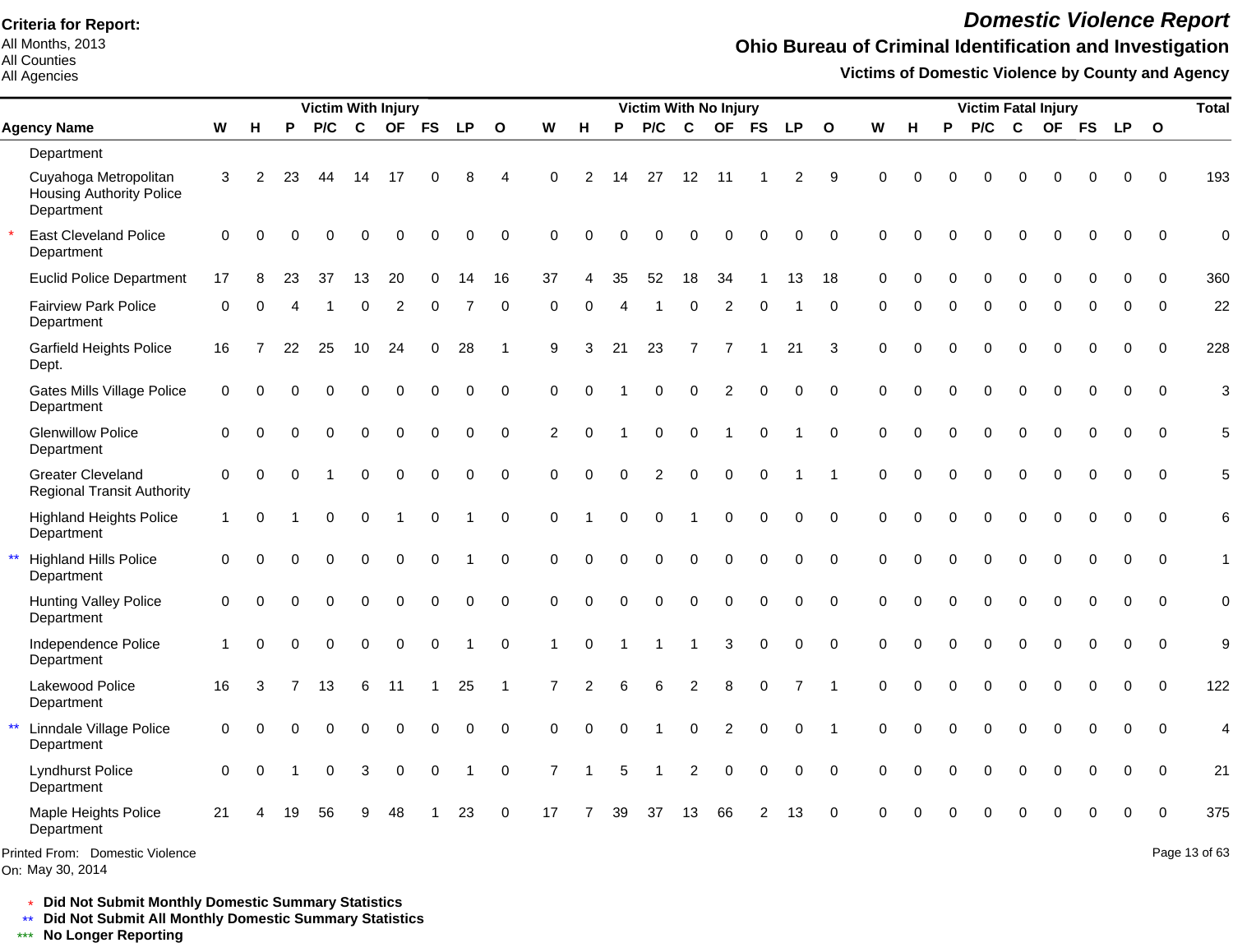All Months, 2013 All Counties

All Agencies

## *Domestic Violence Report*

## **Ohio Bureau of Criminal Identification and Investigation**

**Victims of Domestic Violence by County and Agency**

|                                                              |                |                |                | <b>Victim With Injury</b> |             |                |             |                |                  |                |             |                | <b>Victim With No Injury</b> |                |                |             |                |                         |          |          |          |          |             | <b>Victim Fatal Injury</b> |             |             |              | <b>Total</b>   |
|--------------------------------------------------------------|----------------|----------------|----------------|---------------------------|-------------|----------------|-------------|----------------|------------------|----------------|-------------|----------------|------------------------------|----------------|----------------|-------------|----------------|-------------------------|----------|----------|----------|----------|-------------|----------------------------|-------------|-------------|--------------|----------------|
| <b>Agency Name</b>                                           | W              | н              | P              | P/C                       | C           | <b>OF</b>      | <b>FS</b>   | LP             | $\mathbf{o}$     | W              | H           | P              | P/C                          | $\mathbf c$    | <b>OF</b>      | <b>FS</b>   | <b>LP</b>      | $\mathbf{o}$            | W        | н        | P        | P/C      | C           | <b>OF</b>                  | <b>FS</b>   | <b>LP</b>   | $\mathbf{o}$ |                |
| $\star\star$<br><b>Mayfield Heights Police</b><br>Department | $\mathbf{1}$   |                | $\Omega$       | $\Omega$                  | $\Omega$    | $\Omega$       | 0           | $\mathbf 0$    | $\mathbf 0$      | $\Omega$       | $\Omega$    | $\Omega$       |                              | $\Omega$       | -1             | $\mathbf 0$ | 1              | $\mathbf 1$             | $\Omega$ | $\Omega$ | $\Omega$ | $\Omega$ | $\Omega$    | $\Omega$                   | $\Omega$    | $\Omega$    | $\Omega$     | 6              |
| Mayfield Village Police<br>Department                        | 0              | $\Omega$       |                | $\Omega$                  | 0           |                | 0           | $\mathbf 0$    | $\mathbf 0$      | 0              | $\Omega$    | $\Omega$       | $\mathbf 0$                  | $\overline{2}$ | $\mathbf 0$    | 0           | 0              | $\Omega$                | $\Omega$ | $\Omega$ | $\Omega$ | 0        | $\mathbf 0$ | 0                          | $\mathbf 0$ | 0           | $\mathbf 0$  | $\overline{4}$ |
| $\star\star$<br>Middleburg Heights Police<br>Department      | 3              | $\overline{2}$ | $\Omega$       | $\Omega$                  | $\Omega$    | $\Delta$       |             | $\overline{c}$ | $\mathbf 0$      | 17             | 11          | 25             | 32                           | 21             | 18             |             | 46             | 6                       | $\Omega$ | $\Omega$ | $\Omega$ | $\Omega$ | $\Omega$    | $\Omega$                   | $\mathbf 0$ | $\Omega$    | $\Omega$     | 189            |
| $\star\star$<br>Moreland Hills Police<br>Department          | $\mathbf 0$    | $\Omega$       | O              | $\Omega$                  | 0           | $\mathbf 0$    | 0           | $\mathbf 0$    | 0                | 0              | $\Omega$    | $\Omega$       | 0                            | $\mathbf 0$    | $\mathbf 0$    | $\pmb{0}$   | 0              | $\Omega$                | $\Omega$ | $\Omega$ | $\Omega$ | $\Omega$ | $\mathbf 0$ | 0                          | $\mathbf 0$ | 0           | $\mathbf 0$  | $\overline{0}$ |
| Newburgh Heights Police<br>Department                        | $\mathbf{1}$   |                | $\mathfrak{p}$ | 2                         | 3           | 2              | 0           | 10             | $\mathbf 0$      | $\Omega$       | $\mathbf 0$ | $\mathbf 0$    | $\mathbf 0$                  | $\mathbf 0$    |                | 0           | $\mathbf 0$    | $\Omega$                | $\Omega$ | $\Omega$ | $\Omega$ | $\Omega$ | $\mathbf 0$ | 0                          | $\mathbf 0$ | $\mathbf 0$ | $\mathbf 0$  | 22             |
| $\star\star$<br>North Olmsted Police<br>Department           | 4              |                | 13             | $\Omega$                  | 0           | 6              | $\mathbf 0$ | 11             | -1               | 1              | 2           | 6              | $\Omega$                     | $\Omega$       | $\Omega$       | $\mathbf 0$ | 3              | $\mathbf 1$             | $\Omega$ | $\Omega$ | $\Omega$ | $\Omega$ | $\mathbf 0$ | $\Omega$                   | $\mathbf 0$ | $\Omega$    | $\mathbf 0$  | 49             |
| $\star\star$<br>North Randall Police<br>Department           | 0              | $\Omega$       | $\Omega$       | $\Omega$                  | $\mathbf 0$ | $\mathbf 0$    | $\mathbf 0$ |                | $\mathbf 0$      | $\Omega$       | $\Omega$    | $\Omega$       | 2                            | $\mathbf 0$    | $\mathbf 0$    | $\mathbf 0$ |                | $\mathbf 0$             | $\Omega$ | $\Omega$ | $\Omega$ | $\Omega$ | $\mathbf 0$ | 0                          | $\pmb{0}$   | $\mathbf 0$ | $\mathbf 0$  | 4              |
| North Royalton Police<br>Department                          | 5              | $\Omega$       | 5              | 3                         | 4           | 2              | 1           | 5              | $\mathbf 0$      | $\overline{2}$ |             | $\overline{7}$ | 6                            | 1              | $\overline{2}$ | $\Omega$    | $\Omega$       | $\Omega$                | $\Omega$ | $\Omega$ | $\Omega$ | $\Omega$ | $\Omega$    | $\Omega$                   | $\Omega$    | $\Omega$    | $\Omega$     | 44             |
| $\star\star$<br>Notre Dame College<br>Police Department      | 0              |                |                | $\Omega$                  | $\Omega$    | $\mathbf 0$    | 0           | 0              | $\mathbf 0$      | $\Omega$       | $\Omega$    | $\Omega$       | $\Omega$                     | $\Omega$       | $\mathbf 0$    | 0           | $\mathbf 0$    | $\mathbf 0$             | $\Omega$ | $\Omega$ | $\Omega$ | $\Omega$ | $\mathbf 0$ | 0                          | $\mathbf 0$ | $\mathbf 0$ | $\mathbf 0$  | $\mathbf 0$    |
| Oakwood Village Police<br>Department                         | $\overline{2}$ | $\Omega$       |                | $\Omega$                  | 0           | $\overline{1}$ | $\mathbf 0$ | $\mathbf 0$    | $\mathbf 0$      | 1              | $\Omega$    | 5              | $\Omega$                     | 5              | 3              | $\mathbf 0$ | $\overline{2}$ | $\overline{1}$          | $\Omega$ | $\Omega$ | $\Omega$ | 0        | $\mathbf 0$ | 0                          | $\mathbf 0$ | $\mathbf 0$ | $\mathbf 0$  | 21             |
| <b>Olmsted Falls Police</b><br>Department                    | $\overline{c}$ | $\Omega$       | O              |                           | 0           | -1             | 0           | $\overline{7}$ | $\mathbf{1}$     | 7              | 6           | 10             | 3                            | $\overline{2}$ | $\overline{7}$ | $\Omega$    | 4              | $\Omega$                | $\Omega$ | $\Omega$ | $\Omega$ | 0        | $\mathbf 0$ | 0                          | $\pmb{0}$   | 0           | $\mathbf 0$  | 51             |
| Olmsted Twp. Police<br>Department                            | $\mathbf 0$    | 0              | $\Omega$       |                           |             | $\mathbf 0$    | 0           | $\overline{2}$ | $\boldsymbol{0}$ | 2              |             | $\Omega$       |                              | $\overline{2}$ | $\overline{2}$ | $\mathbf 0$ | 4              | $\mathbf 0$             | $\Omega$ | $\Omega$ | $\Omega$ | 0        | $\mathbf 0$ | 0                          | 0           | $\mathbf 0$ | $\mathbf 0$  | 16             |
| Orange Village Police<br>Department                          | $\mathbf 0$    | $\Omega$       | $\Omega$       | $\Omega$                  | 0           | $\mathbf 0$    | 0           | $\mathbf 0$    | $\mathbf 0$      | $\Omega$       |             | $\Omega$       | $\Omega$                     |                | $\mathbf 0$    | $\mathbf 0$ | $\overline{2}$ | $\Omega$                | $\Omega$ | $\Omega$ | $\Omega$ | 0        | $\mathbf 0$ | 0                          | $\mathbf 0$ | $\mathbf 0$ | $\Omega$     | 4              |
| Parma Heights Police<br>Department                           | 6              |                |                |                           | 3           | 5              | 0           | 10             | $\mathbf 0$      | Δ              | 2           | 5              |                              |                |                | 0           | 3              | $\overline{\mathbf{1}}$ | $\Omega$ | $\Omega$ | $\Omega$ | 0        | $\mathbf 0$ | 0                          | 0           | $\mathbf 0$ | $\mathbf 0$  | 57             |
| Parma Police Department                                      | 17             | 2              | 13             | 21                        | 11          | 11             | 0           | 14             | 0                | 10             | $\Omega$    | 8              | 5                            | 4              | 9              | 2           | 4              | 10                      | $\Omega$ | O        | $\Omega$ | 0        | $\mathbf 0$ | $\Omega$                   | $\mathbf 0$ | $\mathbf 0$ | $\Omega$     | 141            |
| Pepper Pike Police<br>Department                             |                | $\Omega$       | $\Omega$       | $\Omega$                  | 0           | $\mathbf 0$    | 0           | 0              | $\mathbf 0$      | 4              | $\Omega$    | 0              | $\Omega$                     | $\Omega$       |                | $\Omega$    |                | $\Omega$                |          |          | $\Omega$ | $\Omega$ | $\Omega$    | 0                          | $\mathbf 0$ | $\mathbf 0$ | $\Omega$     | $\overline{7}$ |
| <b>Richmond Heights Police</b>                               | $\overline{2}$ |                |                | 14                        | 5           | 5              |             | 5              | 0                |                |             |                | 10                           | 5              | Ω              |             | g              | $\Omega$                |          |          |          |          | $\Omega$    | 0                          | 0           | $\Omega$    | $\Omega$     | 62             |
| Printed From: Domestic Violence<br>On: May 30, 2014          |                |                |                |                           |             |                |             |                |                  |                |             |                |                              |                |                |             |                |                         |          |          |          |          |             |                            |             |             |              | Page 14 of 63  |

\* **Did Not Submit Monthly Domestic Summary Statistics**

**Did Not Submit All Monthly Domestic Summary Statistics**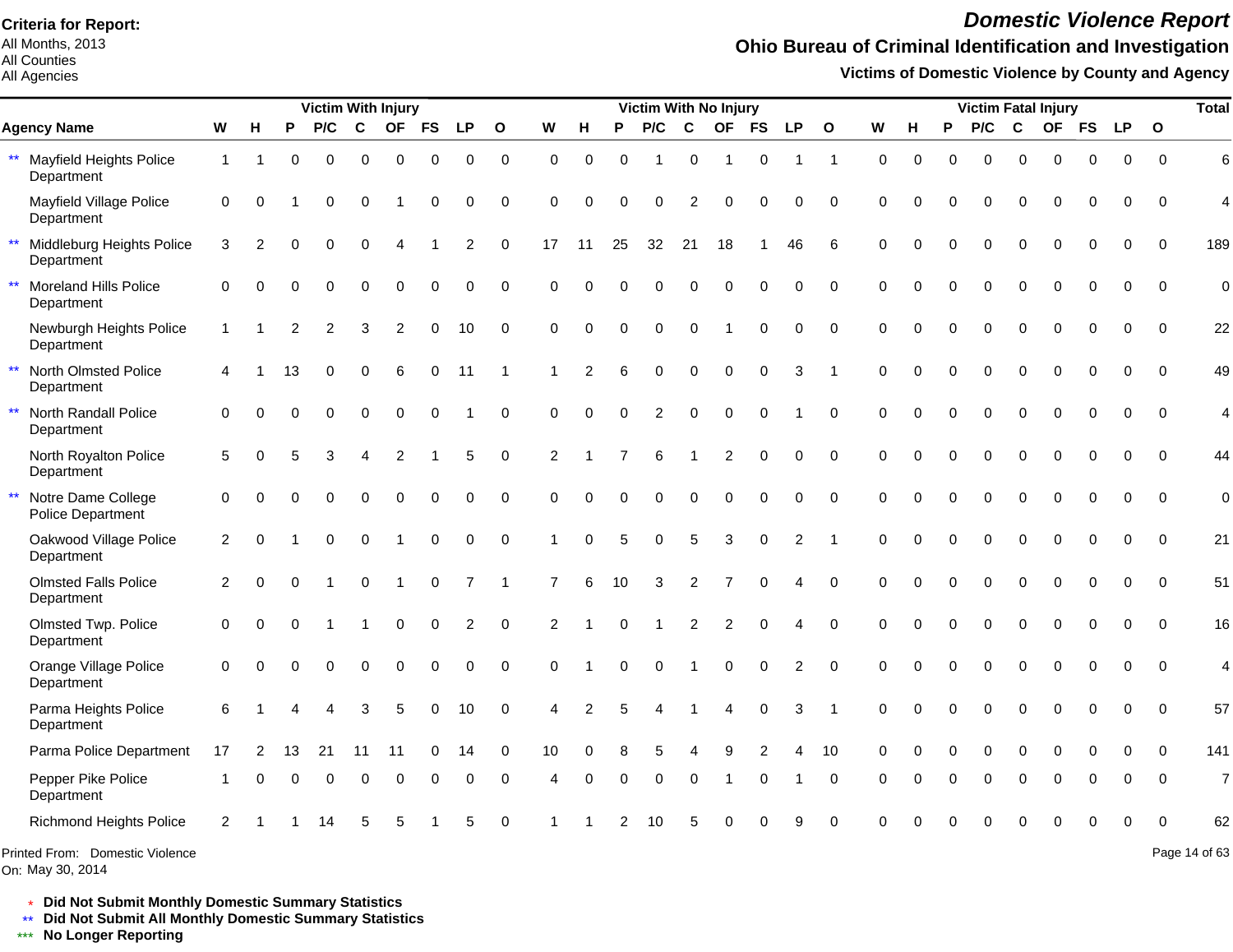All Months, 2013 All Counties

#### All Agencies

## *Domestic Violence Report*

### **Ohio Bureau of Criminal Identification and Investigation**

**Victims of Domestic Violence by County and Agency**

|                                                               |          |                |          |             | <b>Victim With Injury</b> |                |             |                |                  |                |                |                |                 |                        | Victim With No Injury |             |             |              |             |          |             | <b>Victim Fatal Injury</b> |              |          |             |                  |                | <b>Total</b>   |
|---------------------------------------------------------------|----------|----------------|----------|-------------|---------------------------|----------------|-------------|----------------|------------------|----------------|----------------|----------------|-----------------|------------------------|-----------------------|-------------|-------------|--------------|-------------|----------|-------------|----------------------------|--------------|----------|-------------|------------------|----------------|----------------|
| <b>Agency Name</b>                                            | W        | H              | P        | P/C         | C                         | <b>OF</b>      | <b>FS</b>   | <b>LP</b>      | $\mathbf{o}$     | W              | н              | P              | P/C             | C                      | <b>OF</b>             | <b>FS</b>   | <b>LP</b>   | $\mathbf{o}$ | W           | н        | P           | P/C                        | $\mathbf{C}$ |          | OF FS       | <b>LP</b>        | $\mathbf{o}$   |                |
| Department                                                    |          |                |          |             |                           |                |             |                |                  |                |                |                |                 |                        |                       |             |             |              |             |          |             |                            |              |          |             |                  |                |                |
| <b>Rocky River Police</b><br>Department                       | 3        | 2              | 3        |             | 3                         | $\overline{c}$ | $\Omega$    | 8              | $\mathbf 0$      | 3              | $\Omega$       | $\Omega$       | 0               |                        | $\overline{c}$        | $\Omega$    | 3           | 6            | $\Omega$    | $\Omega$ |             | 0                          | $\Omega$     | $\Omega$ | $\mathbf 0$ | $\mathbf 0$      | $\mathbf 0$    | 37             |
| $\star\star$<br>Seven Hills Police<br>Department              | 0        | 0              |          | $\Omega$    |                           | $\mathbf 0$    | 0           |                | $\mathbf 0$      | $\Omega$       | $\Omega$       | 3              | 0               |                        | $\boldsymbol{0}$      | 0           |             | $\Omega$     | $\Omega$    | $\Omega$ | $\Omega$    | $\Omega$                   | $\Omega$     | $\Omega$ | $\Omega$    | $\Omega$         | $\Omega$       | 8              |
| <b>Shaker Heights Police</b><br>Department                    | 3        | $\overline{2}$ | 9        |             | $\overline{2}$            | 2              | 0           | 5              | $\mathbf 0$      |                | 0              | 3              | 0               | 3                      |                       | $\mathbf 0$ |             | $\mathbf 0$  | $\Omega$    |          |             | 0                          | $\Omega$     | 0        | $\Omega$    | 0                | $\mathbf 0$    | 36             |
| Solon Police Department                                       | 2        | O              |          |             |                           | $\Omega$       | $\Omega$    | 0              | 0                | 11             |                |                | 0               | 3                      |                       |             | 2           |              |             |          |             |                            | 0            |          |             | O                | $\Omega$       | 37             |
| South Euclid Police<br>Department                             |          | ∩              | 6        | 6           |                           | 5              | $\Omega$    | 9              | 0                | 17             | $\overline{2}$ | 10             | 10              | 9                      | 5                     |             | 6           | 2            | $\Omega$    | $\Omega$ | $\Omega$    | 0                          | $\Omega$     | $\Omega$ | 0           | 0                | $\Omega$       | 90             |
| Strongsville Police<br>Department                             | Δ        |                | 18       | 3           | 2                         | 7              | $\Omega$    | $\overline{c}$ | -1               | 5              | $\Omega$       |                |                 | $\Omega$               |                       |             |             | $\mathbf 0$  | $\mathbf 0$ | 0        | $\Omega$    | 0                          | $\Omega$     | $\Omega$ | $\mathbf 0$ | $\mathbf 0$      | $\overline{0}$ | 52             |
| *** University Circle Police<br>Department                    | 0        | $\Omega$       | $\Omega$ | 2           | $\Omega$                  | $\Omega$       | $\mathbf 0$ | $\mathbf 0$    | $\overline{1}$   | $\Omega$       | $\Omega$       | $\Omega$       | 0               | $\Omega$               |                       | $\mathbf 0$ | $\mathbf 0$ | $\mathbf 0$  | $\Omega$    | $\Omega$ | $\Omega$    | 0                          | $\Omega$     | $\Omega$ | $\mathbf 0$ | $\mathbf 0$      | $\mathbf 0$    | 4              |
| $\star\star$<br><b>University Circle Police</b><br>Department | $\Omega$ | $\Omega$       | $\Omega$ | 12          |                           | $\mathbf 0$    | $\Omega$    |                | $\boldsymbol{0}$ | $\Omega$       | $\Omega$       | $\Omega$       | 0               | $\Omega$               | $\Omega$              | $\Omega$    | 0           | $\pmb{0}$    | $\Omega$    | $\Omega$ | $\Omega$    | $\Omega$                   | $\Omega$     | $\Omega$ | $\Omega$    | $\boldsymbol{0}$ | $\mathbf 0$    | 14             |
| ** University Heights Police<br>Department                    |          | $\Omega$       |          | $\Omega$    | $\mathbf 0$               | $\mathbf 0$    | $\mathbf 0$ |                | $\pmb{0}$        | $\overline{7}$ | $\overline{2}$ | 3              | 0               | $\mathbf 0$            | 4                     | $\Omega$    |             | $\mathbf 0$  | $\Omega$    | $\Omega$ | $\Omega$    | 0                          | $\Omega$     | 0        | $\mathbf 0$ | $\mathbf 0$      | $\mathbf 0$    | 19             |
| ** Valley View Police<br>Department                           | $\Omega$ | $\Omega$       |          | $\Omega$    |                           | $\mathbf 0$    | $\mathbf 0$ | $\mathbf 0$    | $\mathbf{1}$     | $\Omega$       | $\Omega$       |                | $\overline{2}$  | $\Omega$               | 0                     | $\mathbf 0$ | 0           | $\mathbf 0$  | $\Omega$    | $\Omega$ | $\Omega$    | 0                          | $\Omega$     | 0        | $\mathbf 0$ | $\mathbf 0$      | $\mathbf 0$    | 6              |
| Walton Hills Police<br>Department                             | 0        | $\Omega$       | 3        | 0           |                           | $\mathbf 0$    | $\mathbf 0$ | 0              | $\pmb{0}$        | $\mathbf 0$    | $\Omega$       | $\overline{2}$ | 0               | $\mathbf 0$            | $\mathbf 0$           | $\mathbf 0$ | 0           | $\mathbf 0$  | $\mathbf 0$ | $\Omega$ | $\mathbf 0$ | 0                          | $\mathbf 0$  | 0        | $\mathbf 0$ | $\mathbf 0$      | $\mathbf 0$    | 6              |
| Warrensville Heights<br>$\star$<br>Police Department          | 0        | $\Omega$       | $\Omega$ | $\mathbf 0$ | $\mathbf 0$               | $\mathbf 0$    | $\mathbf 0$ | 0              | $\mathbf 0$      | $\mathbf 0$    | $\Omega$       | $\Omega$       | 0               | $\Omega$               | $\Omega$              | $\Omega$    | 0           | $\mathbf 0$  | $\Omega$    | $\Omega$ | $\Omega$    | 0                          | $\mathbf 0$  | 0        | $\mathbf 0$ | $\mathbf 0$      | $\mathbf 0$    | $\overline{0}$ |
| <b>Westlake Police</b><br>Department                          | 5        | 3              |          | 0           |                           | 3              | $\mathbf 0$ | 3              | $\mathbf 0$      | 3              | $\Omega$       |                | 0               | $\boldsymbol{\Lambda}$ | 2                     | $\Omega$    | 4           | $\mathbf 0$  | $\Omega$    |          | $\Omega$    | 0                          | $\Omega$     | 0        | 0           | 0                | $\mathbf 0$    | 38             |
| Woodmere Police<br>Department                                 | $\Omega$ | $\Omega$       |          | $\Omega$    | $\Omega$                  | $\Omega$       | $\Omega$    | 0              | $\Omega$         | $\Omega$       | $\Omega$       |                | O               | $\Omega$               | $\Omega$              | $\Omega$    | $\Omega$    | $\Omega$     | $\Omega$    |          | $\Omega$    | $\Omega$                   | $\Omega$     | $\Omega$ | $\Omega$    | $\Omega$         | $\Omega$       | $\overline{0}$ |
| Cuyahoga County Totals                                        | 292      | 61             |          |             | 293 531 162 251           |                | 31          | 604            | 89               | 327            | 70             |                | 430 513 210 300 |                        |                       | 31          | 437 154     |              | $\Omega$    | $\Omega$ | $\Omega$    | $\Omega$                   | $\Omega$     | O        | O           | O                | $\Omega$       | 4786           |
| <b>Darke</b>                                                  |          |                |          |             |                           |                |             |                |                  |                |                |                |                 |                        |                       |             |             |              |             |          |             |                            |              |          |             |                  |                |                |
| ** Ansonia Police<br>Department                               | $\Omega$ | ∩              |          |             |                           |                |             | 2              | 0                |                |                |                |                 |                        |                       |             | U           | $\Omega$     |             |          |             |                            |              |          | ∩           | $\Omega$         | $\Omega$       |                |
| Printed From: Domestic Violence<br>On: May 30, 2014           |          |                |          |             |                           |                |             |                |                  |                |                |                |                 |                        |                       |             |             |              |             |          |             |                            |              |          |             |                  |                | Page 15 of 63  |

\* **Did Not Submit Monthly Domestic Summary Statistics**

**Did Not Submit All Monthly Domestic Summary Statistics**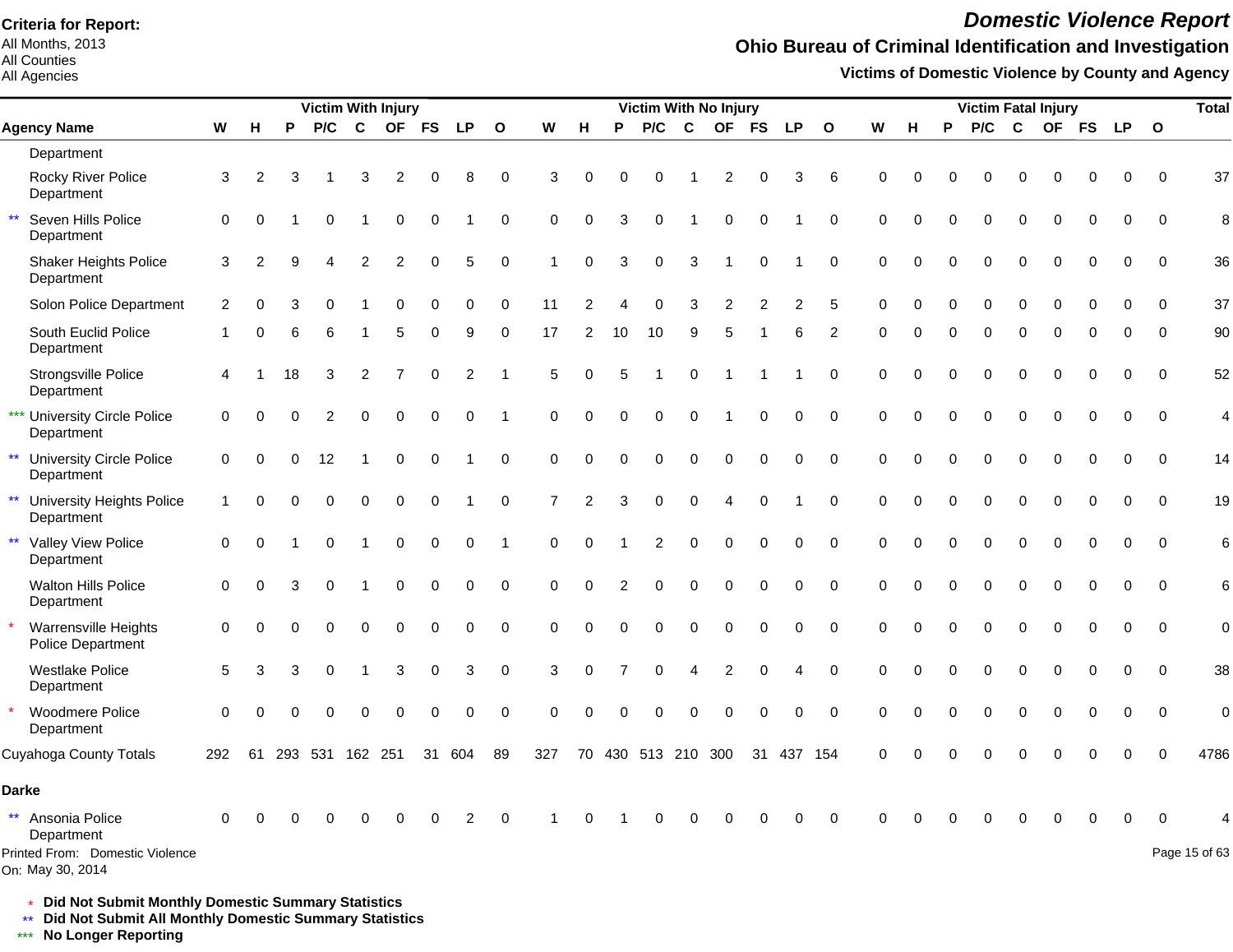All Months, 2013 All Counties

#### All Agencies

## *Domestic Violence Report*

## **Ohio Bureau of Criminal Identification and Investigation**

**Victims of Domestic Violence by County and Agency**

|                                                     |                |                |          | <b>Victim With Injury</b> |                |                |                |                |              |                |          |          | <b>Victim With No Injury</b> |                |                |             |                |                |             |          |          | <b>Victim Fatal Injury</b> |             |             |             |             |              | <b>Total</b>  |
|-----------------------------------------------------|----------------|----------------|----------|---------------------------|----------------|----------------|----------------|----------------|--------------|----------------|----------|----------|------------------------------|----------------|----------------|-------------|----------------|----------------|-------------|----------|----------|----------------------------|-------------|-------------|-------------|-------------|--------------|---------------|
| <b>Agency Name</b>                                  | W              | H              | P        | P/C                       | $\mathbf c$    |                | OF FS          | <b>LP</b>      | $\mathbf{o}$ | W              | H        | P        | P/C                          | $\mathbf c$    | <b>OF</b>      | <b>FS</b>   | <b>LP</b>      | $\mathbf{o}$   | W           | н        | P        | P/C                        | C           |             | OF FS       | <b>LP</b>   | $\mathbf{o}$ |               |
| Arcanum Police<br>Department                        | $\mathbf 0$    | $\Omega$       |          | $\Omega$                  |                | $\overline{c}$ |                | $\overline{c}$ | $\mathbf 0$  | $\overline{1}$ | 1        | $\Omega$ | $\Omega$                     | 1              | $\overline{7}$ | $\mathbf 0$ | 2              | $\mathbf 0$    | $\mathbf 0$ | $\Omega$ | 0        | $\Omega$                   | $\Omega$    | $\Omega$    | $\mathbf 0$ | $\Omega$    | $\Omega$     | 19            |
| Darke County Sheriffs<br>Office                     | 8              | 2              |          | 0                         | 13             | 3              | 0              | 8              | 8            | 41             | 26       | 29       | $\mathbf{1}$                 | 21             | 15             | 0           | 31             | 51             | $\mathbf 0$ | O        | O        | 0                          | ŋ           | $\Omega$    | 0           | 0           | $\Omega$     | 264           |
| <b>Greenville Police</b><br>Department              | $\mathbf{1}$   |                |          |                           | 2              | 0              | 1              | 9              | $\Omega$     |                | $\Omega$ | 3        | 3                            | $\Omega$       |                | $\mathbf 0$ | 2              |                | $\Omega$    | $\Omega$ | 0        | $\Omega$                   | $\Omega$    | $\Omega$    | 0           | $\Omega$    | $\Omega$     | 27            |
| New Madison Police<br>Department                    | $\Omega$       | $\Omega$       | $\Omega$ | $\Omega$                  | $\mathbf 0$    | $\Omega$       | $\mathbf 0$    | 0              | $\mathbf 0$  | $\mathbf 0$    | $\Omega$ | $\Omega$ |                              | $\overline{0}$ | $\mathbf 0$    | $\mathbf 0$ | $\mathbf 0$    | $\mathbf 0$    | $\Omega$    | $\Omega$ | 0        | $\Omega$                   | $\Omega$    | $\Omega$    | 0           | 0           | $\mathbf 0$  | 1             |
| Union City Police<br>Department                     | -1             | $\overline{2}$ |          | 0                         | $\mathbf 0$    | $\Omega$       |                | 0              | $\mathbf 0$  | $\mathbf 0$    |          |          | $\overline{2}$               | 3              |                | $\Omega$    | $\Omega$       | $\Omega$       | $\Omega$    | $\Omega$ | $\Omega$ | $\Omega$                   | $\Omega$    | $\Omega$    | $\Omega$    | $\Omega$    | $\Omega$     | 13            |
| Versailles Police<br>Department                     | $\Omega$       | 0              | $\Omega$ |                           | $\mathbf 0$    | 0              | $\pmb{0}$      | 1              | $\mathbf 0$  |                |          | $\Omega$ | $\mathbf 0$                  |                | $\mathbf 0$    | $\mathbf 0$ | $\mathbf 0$    | $\mathbf 0$    | $\Omega$    | $\Omega$ | 0        | $\Omega$                   | $\mathbf 0$ | $\Omega$    | $\mathbf 0$ | 0           | $\Omega$     | 5             |
| Darke County Totals                                 | 10             | 5              | 10       | 2                         | 16             | 5              | 3              | 22             | 8            | 45             | 29       | 34       | $\overline{7}$               | 26             | 24             | 0           | 35             | 52             | $\Omega$    |          | 0        | $\Omega$                   | $\Omega$    | $\Omega$    | 0           | $\Omega$    | $\Omega$     | 333           |
| <b>Defiance</b>                                     |                |                |          |                           |                |                |                |                |              |                |          |          |                              |                |                |             |                |                |             |          |          |                            |             |             |             |             |              |               |
| <b>Defiance County Sheriff's</b><br>Office          | 4              |                | 2        |                           | 0              | 6              |                | 3              | $\mathbf 0$  | 2              | $\Omega$ | $\Omega$ |                              | $\overline{2}$ | $\overline{2}$ | $\mathbf 0$ | $\overline{c}$ | $\mathbf 0$    | $\Omega$    |          |          | $\Omega$                   | $\Omega$    | $\Omega$    | 0           | 0           | $\Omega$     | 27            |
| <b>Defiance Police</b><br>Department                | 3              |                | $\Omega$ | 0                         |                |                |                | $\overline{7}$ | 5            | 8              | 3        | 5        | 3                            | 4              | 7              | 5           | 13             | 22             | $\mathbf 0$ | $\Omega$ | 0        | 0                          | $\mathbf 0$ | $\mathbf 0$ | 0           | $\mathbf 0$ | $\mathbf 0$  | 89            |
| <b>Hicksville Police</b><br>Department              | $\Omega$       | 0              | $\Omega$ |                           | $\mathbf 0$    | 0              | $\mathbf 0$    | 0              | $\mathbf 0$  |                |          | 0        | 4                            | $\mathbf 0$    |                |             |                | $\mathbf 0$    | $\Omega$    | $\Omega$ | 0        | $\mathbf 0$                | 0           | $\Omega$    | $\mathbf 0$ | $\Omega$    | $\Omega$     | 10            |
| <b>Defiance County Totals</b>                       | $\overline{7}$ | 2              | 2        | 2                         |                | $\overline{7}$ | 2              | 10             | 5            | 11             |          |          | 8                            | 6              | 10             | 6           | 16             | 22             | $\Omega$    | O        | 0        | $\Omega$                   | $\Omega$    | 0           | 0           | $\Omega$    | $\Omega$     | 126           |
| <b>Delaware</b>                                     |                |                |          |                           |                |                |                |                |              |                |          |          |                              |                |                |             |                |                |             |          |          |                            |             |             |             |             |              |               |
| <b>Ashley Police Department</b>                     | $\Omega$       |                |          |                           | ∩              | U              | $\Omega$       | 2              | $\Omega$     | $\Omega$       |          |          | O                            | $\bigcap$      |                | 0           |                | $\Omega$       | $\Omega$    |          | O        | $\Omega$                   | $\Omega$    |             | ŋ           | $\Omega$    | $\Omega$     | 4             |
| <b>Delaware County Sheriff's</b><br>Office          | 31             | 10             | 16       | 14                        | 16             | 12             | $\overline{2}$ | 20             | $\Omega$     | 12             | 5        |          | 1                            | 5              |                | 0           | 2              | $\Omega$       | $\Omega$    | $\Omega$ | 0        | $\mathbf 0$                | 0           | $\Omega$    | 0           | 0           | $\mathbf{0}$ | 154           |
| <b>Delaware Police</b><br>Department                | 3              | $\Omega$       | 7        | -1                        | 3              | 10             | 0              | 8              | $\mathbf 0$  | 5              |          |          | 0                            | 3              | $\overline{c}$ | 0           | 4              | $\mathbf 0$    | $\Omega$    |          | 0        | 0                          | $\mathbf 0$ | $\mathbf 0$ | 0           | 0           | $\Omega$     | 50            |
| Genoa Twp. Police<br>Department                     |                |                | 5        |                           | $\overline{4}$ | 0              | 0              | $\overline{2}$ |              | 8              | 6        | 9        | 3                            | $\overline{2}$ | $\mathbf 0$    | $\mathbf 0$ | $\overline{2}$ | $\overline{2}$ | $\Omega$    |          | 0        | $\mathbf 0$                | $\Omega$    | $\Omega$    | 0           | $\Omega$    | $\Omega$     | 47            |
| <b>Powell Police Department</b>                     |                |                |          | 0                         | $\overline{2}$ | 2              |                | $\Omega$       | $\Omega$     |                |          |          | O                            |                |                |             |                | C              |             |          |          | ∩                          |             |             | 0           |             |              |               |
| Printed From: Domestic Violence<br>On: May 30, 2014 |                |                |          |                           |                |                |                |                |              |                |          |          |                              |                |                |             |                |                |             |          |          |                            |             |             |             |             |              | Page 16 of 63 |

\* **Did Not Submit Monthly Domestic Summary Statistics**

**Did Not Submit All Monthly Domestic Summary Statistics**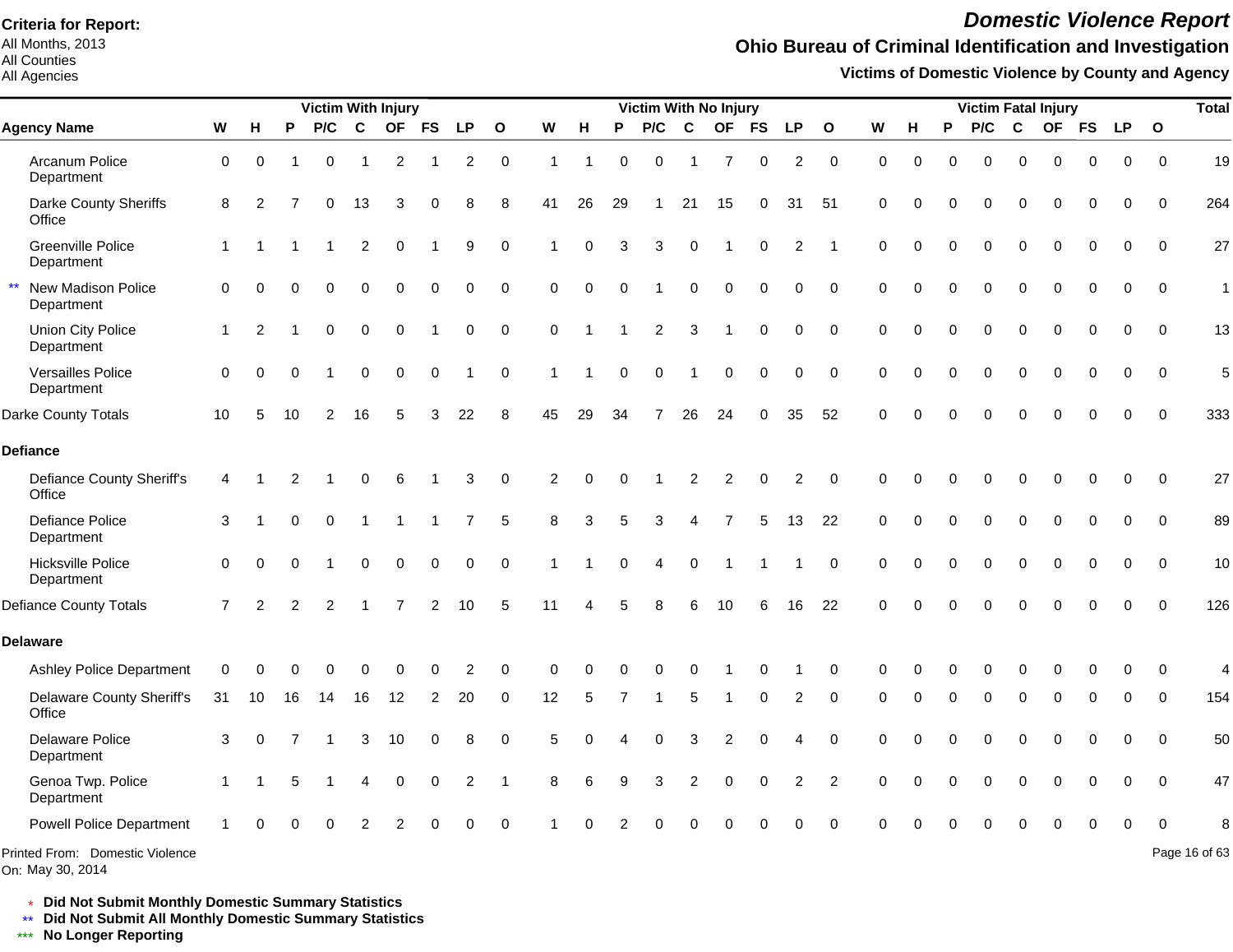All Months, 2013 All Counties

### All Agencies

## *Domestic Violence Report*

## **Ohio Bureau of Criminal Identification and Investigation**

**Victims of Domestic Violence by County and Agency**

|                                                                 |                |          |          | <b>Victim With Injury</b> |             |             |                |             |                |                |             |             | <b>Victim With No Injury</b> |             |                |             |                |                |             |          |          |          |                  | <b>Victim Fatal Injury</b> |             |             |                | <b>Total</b>   |
|-----------------------------------------------------------------|----------------|----------|----------|---------------------------|-------------|-------------|----------------|-------------|----------------|----------------|-------------|-------------|------------------------------|-------------|----------------|-------------|----------------|----------------|-------------|----------|----------|----------|------------------|----------------------------|-------------|-------------|----------------|----------------|
| <b>Agency Name</b>                                              | W              | н        | P        | P/C                       | $\mathbf c$ | <b>OF</b>   | <b>FS</b>      | <b>LP</b>   | $\mathbf{o}$   | W              | H           | P           | P/C                          | $\mathbf c$ | <b>OF</b>      | <b>FS</b>   | <b>LP</b>      | $\mathbf{o}$   | W           | н        | P        | P/C      | C                | OF FS                      |             | <b>LP</b>   | $\mathbf{o}$   |                |
| $\star\star$<br>Preservation Parks of<br><b>Delaware County</b> | $\mathbf 0$    | 0        | $\Omega$ | $\Omega$                  | 0           | 0           | 0              | $\mathbf 0$ | $\mathbf 0$    | 0              | 0           | 0           | $\mathbf 0$                  | $\mathbf 0$ | 0              | 0           | 0              | $\mathbf 0$    | $\mathbf 0$ | $\Omega$ | $\Omega$ | $\Omega$ | $\mathbf 0$      | 0                          | $\mathbf 0$ | $\mathbf 0$ | $\Omega$       | $\mathbf 0$    |
| $\star\star$<br>Shawnee Hills Police<br>Department              | $\mathbf 0$    | $\Omega$ | U        | $\Omega$                  | 0           | $\Omega$    | 0              | 0           | $\mathbf 0$    | $\Omega$       | $\Omega$    | $\Omega$    | $\Omega$                     | $\Omega$    | $\Omega$       | $\Omega$    | $\Omega$       | $\Omega$       | $\Omega$    | U        |          | 0        | $\Omega$         | 0                          | 0           | $\Omega$    | $\Omega$       | $\mathbf 0$    |
| $\star\star$<br><b>Sunbury Police</b><br>Department             | $\mathbf 0$    | $\Omega$ | $\Omega$ |                           | 2           | $\mathbf 0$ | 0              | $\mathbf 0$ | 1              | $\overline{c}$ | $\mathbf 0$ | 2           |                              |             | $\mathbf 0$    | $\mathbf 0$ | $\mathbf 0$    | $\overline{2}$ | $\Omega$    | $\Omega$ | $\Omega$ | $\Omega$ | $\Omega$         | $\Omega$                   | $\mathbf 0$ | 0           | $\mathbf 0$    | 12             |
| <b>Delaware County Totals</b>                                   | 36             | 11       | 28       | 17                        | 27          | 24          | $\overline{2}$ | 32          | $\overline{2}$ | 28             | 11          | 24          | 5                            | 11          | Δ              | $\Omega$    | 9              | Δ              | $\Omega$    | $\Omega$ | $\Omega$ | $\Omega$ | $\Omega$         | $\Omega$                   | $\mathbf 0$ | $\mathbf 0$ | $\mathbf 0$    | 275            |
| Erie                                                            |                |          |          |                           |             |             |                |             |                |                |             |             |                              |             |                |             |                |                |             |          |          |          |                  |                            |             |             |                |                |
| <b>Bayview Police</b><br>Department                             | $\mathbf 0$    | $\Omega$ |          |                           | 0           | ∩           | 0              | 0           | 0              | 0              | $\Omega$    |             | $\Omega$                     |             | 3              | $\mathbf 0$ | 0              | -1             | $\Omega$    | U        |          |          | $\Omega$         | $\Omega$                   | $\Omega$    | 0           | $\Omega$       | 6              |
| <b>Berlin Heights Police</b><br>Department                      | 0              |          |          | $\Omega$                  | $\Omega$    | $\Omega$    | 0              | $\mathbf 0$ | 0              | $\Omega$       | $\Omega$    | $\Omega$    | $\mathbf 0$                  | $\mathbf 0$ |                | 0           | 0              | $\mathbf 0$    | $\Omega$    | $\Omega$ | $\Omega$ | $\Omega$ | $\mathbf 0$      | 0                          | $\mathbf 0$ | $\mathbf 0$ | $\mathbf 0$    | 1              |
| Castalia Police<br>Department                                   | 0              |          |          | $\Omega$                  | $\Omega$    | $\mathbf 0$ | 0              | $\mathbf 0$ | $\mathbf 0$    | 3              |             | $\Omega$    |                              | 1           | $\overline{1}$ | 1           | 3              | $\mathbf 0$    | $\Omega$    | $\Omega$ | $\Omega$ | $\Omega$ | $\mathbf 0$      | 0                          | $\mathbf 0$ | $\mathbf 0$ | $\mathbf 0$    | 11             |
| <b>Erie County Sheriffs</b><br>Office                           | 2              |          | 6        | 3                         | 5           | 6           | $\overline{c}$ | 8           | $\mathbf{1}$   | 7              |             | 9           | 4                            | 5           | 13             |             | 6              | 3              | 0           | $\Omega$ | $\Omega$ | 0        | $\boldsymbol{0}$ | 0                          | $\pmb{0}$   | $\mathbf 0$ | $\mathbf 0$    | 86             |
| <b>Erie Metroparks Police</b><br>Department                     | $\mathbf 0$    |          |          | $\Omega$                  | $\Omega$    | $\Omega$    | 0              | 0           | $\mathbf 0$    | $\Omega$       | $\Omega$    | $\Omega$    | $\Omega$                     | $\mathbf 0$ | $\mathbf 0$    | 0           | $\mathbf 0$    | $\mathbf 0$    | $\Omega$    | $\Omega$ |          | $\Omega$ | $\Omega$         | 0                          | 0           | $\mathbf 0$ | $\mathbf 0$    | $\overline{0}$ |
| Huron Police Department                                         | $\mathbf 0$    | 0        |          | 2                         | 0           | 4           | 0              | 6           | 3              | 1              | 0           |             | 3                            | $\mathbf 0$ | 0              | 2           |                | $\overline{2}$ | $\Omega$    | $\Omega$ | $\Omega$ | 0        | $\mathbf 0$      | 0                          | $\mathbf 0$ | 0           | $\mathbf 0$    | 27             |
| Kelleys Island Police<br>Department                             | 0              | ∩        |          |                           | 0           | $\Omega$    | 0              | 0           | 0              | 0              | $\Omega$    | O           | $\Omega$                     | $\mathbf 0$ | $\Omega$       | 0           | 0              | $\Omega$       | $\Omega$    | O        | O        | $\Omega$ | $\Omega$         | $\Omega$                   | $\Omega$    | 0           | $\Omega$       | $\mathbf 0$    |
| Milan Police Department                                         | 0              |          |          |                           |             |             |                | 0           | $\Omega$       | $\Omega$       |             |             |                              |             | Ω              |             | O              | $\Omega$       | $\Omega$    |          |          |          | $\Omega$         | U                          | 0           | O           | $\Omega$       | $\mathbf 0$    |
| Ohio Veterans Home<br>Police Department                         | $\Omega$       | n        | U        | $\Omega$                  | 0           | $\Omega$    | 0              | $\Omega$    | 0              | 2              | $\Omega$    | $\Omega$    | $\Omega$                     | -1          | $\Omega$       | $\Omega$    | $\Omega$       | -1             | 0           | $\Omega$ | $\Omega$ | 0        | $\Omega$         | $\Omega$                   | $\Omega$    | $\Omega$    | $\Omega$       | 4              |
| Perkins Twp. Police<br>Department                               | $\mathbf 0$    | $\Omega$ | U        | $\Omega$                  | $\Omega$    | $\Omega$    | 0              | 0           | 0              | $\Omega$       | $\Omega$    | $\Omega$    | $\Omega$                     | $\mathbf 0$ | $\Omega$       | $\mathbf 0$ | 0              | $\Omega$       | $\Omega$    | $\Omega$ | ∩        | $\Omega$ | $\mathbf 0$      | 0                          | $\mathbf 0$ | 0           | $\mathbf 0$    | $\mathbf 0$    |
| Sandusky Police<br>Department                                   | 18             |          |          | 55                        | 14          | 38          | 0              | 29          | 4              | 10             | 5           | 10          | 28                           | 9           | 14             | 3           | 10             | -1             | 0           | $\Omega$ | $\Omega$ | $\Omega$ | $\mathbf 0$      | 0                          | 0           | 0           | $\mathbf 0$    | 264            |
| $\star\star$<br>Vermilion Police<br>Department                  | $\overline{7}$ | 3        | 2        | $\mathbf 0$               | 1           | 3           | 0              | 3           | $\mathbf 0$    | $\overline{c}$ | 2           | $\mathbf 1$ | $\mathbf 0$                  |             | $\mathbf 0$    | $\mathbf 0$ | $\overline{2}$ | $\overline{0}$ | $\Omega$    | $\Omega$ | $\Omega$ | 0        | $\Omega$         | $\Omega$                   | $\mathbf 0$ | $\mathbf 0$ | $\overline{0}$ | 27             |
| <b>Erie County Totals</b>                                       | 27             | 14       | 19       | 60                        | 20          | 51          | 2              | 46          | 8              | 25             | 9           | 22          | 36                           | 18          | 32             |             | 22             | 8              |             |          |          |          | $\Omega$         | 0                          | 0           | $\mathbf 0$ | $\mathbf 0$    | 426            |
| Printed From: Domestic Violence<br>On: May 30, 2014             |                |          |          |                           |             |             |                |             |                |                |             |             |                              |             |                |             |                |                |             |          |          |          |                  |                            |             |             |                | Page 17 of 63  |

\* **Did Not Submit Monthly Domestic Summary Statistics**

**Did Not Submit All Monthly Domestic Summary Statistics**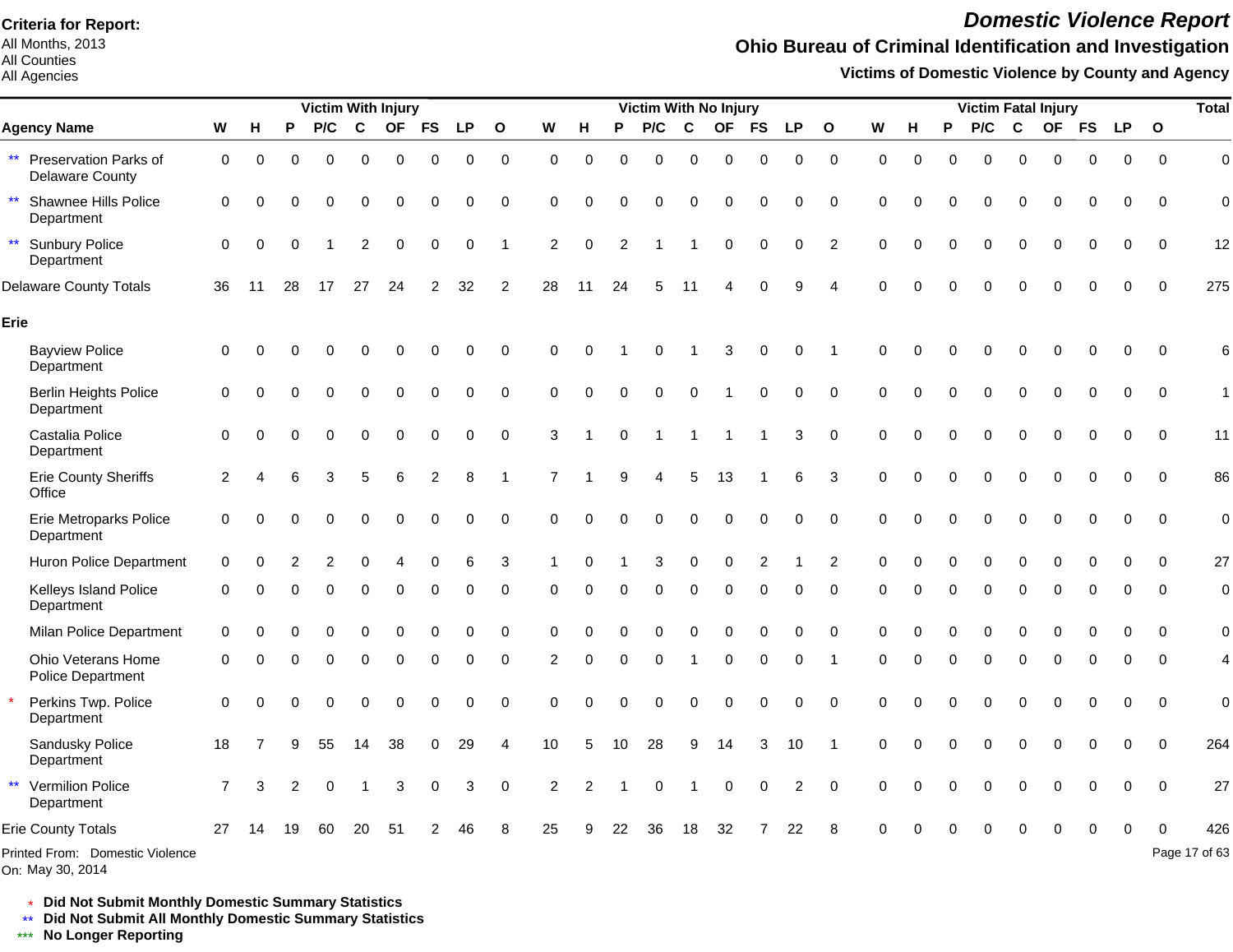All Months, 2013 All Counties

#### All Agencies

*Domestic Violence Report*

## **Ohio Bureau of Criminal Identification and Investigation**

**Victims of Domestic Violence by County and Agency**

|                                                            |                |          |    | Victim With Injury |    |                |           |                |              |    |          |    | Victim With No Injury |             |                |           |           |                |          |          |   |     |             | <b>Victim Fatal Injury</b> |           |           |              | <b>Total</b>     |
|------------------------------------------------------------|----------------|----------|----|--------------------|----|----------------|-----------|----------------|--------------|----|----------|----|-----------------------|-------------|----------------|-----------|-----------|----------------|----------|----------|---|-----|-------------|----------------------------|-----------|-----------|--------------|------------------|
| <b>Agency Name</b>                                         | W              | Н        | P  | P/C                | C  | <b>OF</b>      | <b>FS</b> | LP             | $\mathbf{o}$ | W  | н        | P  | P/C                   | $\mathbf c$ | <b>OF</b>      | <b>FS</b> | <b>LP</b> | $\mathbf{o}$   | W        | н        | P | P/C | $\mathbf c$ | <b>OF</b>                  | <b>FS</b> | <b>LP</b> | $\mathbf{o}$ |                  |
| <b>Fairfield</b>                                           |                |          |    |                    |    |                |           |                |              |    |          |    |                       |             |                |           |           |                |          |          |   |     |             |                            |           |           |              |                  |
| $\star\star$<br><b>Baltimore Police</b><br>Department      | $\Omega$       |          |    |                    |    |                |           |                | 0            |    | O        |    |                       |             |                | 0         | 0         | 0              | $\Omega$ | O        |   |     |             |                            |           | 0         | $\Omega$     |                  |
| <b>Carroll Police Department</b>                           | 0              | ∩        |    |                    | U  | ∩              | U         | $\Omega$       | 0            | 0  | ∩        | O  | O                     | $\Omega$    | $\Omega$       | $\Omega$  | $\Omega$  | $\mathbf 0$    | 0        | $\Omega$ | ∩ | O   | ∩           |                            |           | 0         | $\Omega$     | $\mathbf 0$      |
| $\star\star$<br><b>Dublin Police Department</b>            |                |          |    |                    | 0  | 0              | ი         | 0              | 0            | 0  |          |    |                       | O           | $\Omega$       | O         | Ω         | 0              | 0        | C        |   | 0   | ∩           |                            |           | 0         | $\Omega$     | 3                |
| $\star\star$<br><b>Fairfield County Sheriffs</b><br>Office | 11             |          |    | 11                 | 8  | 10             |           | 12             | 3            | 17 | 6        | 13 |                       |             | 8              |           | 8         |                | 0        | O        |   | 0   | $\Omega$    | O                          |           | 0         | 0            | 132              |
| <b>Lancaster Police</b><br>Department                      | 57             | 6        | 16 | 24                 | 17 | 25             |           | 38             | 6            | 43 | 9        | 27 | 52                    | 18          | 25             | 5         | 23        | 14             | 0        | O        |   | 0   |             | በ                          |           | 0         | $\mathbf 0$  | 406              |
| Lithopolis Police<br>Department                            | $\Omega$       |          |    |                    |    | O              | 0         | $\Omega$       | $\pmb{0}$    | 0  |          |    |                       |             | $\Omega$       | $\Omega$  | 0         | 0              | 0        | O        |   | 0   | $\Omega$    | 0                          |           | 0         | $\Omega$     | $\boldsymbol{0}$ |
| <b>Millersport Police</b><br>$\star\star$<br>Department    | 0              |          |    | $\Omega$           | 0  | $\overline{2}$ | 0         |                | $\mathbf 0$  | 0  | $\Omega$ |    |                       |             | $\overline{2}$ |           | 4         | $\mathbf 0$    | $\Omega$ | $\Omega$ |   | 0   | $\Omega$    | 0                          |           | 0         | $\mathbf 0$  | 16               |
| Pickerington Police<br>Department                          | $\overline{7}$ |          |    |                    |    | $\Omega$       | $\Omega$  | $\overline{2}$ | -1           | 8  | 2        |    | 2                     | 3           | $\Omega$       | 0         |           |                | 0        | C        |   | 0   | $\Omega$    | 0                          |           | 0         | $\Omega$     | 47               |
| <b>Sugar Grove Police</b><br>$\star\star$<br>Department    | $\mathbf 0$    | $\Omega$ | U  | $\Omega$           | 0  |                | 0         | $\mathbf 0$    | $\pmb{0}$    | 0  | $\Omega$ | O  | 0                     | 0           | $\overline{0}$ | 0         | 0         | $\mathbf 0$    | $\Omega$ | O        |   | 0   | $\Omega$    | O                          |           | 0         | $\mathbf 0$  | $\mathbf{1}$     |
| <b>Fairfield County Totals</b>                             | 76             | 10       | 25 | 41                 | 29 | 38             | 2         | 53             | 10           | 69 | 17       | 47 | 66                    | 26          | 35             | 7         | 39        | 16             | $\Omega$ | C        |   | ი   |             |                            |           | 0         | $\Omega$     | 606              |
| <b>Fayette</b>                                             |                |          |    |                    |    |                |           |                |              |    |          |    |                       |             |                |           |           |                |          |          |   |     |             |                            |           |           |              |                  |
| <b>Fayette County Sheriff's</b><br>Office                  | 13             |          | 2  |                    | 2  | 9              |           |                |              | 16 | $\Omega$ |    |                       | 8           |                | 6         | 13        | 3              | $\Omega$ |          |   |     |             |                            |           | n         | $\Omega$     | 110              |
| <b>Washington Court House</b><br>Police Dept.              | 5              |          |    |                    |    |                |           |                | $\Omega$     | 2  | $\Omega$ |    | 3                     |             |                |           |           | $\Omega$       | $\Omega$ |          |   |     |             |                            |           | O         | $\Omega$     | 56               |
| <b>Fayette County Totals</b>                               | 18             |          |    |                    |    |                |           | 18             |              | 18 | $\Omega$ | 11 | 10                    | 10          | g              |           | 17        | 3              | $\Omega$ | n        |   |     |             |                            |           | O         | $\Omega$     | 166              |
| <b>Franklin</b>                                            |                |          |    |                    |    |                |           |                |              |    |          |    |                       |             |                |           |           |                |          |          |   |     |             |                            |           |           |              |                  |
| <b>Bexley Police Department</b>                            | 2              |          |    |                    |    |                |           |                | 0            |    |          |    |                       |             |                |           |           | $\overline{2}$ | 0        |          |   |     |             |                            |           |           | $\Omega$     | 50               |
| Blendon Twp. Police<br>Department                          |                |          |    | $\Omega$           |    | $\Omega$       | 0         | 3              | 0            | 2  | $\Omega$ | 3  |                       |             | $\Omega$       | 0         | $\Omega$  | 0              | 0        | n        |   | 0   | ∩           | ∩                          |           | 0         | 0            | 15               |
| <b>Brice Police Department</b>                             |                |          |    |                    |    |                |           |                | $\Omega$     |    |          |    |                       |             |                |           |           | $\Omega$       |          |          |   |     |             |                            |           | O         |              | O                |
| Printed From: Domestic Violence<br>On: May 30, 2014        |                |          |    |                    |    |                |           |                |              |    |          |    |                       |             |                |           |           |                |          |          |   |     |             |                            |           |           |              | Page 18 of 63    |

\* **Did Not Submit Monthly Domestic Summary Statistics**

**Did Not Submit All Monthly Domestic Summary Statistics**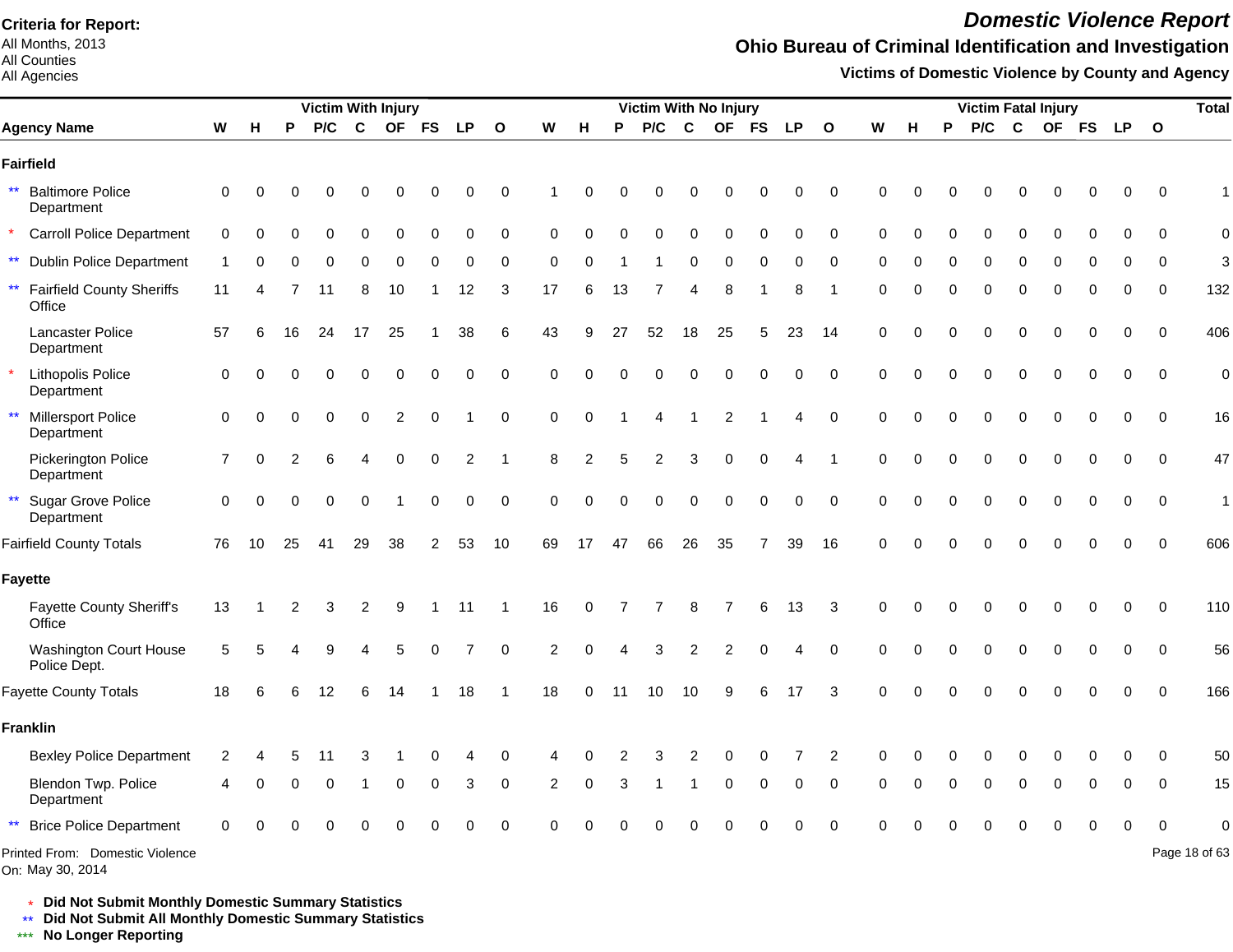All Months, 2013 All Counties

#### All Agencies

## *Domestic Violence Report*

## **Ohio Bureau of Criminal Identification and Investigation**

**Victims of Domestic Violence by County and Agency**

|                                                                        |             |          |          |                | <b>Victim With Injury</b> |             |                |             |              |                |                |                | Victim With No Injury |             |                |                |                |              |          |          |          |          |          | <b>Victim Fatal Injury</b> |          |           |             | <b>Total</b>  |
|------------------------------------------------------------------------|-------------|----------|----------|----------------|---------------------------|-------------|----------------|-------------|--------------|----------------|----------------|----------------|-----------------------|-------------|----------------|----------------|----------------|--------------|----------|----------|----------|----------|----------|----------------------------|----------|-----------|-------------|---------------|
| <b>Agency Name</b>                                                     | W           | H        | P        | P/C            | $\mathbf c$               | <b>OF</b>   | <b>FS</b>      | <b>LP</b>   | $\mathbf{o}$ | W              | н              | P              | P/C                   | $\mathbf c$ | <b>OF</b>      | <b>FS</b>      | <b>LP</b>      | $\mathbf{o}$ | W        | н        | P        | P/C      | C        | OF FS                      |          | <b>LP</b> | $\mathbf 0$ |               |
| ** Clinton Twp. Police<br>Department                                   | $\mathbf 0$ | 0        | $\Omega$ | $\Omega$       | $\Omega$                  | $\mathbf 0$ | $\mathbf 0$    | $\mathbf 0$ | $\mathbf 0$  | $\Omega$       | $\mathbf 0$    | $\Omega$       |                       | 0           | $\mathbf 0$    | 0              | 0              | $\mathbf 0$  | $\Omega$ | $\Omega$ | $\Omega$ | $\Omega$ | $\Omega$ | $\Omega$                   | $\Omega$ | $\Omega$  | $\Omega$    | $\mathbf{1}$  |
| <b>Columbus Airport</b><br>Authority                                   | 1           |          | O        |                | $\Omega$                  | $\Omega$    | $\Omega$       | $\mathbf 0$ | $\mathbf 0$  | $\Omega$       | $\Omega$       | $\Omega$       | $\Omega$              | $\Omega$    | $\overline{2}$ | $\Omega$       | 0              | $\Omega$     | $\Omega$ | ∩        |          | O        | $\Omega$ | $\Omega$                   | $\Omega$ | $\Omega$  | $\Omega$    | 5             |
| <b>Columbus Police</b><br>Department                                   |             |          |          |                | 478 107 241 740 216 585   |             | 36             | 509         | 65           | 420            |                |                | 84 235 569 160 439    |             |                | 64             | 308            | 52           | $\Omega$ |          |          |          | 2        | 3                          | $\Omega$ |           | -1          | 5318          |
| <b>Columbus State</b><br><b>Community College Police</b><br>Department | $\mathbf 0$ | $\Omega$ |          |                |                           |             |                | $\Omega$    | $\mathbf 0$  | $\Omega$       |                |                |                       |             |                |                | 0              | $\Omega$     | $\Omega$ |          |          |          |          |                            |          | 0         | $\Omega$    | $\mathbf 0$   |
| $\star\star$<br><b>Dublin Police Department</b>                        | 4           |          |          |                | 2                         |             |                | 0           | 0            | $\overline{2}$ | $\Omega$       |                | 0                     | З           |                |                | 2              | $\Omega$     | $\Omega$ |          |          |          |          |                            |          |           | $\Omega$    | 21            |
| Franklin County Sheriff's<br>Office                                    | 33          | 12       | 26       | 66             | 11                        | 36          |                | 48          | 2            | 30             | 8              | 32             | 30                    | 26          | 18             | 11             | 22             | 5            | $\Omega$ | $\Omega$ | $\Omega$ | $\Omega$ | $\Omega$ | $\Omega$                   | $\Omega$ | $\Omega$  | $\Omega$    | 420           |
| Franklin Twp. Police<br>Department                                     | 4           | 3        | 3        |                | 5                         | 11          | $\Omega$       | 4           | $\mathbf 0$  | 1              | $\overline{2}$ | 4              | 2                     | $\Omega$    | 3              |                |                | $\Omega$     | $\Omega$ | $\Omega$ | $\Omega$ | 0        | $\Omega$ | $\Omega$                   | $\Omega$ | $\Omega$  | $\Omega$    | 51            |
| Franklin Twp. Police<br>Department                                     | 4           | 3        | 3        |                | 5                         | -11         | $\Omega$       | Δ           | $\mathbf 0$  | 1              | 2              | Δ              | 2                     | $\Omega$    | 3              |                |                | $\Omega$     | $\Omega$ | $\Omega$ |          | 0        | $\Omega$ | $\Omega$                   | $\Omega$ | 0         | $\Omega$    | 51            |
| $\star\star$<br>Gahanna Police<br>Department                           | 4           |          |          | 8              | 3                         | 5           | $\overline{2}$ | 10          | $\mathbf 0$  |                |                | 5              | 3                     |             |                | $\Omega$       | 2              | $\Omega$     | $\Omega$ | $\Omega$ |          | $\Omega$ | $\Omega$ | $\Omega$                   | $\Omega$ | $\Omega$  | $\Omega$    | 54            |
| <b>Grandview Heights Police</b><br>Department                          | $\Omega$    | $\Omega$ | $\Omega$ | $\Omega$       | 2                         | $\mathbf 0$ | $\Omega$       | 3           | $\Omega$     | $\Omega$       | $\Omega$       | $\Omega$       | $\Omega$              | $\mathbf 0$ | $\mathbf 0$    | $\Omega$       | 0              | $\Omega$     | $\Omega$ | $\Omega$ |          | 0        | $\Omega$ | $\Omega$                   | $\Omega$ | 0         | $\Omega$    | 5             |
| <b>Grove City Police</b><br>Department                                 | 8           | 3        | 10       | $\overline{7}$ | 7                         | 9           | $\mathbf 0$    | 13          | $\mathbf 0$  | 8              | $\Omega$       | $\overline{7}$ | 5                     | 2           | $\overline{4}$ | $\overline{2}$ |                | 3            | $\Omega$ | $\Omega$ |          | 0        | $\Omega$ | $\Omega$                   | $\Omega$ | $\Omega$  | $\Omega$    | 89            |
| <b>Groveport Police</b><br>Department                                  | 3           | $\Omega$ | 2        | 2              | 3                         |             | $\Omega$       | $\Omega$    | $\mathbf 0$  | Δ              | 3              |                | 4                     | 5           | 2              | $\Omega$       | $\Omega$       |              | $\Omega$ | $\Omega$ |          | 0        | $\Omega$ | $\Omega$                   | $\Omega$ | $\Omega$  | $\Omega$    | 40            |
| Harrisburg Police<br>Department                                        | $\mathbf 0$ | $\Omega$ |          | $\Omega$       | $\Omega$                  | $\Omega$    | $\Omega$       | $\mathbf 0$ | 0            | $\Omega$       | $\Omega$       | $\Omega$       | $\Omega$              | $\Omega$    | $\Omega$       | $\Omega$       | 0              | $\Omega$     | $\Omega$ | $\Omega$ | $\Omega$ | 0        | $\Omega$ | $\Omega$                   | $\Omega$ | $\Omega$  | $\Omega$    | $\mathbf 0$   |
| <b>Hilliard Police Department</b>                                      | 3           |          |          |                | 2                         | 5           | $\Omega$       | 9           | 0            | 2              | $\Omega$       |                | U                     |             | $\Omega$       |                | $\overline{2}$ | -1           | $\Omega$ |          |          | 0        | $\Omega$ | $\Omega$                   |          | 0         | $\Omega$    | 39            |
| Madison Twp. Police<br>Department                                      | 9           |          | 6        | 10             | 7                         | 7           | 2              | 8           | 0            | 31             | 9              | 31             | 25                    | 15          | 32             | 4              | 26             | 6            | $\Omega$ |          | $\Omega$ | $\Omega$ | $\Omega$ | $\Omega$                   | $\Omega$ | 0         | $\Omega$    | 229           |
| Madison Twp. Police<br>Department                                      | 9           |          | 6        | 10             | 7                         |             | 2              | 8           | $\mathbf 0$  | 31             | 9              | 31             | 25                    | 15          | 32             | 4              | 26             | 6            | $\Omega$ | O        |          | O        | $\Omega$ | $\Omega$                   | $\Omega$ | $\Omega$  | $\Omega$    | 229           |
| $\star\star$<br>Mifflin Twp. Police                                    | $\Omega$    |          |          |                |                           |             |                | 3           | $\Omega$     | 3              |                |                | 3                     | ∩           |                |                | 2              |              | ∩        |          |          |          |          |                            |          |           | $\Omega$    | 23            |
| Printed From: Domestic Violence                                        |             |          |          |                |                           |             |                |             |              |                |                |                |                       |             |                |                |                |              |          |          |          |          |          |                            |          |           |             | Page 19 of 63 |

On: May 30, 2014

Page 19 of 63

\* **Did Not Submit Monthly Domestic Summary Statistics**

**Did Not Submit All Monthly Domestic Summary Statistics**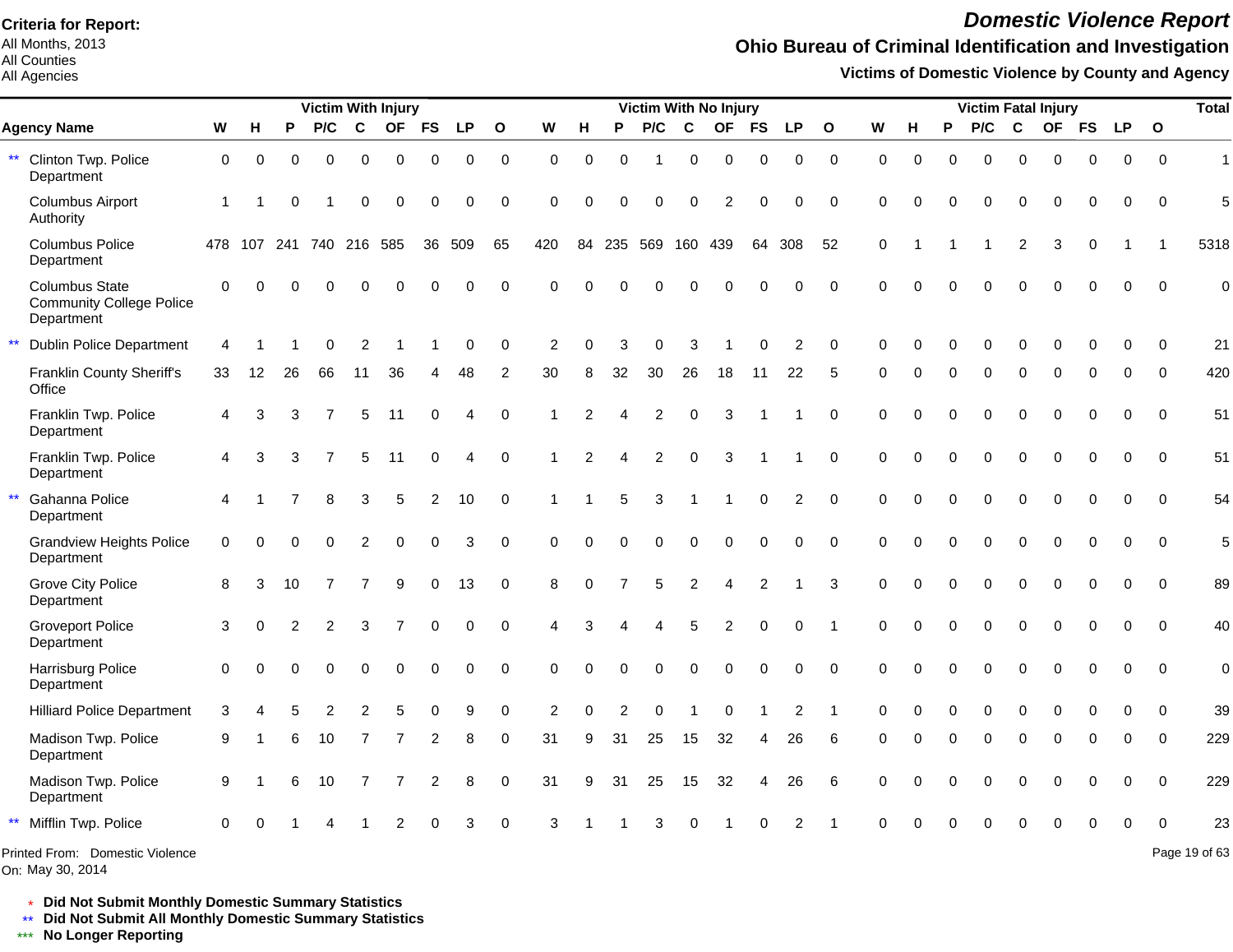All Months, 2013 All Counties

All Agencies

# *Domestic Violence Report*

## **Ohio Bureau of Criminal Identification and Investigation**

**Victims of Domestic Violence by County and Agency**

|                                                                   |                |          |    | Victim With Injury |          |                |           |           |                |          |          |          | Victim With No Injury |             |                |             |             |                |             |          |          | <b>Victim Fatal Injury</b> |          |           |           |             |                         | <b>Total</b>     |
|-------------------------------------------------------------------|----------------|----------|----|--------------------|----------|----------------|-----------|-----------|----------------|----------|----------|----------|-----------------------|-------------|----------------|-------------|-------------|----------------|-------------|----------|----------|----------------------------|----------|-----------|-----------|-------------|-------------------------|------------------|
| <b>Agency Name</b>                                                | W              | н        | P  | P/C                | C        | <b>OF</b>      | <b>FS</b> | <b>LP</b> | $\mathbf{o}$   | W        | H        | P        | P/C                   | $\mathbf c$ | <b>OF</b>      | <b>FS</b>   | <b>LP</b>   | $\mathbf{o}$   | W           | н        | P        | P/C                        | C        | <b>OF</b> | <b>FS</b> | <b>LP</b>   | $\overline{\mathbf{O}}$ |                  |
| Department                                                        |                |          |    |                    |          |                |           |           |                |          |          |          |                       |             |                |             |             |                |             |          |          |                            |          |           |           |             |                         |                  |
| Minerva Park Police<br>$\star\star$<br>Department                 | $\Omega$       | $\Omega$ | O  |                    | 0        |                | 0         | ∩         | 0              | $\Omega$ | $\Omega$ |          | $\Omega$              |             | $\Omega$       | 0           | 0           | $\mathbf 0$    | $\Omega$    | $\Omega$ | $\Omega$ | 0                          |          |           |           | 0           | $\Omega$                | 3                |
| New Albany Police<br>$\star\star$<br>Department                   |                | $\Omega$ | ∩  |                    |          | $\Omega$       | $\Omega$  | $\Omega$  | $\mathbf 0$    |          |          | O        | $\Omega$              | 0           | $\Omega$       | $\Omega$    | 0           | $\overline{4}$ | $\Omega$    | $\Omega$ |          | O                          | $\Omega$ | $\Omega$  |           | 0           | $\mathbf 0$             | $\overline{7}$   |
| $\star\star$<br><b>Obetz Police Department</b>                    | $\overline{2}$ | 3        |    |                    |          |                |           | 3         | $\Omega$       | 5        |          |          |                       |             |                | $\Omega$    | 9           | $\overline{2}$ | $\Omega$    | $\Omega$ | $\Omega$ | U                          | $\Omega$ | $\Omega$  | $\Omega$  | 0           | $\Omega$                | 62               |
| $\star\star$<br><b>Ohio State University</b><br>Police Department |                | ∩        |    |                    | U        | $\Omega$       | 0         | ∩         |                | 0        | $\Omega$ | 0        | 0                     | 0           | $\Omega$       |             |             |                | $\Omega$    | $\Omega$ | ∩        | ∩                          | $\Omega$ | U         |           | 0           | $\Omega$                | $6\phantom{1}6$  |
| <b>Otterbein University</b><br>$\star\star$<br>Police Department  | $\mathbf 0$    | $\Omega$ |    |                    | 0        | $\Omega$       | 0         | $\Omega$  | $\mathbf 0$    | 0        | $\Omega$ | $\Omega$ | $\Omega$              | $\Omega$    | $\Omega$       | $\mathbf 0$ | $\mathbf 0$ | $\mathbf 0$    | $\mathbf 0$ | $\Omega$ | $\Omega$ | $\Omega$                   | $\Omega$ | $\Omega$  |           | 0           | $\Omega$                | $\mathbf 0$      |
| $\star\star$<br>Perry Twp. Police<br>Department                   | $\mathbf 0$    | $\Omega$ |    |                    | 0        | $\Omega$       | $\Omega$  | $\Omega$  | $\mathbf 0$    | 0        | $\Omega$ | $\Omega$ | $\Omega$              | 0           | $\overline{2}$ | $\Omega$    |             | $\mathbf 0$    | $\Omega$    | $\Omega$ | $\Omega$ | $\Omega$                   | $\Omega$ | $\Omega$  | ∩         | 0           | $\Omega$                | 3                |
| $\star\star$<br>Perry Twp. Police<br>Department                   | $\mathbf 0$    | $\Omega$ |    |                    | 0        | $\Omega$       | $\Omega$  | $\Omega$  | $\Omega$       | $\Omega$ | $\Omega$ | $\Omega$ | $\Omega$              | $\Omega$    | $\overline{2}$ | $\Omega$    |             | $\Omega$       | $\Omega$    | $\Omega$ | $\Omega$ | $\Omega$                   | $\Omega$ | $\Omega$  |           | 0           | $\Omega$                | 3                |
| $\star\star$<br>Perry Twp. Police<br>Department                   | $\Omega$       |          |    |                    | 0        | $\Omega$       | $\Omega$  | $\Omega$  | $\mathbf 0$    | $\Omega$ | $\Omega$ | $\Omega$ | $\Omega$              | $\Omega$    | $\overline{c}$ | $\Omega$    |             | $\Omega$       | $\Omega$    | $\Omega$ |          | $\Omega$                   | $\Omega$ | $\Omega$  |           |             | $\Omega$                | 3                |
| $\star\star$<br>Perry Twp. Police<br>Department                   | $\mathbf 0$    | $\Omega$ |    |                    | $\Omega$ | $\Omega$       | $\Omega$  | $\Omega$  | $\Omega$       | $\Omega$ | $\Omega$ | $\Omega$ | $\Omega$              | $\Omega$    | 2              | $\Omega$    |             | $\Omega$       | $\Omega$    | $\Omega$ | $\Omega$ | $\Omega$                   | $\Omega$ | $\Omega$  | $\Omega$  | $\Omega$    | $\Omega$                | 3                |
| $\star\star$<br>Perry Twp. Police<br>Department                   | $\Omega$       | ∩        | O  | $\Omega$           | $\Omega$ | $\Omega$       | $\Omega$  | $\Omega$  | $\mathbf 0$    | $\Omega$ | $\Omega$ | $\Omega$ | $\Omega$              | $\Omega$    | 2              | $\mathbf 0$ |             | $\Omega$       | $\Omega$    | $\Omega$ | $\Omega$ | $\Omega$                   | $\Omega$ | $\Omega$  | $\Omega$  | $\Omega$    | $\Omega$                | 3                |
| Reynoldsburg Police<br>Department                                 | 8              |          |    |                    | 3        | $\overline{2}$ |           | 17        | $\Omega$       | 19       | 6        | 16       |                       |             | 8              |             | 12          | 15             | $\Omega$    | $\Omega$ | $\Omega$ | $\Omega$                   | $\Omega$ | 0         |           | 0           | $\Omega$                | 134              |
| Sharon Twp. Police<br>Department                                  | $\mathbf 0$    | ∩        |    |                    |          | $\Omega$       |           | 3         | $\mathbf 0$    | $\Omega$ | $\Omega$ | $\Omega$ | $\Omega$              |             | $\Omega$       | O           |             | $\Omega$       | $\Omega$    | $\Omega$ | $\Omega$ | $\Omega$                   | $\Omega$ | $\Omega$  | $\Omega$  | 0           | $\Omega$                | $\overline{7}$   |
| <b>Upper Arlington Police</b><br>Department                       | $\overline{4}$ | ∩        |    |                    | 3        | $\Omega$       | $\Omega$  |           | $\Omega$       | $\Omega$ | $\Omega$ | U        |                       | $\Omega$    | $\Omega$       | $\Omega$    | 0           | $\Omega$       | $\Omega$    | $\Omega$ |          | $\Omega$                   | $\Omega$ | $\Omega$  |           | 0           | $\Omega$                | $\boldsymbol{9}$ |
| Valleyview Police<br>Department                                   | $\Omega$       | $\Omega$ |    | $\Omega$           | 0        | $\Omega$       | $\Omega$  | $\Omega$  | $\mathbf 0$    | $\Omega$ | $\Omega$ | $\Omega$ | $\Omega$              | 0           | $\mathbf 0$    | $\Omega$    | $\mathbf 0$ | $\Omega$       | $\Omega$    | $\Omega$ | $\Omega$ | $\Omega$                   | $\Omega$ | $\Omega$  | $\Omega$  | $\mathbf 0$ | $\Omega$                | $\mathbf 0$      |
| Westerville Police<br>Department                                  | 14             | 3        | 22 | 9                  | 9        | 14             | 0         | 8         |                | Δ        |          |          | 3                     | 3           | 6              | 0           | Δ           | $\mathbf 0$    | $\Omega$    | $\Omega$ | $\Omega$ | 0                          | ∩        | U         | $\Omega$  | $\Omega$    | $\Omega$                | 108              |
| <b>Whitehall Police</b><br>Department                             | 10             | З        |    |                    | 10       | 15             | 2         | 39        | $\overline{c}$ | 15       | 5        | 12       | 16                    | 21          | 14             |             | 41          |                |             |          |          |                            |          |           |           | ი           | $\Omega$                | 228              |

Printed From: Domestic Violence

On: May 30, 2014

Page 20 of 63

\* **Did Not Submit Monthly Domestic Summary Statistics**

**Did Not Submit All Monthly Domestic Summary Statistics**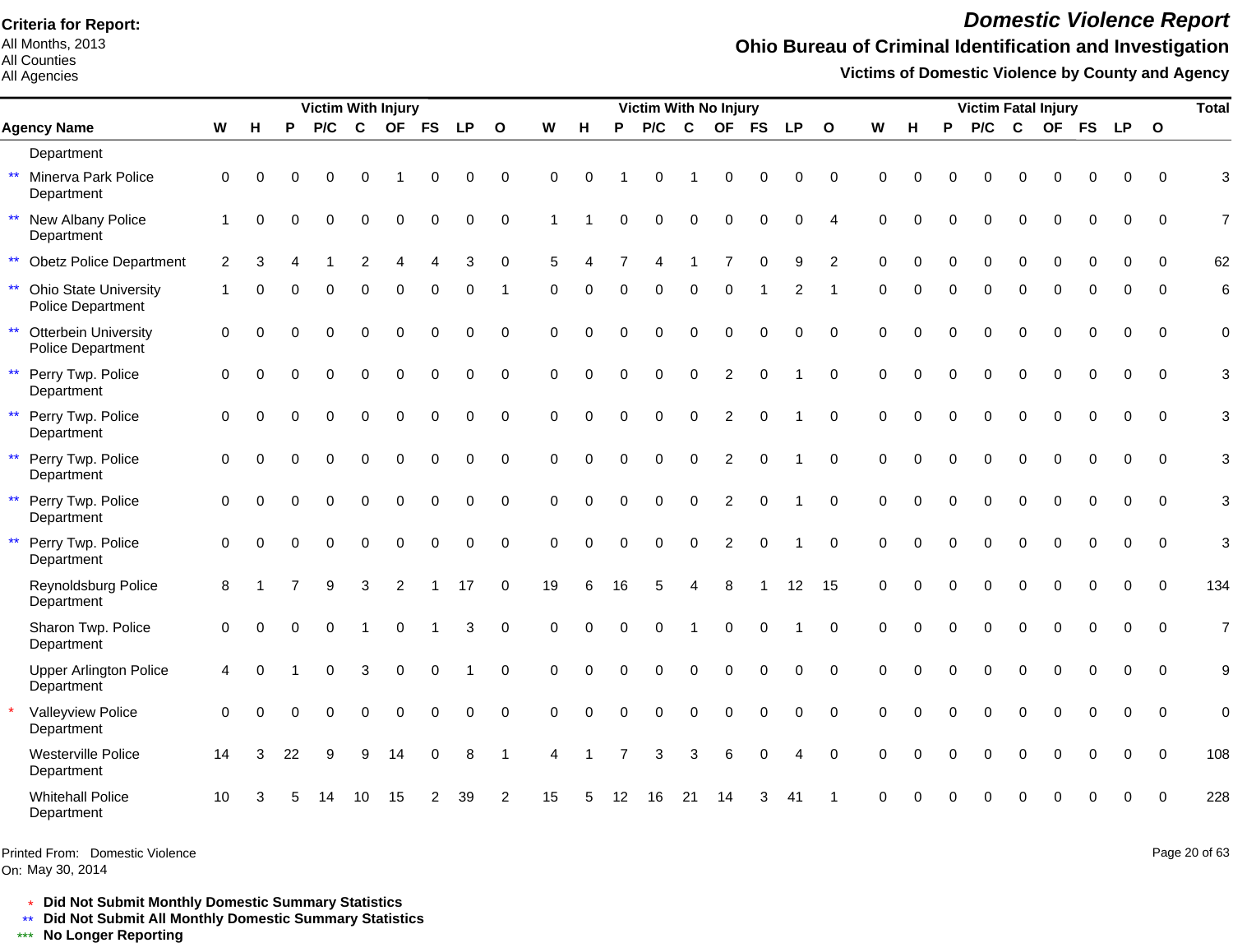All Months, 2013 All Counties

#### All Agencies

## *Domestic Violence Report*

### **Ohio Bureau of Criminal Identification and Investigation**

**Victims of Domestic Violence by County and Agency**

|                                                         |             |                         |          |     |             | <b>Victim With Injury</b> |           |           |              |                |          |                |                 |                | Victim With No Injury |          |                |              |             |          |          |          |             | <b>Victim Fatal Injury</b> |          |           |              | <b>Total</b>   |
|---------------------------------------------------------|-------------|-------------------------|----------|-----|-------------|---------------------------|-----------|-----------|--------------|----------------|----------|----------------|-----------------|----------------|-----------------------|----------|----------------|--------------|-------------|----------|----------|----------|-------------|----------------------------|----------|-----------|--------------|----------------|
| <b>Agency Name</b>                                      | W           | н                       | P        | P/C | $\mathbf c$ | <b>OF</b>                 | <b>FS</b> | <b>LP</b> | $\mathbf{o}$ | W              | н        | P              | P/C             | $\mathbf c$    |                       | OF FS    | <b>LP</b>      | $\mathbf{o}$ | W           | Н        | P        | P/C      | $\mathbf c$ | OF FS                      |          | <b>LP</b> | $\mathbf{o}$ |                |
| <b>Worthington Police</b><br>Department                 | 3           |                         | 2        | 0   | -1          | 0                         | $\Omega$  | 3         | $\mathbf 0$  | $\overline{7}$ | 3        | $\overline{c}$ | 0               | $\overline{2}$ | -1                    | 0        | 3              | $\mathbf 0$  | 0           | 0        | $\Omega$ | $\Omega$ | 0           | $\Omega$                   | 0        | 0         | $\mathbf 0$  | 28             |
| <b>Franklin County Totals</b>                           |             | 609 152 357 908 304 723 |          |     |             |                           |           | 55 700    | 71           |                | 591 139  |                | 409 701 264 584 |                |                       |          | 93 477 100     |              | $\Omega$    |          |          |          | 2           | 3                          | 0        |           |              | 7247           |
| <b>Fulton</b>                                           |             |                         |          |     |             |                           |           |           |              |                |          |                |                 |                |                       |          |                |              |             |          |          |          |             |                            |          |           |              |                |
| <b>Archbold Police</b><br>Department                    | 4           |                         |          |     |             | 5                         |           |           |              | 2              |          | 2              | 2               | 2              | 2                     | 0        |                | 2            | $\Omega$    |          |          |          |             |                            | 0        | $\Omega$  | $\Omega$     | 30             |
| Delta Police Department                                 |             |                         |          |     |             |                           |           | 2         |              | ∩              |          |                |                 |                | 0                     | 0        | 0              | $\Omega$     | ∩           |          |          |          | ∩           |                            | O        | ∩         | $\Omega$     | 8              |
| $\star\star$<br><b>Fayette Police</b><br>Department     | $\Omega$    | n                       | ∩        | U   | ∩           | O                         | $\Omega$  | 0         | $\Omega$     | 5              | з        | 2              | 2               |                | $\Omega$              | $\Omega$ | 2              | $\Omega$     | $\Omega$    |          | $\Omega$ | $\Omega$ | $\Omega$    | $\Omega$                   | $\Omega$ | $\Omega$  | $\Omega$     | 15             |
| $\star\star$<br><b>Fulton County Sheriffs</b><br>Office | 6           |                         |          | 0   |             |                           |           |           | $\mathbf 0$  | 5              |          |                |                 |                |                       | 2        | 6              | $\mathbf 0$  | $\mathbf 0$ |          | $\Omega$ | 0        | $\Omega$    | $\Omega$                   | $\Omega$ | $\Omega$  | $\Omega$     | 45             |
| <b>Swanton Police</b><br>Department                     | $\mathbf 1$ |                         | $\Omega$ |     | 4           | 0                         | 2         | 4         | $\mathbf 0$  |                | 0        | $\Omega$       | 0               | 2              |                       | 2        | 4              | $\mathbf 0$  | 0           | O        | O        | $\Omega$ | 0           | 0                          | 0        | 0         | $\mathbf 0$  | 23             |
| ** Wauseon Police<br>Department                         | $\mathbf 0$ | 3                       |          | 6   |             | 2                         | $\Omega$  | 3         | $\Omega$     | 8              | 6        |                | 6               | 20             | 9                     | $\Omega$ | 8              | 2            | $\Omega$    | $\Omega$ | $\Omega$ | $\Omega$ | $\Omega$    | $\Omega$                   | 0        | $\Omega$  | $\Omega$     | 84             |
| <b>Fulton County Totals</b>                             | 12          | 8                       |          | 8   | 14          | 9                         |           | 14        | 2            | 21             | 12       | 15             | 11              | 27             | 13                    |          | 24             |              | $\Omega$    | $\Omega$ | $\Omega$ | $\Omega$ | $\Omega$    | $\Omega$                   | 0        | $\Omega$  | $\Omega$     | 205            |
| Gallia                                                  |             |                         |          |     |             |                           |           |           |              |                |          |                |                 |                |                       |          |                |              |             |          |          |          |             |                            |          |           |              |                |
| <b>Gallia County Sheriffs</b><br>Office                 | 10          | $\Omega$                |          | 3   |             |                           |           |           | $\Omega$     | 28             | 8        | 21             | 9               | 5              | 30                    | 5        | 29             | 3            | $\Omega$    |          |          |          | C           |                            | 0        | $\Omega$  | $\Omega$     | 173            |
| <b>Gallipolis Police</b><br>Department                  | $\mathbf 0$ |                         |          |     |             |                           |           | 2         | $\Omega$     | 22             | 9        | 22             | 14              | 9              | 16                    |          | 37             |              | $\Omega$    |          |          | $\Omega$ | $\Omega$    |                            |          |           | $\Omega$     | 140            |
| ** Rio Grande P.D.                                      | $\Omega$    |                         |          |     |             |                           |           |           | $\Omega$     |                |          |                |                 |                |                       |          | $\overline{2}$ | $\Omega$     |             |          |          |          |             |                            |          |           | 0            | $\overline{7}$ |
| *** University of Rio Grande<br>Police Department       | 0           | 0                       | ∩        | 0   | ∩           | $\Omega$                  | $\Omega$  | 0         | $\Omega$     | 0              | $\Omega$ | $\Omega$       | $\Omega$        | $\Omega$       | $\Omega$              | $\Omega$ | 0              | $\mathbf 0$  | $\Omega$    | $\Omega$ | $\Omega$ | $\Omega$ | $\Omega$    | $\Omega$                   | 0        | 0         | $\Omega$     | $\mathbf 0$    |
| ** University of Rio Grande<br>Police Department        | 0           | $\Omega$                |          | 0   |             |                           |           | 0         | $\mathbf 0$  |                | O        | $\Omega$       | $\Omega$        | $\Omega$       | 0                     | 0        | 0              | $\mathbf 0$  | $\Omega$    |          |          | O        | $\Omega$    | $\Omega$                   | 0        | 0         | 0            | $\mathbf{1}$   |
| <b>Gallia County Totals</b>                             | 10          |                         |          |     |             |                           |           |           | $\Omega$     | 52             | 17       |                |                 |                | 47                    | 9        | 68             |              |             |          |          |          |             |                            |          |           | $\Omega$     | 321            |
| Geauga                                                  |             |                         |          |     |             |                           |           |           |              |                |          |                |                 |                |                       |          |                |              |             |          |          |          |             |                            |          |           |              |                |
| Bainbridge Twp. Police                                  | 5           |                         |          |     |             |                           |           | 2         | $\Omega$     | 12             |          | 3              | 7               | 5              |                       | 2        |                | $\Omega$     | ∩           |          |          |          | O           |                            | 0        |           |              | 56             |
| Printed From: Domestic Violence<br>On: May 30, 2014     |             |                         |          |     |             |                           |           |           |              |                |          |                |                 |                |                       |          |                |              |             |          |          |          |             |                            |          |           |              | Page 21 of 63  |

\* **Did Not Submit Monthly Domestic Summary Statistics**

**Did Not Submit All Monthly Domestic Summary Statistics**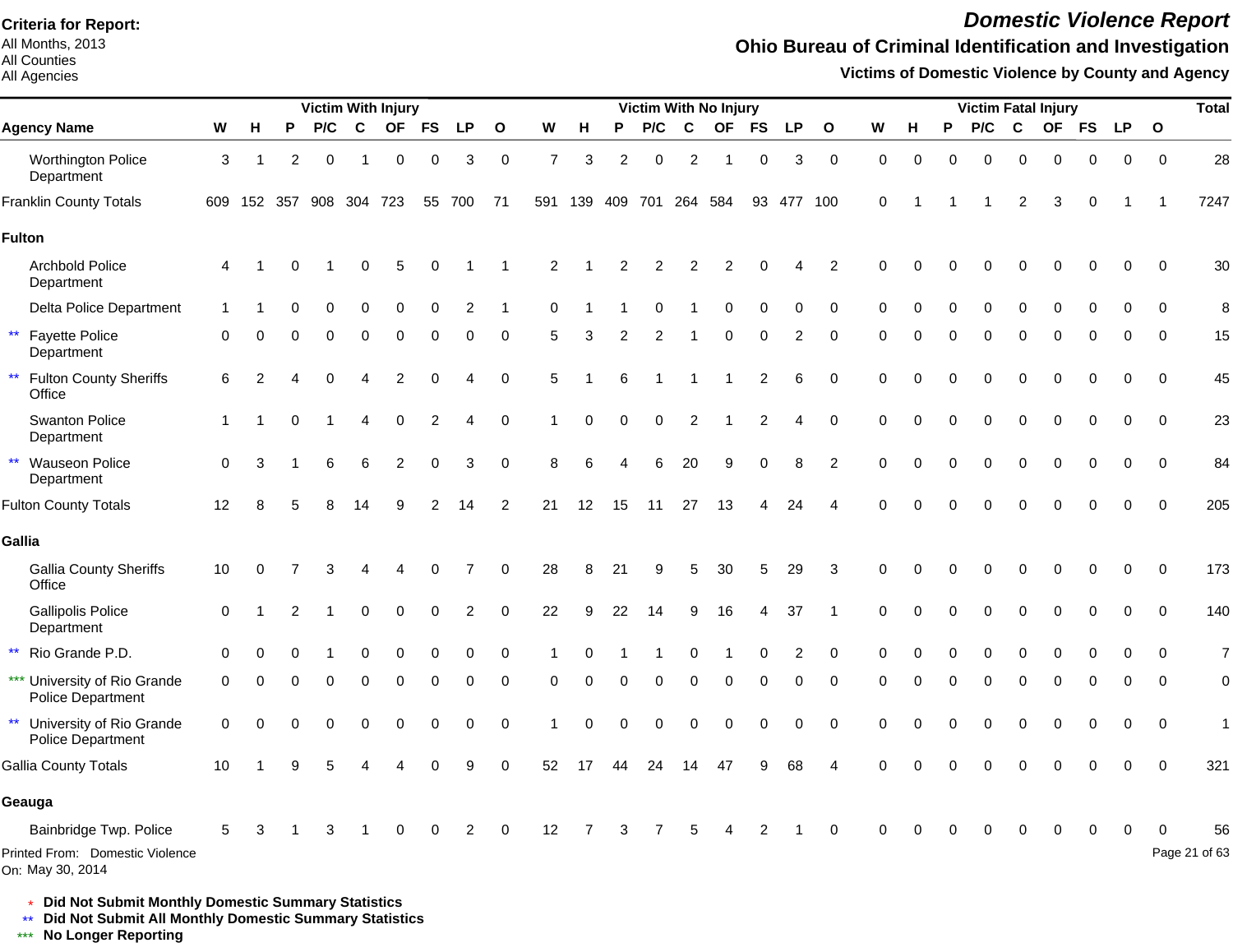All Months, 2013 All Counties

#### All Agencies

*Domestic Violence Report*

### **Ohio Bureau of Criminal Identification and Investigation**

**Victims of Domestic Violence by County and Agency**

|                                                                   |                |          |          | <b>Victim With Injury</b> |                |             |           |           |                |                |                |          | Victim With No Injury |                |                |             |           |                |          |          |          | <b>Victim Fatal Injury</b> |             |           |           |             |              | <b>Total</b>        |
|-------------------------------------------------------------------|----------------|----------|----------|---------------------------|----------------|-------------|-----------|-----------|----------------|----------------|----------------|----------|-----------------------|----------------|----------------|-------------|-----------|----------------|----------|----------|----------|----------------------------|-------------|-----------|-----------|-------------|--------------|---------------------|
| <b>Agency Name</b>                                                | W              | Н        | P        | P/C                       | $\mathbf c$    | <b>OF</b>   | <b>FS</b> | <b>LP</b> | $\mathbf{o}$   | W              | н              | P        | P/C                   | $\mathbf c$    | <b>OF</b>      | <b>FS</b>   | <b>LP</b> | $\mathbf{o}$   | W        | н        | P        | P/C                        | $\mathbf c$ | <b>OF</b> | <b>FS</b> | <b>LP</b>   | $\mathbf{o}$ |                     |
| Department                                                        |                |          |          |                           |                |             |           |           |                |                |                |          |                       |                |                |             |           |                |          |          |          |                            |             |           |           |             |              |                     |
| $\star\star$<br><b>Burton Police Department</b>                   | 0              | 0        | O        |                           | 0              | 0           | ი         | $\Omega$  | 0              |                | 0              | 0        | $\Omega$              | 0              | 0              | 0           | $\Omega$  | 0              | 0        | $\Omega$ |          | 0                          |             |           |           | o           | ∩            | $\mathbf{1}$        |
| Chardon Police<br>Department                                      | 4              | ∩        | U        | 0                         | 0              |             | 0         |           | 2              | 0              | $\Omega$       | 3        |                       | 3              | $\mathbf 0$    |             | 3         | 1              | $\Omega$ | $\Omega$ | $\Omega$ | 0                          | $\Omega$    | 0         | ∩         | 0           | $\mathbf 0$  | 20                  |
| Chester Twp. Police<br>Department                                 | 0              |          |          | $\Omega$                  | 0              | $\Omega$    | $\Omega$  | 0         | $\mathbf 0$    | $\overline{7}$ |                |          | $\Omega$              | 4              | 3              |             | 3         | $\mathbf 0$    | $\Omega$ | $\Omega$ |          | 0                          | $\Omega$    | O         |           | 0           | $\mathbf 0$  | 21                  |
| <b>Geauga County Sheriffs</b><br>Office                           | 14             | 6        |          |                           | $\overline{2}$ | 12          | 0         | 9         | $\overline{c}$ | $\overline{7}$ |                |          | 3                     |                | 5              | 0           | 2         | $\pmb{0}$      | $\Omega$ |          |          | 0                          | $\Omega$    | $\Omega$  | $\Omega$  | 0           | 0            | 81                  |
| Middlefield Police<br>$\star\star$<br>Department                  | $\mathbf 0$    | $\Omega$ |          |                           | 0              | $\mathbf 0$ | 0         |           | $\pmb{0}$      | 0              | $\Omega$       | $\Omega$ | $\Omega$              | $\mathbf 0$    | $\mathbf 0$    | $\mathbf 0$ |           | $\mathbf 0$    | $\Omega$ | $\Omega$ |          | 0                          | $\Omega$    | $\Omega$  | $\Omega$  | 0           | $\mathbf 0$  | $\overline{4}$      |
| $\star\star$<br>Russell Twp. Police<br>Department                 | 0              | $\Omega$ |          | $\Omega$                  | $\Omega$       | $\mathbf 0$ | 0         |           | $\pmb{0}$      | $\Omega$       | $\Omega$       | $\Omega$ | $\Omega$              | $\Omega$       | $\Omega$       | 0           |           | 0              | $\Omega$ | $\Omega$ | $\Omega$ | 0                          | $\Omega$    | $\Omega$  | $\Omega$  | 0           | $\Omega$     | 3                   |
| South Russell Police<br>Department                                | $\overline{c}$ | $\Omega$ |          | $\Omega$                  | $\Omega$       |             | $\Omega$  | 0         | 0              | 11             |                |          | $\overline{2}$        | 4              | $\Omega$       | $\Omega$    | 0         | $\pmb{0}$      | $\Omega$ | $\Omega$ | $\Omega$ | 0                          | $\Omega$    | $\Omega$  | $\Omega$  | 0           | $\mathbf 0$  | 27                  |
| Thompson Township<br>$\star\star$<br>Police Department            | $\Omega$       | $\Omega$ | $\Omega$ | $\Omega$                  | 0              | $\mathbf 0$ | $\Omega$  | $\Omega$  | $\mathbf 0$    |                | $\overline{2}$ | $\Omega$ | $\Omega$              | $\mathbf 0$    | $\mathbf 0$    | $\Omega$    | 0         | $\mathbf 0$    | $\Omega$ | $\Omega$ | $\Omega$ | 0                          | $\Omega$    | $\Omega$  | $\Omega$  | $\mathbf 0$ | $\mathbf 0$  | 3                   |
| <b>Geauga County Totals</b>                                       | 25             | 9        | 13       | 11                        | 3              | 14          | 0         | 14        | 4              | 39             | 12             | 13       | 13                    | 17             | 12             | 4           | 11        | -1             | $\Omega$ |          | $\Omega$ | 0                          | $\Omega$    | $\Omega$  | $\Omega$  | $\mathbf 0$ | $\mathbf 0$  | 216                 |
| Greene                                                            |                |          |          |                           |                |             |           |           |                |                |                |          |                       |                |                |             |           |                |          |          |          |                            |             |           |           |             |              |                     |
| <b>Beavercreek Police</b><br>Department                           | $\overline{7}$ | 3        | 6        | 3                         | 5              | 11          | 2         | 14        | 5              | 10             | $\Omega$       | 5        | $\Omega$              | $\overline{2}$ | 3              | Δ           | 6         | $\overline{2}$ | $\Omega$ | $\Omega$ |          | $\Omega$                   | $\Omega$    | 0         |           | 0           | $\mathbf 0$  | 88                  |
| <b>Bellbrook Police</b><br>Department                             |                | $\Omega$ | 2        |                           |                | $\Omega$    | $\Omega$  | $\Omega$  | $\mathbf 0$    | 3              |                |          | $\Omega$              |                |                | 2           |           |                | $\Omega$ | $\Omega$ | $\Omega$ | 0                          | $\Omega$    | $\Omega$  |           | 0           | $\mathbf 0$  | 21                  |
| $\star\star$<br>Cedarville Police<br>Department                   | $\Omega$       |          |          | $\Omega$                  | $\Omega$       | $\Omega$    | 0         | $\Omega$  | $\mathbf 0$    | $\Omega$       | $\Omega$       | $\Omega$ | $\Omega$              | $\mathbf 0$    | $\overline{0}$ | $\Omega$    | $\Omega$  | $\Omega$       | $\Omega$ | $\Omega$ |          | 0                          |             | $\Omega$  |           | 0           | $\Omega$     | $\mathbf 0$         |
| Central State Univ Police<br>Department                           | $\mathbf 0$    | $\Omega$ | ∩        | $\Omega$                  | 0              | $\Omega$    | 0         | $\Omega$  | 0              | 0              | $\Omega$       | $\Omega$ | $\Omega$              | 0              | $\mathbf 0$    | 0           |           | 0              | 0        | $\Omega$ | $\Omega$ | O                          | $\Omega$    | O         |           | 0           | $\mathbf 0$  | $\mathbf{1}$        |
| Fairborn Police<br>Department                                     | 12             | 5        |          | 25                        | 14             | 21          | 3         | 30        | 2              | 8              | 3              | 10       | 12                    | 3              | 17             | $\mathbf 0$ | 8         | -1             | 0        | $\Omega$ | $\Omega$ | 0                          | $\Omega$    | $\Omega$  |           | 0           | $\Omega$     | 182                 |
| <b>Greene County Sheriff's</b><br>Office                          | 4              | 2        |          |                           | 5              |             | 0         | -11       | 30             | 18             | 5              | 19       | 2                     | 34             | 26             | 4           |           | 30 165         | $\Omega$ | $\Omega$ | $\Omega$ | 0                          |             |           |           | 0           | $\Omega$     | 356                 |
| Jamestown Police<br>Department<br>Printed From: Domestic Violence | $\overline{2}$ |          |          |                           | 2              |             |           |           | $\mathbf 0$    | 2              |                | ঽ        |                       | $\Omega$       |                |             | 2         |                | $\Omega$ |          |          |                            |             |           |           |             | $\Omega$     | 23<br>Page 22 of 63 |
| On: May 30, 2014                                                  |                |          |          |                           |                |             |           |           |                |                |                |          |                       |                |                |             |           |                |          |          |          |                            |             |           |           |             |              |                     |

\* **Did Not Submit Monthly Domestic Summary Statistics**

**Did Not Submit All Monthly Domestic Summary Statistics**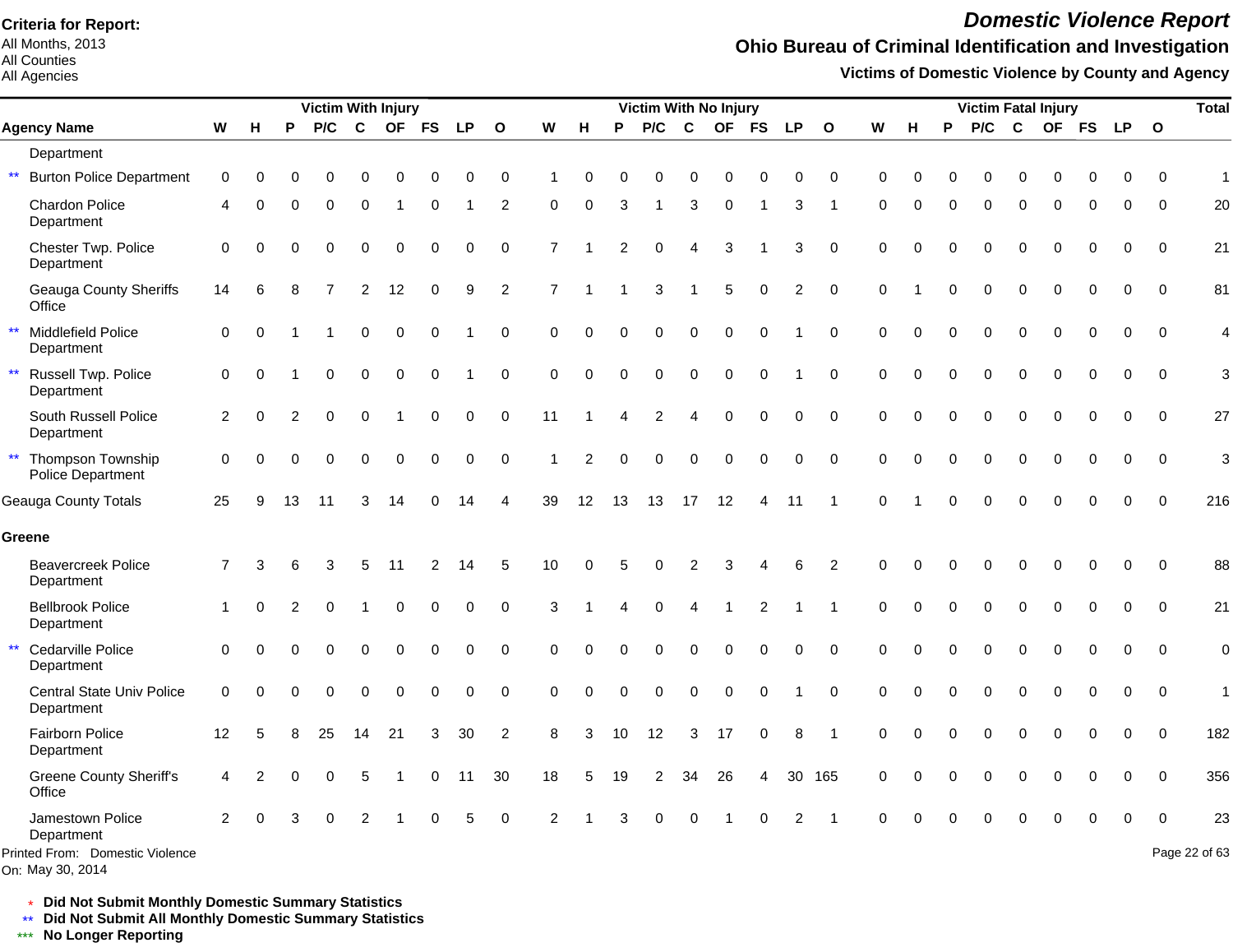All Months, 2013 All Counties

#### All Agencies

## *Domestic Violence Report*

## **Ohio Bureau of Criminal Identification and Investigation**

**Victims of Domestic Violence by County and Agency**

|                                                        |                |                   |          |     |          | <b>Victim With Injury</b> |                |           |             |                |    |          | Victim With No Injury |                |             |             |           |                |          |          |          |          |          | <b>Victim Fatal Injury</b> |             |             |              | <b>Total</b>  |
|--------------------------------------------------------|----------------|-------------------|----------|-----|----------|---------------------------|----------------|-----------|-------------|----------------|----|----------|-----------------------|----------------|-------------|-------------|-----------|----------------|----------|----------|----------|----------|----------|----------------------------|-------------|-------------|--------------|---------------|
| <b>Agency Name</b>                                     | W              | н                 | P        | P/C | C        | <b>OF</b>                 | <b>FS</b>      | <b>LP</b> | $\Omega$    | W              | н  | P        | P/C                   | C              | <b>OF</b>   | <b>FS</b>   | <b>LP</b> | $\mathbf{o}$   | W        | н        | P        | P/C      | C        | <b>OF</b>                  | <b>FS</b>   | <b>LP</b>   | $\mathbf{o}$ |               |
| Sugarcreek Twp. Police<br>Department                   | 0              | $\Omega$          | $\Omega$ | 3   | $\Omega$ |                           | $\Omega$       | 5         | $\mathbf 0$ | 2              | 3  |          | 3                     | $\Omega$       | 1           | 0           | 0         | $\overline{1}$ | $\Omega$ | $\Omega$ | $\Omega$ | $\Omega$ | $\Omega$ | $\Omega$                   | $\Omega$    | 0           | $\Omega$     | 20            |
| <b>Wright State University</b><br>Police Department    | $\Omega$       |                   |          |     |          |                           |                | 0         | $\Omega$    | $\Omega$       |    |          |                       | ∩              |             | $\Omega$    |           | $\Omega$       | $\Omega$ |          |          |          |          |                            | U           | O           | $\Omega$     | 1             |
| Xenia Police Department                                | 14             |                   | 10       | 20  | $\Omega$ | 70                        | $\overline{2}$ |           |             |                |    |          | 17                    |                | 38          |             | 8         | 12             |          |          |          |          | $\Omega$ |                            |             | $\Omega$    | $\Omega$     | 217           |
| <b>Yellow Springs Police</b><br>Department             | $\Omega$       |                   |          |     | ∩        | $\Omega$                  | $\Omega$       | 0         | $\Omega$    | ∩              |    |          | $\Omega$              |                | $\mathbf 0$ | 0           | 0         | $\Omega$       | $\Omega$ |          | 0        | $\Omega$ | $\Omega$ | $\Omega$                   | $\Omega$    | $\Omega$    | $\Omega$     | 3             |
| <b>Greene County Totals</b>                            | 40             | $12 \overline{ }$ | 29       | 52  | 27       | 105                       |                | 66        | 38          | 50             | 15 | 48       | 34                    | 45             | 87          | 17          |           | 57 183         | $\Omega$ |          |          |          | $\Omega$ |                            | O           | $\Omega$    | $\Omega$     | 912           |
| <b>Guernsey</b>                                        |                |                   |          |     |          |                           |                |           |             |                |    |          |                       |                |             |             |           |                |          |          |          |          |          |                            |             |             |              |               |
| <b>Byesville Police</b><br>Department                  | $\mathbf 0$    |                   |          |     | $\Omega$ |                           |                | 0         | $\Omega$    | $\Omega$       |    |          |                       | O              |             | $\Omega$    |           | $\Omega$       | $\Omega$ |          |          | 0        | $\Omega$ | 0                          | 0           | $\mathbf 0$ | $\Omega$     | $\mathbf 1$   |
| $\star\star$<br>Cambridge Police<br>Department         | $\overline{7}$ | $\overline{2}$    |          | 2   |          | 2                         |                |           | $\Omega$    | $\overline{2}$ |    | ∩        | 5                     | 0              | 0           | 0           | 0         | $\Omega$       | $\Omega$ |          |          | $\Omega$ | $\Omega$ | $\Omega$                   | $\Omega$    | $\Omega$    | $\Omega$     | 28            |
| <b>Guernsey County Sheriff's</b><br>Office             | 7              |                   |          |     |          |                           |                | 15        | $\Omega$    | 28             | 6  | 13       | 2                     | 12             | 22          | $\mathbf 0$ | 41        | $\Omega$       | $\Omega$ |          |          | $\Omega$ | $\Omega$ | $\Omega$                   | $\Omega$    | $\Omega$    | $\Omega$     | 167           |
| Senecaville Police<br>Department                       | $\Omega$       |                   |          |     |          |                           |                | $\Omega$  | $\Omega$    | $\Omega$       | 0  | $\Omega$ | O                     | $\Omega$       | $\Omega$    | $\mathbf 0$ | 0         | $\Omega$       | $\Omega$ | O        |          | $\Omega$ | $\Omega$ | $\Omega$                   | $\mathbf 0$ | $\mathbf 0$ | $\mathbf 0$  | $\mathbf 0$   |
| <b>Guernsey County Totals</b>                          | 14             |                   |          |     |          |                           |                | 16        | $\mathbf 0$ | 30             |    | 13       | $\overline{7}$        | 12             | 22          | 0           | 42        | $\mathbf 0$    |          |          |          |          |          |                            |             | $\Omega$    | $\Omega$     | 196           |
| <b>Hamilton</b>                                        |                |                   |          |     |          |                           |                |           |             |                |    |          |                       |                |             |             |           |                |          |          |          |          |          |                            |             |             |              |               |
| <b>Addyston Police</b><br>Department                   |                |                   |          |     | 3        |                           |                | 0         | $\Omega$    |                |    |          | 2                     | $\overline{2}$ | 0           | $\Omega$    | 5         | $\Omega$       | ∩        |          |          |          |          |                            | ი           | $\Omega$    | $\Omega$     | 16            |
| Amberley Village Police<br>Department                  | $\Omega$       |                   |          |     |          |                           |                | 0         | $\Omega$    | $\Omega$       |    |          |                       |                | 0           | $\Omega$    | 0         | $\Omega$       | $\Omega$ |          |          | $\Omega$ | $\Omega$ | $\Omega$                   | $\Omega$    | $\Omega$    | $\Omega$     | $\mathbf{1}$  |
| $\star\star$<br>Arlington Heights Police<br>Department | $\mathbf 0$    |                   |          |     |          |                           |                | 0         | $\Omega$    | $\Omega$       |    |          | 2                     |                | O           |             | 0         | $\overline{2}$ | $\Omega$ |          |          | O        | $\Omega$ | O                          | $\Omega$    | $\Omega$    | $\Omega$     | 10            |
| <b>Blue Ash Police</b><br>Department                   |                |                   |          |     | $\Omega$ |                           |                | 2         | $\Omega$    |                | O  |          | O                     |                |             | $\Omega$    | 0         | $\Omega$       | $\Omega$ |          |          |          | $\Omega$ | O                          | $\Omega$    | $\Omega$    | $\Omega$     | 13            |
| <b>Cheviot Police</b><br>Department                    | $\Omega$       |                   |          | O   |          |                           |                | 0         | $\Omega$    |                |    |          | $\Omega$              | $\Omega$       | $\Omega$    | $\mathbf 0$ | 0         | $\Omega$       | $\Omega$ |          |          |          | $\Omega$ | O                          | $\Omega$    | $\Omega$    | $\Omega$     | 3             |
| Cincinnati Police                                      | 77             | 16                | 82       |     | 48       | 260                       | 10             | 92        | 291         |                | 84 | 108      | U                     | 49             | 206         | 15          | 53        | -315           |          |          |          |          |          |                            |             |             | ∩            | 1707          |
| Printed From: Domestic Violence                        |                |                   |          |     |          |                           |                |           |             |                |    |          |                       |                |             |             |           |                |          |          |          |          |          |                            |             |             |              | Page 23 of 63 |

On: May 30, 2014

\* **Did Not Submit Monthly Domestic Summary Statistics**

**Did Not Submit All Monthly Domestic Summary Statistics**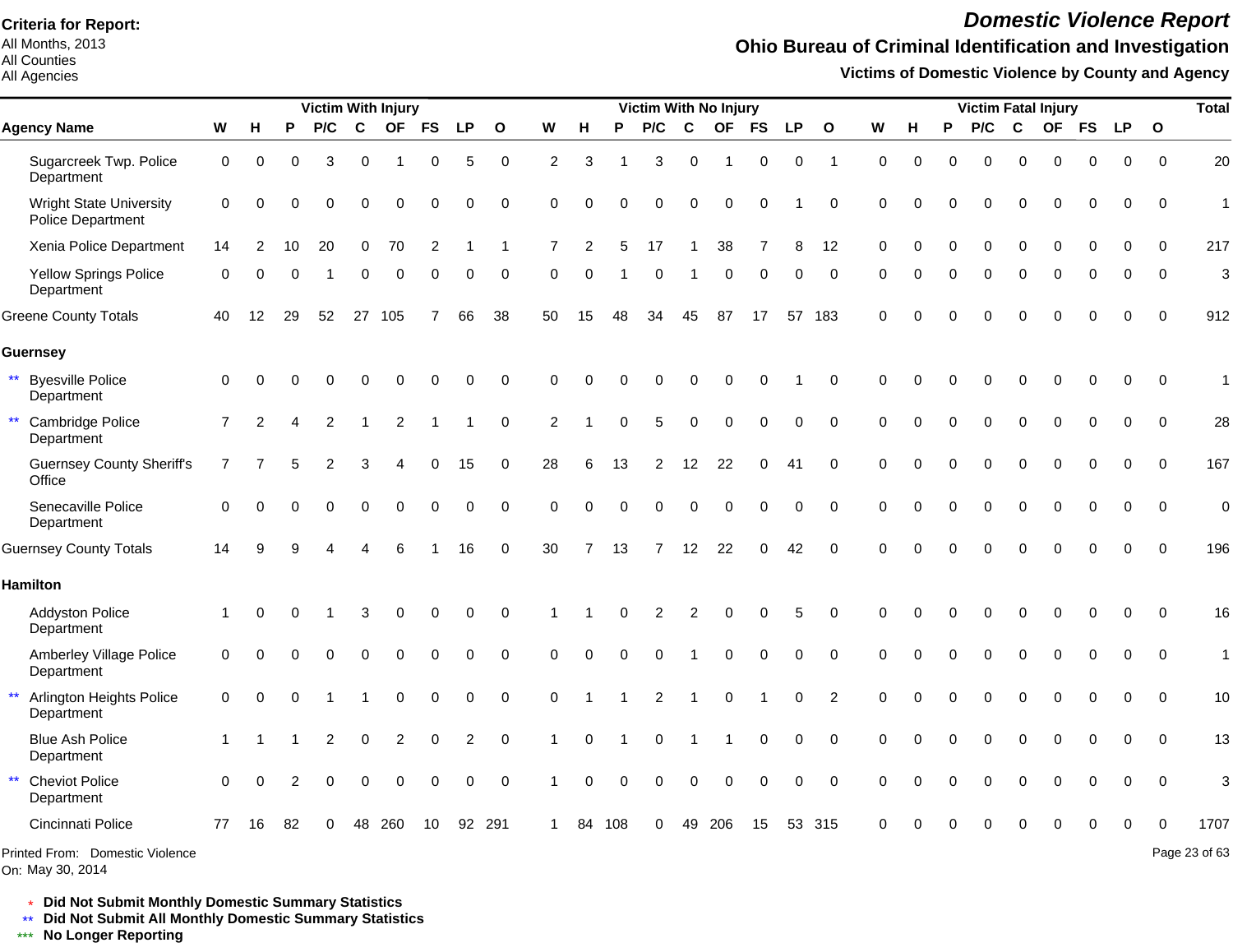All Months, 2013 All Counties

### All Agencies

## *Domestic Violence Report*

### **Ohio Bureau of Criminal Identification and Investigation**

**Victims of Domestic Violence by County and Agency**

|              |                                                         |                |                |          | <b>Victim With Injury</b> |              |                |             |             |              |                |             |                | Victim With No Injury |                |           |             |             |                        |             |          |          | <b>Victim Fatal Injury</b> |              |             |             |             |             | <b>Total</b>   |
|--------------|---------------------------------------------------------|----------------|----------------|----------|---------------------------|--------------|----------------|-------------|-------------|--------------|----------------|-------------|----------------|-----------------------|----------------|-----------|-------------|-------------|------------------------|-------------|----------|----------|----------------------------|--------------|-------------|-------------|-------------|-------------|----------------|
|              | <b>Agency Name</b>                                      | W              | H              | P        | P/C                       | $\mathbf c$  | <b>OF</b>      | <b>FS</b>   | <b>LP</b>   | $\mathbf{o}$ | W              | н           | P              | P/C                   | $\mathbf{C}$   | <b>OF</b> | <b>FS</b>   | <b>LP</b>   | $\mathbf{o}$           | W           | н        | P        | P/C                        | $\mathbf{C}$ | <b>OF</b>   | <b>FS</b>   | LP          | $\mathbf 0$ |                |
|              | Department                                              |                |                |          |                           |              |                |             |             |              |                |             |                |                       |                |           |             |             |                        |             |          |          |                            |              |             |             |             |             |                |
| $\star\star$ | Cincinnati State College<br>Campus Police<br>Department | 0              | $\Omega$       |          |                           | U            | C              |             | 0           | $\Omega$     | $\Omega$       | O           |                | U                     |                |           |             |             | $\Omega$               | $\Omega$    |          |          | O                          | O            |             | በ           | O           | $\Omega$    |                |
| $\star\star$ | <b>Cleves Police Department</b>                         | $\mathbf 0$    | $\Omega$       | $\Omega$ | $\Omega$                  | $\Omega$     |                | $\Omega$    |             | $\Omega$     | $\Omega$       | $\Omega$    |                |                       |                |           | $\Omega$    | $\Omega$    | $\Omega$               | $\Omega$    | $\Omega$ | $\Omega$ | $\Omega$                   | $\Omega$     | $\Omega$    | $\Omega$    | $\Omega$    | $\Omega$    | $\overline{4}$ |
|              | Colerain Twp. Police<br>Department                      | 8              | $\Omega$       | 9        | 0                         | $\mathbf{1}$ | 22             | 2           | 0           | 15           | $\Omega$       |             | 13             | 0                     | $\mathbf 0$    | -1        | $\mathbf 0$ | 0           | 3                      | 0           | $\Omega$ | $\Omega$ | 0                          | $\mathbf 0$  | 0           | $\Omega$    | $\Omega$    | $\Omega$    | 75             |
| $\star\star$ | College of Mount St.<br>Joseph Police Department        | $\mathbf 0$    | $\Omega$       |          | 0                         | $\Omega$     | $\mathbf 0$    | $\Omega$    | $\Omega$    | $\mathbf 0$  | $\Omega$       | O           |                | 0                     | $\Omega$       | 0         | $\Omega$    | 0           | $\Omega$               | $\Omega$    | O        | $\Omega$ | $\Omega$                   | $\Omega$     | $\Omega$    | $\Omega$    | $\Omega$    | $\Omega$    | $\overline{0}$ |
| $\star\star$ | Deer Park Police<br>Department                          | 0              | $\overline{2}$ | $\Omega$ | $\mathbf 0$               | -1           |                | 0           |             | $\mathbf 0$  | $\overline{2}$ |             | $\Omega$       | $\mathbf 0$           |                | $\Omega$  | $\Omega$    | 0           | $\mathbf 0$            | $\mathbf 0$ | $\Omega$ | $\Omega$ | $\Omega$                   | $\mathbf 0$  | 0           | $\mathbf 0$ | $\Omega$    | $\Omega$    | 9              |
|              | Delhi Twp. Police<br>Department                         | $\Omega$       | 3              | 8        | $\Omega$                  | 2            |                | $\Omega$    | $\Omega$    | 6            | $\Omega$       | $\Omega$    | $\overline{A}$ | $\Omega$              |                | 5         | $\Omega$    | $\Omega$    | $\overline{1}$         | $\Omega$    | $\Omega$ | $\Omega$ | $\overline{0}$             | $\mathbf{0}$ | $\Omega$    | $\Omega$    | $\Omega$    | $\Omega$    | 31             |
| $\star\star$ | Elmwood Place Police<br>Department                      | $\overline{2}$ |                | $\Omega$ | $\Omega$                  | $\mathbf 0$  | $\mathbf 0$    | $\Omega$    | 2           | $\Omega$     | 3              | $\Omega$    |                | $\mathbf 0$           | $\overline{2}$ | $\Omega$  | $\Omega$    | $\Omega$    | $\Omega$               | $\Omega$    | $\Omega$ | $\Omega$ | $\overline{0}$             | $\Omega$     | $\Omega$    | $\Omega$    | $\Omega$    | $\Omega$    | 11             |
|              | <b>Evendale Police</b><br>Department                    | $\Omega$       | $\Omega$       | $\Omega$ | $\mathbf{0}$              | $\mathbf 0$  | $\mathbf 0$    |             | $\mathbf 0$ | $\Omega$     | $\overline{2}$ | $\mathbf 0$ | 2              | $\mathbf 0$           | $\mathbf{1}$   | -1        | $\mathbf 0$ | $\mathbf 0$ | $\Omega$               | $\Omega$    | $\Omega$ | $\Omega$ | $\Omega$                   | $\Omega$     | 0           | $\mathbf 0$ | $\mathbf 0$ | $\Omega$    | $\overline{7}$ |
|              | <b>Fairfax Police Department</b>                        | $\overline{2}$ |                |          | $\Omega$                  | $\Omega$     | 3              | $\Omega$    | 0           | $\Omega$     | $\Omega$       |             |                |                       |                | $\Omega$  | $\Omega$    | $\Omega$    | $\Omega$               | $\Omega$    | 0        |          | 0                          | $\Omega$     | $\Omega$    | $\Omega$    | $\Omega$    | $\Omega$    | 14             |
|              | <b>Forest Park Police</b><br>Department                 | 5              |                |          | 13                        | 5            | $\Delta$       | $\Omega$    | 8           | $\Omega$     | 2              |             | $\mathfrak{p}$ | 2                     | 3              |           | $\Omega$    | $\Omega$    | $\boldsymbol{\Lambda}$ | $\Omega$    | $\Omega$ | $\Omega$ | $\Omega$                   | $\Omega$     | $\Omega$    | $\Omega$    | $\Omega$    | $\Omega$    | 59             |
|              | <b>Glendale Police</b><br>Department                    | $\mathbf{1}$   | $\Omega$       |          |                           |              | $\Omega$       | $\Omega$    | $\Omega$    | $\Omega$     | $\Omega$       | $\Omega$    | $\Omega$       | 2                     | $\Omega$       | $\Omega$  | $\Omega$    | $\Omega$    | $\Omega$               | $\Omega$    | $\Omega$ | $\Omega$ | $\Omega$                   | $\Omega$     | $\Omega$    | $\Omega$    | $\Omega$    | $\Omega$    | 6              |
|              | <b>Golf Manor Police</b><br>Department                  | $\mathbf{1}$   | $\Omega$       | $\Omega$ | 3                         | $\mathbf 0$  | $\overline{1}$ | $\mathbf 0$ |             | $\mathbf 0$  | 9              | $\Omega$    | 6              | 11                    | $\overline{7}$ | 5         | $\mathbf 0$ | 6           | 5                      | $\Omega$    | $\Omega$ | $\Omega$ | $\Omega$                   | $\mathbf 0$  | 0           | $\mathbf 0$ | $\Omega$    | $\Omega$    | 55             |
| $\star\star$ | <b>Greenhills Police</b><br>Department                  | $\mathbf 0$    | $\Omega$       | $\Omega$ |                           | $\mathbf 0$  | $\mathbf 0$    | $\mathbf 0$ | 2           | $\mathbf 0$  | $\Omega$       | $\Omega$    | $\Omega$       | $\Omega$              | $\Omega$       | $\Omega$  | $\Omega$    | $\Omega$    | $\Omega$               | $\mathbf 0$ | $\Omega$ | $\Omega$ | $\Omega$                   | $\mathbf 0$  | $\mathbf 0$ | $\Omega$    | $\mathbf 0$ | $\mathbf 0$ | 3              |
|              | Hamilton Co Park Dist<br>Rangers Cincinnati             | $\Omega$       | $\Omega$       |          | $\Omega$                  | $\mathbf 0$  | $\mathbf 0$    | $\mathbf 0$ | $\mathbf 0$ | $\mathbf 0$  | $\Omega$       | $\Omega$    | $\Omega$       | 0                     |                | $\Omega$  | $\mathbf 0$ | $\mathbf 0$ | $\mathbf 0$            | $\mathbf 0$ | $\Omega$ | $\Omega$ | $\Omega$                   | $\mathbf 0$  | 0           | $\mathbf 0$ | $\mathbf 0$ | $\mathbf 0$ | 1              |
| $\star\star$ | Hamilton County Sheriff's<br>Office                     | 17             | 2              | 11       |                           | 6            | 11             | $\mathbf 0$ | 27          | -1           |                | $\Omega$    |                | 0                     | $\overline{c}$ | 3         | $\mathbf 0$ | 4           | $\mathbf 0$            | $\Omega$    | $\Omega$ | $\Omega$ | 0                          | $\mathbf 0$  | 0           | $\mathbf 0$ | $\mathbf 0$ | $\mathbf 0$ | 87             |
|              | <b>Harrison Police</b><br>Department                    | 4              | $\Omega$       |          |                           |              | 3              |             | $\Omega$    | $\Omega$     | $\mathcal{P}$  |             |                |                       |                | U         |             | $\Omega$    | $\Omega$               | $\Omega$    |          |          | O                          | $\Omega$     | $\Omega$    | $\Omega$    | $\Omega$    | $\Omega$    | 22             |

Printed From: Domestic Violence

On: May 30, 2014

Page 24 of 63

\* **Did Not Submit Monthly Domestic Summary Statistics**

**Did Not Submit All Monthly Domestic Summary Statistics**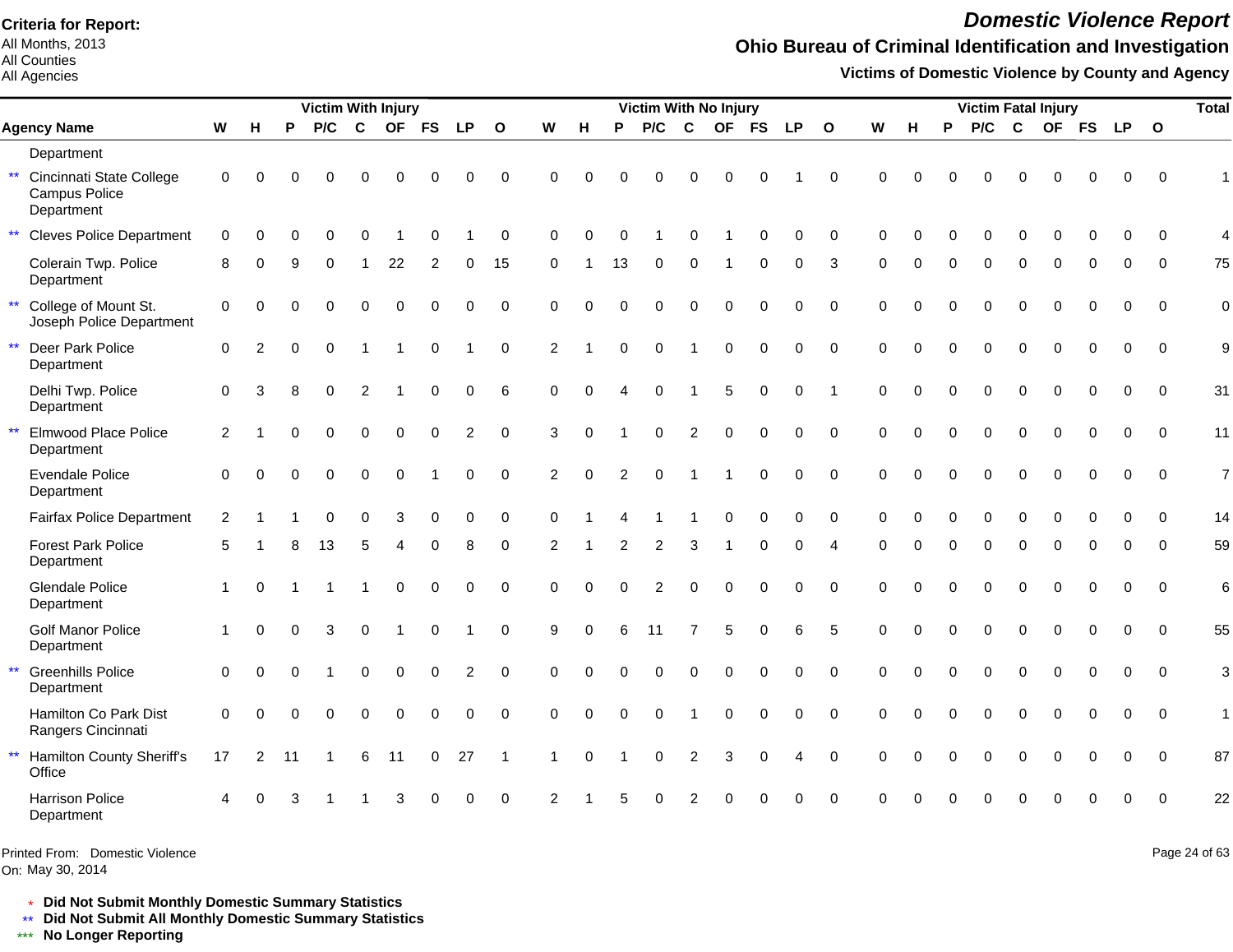All Months, 2013 All Counties

All Agencies

# *Domestic Violence Report*

## **Ohio Bureau of Criminal Identification and Investigation**

**Victims of Domestic Violence by County and Agency**

|                                                             |                      |                |               | <b>Victim With Injury</b> |                |                |             |           |                |                |          |                | Victim With No Injury |                |                  |             |                |                |             |             |          |          |          | <b>Victim Fatal Injury</b> |           |           |              | <b>Total</b>   |
|-------------------------------------------------------------|----------------------|----------------|---------------|---------------------------|----------------|----------------|-------------|-----------|----------------|----------------|----------|----------------|-----------------------|----------------|------------------|-------------|----------------|----------------|-------------|-------------|----------|----------|----------|----------------------------|-----------|-----------|--------------|----------------|
| <b>Agency Name</b>                                          | W                    | H              | P             | P/C                       | C              | <b>OF</b>      | <b>FS</b>   | <b>LP</b> | $\mathbf{o}$   | W              | H        | P              | P/C                   | $\mathbf c$    | <b>OF</b>        | <b>FS</b>   | <b>LP</b>      | $\mathbf{o}$   | W           | н           | P        | P/C      | C        | <b>OF</b>                  | <b>FS</b> | <b>LP</b> | $\mathbf{o}$ |                |
| Indian Hill Police<br>Department                            | $\mathbf 0$          | 2              |               | -1                        | $\mathbf 0$    | $\mathbf 0$    | $\mathbf 0$ | $\Omega$  | $\pmb{0}$      | 0              | $\Omega$ | $\Omega$       | $\Omega$              | 0              | $\boldsymbol{0}$ | $\mathbf 0$ | 0              | $\mathbf 0$    | $\mathbf 0$ | $\mathbf 0$ | $\Omega$ | $\Omega$ | 0        | 0                          | $\Omega$  | 0         | $\Omega$     | $\overline{4}$ |
| $\star\star$<br><b>Lincoln Heights Police</b><br>Department | $\mathbf{1}$         | $\Omega$       | 0             |                           | $\Omega$       | $\Omega$       | $\Omega$    | $\Omega$  | $\mathbf 0$    | 3              |          | 8              | 16                    | $\overline{2}$ | $\overline{2}$   | $\Omega$    | 11             | 2              | $\Omega$    | $\Omega$    | $\Omega$ | $\Omega$ | $\Omega$ | $\Omega$                   | $\Omega$  | 0         | $\Omega$     | 47             |
| <b>Lockland Police</b><br>Department                        | $\mathbf 1$          |                | $\Omega$      | 2                         | 3              | Δ              | $\Omega$    | 3         | $\mathbf 0$    | $\Omega$       | $\Omega$ |                | $\Omega$              | $\Omega$       |                  | $\Omega$    |                | $\mathbf 0$    | $\Omega$    | $\Omega$    | $\Omega$ | $\Omega$ | $\Omega$ | $\Omega$                   |           | 0         | $\Omega$     | 17             |
| <b>Loveland Police</b><br>Department                        | 2                    | $\Omega$       |               | $\Omega$                  | $\Omega$       | Δ              |             | Δ         | 2              | $\overline{2}$ | $\Omega$ | $\overline{7}$ | 3                     | 4              | 3                |             | 4              | $\overline{2}$ | $\Omega$    | $\Omega$    | $\Omega$ | $\Omega$ | $\Omega$ | $\Omega$                   | $\Omega$  | 0         | $\Omega$     | 40             |
| Madeira Police<br>Department                                | $\blacktriangleleft$ | $\Omega$       | $\Omega$      | $\Omega$                  | $\Omega$       |                | $\Omega$    | $\Omega$  | $\mathbf 0$    | 10             | 2        | $\Omega$       | $\Omega$              | $\Omega$       |                  |             |                | $\mathbf 0$    | $\Omega$    | $\Omega$    | $\Omega$ | $\Omega$ | $\Omega$ | $\Omega$                   | $\Omega$  | $\Omega$  | $\Omega$     | 17             |
| <b>Mariemont Police</b><br>Department                       | $\Omega$             |                | O             |                           | 0              | $\Omega$       | $\Omega$    | $\Omega$  | $\pmb{0}$      |                | $\Omega$ |                |                       | 2              | $\Omega$         | $\Omega$    | $\overline{c}$ | $\pmb{0}$      | $\Omega$    | $\Omega$    | $\Omega$ | $\Omega$ | $\Omega$ | $\Omega$                   |           | 0         | $\Omega$     | 8              |
| Montgomery Police<br>Department                             | $\mathbf 0$          |                | O             | $\Omega$                  | $\overline{c}$ | $\Omega$       | $\mathbf 0$ | $\Omega$  | 1              | $\mathbf 0$    | $\Omega$ |                | $\Omega$              | $\Omega$       |                  | $\mathbf 0$ | $\Omega$       | -1             | $\Omega$    | $\Omega$    | $\Omega$ | $\Omega$ | $\Omega$ | $\Omega$                   | $\Omega$  | $\Omega$  | $\Omega$     | $\overline{7}$ |
| Mount Healthy Police<br>Department                          | $\mathbf{1}$         |                |               | 3                         | 3              | $\Omega$       | $\Omega$    | 6         | $\mathbf 0$    | $\overline{2}$ |          | 2              | 5                     | 2              | $\Delta$         |             | 6              | $\Omega$       | $\Omega$    | $\Omega$    |          | $\Omega$ | $\Omega$ | $\Omega$                   | $\Omega$  | 0         | $\Omega$     | 38             |
| Newtown Police<br>Department                                | $\blacktriangleleft$ | $\Omega$       | $\Omega$      | $\Omega$                  | $\Omega$       | $\overline{2}$ | $\Omega$    | $\Omega$  | $\mathbf 0$    | $\Omega$       |          | $\Omega$       | $\Omega$              | 0              | $\mathbf 0$      | $\mathbf 0$ |                | $\mathbf 0$    | $\Omega$    | $\Omega$    | $\Omega$ | $\Omega$ | $\Omega$ | $\Omega$                   | $\Omega$  | $\Omega$  | $\Omega$     | 5              |
| $\star\star$<br>North College Hill Police<br>Department     | $\mathbf 0$          | $\Omega$       |               | 2                         | $\Omega$       | $\Omega$       | $\mathbf 0$ | 5         | $\mathbf 0$    | 4              | -1       | 3              |                       | $\mathbf{1}$   | $\overline{c}$   | $\mathbf 0$ | 2              | $\overline{1}$ | $\Omega$    | $\Omega$    | $\Omega$ | $\Omega$ | $\Omega$ | $\Omega$                   | $\Omega$  | $\Omega$  | $\Omega$     | 29             |
| $\star\star$<br>Norwood Police<br>Department                |                      | $\Omega$       | $\mathcal{P}$ |                           | 0              | 6              | $\Omega$    |           | $\mathbf 0$    |                | $\Omega$ |                | $\Omega$              | 0              | $\overline{2}$   | 0           | $\Omega$       | $\mathbf 0$    | $\Omega$    | $\Omega$    | $\Omega$ | $\Omega$ | $\Omega$ | $\Omega$                   | $\Omega$  | 0         | $\mathbf 0$  | 21             |
| <b>Reading Police</b><br>Department                         | 2                    | $\overline{2}$ |               |                           | $\Omega$       |                | $\Omega$    |           | $\Omega$       |                | $\Omega$ | 2              |                       |                | $\Omega$         | $\Omega$    |                | $\Omega$       | $\Omega$    | $\Omega$    | $\Omega$ | $\Omega$ | $\Omega$ | $\Omega$                   | $\Omega$  | 0         | $\Omega$     | 27             |
| $\star\star$<br>Saint Bernard Police<br>Department          | $\Omega$             | $\Omega$       |               |                           | 0              | $\Omega$       | $\Omega$    | $\Omega$  | $\Omega$       | $\Omega$       | $\Omega$ | $\Omega$       | $\Omega$              | 2              | $\Omega$         | $\Omega$    |                | $\Omega$       | $\Omega$    | $\Omega$    |          | 0        | $\Omega$ | $\Omega$                   |           | 0         | $\Omega$     | 5              |
| $\star\star$<br>Sharonville Police<br>Department            | 2                    | 2              | $\Omega$      |                           | $\overline{2}$ | $\Omega$       | $\Omega$    | $\Omega$  | $\mathbf 0$    | 4              | $\Omega$ |                | 2                     | 0              |                  | $\Omega$    |                | $\Omega$       | $\Omega$    | $\Omega$    | $\Omega$ | $\Omega$ | $\Omega$ | $\Omega$                   |           | 0         | $\Omega$     | 16             |
| $\star\star$<br>Silverton Police<br>Department              | 4                    | $\Omega$       |               |                           | $\Omega$       | $\Omega$       | $\mathbf 0$ |           | -1             | 0              | $\Omega$ | $\Omega$       | 2                     | $\Omega$       | $\Omega$         | $\Omega$    | $\mathbf 0$    | $\overline{1}$ | $\Omega$    | $\Omega$    | $\Omega$ | $\Omega$ | $\Omega$ | $\Omega$                   | $\Omega$  | $\Omega$  | $\Omega$     | 11             |
| Springdale Police<br>Department                             | 2                    |                |               |                           | 2              | 15             |             |           | $\overline{c}$ | 2              |          |                |                       |                |                  |             |                | 0              | ∩           |             |          |          |          |                            |           | 0         | $\mathbf 0$  | 55             |

Printed From: Domestic Violence

On: May 30, 2014

Page 25 of 63

\* **Did Not Submit Monthly Domestic Summary Statistics**

**Did Not Submit All Monthly Domestic Summary Statistics**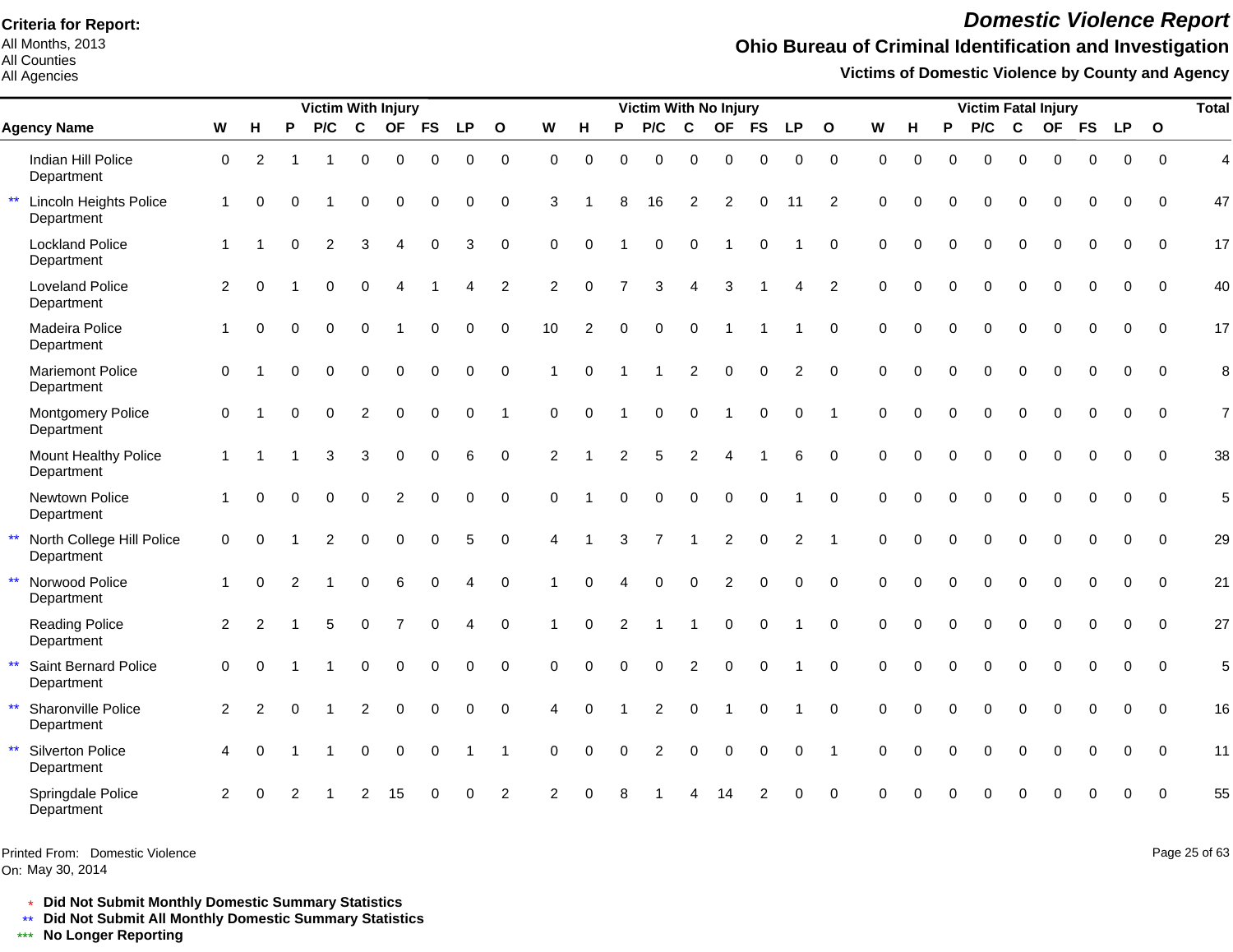All Months, 2013 All Counties

#### All Agencies

## *Domestic Violence Report*

## **Ohio Bureau of Criminal Identification and Investigation**

**Victims of Domestic Violence by County and Agency**

|                                                                         |             |          |     | <b>Victim With Injury</b> |    |           |                  |           |                |                |                |          |          |             | Victim With No Injury  |           |                |              |             |             |          |          |          | <b>Victim Fatal Injury</b> |           |           |              | <b>Total</b>    |
|-------------------------------------------------------------------------|-------------|----------|-----|---------------------------|----|-----------|------------------|-----------|----------------|----------------|----------------|----------|----------|-------------|------------------------|-----------|----------------|--------------|-------------|-------------|----------|----------|----------|----------------------------|-----------|-----------|--------------|-----------------|
| <b>Agency Name</b>                                                      | W           | н        | P   | P/C                       | C  | <b>OF</b> | <b>FS</b>        | <b>LP</b> | $\mathbf{o}$   | W              | н              | P        | P/C      | $\mathbf c$ | <b>OF</b>              | <b>FS</b> | <b>LP</b>      | $\mathbf{o}$ | W           | н           | P        | P/C      | C        | <b>OF</b>                  | <b>FS</b> | <b>LP</b> | $\mathbf{o}$ |                 |
| Springfield Twp. Police<br>$***$<br>Department                          | 19          | 6        | Δ   | 26                        | 6  | 17        | -1               | 19        | 3              | 9              | 0              | 17       | 11       | 3           | $\overline{4}$         | -1        | 7              | 3            | $\mathbf 0$ | $\mathbf 0$ | $\Omega$ | $\Omega$ | $\Omega$ | 0                          | $\Omega$  | 0         | $\mathbf 0$  | 156             |
| $***$<br>Springfield Twp. Police<br>Department                          | 19          | 6        |     | 26                        | 6  | 17        | -1               | 19        | 3              | 9              | $\Omega$       | 17       | 11       | 3           | $\overline{A}$         |           |                | 3            | 0           | $\Omega$    | $\Omega$ | O        | $\Omega$ | Ω                          |           | 0         | 0            | 156             |
| $\star\star$<br>Springfield Twp. Police<br>Department                   | 19          | 6        |     | 26                        | 6  | 17        | 1                | 19        | 3              | 9              | $\Omega$       | 17       | 11       | 3           | $\boldsymbol{\Lambda}$ | -1        | 7              | 3            | $\Omega$    | $\Omega$    | $\Omega$ | $\Omega$ | $\Omega$ | $\Omega$                   | $\Omega$  | 0         | $\mathbf 0$  | 156             |
| <b>Terrace Park Police</b><br>Department                                | 0           |          |     |                           |    | $\Omega$  | $\Omega$         | $\Omega$  | $\mathbf 0$    | $\Omega$       | $\Omega$       | $\Omega$ | 0        | $\Omega$    | $\Omega$               | $\Omega$  | 0              | $\mathbf 0$  | $\Omega$    | $\Omega$    |          | U        |          |                            |           | 0         | $\mathbf 0$  | $\mathbf 0$     |
| $\star\star$<br>University of Cincinnati<br>Campus Police<br>Department | $\Omega$    |          |     |                           |    |           |                  | ∩         | $\pmb{0}$      | $\Omega$       | $\Omega$       |          |          | $\Omega$    | $\Omega$               | $\Omega$  | 0              | $\pmb{0}$    | $\Omega$    | $\Omega$    |          |          |          |                            |           | 0         | $\Omega$     |                 |
| $\star\star$<br>Woodlawn Police<br>Department                           | $\mathbf 0$ | $\Omega$ | 2   |                           | 0  | 2         | $\Omega$         | $\Omega$  | $\mathbf 0$    | $\overline{2}$ | $\overline{2}$ |          |          | 2           | Δ                      | $\Omega$  | $\overline{c}$ |              | $\Omega$    | $\Omega$    |          | O        |          | Ω                          |           | 0         | $\Omega$     | 25              |
| <b>Wyoming Police</b><br>Department                                     | 2           |          |     |                           | 0  | $\Omega$  | 0                | 0         | 0              | $\Omega$       | $\Omega$       |          | $\Omega$ | $\Omega$    | $\Omega$               | 0         | 0              |              | $\Omega$    | $\Omega$    |          | $\Omega$ | ∩        | U                          | $\Omega$  | 0         | $\mathbf 0$  | $6\phantom{1}6$ |
| $\star\star$<br><b>Xavier University Police</b><br>Department           | $\Omega$    |          |     |                           |    |           | $\Omega$         | $\Omega$  | $\mathbf 0$    | $\Omega$       | $\Omega$       |          | $\Omega$ | $\Omega$    | $\Omega$               | $\Omega$  | $\Omega$       | $\Omega$     | $\Omega$    | $\Omega$    |          | O        |          | Ω                          |           | 0         | $\mathbf 0$  | $\Omega$        |
| <b>Hamilton County Totals</b>                                           | 196         | 56       | 151 | 121                       | 99 | 401       | 17 <sup>17</sup> | 220 328   |                | 84             | 99             | 243      | 97       |             | 104 271                | 24        | 123 348        |              | $\Omega$    |             |          |          |          |                            |           |           | ∩            | 2982            |
| <b>Hancock</b>                                                          |             |          |     |                           |    |           |                  |           |                |                |                |          |          |             |                        |           |                |              |             |             |          |          |          |                            |           |           |              |                 |
| <b>Findlay Police Department</b>                                        | 17          |          |     | 18                        | 10 | 15        | 0                | 22        | 19             | 32             |                |          | 33       | 17          | 19                     | 3         | 34             | 93           | O           |             |          |          |          |                            |           |           | ∩            | 371             |
| $\star\star$<br><b>Hancock County Sheriff's</b><br>Office               | 8           |          |     |                           |    | 14        |                  | 6         | $\Omega$       | 6              | З              | 14       |          | 9           | 5                      | 0         |                |              | O           |             |          | 0        | $\Omega$ | $\Omega$                   | ∩         | 0         | $\Omega$     | 88              |
| McComb Police<br>$\star\star$<br>Department                             | $\Omega$    | $\Omega$ | 0   | $\Omega$                  | 0  | $\Omega$  | $\Omega$         | $\Omega$  | $\mathbf 0$    | $\Omega$       | $\Omega$       | $\Omega$ | $\Omega$ | $\Omega$    | $\Omega$               | 0         | $\Omega$       | $\Omega$     | $\Omega$    | $\bigcap$   |          | 0        | $\Omega$ | Ω                          |           | 0         | $\Omega$     | $\mathbf 0$     |
| <b>Hancock County Totals</b>                                            | 25          | q        | 14  | 23                        | 14 | 29        |                  | 28        | 19             | 38             | 8              | 32       | 34       | 26          | 24                     | 3         | 38             | 94           | $\Omega$    |             |          |          |          |                            |           | 0         | $\Omega$     | 459             |
| <b>Hardin</b>                                                           |             |          |     |                           |    |           |                  |           |                |                |                |          |          |             |                        |           |                |              |             |             |          |          |          |                            |           |           |              |                 |
| Ada Police Department                                                   | 2           |          |     |                           |    | O         | $\Omega$         |           |                |                |                |          | O        |             | C                      | O         | $\Omega$       | $\mathbf 0$  | $\Omega$    | $\Omega$    |          | 0        | O        | Ω                          |           | 0         | $\Omega$     | 13              |
| <b>Forest Police Department</b>                                         | 3           | 0        |     | $\Omega$                  | 2  | $\Omega$  | $\Omega$         |           | 0              | $\Omega$       | $\Omega$       |          | 0        |             |                        | 0         | 0              | $\mathbf 0$  | $\Omega$    | ∩           | 0        | 0        | $\Omega$ | 0                          | O         | 0         | $\Omega$     | 9               |
| Hardin County Sheriff's<br>Office                                       | U           |          |     |                           |    |           |                  |           | $\overline{0}$ | O              |                |          |          |             |                        |           |                | $\Omega$     |             |             |          |          |          |                            |           | 0         | $\Omega$     | $\mathbf 0$     |
| Printed From: Domestic Violence<br>On: May 30, 2014                     |             |          |     |                           |    |           |                  |           |                |                |                |          |          |             |                        |           |                |              |             |             |          |          |          |                            |           |           |              | Page 26 of 63   |

\* **Did Not Submit Monthly Domestic Summary Statistics**

**Did Not Submit All Monthly Domestic Summary Statistics**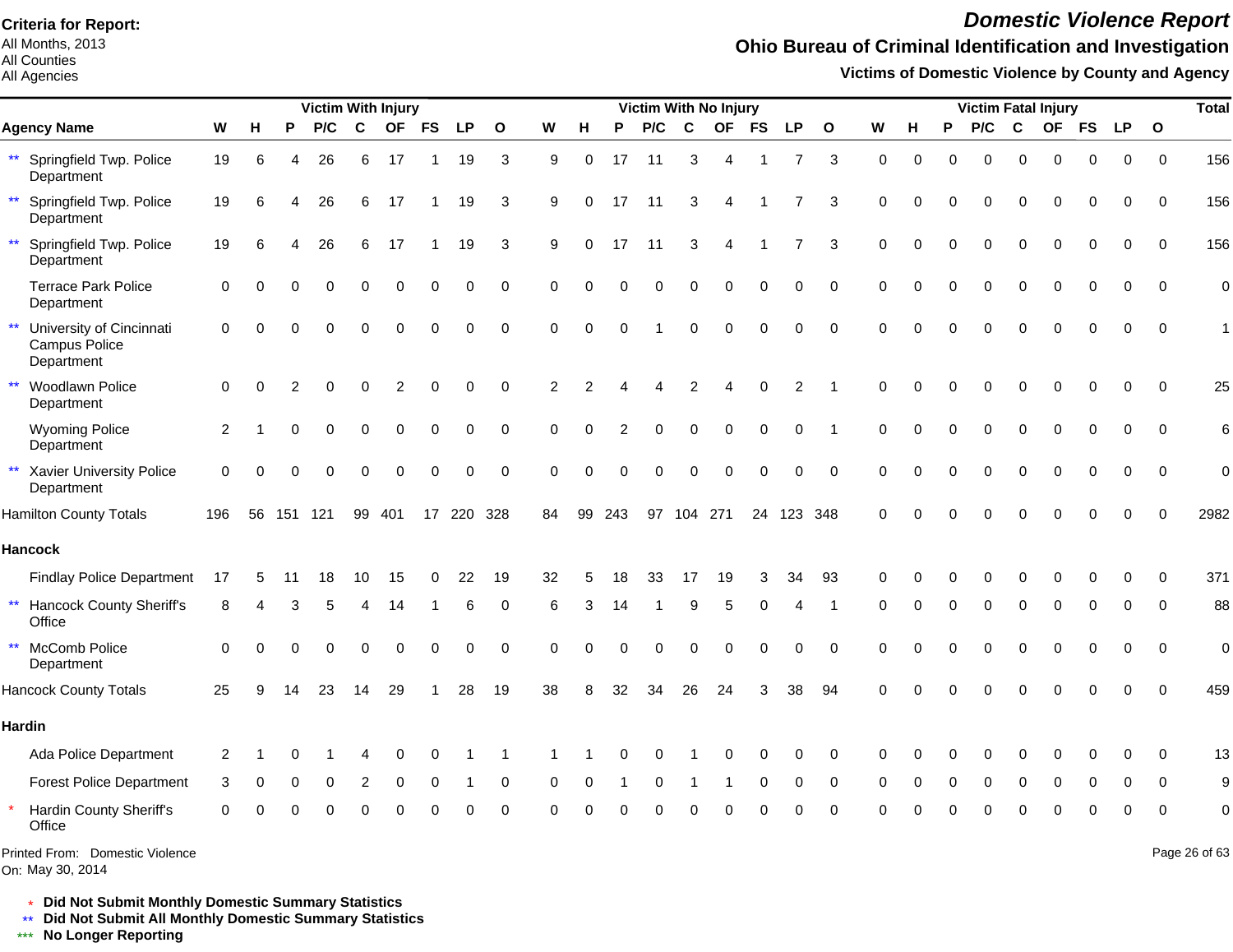All Months, 2013 All Counties

#### All Agencies

## *Domestic Violence Report*

### **Ohio Bureau of Criminal Identification and Investigation**

**Victims of Domestic Violence by County and Agency**

|                                                      |                |                |   | Victim With Injury |   |           |           |           |              |          |          |    | Victim With No Injury |             |           |           |                |              |                |          |   |          |             | <b>Victim Fatal Injury</b> |           |           |              | <b>Total</b>     |
|------------------------------------------------------|----------------|----------------|---|--------------------|---|-----------|-----------|-----------|--------------|----------|----------|----|-----------------------|-------------|-----------|-----------|----------------|--------------|----------------|----------|---|----------|-------------|----------------------------|-----------|-----------|--------------|------------------|
| <b>Agency Name</b>                                   | W              | н              | P | P/C                | C | <b>OF</b> | <b>FS</b> | <b>LP</b> | $\mathbf{o}$ | W        | Н        | P  | P/C                   | $\mathbf c$ | <b>OF</b> | <b>FS</b> | <b>LP</b>      | $\mathbf{o}$ | W              | н        | P | P/C      | $\mathbf c$ | <b>OF</b>                  | <b>FS</b> | <b>LP</b> | $\mathbf{o}$ |                  |
| Kenton Police Department                             | $\overline{4}$ | 0              |   |                    | 0 |           |           | 5         | 0            | 6        |          |    | O                     | 0           |           | 0         |                | $\pmb{0}$    | 0              | $\Omega$ |   | 0        | 0           | $\Omega$                   | $\Omega$  | 0         | $\mathbf 0$  | 25               |
| <b>Hardin County Totals</b>                          | 9              |                |   |                    | 6 |           |           |           |              |          |          |    |                       |             | 2         | U         |                | $\Omega$     | $\Omega$       | ∩        |   | O        | $\Omega$    | $\Omega$                   | $\Omega$  | $\Omega$  | $\mathbf 0$  | 47               |
| <b>Harrison</b>                                      |                |                |   |                    |   |           |           |           |              |          |          |    |                       |             |           |           |                |              |                |          |   |          |             |                            |           |           |              |                  |
| <b>Cadiz Police Department</b>                       | 2              |                |   |                    |   |           |           |           | 0            | n        |          |    |                       |             |           |           |                | 0            | 0              |          |   |          |             |                            |           |           | $\Omega$     | 5                |
| Harrison County Sheriff's<br>Office                  | 6              |                | 5 |                    |   | $\Omega$  | 2         | 11        | 3            |          | 3        | 2  |                       |             | 2         | 0         |                | 0            | 0              | ∩        |   | 0        | $\Omega$    | $\Omega$                   | 0         | $\Omega$  | 0            | 43               |
| Jewett Police Department                             | 0              | $\Omega$       |   |                    |   |           | $\Omega$  | $\Omega$  | 0            | 0        |          |    |                       |             | ∩         | $\Omega$  |                | 0            | $\Omega$       |          |   |          | $\Omega$    | $\Omega$                   | $\Omega$  | $\Omega$  | $\Omega$     | $\boldsymbol{2}$ |
| $\star\star$<br>New Athens Police<br>Department      | $\mathbf 0$    | $\Omega$       | ∩ |                    | O | ∩         | O         | $\Omega$  | 0            | $\Omega$ | $\Omega$ | 0  | $\Omega$              | $\Omega$    | $\Omega$  | 0         | 0              |              | $\Omega$       | ∩        | U | $\Omega$ | $\Omega$    | $\mathbf 0$                | $\Omega$  | $\Omega$  | $\mathbf 0$  | $\mathbf{1}$     |
| <b>Harrison County Totals</b>                        | 8              | $\overline{2}$ | 5 |                    |   | ∩         | 2         | 11        | 3            |          | 3        |    |                       |             | 2         | U         | 6              |              | $\Omega$       | ∩        |   |          | $\Omega$    | $\Omega$                   | $\Omega$  | $\Omega$  | $\mathbf 0$  | 51               |
| Henry                                                |                |                |   |                    |   |           |           |           |              |          |          |    |                       |             |           |           |                |              |                |          |   |          |             |                            |           |           |              |                  |
| <b>Deshler Police</b><br>Department                  | 0              | 0              |   |                    |   |           |           |           | 0            | 3        |          |    |                       |             |           |           | ი              | 0            | 0              |          |   |          |             |                            |           | U         | 0            | $\mathbf{3}$     |
| $\star\star$<br><b>Hamler Police Department</b>      | $\Omega$       |                |   |                    |   |           |           |           | $\Omega$     | O        |          |    |                       |             |           |           |                | $\Omega$     | $\Omega$       |          |   |          |             |                            |           |           | $\Omega$     | $\pmb{0}$        |
| <b>Henry County Sheriffs</b><br>Office               | 3              | $\Omega$       |   | ∩                  |   | 2         | 0         | 3         | 3            | 10       | $\Omega$ |    | 2                     |             | 3         | 2         | $\overline{2}$ | 4            | 0              | $\Omega$ | O | 0        |             | $\Omega$                   | $\Omega$  | 0         | 0            | 51               |
| Malinta Police Department                            | $\mathbf 0$    |                |   |                    |   |           |           |           | 0            | O        |          |    |                       |             |           |           | 0              | 0            | $\Omega$       |          |   |          |             |                            |           | U         | 0            | $\pmb{0}$        |
| Napoleon Police<br>Department                        | 6              |                |   |                    |   | 3         | O         | 6         | 0            | 26       | 21       | 15 | 32                    | 14          | 12        | 6         | 47             | 0            | $\Omega$       | ∩        | O | $\Omega$ | $\Omega$    | $\mathbf 0$                | 0         | 0         | $\mathbf 0$  | 208              |
| <b>Henry County Totals</b>                           | 9              |                |   |                    |   |           |           |           | 3            | 39       | 21       | 19 | 34                    | 21          | 15        |           | 49             | 4            | $\overline{0}$ | $\Omega$ |   | $\Omega$ |             | $\Omega$                   | ∩         | $\Omega$  | $\Omega$     | 262              |
| <b>Highland</b>                                      |                |                |   |                    |   |           |           |           |              |          |          |    |                       |             |           |           |                |              |                |          |   |          |             |                            |           |           |              |                  |
| <b>Greenfield Police</b><br>Department               | $\Omega$       |                |   |                    |   |           |           |           | O            |          |          |    |                       |             |           |           |                | $\Omega$     | 0              |          |   |          |             |                            |           | O         | $\mathbf 0$  | $\pmb{0}$        |
| ** Highland County Sheriffs<br>Office                | 4              |                |   |                    |   |           |           |           | 4            | 9        |          |    |                       |             | 3         | U         | 3              |              | U              |          |   |          |             |                            | $\Omega$  | O         | $\Omega$     | 57               |
| $\star\star$<br><b>Highland Police</b><br>Department | $\Omega$       |                |   |                    |   |           |           |           | 0            | O        |          |    |                       |             | O         |           | 0              | 0            | U              |          |   |          | O           |                            | ∩         | 0         | $\mathbf 0$  | $\pmb{0}$        |
| Hillsboro Police                                     | 3              |                |   |                    |   |           |           |           |              |          |          |    |                       |             |           |           |                |              |                |          |   |          |             |                            |           |           |              | 22               |
| Printed From: Domestic Violence                      |                |                |   |                    |   |           |           |           |              |          |          |    |                       |             |           |           |                |              |                |          |   |          |             |                            |           |           |              | Page 27 of 63    |

On: May 30, 2014

\* **Did Not Submit Monthly Domestic Summary Statistics**

**Did Not Submit All Monthly Domestic Summary Statistics**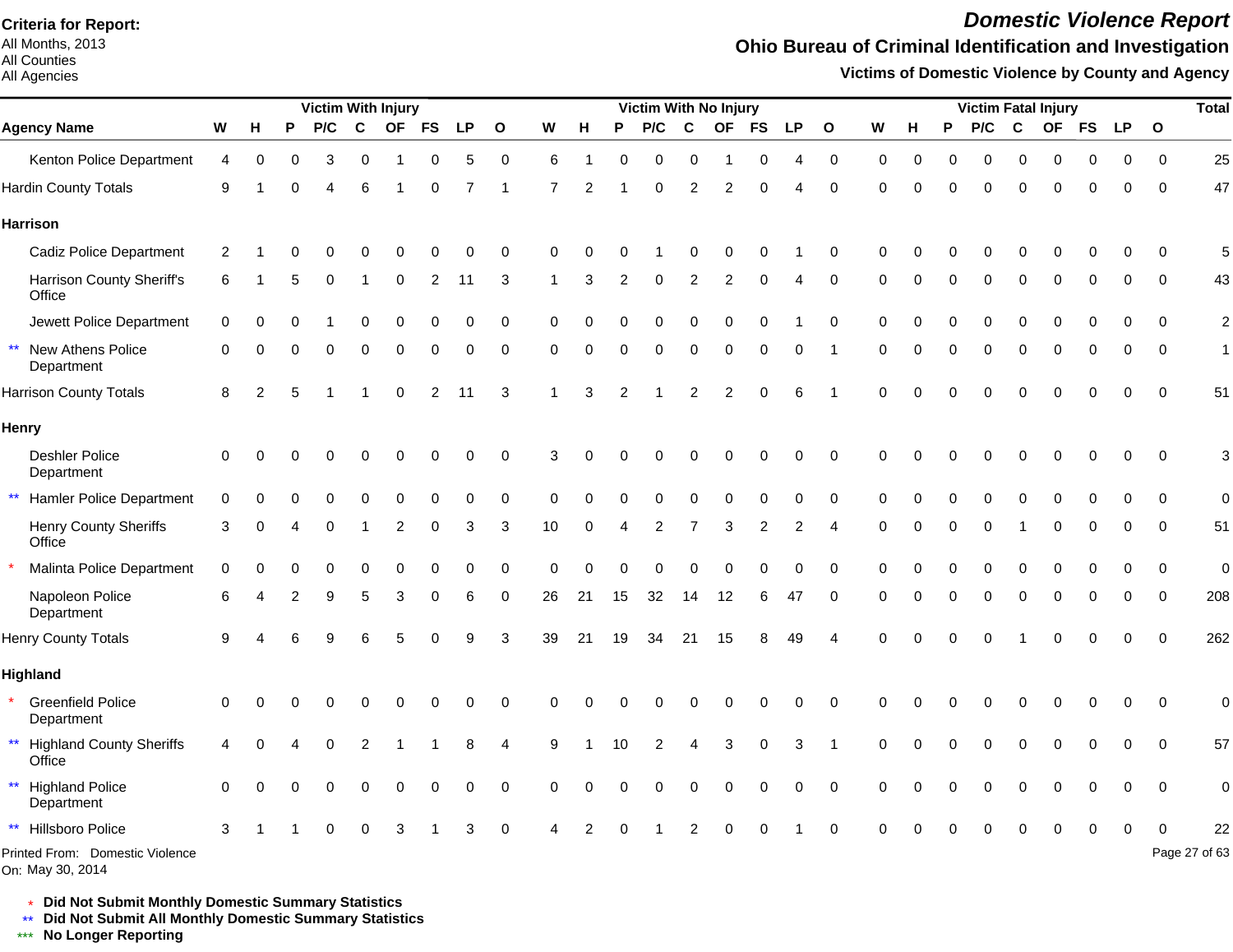All Months, 2013 All Counties

All Agencies

## *Domestic Violence Report*

## **Ohio Bureau of Criminal Identification and Investigation**

**Victims of Domestic Violence by County and Agency**

|                                                  |                |          |          | <b>Victim With Injury</b> |             |                |                |             |              |                      |             |                 | Victim With No Injury |                |             |             |                   |              |             |             |          | <b>Victim Fatal Injury</b> |          |           |           |             |              | <b>Total</b>     |
|--------------------------------------------------|----------------|----------|----------|---------------------------|-------------|----------------|----------------|-------------|--------------|----------------------|-------------|-----------------|-----------------------|----------------|-------------|-------------|-------------------|--------------|-------------|-------------|----------|----------------------------|----------|-----------|-----------|-------------|--------------|------------------|
| <b>Agency Name</b>                               | W              | H        | P        | P/C                       | $\mathbf c$ | <b>OF</b>      | <b>FS</b>      | <b>LP</b>   | $\mathbf{o}$ | W                    | н           | P               | P/C                   | $\mathbf c$    | <b>OF</b>   | <b>FS</b>   | <b>LP</b>         | $\mathbf{o}$ | W           | н           | P        | P/C                        | C        | <b>OF</b> | <b>FS</b> | <b>LP</b>   | $\mathbf{o}$ |                  |
| Department                                       |                |          |          |                           |             |                |                |             |              |                      |             |                 |                       |                |             |             |                   |              |             |             |          |                            |          |           |           |             |              |                  |
| Leesburg Police<br>Department                    | $\mathbf{1}$   | $\Omega$ | $\Omega$ | 2                         |             | 2              | 0              | 0           | $\pmb{0}$    | $\Omega$             |             | $\Omega$        |                       | $\Omega$       |             | 0           | 0                 | $\mathbf 0$  | $\Omega$    | $\Omega$    |          | 0                          | $\Omega$ | 0         | $\Omega$  | 0           | $\Omega$     | $\boldsymbol{9}$ |
| ** Lynchburg Police<br>Department                | $\mathbf 0$    | $\Omega$ |          | $\Omega$                  | 0           | $\mathbf 0$    | 0              |             | $\mathbf 0$  | 1                    |             | $\Omega$        | $\mathbf 0$           | 0              | $\mathbf 0$ | $\mathbf 0$ | $\mathbf 0$       | $\mathbf 0$  | $\mathbf 0$ | $\Omega$    |          | 0                          | $\Omega$ | $\Omega$  | $\Omega$  | 0           | $\mathbf 0$  | 3                |
| ** Mowrystown Police<br>Department               | $\mathbf 0$    | $\Omega$ |          | $\Omega$                  | $\Omega$    | $\Omega$       | $\Omega$       | $\Omega$    | $\Omega$     | $\blacktriangleleft$ | $\mathbf 0$ | $\Omega$        | $\mathbf 0$           | $\Omega$       |             | $\Omega$    |                   | $\Omega$     | $\Omega$    | $\Omega$    |          | $\Omega$                   | ∩        | $\Omega$  |           | 0           | $\Omega$     | 3                |
| <b>Highland County Totals</b>                    | 8              |          | 5        | 2                         | 3           | 6              | $\overline{2}$ | 12          | 4            | 15                   | 5           | 10              |                       | 6              | 5           | $\Omega$    | 5                 |              | $\Omega$    | $\cap$      |          |                            |          |           |           | $\Omega$    | $\Omega$     | 94               |
| <b>Hocking</b>                                   |                |          |          |                           |             |                |                |             |              |                      |             |                 |                       |                |             |             |                   |              |             |             |          |                            |          |           |           |             |              |                  |
| ** Hocking County Sheriff's<br>Office            | 14             | 5        |          | 2                         | 3           |                | 3              | 2           |              | $10$                 | 6           | 6               | 2                     | 4              |             | 0           | $\overline{c}$    | $\mathbf 0$  | $\mathbf 0$ | $\Omega$    |          |                            |          |           |           | 0           | $\mathbf 0$  | 75               |
| $\star\star$<br>Laurelville Police<br>Department | $\Omega$       | $\Omega$ | 0        | 0                         | 0           | $\Omega$       | $\Omega$       | 0           | $\mathbf 0$  |                      | $\Omega$    | O               | $\Omega$              | $\Omega$       | $\Omega$    | 0           | 0                 | 0            | $\Omega$    | $\Omega$    |          | O                          | $\Omega$ | O         | $\Omega$  | $\Omega$    | $\mathbf 0$  | $\mathbf{1}$     |
| Logan Police Department                          | 4              |          |          |                           |             | $\mathbf 0$    | 0              | 5           | $\mathbf 1$  | $\overline{7}$       | $\Omega$    |                 | 6                     | 5              |             |             | 10                | 12           | $\mathbf 0$ | $\mathbf 0$ |          | 0                          | $\Omega$ | $\Omega$  |           | 0           | $\Omega$     | 57               |
| * Murray City Police<br>Department               | $\Omega$       | $\Omega$ |          | ∩                         | $\Omega$    | $\mathbf 0$    | 0              | $\mathbf 0$ | $\mathbf 0$  | 0                    | 0           | $\Omega$        | $\Omega$              | $\mathbf 0$    | $\mathbf 0$ | $\mathbf 0$ | 0                 | $\mathbf 0$  | $\Omega$    | $\Omega$    | $\Omega$ | 0                          | $\Omega$ | $\Omega$  |           | 0           | $\Omega$     | $\mathbf 0$      |
| <b>Hocking County Totals</b>                     | 18             | 5        |          | $\overline{2}$            | 4           | $\overline{7}$ | 3              |             | 2            | 18                   | 6           | 10 <sup>°</sup> | 8                     | 9              | 8           |             | $12 \overline{ }$ | 12           | $\Omega$    | $\Omega$    |          | O                          |          |           |           | 0           | $\Omega$     | 133              |
| <b>Holmes</b>                                    |                |          |          |                           |             |                |                |             |              |                      |             |                 |                       |                |             |             |                   |              |             |             |          |                            |          |           |           |             |              |                  |
| <b>Glenmont Police</b><br>Department             | $\mathbf 0$    | $\Omega$ |          |                           | 0           | $\Omega$       | 0              | $\Omega$    | $\mathbf 0$  | $\Omega$             | $\Omega$    | O               | $\Omega$              | 0              | 0           | 0           | 0                 | $\mathbf 0$  | $\Omega$    | $\Omega$    |          | 0                          | $\Omega$ | 0         |           | 0           | $\Omega$     | $\mathbf 0$      |
| <b>Holmes County Sheriff's</b><br>Office         | $\overline{4}$ |          |          |                           | 9           | 18             |                | 0           | $\pmb{0}$    | 8                    | 5           | 6               |                       |                | 8           | -1          | 0                 | $\mathbf 0$  | $\mathbf 0$ | $\Omega$    | $\Omega$ | $\Omega$                   | 0        | 0         | $\Omega$  | 0           | $\Omega$     | 75               |
| Millersburg Police<br>Department                 | 2              | $\Omega$ |          |                           | 3           | 2              | $\Omega$       | 4           | $\mathbf 0$  | 4                    | $\Omega$    |                 |                       | $\overline{2}$ | $\mathbf 0$ | $\mathbf 0$ | 3                 | $\mathbf 0$  | $\mathbf 0$ | $\Omega$    |          | 0                          | $\Omega$ | 0         | $\Omega$  | 0           | $\Omega$     | 30               |
| $\star\star$<br>Nashville Police<br>Department   | $\mathbf 0$    | $\Omega$ |          |                           | $\Omega$    | $\Omega$       | $\Omega$       | 0           | $\mathbf 0$  | 0                    | $\Omega$    | $\Omega$        | $\Omega$              | $\Omega$       | $\Omega$    | $\Omega$    | $\Omega$          | $\mathbf 0$  | $\mathbf 0$ | $\Omega$    |          | O                          | $\Omega$ | $\Omega$  | $\Omega$  | $\mathbf 0$ | $\mathbf 0$  | $\mathbf 0$      |
| <b>Holmes County Totals</b>                      | 6              |          | 13       |                           | 12          | 20             |                |             | $\Omega$     | 12                   | 5           | 10              |                       | 3              | 8           |             | 3                 | $\mathbf 0$  | $\Omega$    |             |          |                            |          |           |           |             |              | 105              |
| Huron                                            |                |          |          |                           |             |                |                |             |              |                      |             |                 |                       |                |             |             |                   |              |             |             |          |                            |          |           |           |             |              |                  |
| ** Bellevue Police<br>Department                 | $\Omega$       |          |          |                           |             |                |                | $\Omega$    | $\mathbf 0$  | $\Omega$             |             | 2               | 5                     | 2              | $\Omega$    |             |                   | $\mathbf 0$  | $\Omega$    | ∩           |          |                            |          |           |           | 0           | $\Omega$     | 12               |
| Printed From: Domestic Violence                  |                |          |          |                           |             |                |                |             |              |                      |             |                 |                       |                |             |             |                   |              |             |             |          |                            |          |           |           |             |              | Page 28 of 63    |

On: May 30, 2014

\* **Did Not Submit Monthly Domestic Summary Statistics**

**Did Not Submit All Monthly Domestic Summary Statistics**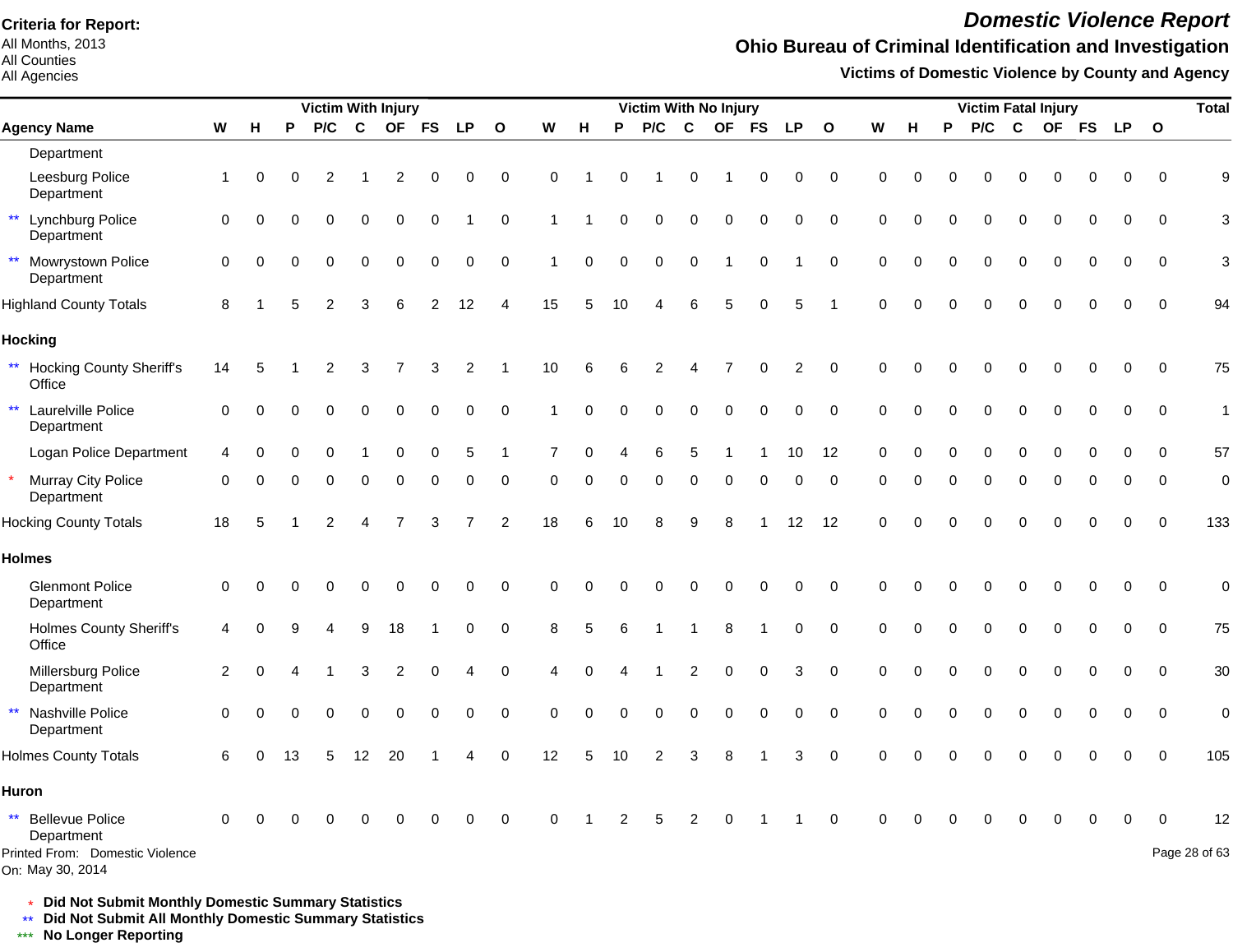All Months, 2013 All Counties

#### All Agencies

## *Domestic Violence Report*

### **Ohio Bureau of Criminal Identification and Investigation**

**Victims of Domestic Violence by County and Agency**

|                                                     |                |          |                | <b>Victim With Injury</b> |             |                |             |                      |              |                |                |                | Victim With No Injury |                         |                         |                |                |                |             |          |          | <b>Victim Fatal Injury</b> |             |             |             |             |             | <b>Total</b>   |
|-----------------------------------------------------|----------------|----------|----------------|---------------------------|-------------|----------------|-------------|----------------------|--------------|----------------|----------------|----------------|-----------------------|-------------------------|-------------------------|----------------|----------------|----------------|-------------|----------|----------|----------------------------|-------------|-------------|-------------|-------------|-------------|----------------|
| <b>Agency Name</b>                                  | ${\bf W}$      | н        | P              | P/C                       | C           | <b>OF</b>      | <b>FS</b>   | <b>LP</b>            | $\mathbf{o}$ | ${\bf W}$      | н              | Ρ              | P/C                   | C                       | <b>OF</b>               | <b>FS</b>      | <b>LP</b>      | $\mathbf{o}$   | W           | н        | P        | P/C                        | $\mathbf c$ | <b>OF</b>   | <b>FS</b>   | LP          | $\mathbf 0$ |                |
| <b>Greenwich Police</b><br>Department               | $\overline{2}$ | 2        | $\Omega$       | $\Omega$                  | $\Omega$    | $\Omega$       | $\Omega$    | 5                    | $\mathbf 0$  | 3              | -1             | $\overline{2}$ | 0                     | 3                       |                         | $\mathbf 0$    | $\overline{2}$ | -1             | $\Omega$    | $\Omega$ | $\Omega$ | $\Omega$                   | $\Omega$    | $\Omega$    | $\Omega$    | $\Omega$    | $\Omega$    | 22             |
| Huron County Sheriff's<br>Office                    | $\overline{4}$ | $\Omega$ |                | 0                         | 3           | -1             |             |                      | -1           | 2              | $\mathbf 0$    |                | 0                     | $\overline{4}$          |                         | 0              | 0              | 3              | $\mathbf 0$ | $\Omega$ | O        | $\Omega$                   | $\Omega$    | 0           | 0           | 0           | $\mathbf 0$ | 23             |
| Monroeville Police<br>Department                    | $\Omega$       | 0        | 2              | $\Omega$                  | $\Omega$    | $\mathbf 0$    | $\mathbf 0$ |                      | $\mathbf 0$  | $\mathbf 0$    | $\mathbf 0$    | 2              | $\Omega$              | $\overline{\mathbf{1}}$ | 0                       | $\mathbf 0$    | $\mathbf 0$    | $\mathbf 0$    | $\Omega$    | $\Omega$ | $\Omega$ | $\Omega$                   | $\Omega$    | $\Omega$    | $\mathbf 0$ | $\Omega$    | $\mathbf 0$ | 6              |
| New London Police<br>Department                     | $\mathbf 0$    | $\Omega$ |                | 0                         | $\mathbf 0$ | 0              | 0           | 0                    | $\mathbf 0$  | 6              | $\mathbf 0$    |                | 22                    | 1                       | 0                       | 6              | 56             | $\mathbf 0$    | 0           | $\Omega$ | $\Omega$ | $\mathbf 0$                | $\mathbf 0$ | $\mathbf 0$ | $\mathbf 0$ | $\mathbf 0$ | $\mathbf 0$ | 93             |
| Norwalk Police<br>Department                        | 6              |          | 2              | 3                         |             | $\mathbf 0$    | $\mathbf 0$ | 10                   | $\mathbf 0$  | 9              | -1             |                | $\overline{c}$        | $\mathbf{3}$            | 1                       | $\overline{2}$ | 14             | $\overline{1}$ | $\mathbf 0$ | $\Omega$ | 0        | 0                          | $\mathbf 0$ | $\Omega$    | $\mathbf 0$ | $\mathbf 0$ | $\mathbf 0$ | 57             |
| <b>Plymouth Police</b><br>Department                | $\Omega$       |          | $\Omega$       | $\Omega$                  | $\Omega$    | $\mathbf 0$    | $\mathbf 0$ | 0                    | $\mathbf 0$  | $\Omega$       | $\Omega$       | $\mathbf 0$    | 0                     | $\mathbf 0$             | $\Omega$                | $\mathbf 0$    | 0              | $\mathbf 0$    | $\Omega$    | $\Omega$ | $\Omega$ | $\Omega$                   | $\Omega$    | $\Omega$    | $\mathbf 0$ | $\mathbf 0$ | $\mathbf 0$ | $\mathbf 0$    |
| Wakeman Police<br>Department                        | $\Omega$       |          | $\Omega$       | $\mathbf 0$               | $\mathbf 0$ | $\overline{1}$ | 0           | $\blacktriangleleft$ | $\mathbf 0$  | $\mathbf 0$    | $\mathbf 0$    | 0              | 0                     | $\pmb{0}$               | 0                       | $\pmb{0}$      | $\pmb{0}$      | $\mathbf 0$    | $\mathbf 0$ | $\Omega$ | $\Omega$ | $\mathbf 0$                | $\mathbf 0$ | $\mathbf 0$ | $\mathbf 0$ | $\mathbf 0$ | $\mathbf 0$ | 3              |
| <b>Willard Police Department</b>                    | 3              | 0        | $\Omega$       | $\Omega$                  | $\mathbf 0$ | 0              | $\mathbf 0$ | 0                    | $\mathbf 0$  | 6              | $\Omega$       |                | 4                     | 3                       | $\Omega$                |                | $\Omega$       | $\Omega$       | $\mathbf 0$ | $\Omega$ | $\Omega$ | $\Omega$                   | $\Omega$    | $\Omega$    | $\Omega$    | $\Omega$    | $\mathbf 0$ | 18             |
| <b>Huron County Totals</b>                          | 15             |          |                | 3                         |             | 2              |             | 18                   | -1           | 26             | 3              | 10             | 33                    | 17                      | 3                       | 10             | 73             | 5              | $\Omega$    | $\Omega$ | $\Omega$ | $\Omega$                   | $\Omega$    | $\Omega$    | $\Omega$    | $\Omega$    | $\Omega$    | 234            |
| <b>Jackson</b>                                      |                |          |                |                           |             |                |             |                      |              |                |                |                |                       |                         |                         |                |                |                |             |          |          |                            |             |             |             |             |             |                |
| <b>Coalton Police</b><br>Department                 | $\Omega$       | O        |                | 0                         | $\Omega$    | 0              | 0           | 0                    | $\mathbf 0$  | $\Omega$       | $\Omega$       | $\Omega$       | $\Omega$              | $\Omega$                | $\Omega$                | 0              | 0              | $\Omega$       | $\Omega$    |          |          | $\Omega$                   | $\Omega$    | $\Omega$    | 0           | $\Omega$    | $\Omega$    | $\mathbf 0$    |
| Jackson County Sheriff's<br>Office                  | $\overline{7}$ |          | $\overline{2}$ | $\Omega$                  | 3           | $\overline{2}$ | $\mathbf 0$ | $\overline{7}$       | $\Omega$     | 25             | $\overline{2}$ | 6              | $\overline{2}$        | $\overline{7}$          |                         | 4              | 17             | $\Omega$       | $\Omega$    |          | $\Omega$ | $\Omega$                   | $\Omega$    | $\Omega$    | $\Omega$    | $\Omega$    | $\Omega$    | 86             |
| $\star\star$<br>Jackson Police<br>Department        | 2              | $\Omega$ |                |                           |             | 0              | $\mathbf 0$ | $\overline{c}$       | $\mathbf 0$  | $\overline{2}$ | $\mathbf 0$    | $\Omega$       | 0                     | $\overline{1}$          | 0                       | $\mathbf 0$    |                | $\Omega$       | $\mathbf 0$ |          | $\Omega$ | $\Omega$                   | $\Omega$    | $\Omega$    | $\Omega$    | $\Omega$    | $\Omega$    | 10             |
| Oak Hill Police<br>Department                       | $\Omega$       | $\Omega$ |                |                           | $\mathbf 0$ | $\mathbf 0$    | $\mathbf 0$ | 0                    | $\Omega$     | $\Omega$       | $\Omega$       |                | 0                     | $\mathbf 0$             | $\overline{c}$          | 0              | 0              | $\Omega$       | $\Omega$    |          | $\Omega$ | $\Omega$                   | $\Omega$    | $\Omega$    | $\Omega$    | $\Omega$    | $\Omega$    | $\overline{4}$ |
| <b>Wellston Police</b><br>Department                | $\mathbf{1}$   | $\Omega$ | $\Omega$       |                           | $\mathbf 0$ | 3              | 0           | $\overline{c}$       | $\mathbf 0$  | 3              | 0              | 2              |                       | $\pmb{0}$               | $\overline{\mathbf{c}}$ | 0              |                | $\mathbf 0$    | $\mathbf 0$ |          | $\Omega$ | $\Omega$                   | $\mathbf 0$ | 0           | 0           | 0           | $\mathbf 0$ | 16             |
| Jackson County Totals                               | 10             |          |                | 3                         |             | 5              | $\Omega$    | 11                   | $\Omega$     | 30             | 2              | $\mathbf{Q}$   | 3                     | 8                       |                         |                | 19             | $\Omega$       | $\Omega$    |          |          |                            | $\Omega$    |             |             |             | $\Omega$    | 116            |
| <b>Jefferson</b>                                    |                |          |                |                           |             |                |             |                      |              |                |                |                |                       |                         |                         |                |                |                |             |          |          |                            |             |             |             |             |             |                |
| Adena Police Department                             |                |          |                |                           |             |                |             | 0                    | $\Omega$     | $\Omega$       |                |                |                       | Ω                       |                         |                |                | $\Omega$       |             |          |          |                            | $\Omega$    | 0           | 0           | $\mathbf 0$ | $\Omega$    | $\Omega$       |
| Printed From: Domestic Violence<br>On: May 30, 2014 |                |          |                |                           |             |                |             |                      |              |                |                |                |                       |                         |                         |                |                |                |             |          |          |                            |             |             |             |             |             | Page 29 of 63  |

\* **Did Not Submit Monthly Domestic Summary Statistics**

**Did Not Submit All Monthly Domestic Summary Statistics**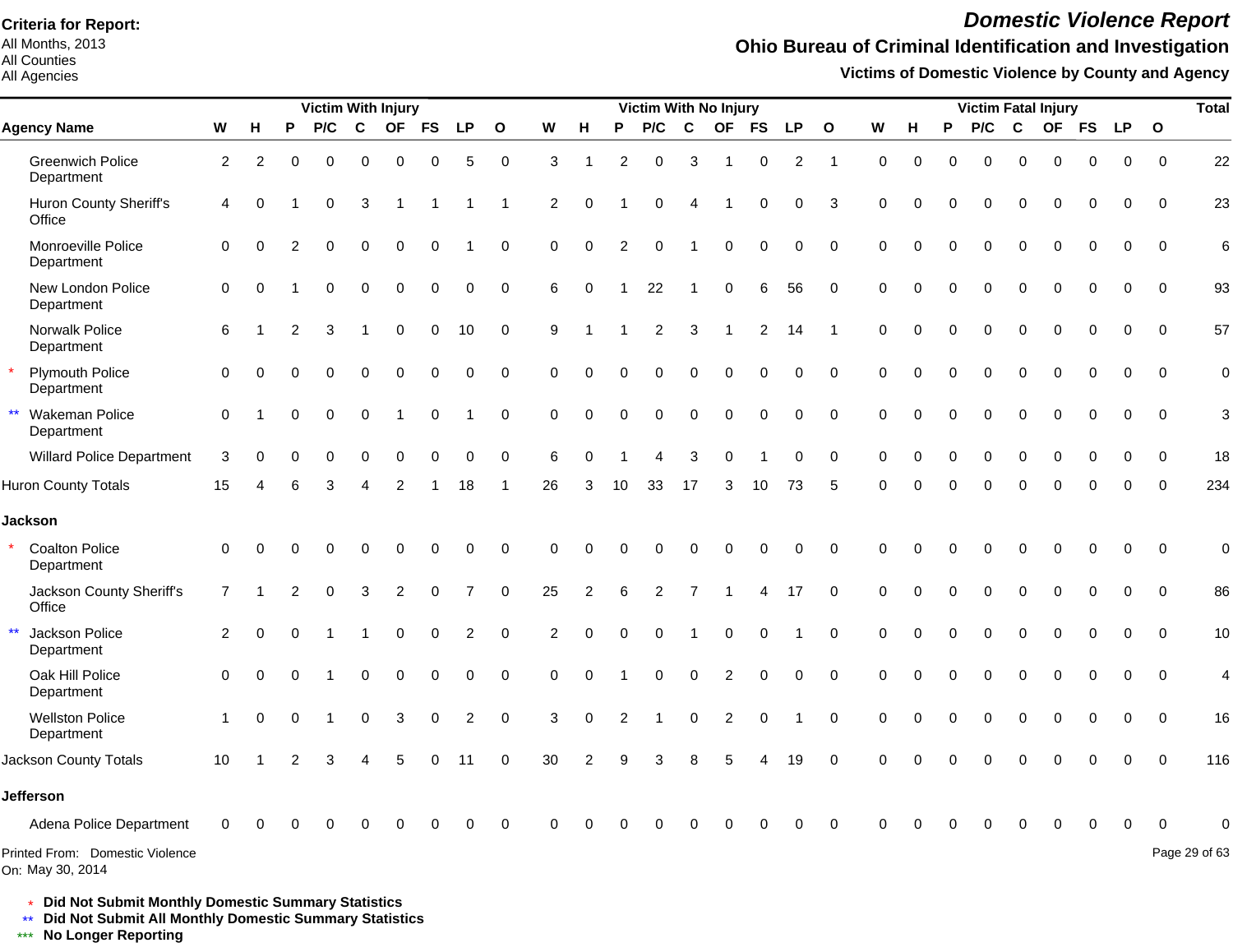All Months, 2013 All Counties

All Agencies

## *Domestic Violence Report*

## **Ohio Bureau of Criminal Identification and Investigation**

**Victims of Domestic Violence by County and Agency**

|                                                          |             |          |          | Victim With Injury |             |             |                |             |                     |                |                |          | Victim With No Injury |                  |                  |                  |             |                |             |          |          | <b>Victim Fatal Injury</b> |              |             |             |           |              | <b>Total</b>   |
|----------------------------------------------------------|-------------|----------|----------|--------------------|-------------|-------------|----------------|-------------|---------------------|----------------|----------------|----------|-----------------------|------------------|------------------|------------------|-------------|----------------|-------------|----------|----------|----------------------------|--------------|-------------|-------------|-----------|--------------|----------------|
| <b>Agency Name</b>                                       | W           | н        | P        | P/C                | $\mathbf c$ | <b>OF</b>   | <b>FS</b>      | <b>LP</b>   | $\mathbf{o}$        | W              | H              | P        | P/C                   | C                | <b>OF</b>        | <b>FS</b>        | <b>LP</b>   | $\mathbf{o}$   | W           | н.       | P        | P/C                        | $\mathbf{C}$ | <b>OF</b>   | <b>FS</b>   | <b>LP</b> | $\mathbf{o}$ |                |
| $\star\star$<br>Amsterdam Police<br>Department           | $\mathbf 0$ | $\Omega$ | O        | $\Omega$           | 0           | $\mathbf 0$ | $\mathbf 0$    | $\mathbf 0$ | $\mathsf{O}\xspace$ | 0              | $\mathbf 0$    | 0        | $\mathbf 0$           | $\mathbf 0$      | $\mathbf 0$      | $\mathbf 0$      | 0           | $\mathbf 0$    | $\mathbf 0$ | $\Omega$ | $\Omega$ | $\Omega$                   | $\Omega$     | $\mathbf 0$ | $\Omega$    | 0         | $\mathbf 0$  | $\mathbf 0$    |
| $\star\star$<br><b>Bergholz Police</b><br>Department     | 0           | $\Omega$ | O        | $\Omega$           | 0           | $\Omega$    | $\Omega$       | $\Omega$    | 0                   | $\Omega$       | $\Omega$       | $\Omega$ | $\Omega$              | $\Omega$         | $\Omega$         | $\Omega$         | $\Omega$    | $\Omega$       | $\Omega$    | $\Omega$ |          | 0                          | $\Omega$     | $\Omega$    | $\Omega$    | $\Omega$  | $\Omega$     | $\Omega$       |
| $\star\star$<br><b>Bloomingdale Police</b><br>Department | $\Omega$    | $\Omega$ |          | $\Omega$           | 0           | $\Omega$    | $\mathbf 0$    | $\mathbf 0$ | $\mathbf 0$         | $\Omega$       | $\Omega$       | $\Omega$ | $\Omega$              | $\Omega$         | $\Omega$         | $\mathbf 0$      | 0           | 0              | $\Omega$    | $\Omega$ |          | $\Omega$                   | $\Omega$     | $\Omega$    | $\Omega$    | 0         | $\Omega$     | $\mathbf 0$    |
| Cross Creek Twp. Police<br>Department                    | $\Omega$    | $\Omega$ | $\Omega$ | $\Omega$           | 0           | $\mathbf 0$ | $\mathbf 0$    |             | 0                   | 0              | $\mathbf 0$    | 0        | $\mathbf 0$           |                  |                  | $\mathbf 0$      | $\mathbf 0$ | $\mathbf 0$    | $\Omega$    | $\Omega$ | $\Omega$ | 0                          | $\Omega$     | $\mathbf 0$ | $\mathbf 0$ | 0         | $\mathbf 0$  | 3              |
| $\star\star$<br><b>Dillonvale Police</b><br>Department   |             |          | O        | $\Omega$           | 0           | $\mathbf 0$ | 0              | $\mathbf 0$ | 0                   |                | $\mathcal{P}$  | $\Omega$ | $\Omega$              | $\mathbf 0$      | $\mathbf 0$      | $\boldsymbol{0}$ | $\mathbf 0$ | $\overline{1}$ | $\Omega$    | $\Omega$ |          | 0                          | $\mathbf 0$  | 0           | $\Omega$    | 0         | $\mathbf 0$  | 6              |
| $\star\star$<br><b>Empire Police Department</b>          | $\mathbf 0$ | $\Omega$ | O        | $\Omega$           | 0           | $\Omega$    | $\Omega$       | $\mathbf 0$ | $\mathbf 0$         | $\Omega$       | $\Omega$       | $\Omega$ | $\mathbf 0$           | $\mathbf 0$      | $\mathbf 0$      | $\mathbf 0$      | $\mathbf 0$ | $\mathbf 0$    | $\Omega$    | $\Omega$ | 0        | 0                          | $\mathbf 0$  | $\Omega$    | $\Omega$    | 0         | $\mathbf 0$  | $\mathbf 0$    |
| Jefferson County Sheriff's<br>Office                     | 16          |          |          |                    | 3           |             | 0              | 29          | 0                   | 3              | $\overline{2}$ | O        | 3                     | $\Omega$         | Δ                | 0                |             | 0              | $\Omega$    |          |          | 0                          | O            | O           |             |           | $\Omega$     | 77             |
| $\star\star$<br>Mingo Junction Police<br>Department      | $\Omega$    | $\Omega$ | $\Omega$ |                    |             | $\Omega$    | $\Omega$       | $\pmb{0}$   | $\pmb{0}$           |                | $\Omega$       | $\Omega$ | $\overline{c}$        | 0                |                  | 0                | $\Omega$    | 1              | $\Omega$    | $\Omega$ |          | $\Omega$                   | $\Omega$     | $\Omega$    | $\Omega$    | $\Omega$  | $\Omega$     | $6\phantom{a}$ |
| $\star\star$<br>Mount Pleasant Police<br>Department      | $\Omega$    | $\Omega$ | $\Omega$ | $\Omega$           |             | $\Omega$    | $\mathbf 0$    | $\Omega$    | $\Omega$            | 1              | $\Omega$       |          | $\Omega$              | $\Omega$         | $\Omega$         | $\Omega$         | $\Omega$    | $\Omega$       | $\Omega$    | $\Omega$ | $\Omega$ | $\Omega$                   | $\Omega$     | $\Omega$    | $\Omega$    | $\Omega$  | $\Omega$     | 3              |
| $\star\star$<br>New Alexandria Police<br>Department      | $\mathbf 0$ | $\Omega$ | O        | $\Omega$           | 0           | $\Omega$    | $\mathbf 0$    | $\Omega$    | $\Omega$            | $\Omega$       | $\Omega$       | $\Omega$ | $\Omega$              | $\Omega$         | $\Omega$         | $\mathbf 0$      | 0           | $\Omega$       | $\Omega$    | $\Omega$ | $\Omega$ | $\Omega$                   | $\Omega$     | $\Omega$    | $\Omega$    | $\Omega$  | $\mathbf 0$  | $\mathbf 0$    |
| $**$<br><b>Richmond Police</b><br>Department             | $\mathbf 0$ |          | O        | $\Omega$           | $\mathbf 0$ | $\mathbf 0$ | $\mathbf 0$    | $\mathbf 0$ | $\mathbf 0$         | 1              | $\mathbf 0$    | $\Omega$ | $\mathbf 0$           | $\mathbf 0$      | $\mathbf 0$      | $\mathbf 0$      | $\mathbf 0$ | $\mathbf 0$    | $\Omega$    | $\Omega$ | $\Omega$ | $\Omega$                   | $\Omega$     | $\Omega$    | $\mathbf 0$ | 0         | $\mathbf 0$  | $\overline{c}$ |
| Saline Twp. Police<br>Department                         |             | $\Omega$ | $\Omega$ |                    | 0           | $\mathbf 0$ | $\pmb{0}$      | $\mathbf 0$ | $\pmb{0}$           | $\Omega$       | $\Omega$       | $\Omega$ | $\Omega$              | $\mathbf 0$      | $\mathbf 0$      | $\mathbf 0$      |             | $\mathbf 0$    | $\Omega$    | $\Omega$ | $\Omega$ | 0                          | $\Omega$     | $\Omega$    | $\mathbf 0$ | 0         | $\mathbf 0$  | 3              |
| $\star\star$<br>Smithfield Police<br>Department          | $\Omega$    |          | $\Omega$ | $\Omega$           | 0           | $\mathbf 0$ | $\pmb{0}$      | $\pmb{0}$   | $\mathsf{O}$        | 0              | $\mathbf 0$    | 0        |                       | $\boldsymbol{0}$ | $\overline{2}$   | $\boldsymbol{0}$ | $\mathbf 0$ | $\mathbf 0$    | $\Omega$    | $\Omega$ |          | 0                          | $\mathbf 0$  | $\mathbf 0$ | $\mathbf 0$ | 0         | $\mathbf 0$  | 3              |
| Steubenville Police<br>Department                        | 12          |          | 12       | 17                 | 2           | 13          | $\overline{c}$ | 19          | $\,6$               | $\overline{7}$ |                | 10       | $\,6\,$               | $\overline{c}$   | $\boldsymbol{9}$ |                  | 6           | $\Omega$       | $\Omega$    | $\Omega$ |          | 0                          | $\Omega$     | 0           | $\Omega$    | $\Omega$  | $\Omega$     | 126            |
| <b>Stratton Police</b><br>Department                     | $\Omega$    | ∩        | O        |                    | 0           | $\Omega$    | 0              | $\Omega$    | $\mathbf 0$         | $\Omega$       | $\Omega$       | $\Omega$ | $\Omega$              | $\Omega$         | $\Omega$         | $\mathbf 0$      | $\Omega$    | $\Omega$       | $\Omega$    | $\Omega$ |          | 0                          | $\Omega$     | 0           | $\Omega$    | $\Omega$  | $\Omega$     | $\mathbf 0$    |
| <b>Tiltonsville Police</b><br>Department                 | $\Omega$    | ∩        | O        | $\Omega$           | 0           | $\Omega$    | $\Omega$       | $\Omega$    | $\Omega$            | $\Omega$       | $\Omega$       | $\Omega$ | $\Omega$              | $\Omega$         | $\Omega$         | $\Omega$         | $\Omega$    | $\Omega$       | $\Omega$    | ∩        |          | 0                          | $\Omega$     | $\Omega$    | $\Omega$    | $\Omega$  | $\Omega$     | $\mathbf 0$    |
| <b>Toronto Police</b>                                    |             |          |          |                    |             |             |                | 3           | $\Omega$            | 5              | З              |          |                       |                  |                  |                  |             |                | ∩           |          |          |                            |              |             | $\Omega$    | $\Omega$  | $\Omega$     | 42             |
| Printed From: Domestic Violence                          |             |          |          |                    |             |             |                |             |                     |                |                |          |                       |                  |                  |                  |             |                |             |          |          |                            |              |             |             |           |              | Page 30 of 63  |

On: May 30, 2014

Page 30 of 63

\* **Did Not Submit Monthly Domestic Summary Statistics**

**Did Not Submit All Monthly Domestic Summary Statistics**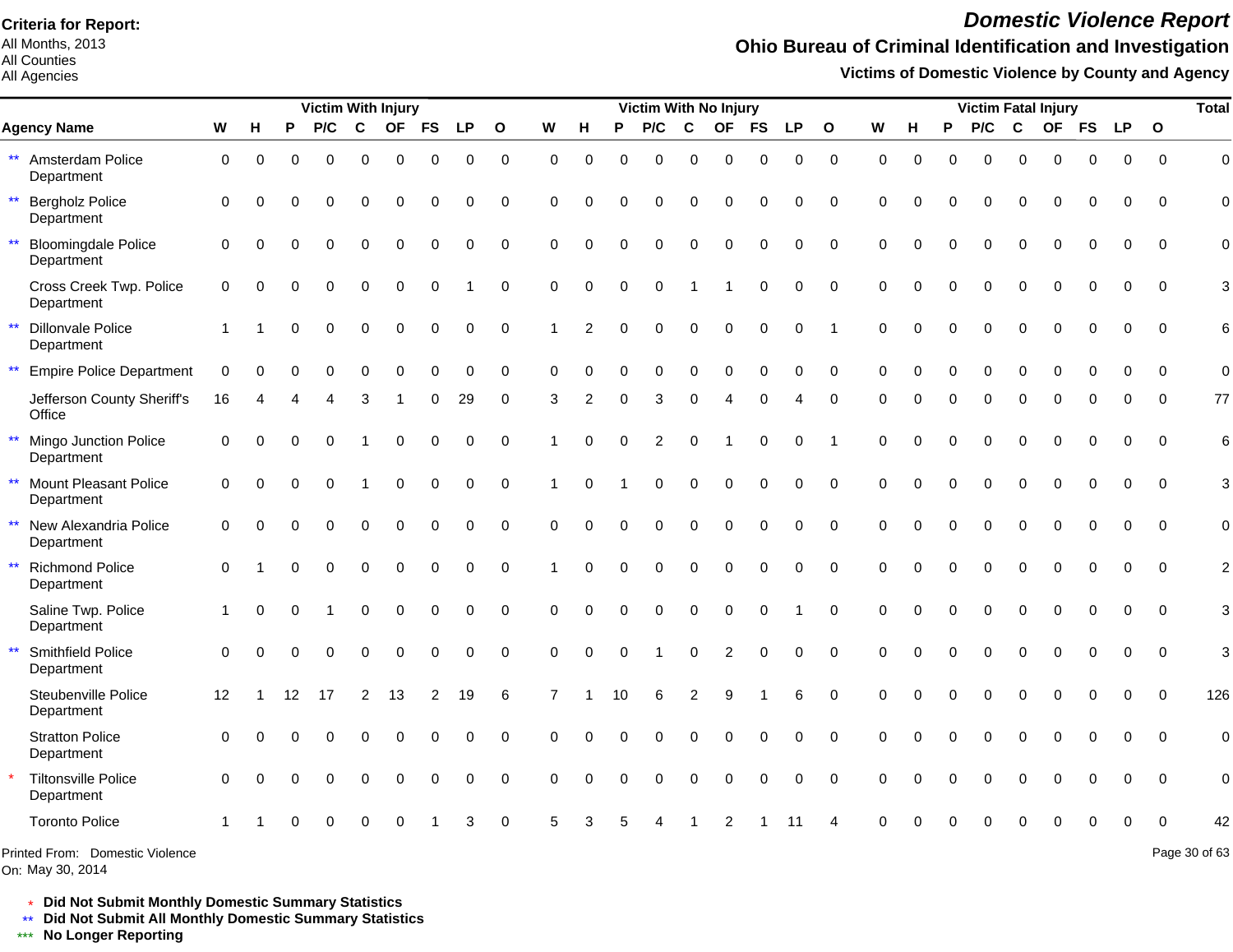All Months, 2013 All Counties

#### All Agencies

## *Domestic Violence Report*

## **Ohio Bureau of Criminal Identification and Investigation**

**Victims of Domestic Violence by County and Agency**

|                                                       |                |          |          | <b>Victim With Injury</b> |                |                |             |             |                         |                |             |                | Victim With No Injury |          |                |                |                |                 |             |          |          |          |          | <b>Victim Fatal Injury</b> |          |             |                         | <b>Total</b>    |
|-------------------------------------------------------|----------------|----------|----------|---------------------------|----------------|----------------|-------------|-------------|-------------------------|----------------|-------------|----------------|-----------------------|----------|----------------|----------------|----------------|-----------------|-------------|----------|----------|----------|----------|----------------------------|----------|-------------|-------------------------|-----------------|
| <b>Agency Name</b>                                    | W              | н        | P        | P/C                       | $\mathbf c$    |                | OF FS       | <b>LP</b>   | $\overline{\mathbf{o}}$ | W              | H           | P              | P/C                   | C        | <b>OF</b>      | <b>FS</b>      | <b>LP</b>      | $\mathbf{o}$    | W           | н        | P        | P/C      | C        | OF FS                      |          | <b>LP</b>   | $\overline{\mathbf{O}}$ |                 |
| Department                                            |                |          |          |                           |                |                |             |             |                         |                |             |                |                       |          |                |                |                |                 |             |          |          |          |          |                            |          |             |                         |                 |
| $\star$<br><b>Wells Township Police</b><br>Department | $\mathbf 0$    | $\Omega$ | ∩        |                           | 0              | $\Omega$       | 0           | $\Omega$    | $\mathbf 0$             | 0              | $\Omega$    | 0              | $\Omega$              | 0        | $\Omega$       | 0              | $\Omega$       | $\mathbf 0$     | $\Omega$    | $\Omega$ |          | 0        | $\Omega$ | $\Omega$                   | ∩        | 0           | $\Omega$                | $\mathbf 0$     |
| $\star\star$<br>Wintersville Police<br>Department     | $\mathbf{1}$   | $\Omega$ | $\Omega$ |                           | 0              | $\overline{2}$ | $\mathbf 0$ | 3           | $\mathbf 0$             | $\overline{2}$ | $\mathbf 0$ | $\overline{2}$ | $\mathbf 0$           | 0        | $\mathbf 0$    | 0              | $\Omega$       | $\mathbf 0$     | $\mathbf 0$ | $\Omega$ |          | $\Omega$ | $\Omega$ | $\Omega$                   | $\Omega$ | $\Omega$    | $\mathbf 0$             | 10              |
| Yorkville Police<br>Department                        | $\mathbf 0$    | $\Omega$ | 0        | $\Omega$                  | $\Omega$       | $\Omega$       | $\mathbf 0$ | $\mathbf 0$ | $\mathbf 0$             | $\mathbf 0$    | $\mathbf 0$ | $\Omega$       | $\mathbf 0$           | 0        | $\mathbf 0$    | $\mathbf 0$    | $\mathbf 0$    | $\mathbf 0$     | $\mathbf 0$ | $\Omega$ | $\Omega$ | $\Omega$ | $\Omega$ | $\Omega$                   | $\Omega$ | $\mathbf 0$ | $\mathbf 0$             | $\mathbf 0$     |
| Jefferson County Totals                               | 32             | 8        | 16       | 22                        | $\overline{7}$ | 16             | 3           | 55          | $\,6$                   | 21             | 8           | 18             | 16                    | 4        | 19             | $\overline{c}$ | 22             | $6\phantom{1}6$ | $\Omega$    | $\Omega$ |          |          |          |                            |          | 0           | $\mathbf 0$             | 281             |
| Knox                                                  |                |          |          |                           |                |                |             |             |                         |                |             |                |                       |          |                |                |                |                 |             |          |          |          |          |                            |          |             |                         |                 |
| Danville Police<br>Department                         | $\mathbf{1}$   | $\Omega$ |          |                           | 0              | $\mathbf 0$    | $\mathbf 0$ |             | 0                       | 0              | $\Omega$    | 0              | $\Omega$              | 0        | $\mathbf 0$    | $\mathbf 0$    | 0              | $\mathbf 0$     | $\Omega$    | $\Omega$ |          |          | $\Omega$ | 0                          | $\Omega$ | $\mathbf 0$ | $\mathbf 0$             | 3               |
| $\star\star$<br>Fredericktown Police<br>Department    | $\overline{2}$ | $\Omega$ | O        |                           |                | 3              | $\mathbf 0$ | 4           | $\mathbf 0$             | 3              |             | $\overline{2}$ | $\mathbf 0$           |          | $\overline{2}$ | $\mathbf 0$    | 4              | $\mathbf 0$     | $\mathbf 0$ | $\Omega$ | $\Omega$ | $\Omega$ | $\Omega$ | $\Omega$                   | $\Omega$ | $\mathbf 0$ | $\mathbf 0$             | 23              |
| Knox County Sheriffs<br>Office                        | 6              | 2        | Δ        | 10                        | 5              | 8              | $\mathbf 0$ | 9           | $\overline{2}$          | 5              | 3           | Δ              | 4                     | 3        | 5              | $\overline{2}$ | 7              | $\Omega$        | $\Omega$    | $\Omega$ | $\Omega$ | $\Omega$ | $\Omega$ | $\Omega$                   | $\Omega$ | $\Omega$    | $\Omega$                | 79              |
| Mount Vernon Police<br>Department                     | 12             | 4        | 6        | 13                        | 6              |                | -1          | 15          | $\mathbf 0$             | $\overline{7}$ |             | 8              | 9                     | 4        | 9              |                |                | $\mathbf 0$     | $\mathbf 0$ | $\Omega$ | $\Omega$ | $\Omega$ | $\Omega$ | $\Omega$                   |          | $\Omega$    | $\Omega$                | 110             |
| Knox County Totals                                    | 21             | 6        | 11       | 23                        | 12             | 18             | -1          | 29          | 2                       | 15             | 5           | 14             | 13                    | 8        | 16             | 3              | 18             | $\Omega$        | $\Omega$    | $\Omega$ | $\Omega$ | $\Omega$ | $\Omega$ | $\Omega$                   |          | $\Omega$    | $\Omega$                | 215             |
| Lake                                                  |                |          |          |                           |                |                |             |             |                         |                |             |                |                       |          |                |                |                |                 |             |          |          |          |          |                            |          |             |                         |                 |
| Eastlake Police<br>Department                         | 2              | 5        |          |                           |                | 6              | 0           | 5           | $\Omega$                | 4              | $\Omega$    |                |                       | 3        | 2              |                | $\overline{c}$ | $\Omega$        | $\Omega$    | $\Omega$ |          |          | $\Omega$ | U                          |          | 0           | $\Omega$                | 52              |
| Fairport Harbor Police<br>Department                  | $\mathbf{1}$   | $\Omega$ |          |                           |                | $\Omega$       | 0           | 10          | 0                       |                |             | 3              | 2                     | 0        | 3              | $\Omega$       | Δ              | $\Omega$        | $\Omega$    | $\Omega$ |          | $\Omega$ | $\Omega$ | $\Omega$                   |          | 0           | $\Omega$                | 30              |
| <b>Grand River Police</b><br>Department               | $\Omega$       | $\Omega$ |          |                           | 0              | $\Omega$       | $\Omega$    | 2           | $\mathbf 0$             | $\mathbf 0$    | $\Omega$    | $\Omega$       | 3                     | 0        | $\mathbf 0$    | $\mathbf 0$    |                | $\mathbf 0$     | $\Omega$    | $\Omega$ | $\Omega$ | $\Omega$ | $\Omega$ | $\Omega$                   | $\Omega$ | $\Omega$    | $\Omega$                | $6\phantom{1}6$ |
| Holden Arboretum Police<br>Department                 | $\mathbf 0$    | $\Omega$ | $\Omega$ | $\Omega$                  | $\Omega$       | $\Omega$       | $\Omega$    | $\Omega$    | $\mathbf 0$             | $\Omega$       | $\Omega$    | $\Omega$       | $\Omega$              | $\Omega$ | $\Omega$       | $\Omega$       | $\Omega$       | $\mathbf 0$     | $\Omega$    | $\Omega$ | $\Omega$ | $\Omega$ | $\Omega$ | $\Omega$                   | $\Omega$ | $\Omega$    | $\Omega$                | $\mathbf 0$     |
| $\star\star$<br>Kirtland Hills Police<br>Department   | $\mathbf 0$    | $\Omega$ | $\Omega$ |                           | 0              | $\Omega$       | 0           | $\Omega$    | $\pmb{0}$               | $\mathbf 0$    | $\mathbf 0$ |                | $\Omega$              | 0        | $\mathbf 0$    | $\mathbf 0$    | $\mathbf 0$    | $\overline{1}$  | $\mathbf 0$ | $\Omega$ | $\Omega$ | $\Omega$ | $\Omega$ | $\Omega$                   | $\Omega$ | $\mathbf 0$ | $\Omega$                | $\overline{c}$  |
| $\star\star$<br><b>Kirtland Police</b><br>Department  |                |          |          |                           | 0              | $\Omega$       | $\Omega$    | $\Omega$    | $\mathbf 0$             | $\overline{2}$ | $\Omega$    | O              |                       |          | $\Omega$       | $\Omega$       | 2              |                 | $\Omega$    | $\Omega$ |          |          |          |                            |          | $\Omega$    | $\mathbf 0$             | 10              |
| Printed From: Domestic Violence                       |                |          |          |                           |                |                |             |             |                         |                |             |                |                       |          |                |                |                |                 |             |          |          |          |          |                            |          |             |                         | Page 31 of 63   |

On: May 30, 2014

\* **Did Not Submit Monthly Domestic Summary Statistics**

**Did Not Submit All Monthly Domestic Summary Statistics**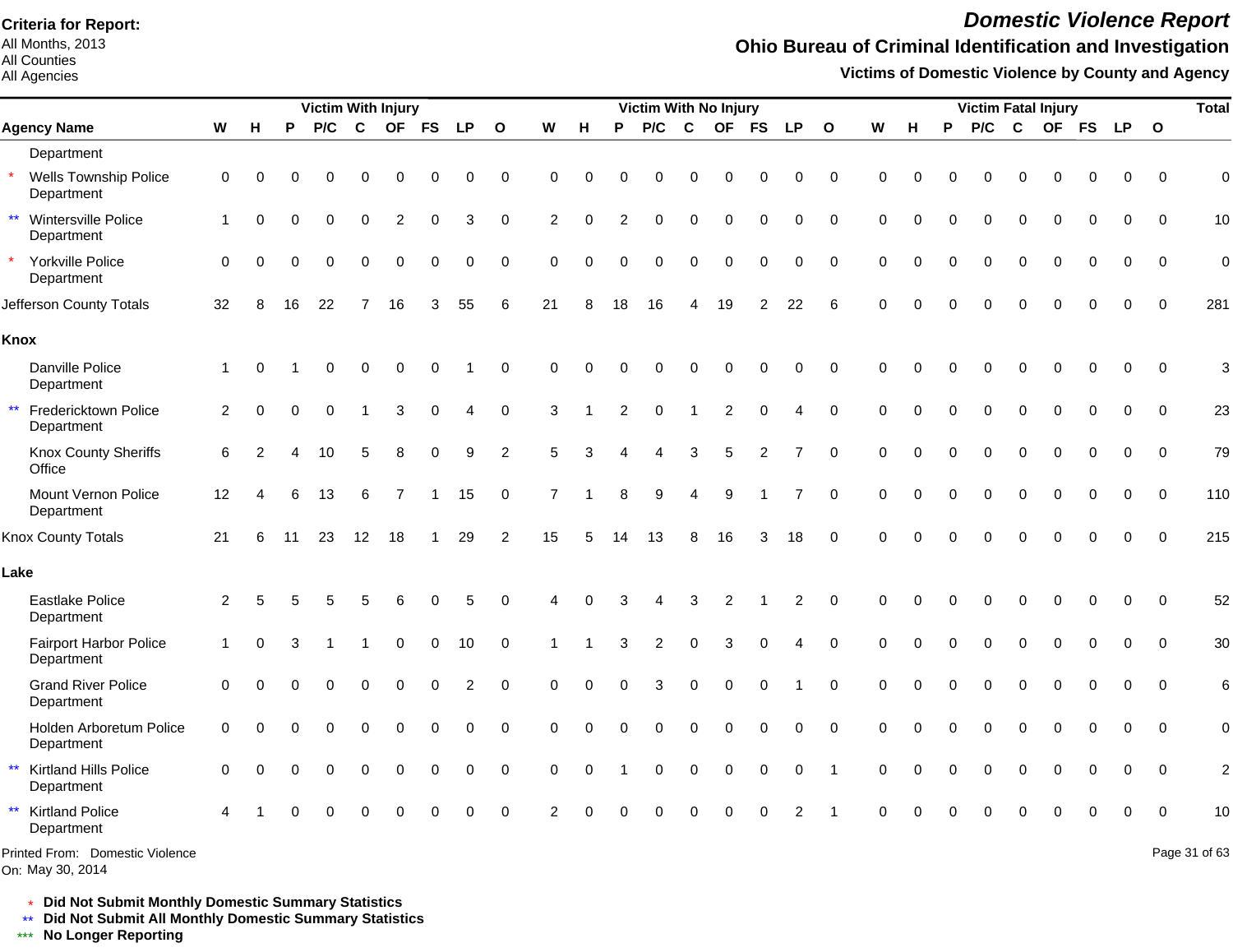All Months, 2013 All Counties

#### All Agencies

# *Domestic Violence Report*

## **Ohio Bureau of Criminal Identification and Investigation**

**Victims of Domestic Violence by County and Agency**

|              |                                                           |                |          |              | <b>Victim With Injury</b> |                |             |           |                |                |             |                |          | Victim With No Injury |                |           |           |                |              |          |          |          |                |             | <b>Victim Fatal Injury</b> |             |             |              | <b>Total</b>   |
|--------------|-----------------------------------------------------------|----------------|----------|--------------|---------------------------|----------------|-------------|-----------|----------------|----------------|-------------|----------------|----------|-----------------------|----------------|-----------|-----------|----------------|--------------|----------|----------|----------|----------------|-------------|----------------------------|-------------|-------------|--------------|----------------|
|              | <b>Agency Name</b>                                        | W              | Н        | P            | P/C                       | $\mathbf c$    | <b>OF</b>   | <b>FS</b> | <b>LP</b>      | $\mathbf{o}$   | W           | н              | P        | P/C                   | C              | <b>OF</b> | <b>FS</b> | <b>LP</b>      | $\mathbf{o}$ | W        | н        | P        | P/C            | $\mathbf c$ | <b>OF</b>                  | <b>FS</b>   | <b>LP</b>   | $\mathbf{o}$ |                |
|              | Lake County Sheriffs<br>Office                            | 0              | 0        | O            | $\Omega$                  | 0              | $\mathbf 0$ | 0         | $\mathbf 0$    | $\mathbf 0$    | $\mathbf 0$ | $\Omega$       | 0        | 0                     | $\Omega$       | 0         | $\Omega$  | 0              | $\mathbf 0$  | $\Omega$ | $\Omega$ | $\Omega$ | 0              | $\mathbf 0$ | 0                          | $\mathbf 0$ | $\mathbf 0$ | $\Omega$     | $\mathbf 0$    |
|              | Lake Metroparks Police<br>Department                      | $\mathbf 0$    | ∩        | ∩            | $\Omega$                  | $\Omega$       | $\Omega$    | $\Omega$  | $\Omega$       | $\Omega$       | $\Omega$    | $\Omega$       | ∩        | O                     | ∩              | O         | $\Omega$  | 0              | $\Omega$     | $\Omega$ | U        | ∩        | $\Omega$       | $\Omega$    | $\Omega$                   | $\Omega$    | $\Omega$    | $\Omega$     | $\Omega$       |
|              | <b>Lakeland Community</b><br>College Police<br>Department | $\Omega$       | $\Omega$ | O            | $\Omega$                  | $\Omega$       | $\Omega$    | $\Omega$  | $\Omega$       | $\Omega$       | $\Omega$    | $\Omega$       | $\Omega$ | $\Omega$              | $\Omega$       | $\Omega$  | $\Omega$  | 0              | $\Omega$     | $\Omega$ | $\Omega$ | $\Omega$ | $\Omega$       | $\Omega$    | $\Omega$                   | $\Omega$    | $\Omega$    | $\Omega$     | $\mathbf 0$    |
|              | Madison Twp. Police<br>Department                         | 15             |          |              |                           |                |             |           | 14             | 7              | 15          | $\overline{2}$ |          | 0                     | 20             | a         |           | 15             | 13           | $\Omega$ | $\Omega$ | ŋ        |                | ∩           | U                          | $\Omega$    | $\Omega$    | ∩            | 145            |
|              | Madison Twp. Police<br>Department                         | 15             |          |              |                           | 9              | 6           | 2         | 14             | $\overline{7}$ | 15          | 2              |          | 0                     | 20             | 9         |           | 15             | 13           | $\Omega$ | $\Omega$ | $\Omega$ | $\Omega$       | $\Omega$    | $\Omega$                   | $\Omega$    | $\Omega$    | $\Omega$     | 145            |
|              | Madison Village Police<br>Department                      | 2              | $\Omega$ |              | $\Omega$                  | $\Omega$       |             | $\Omega$  | $\Omega$       | $\Omega$       |             | $\Omega$       | $\Omega$ | $\Omega$              |                | 2         | $\Omega$  | 2              | $\Omega$     | $\Omega$ | $\Omega$ | $\Omega$ | $\Omega$       | $\Omega$    | $\Omega$                   | $\Omega$    | $\Omega$    | $\Omega$     | 9              |
|              | Mentor On The Lake<br>Police Department                   |                | $\Omega$ |              |                           | $\mathfrak{p}$ |             |           | $\overline{c}$ | $\Omega$       | 5           |                |          | 3                     |                | q         |           | $\overline{c}$ | $\Omega$     | $\Omega$ |          |          |                |             |                            | O           | $\Omega$    | $\Omega$     | 34             |
|              | <b>Mentor Police Department</b>                           | 9              |          |              |                           | 5              | 10          | 4         | 17             |                | 13          | 3              | 6        | 5                     |                |           |           | Δ              | $\Omega$     | $\Omega$ | $\Omega$ | 0        | 0              | $\mathbf 0$ | $\mathbf 0$                | 0           | 0           | $\Omega$     | 116            |
| $\star\star$ | North Perry Police<br>Department                          | $\Omega$       |          |              |                           | U              | $\Omega$    | O         | O              | $\Omega$       | $\Omega$    | $\Omega$       | $\Omega$ |                       | ∩              | O         |           |                | $\Omega$     | ∩        |          | ŋ        | 0              | $\Omega$    | $\Omega$                   | O           | $\Omega$    | $\Omega$     | $\overline{2}$ |
|              | Painesville Police<br>Department                          | 10             |          |              | 26                        | $\overline{c}$ | 11          | 0         | 15             | 2              | 8           |                | 14       | 13                    | 6              | 8         | $\Omega$  | 8              | $\Omega$     | $\Omega$ | $\Omega$ | $\Omega$ | $\Omega$       | $\Omega$    | $\Omega$                   | $\Omega$    | $\Omega$    | $\Omega$     | 138            |
|              | Perry Village Police<br>Department                        | $\Omega$       |          |              | $\Omega$                  | $\Omega$       | $\Omega$    | $\Omega$  |                | $\Omega$       | 7           | $\Omega$       | 5        | 5                     | $\overline{2}$ | 2         | $\Omega$  | $\Omega$       | $\Omega$     | $\Omega$ | $\Omega$ |          |                | $\Omega$    | $\Omega$                   | $\Omega$    | $\Omega$    | $\Omega$     | 23             |
| $\star\star$ | <b>Timberlake Police</b><br>Department                    | $\mathbf 0$    | $\Omega$ | $\Omega$     | $\Omega$                  | $\Omega$       | $\Omega$    | $\Omega$  | $\mathbf 0$    | $\mathbf 0$    | $\Omega$    | $\Omega$       |          | 0                     | $\Omega$       | $\Omega$  | $\Omega$  | 0              | $\Omega$     | $\Omega$ | $\Omega$ | $\Omega$ | $\overline{0}$ | $\Omega$    | $\Omega$                   | $\Omega$    | $\Omega$    | $\Omega$     | $\mathbf{1}$   |
| $\star\star$ | Waite Hill Police<br>Department                           | $\Omega$       | $\Omega$ | <sup>0</sup> | $\Omega$                  | $\Omega$       | $\Omega$    | $\Omega$  | $\Omega$       | $\Omega$       | $\Omega$    | $\Omega$       | $\Omega$ | $\Omega$              | ∩              | $\Omega$  | $\Omega$  | 0              | $\Omega$     | $\Omega$ | U        | $\Omega$ | $\Omega$       | $\Omega$    | $\Omega$                   | $\Omega$    | $\Omega$    | $\Omega$     | $\mathbf 0$    |
|              | <b>Wickliffe Police</b><br>Department                     | 11             | 2        |              |                           | 8              | 3           | $\Omega$  | 5              |                | 3           | 3              | 6        | 3                     | 3              | 6         |           |                | $\Omega$     | $\Omega$ | $\Omega$ |          | $\Omega$       | $\Omega$    | $\Omega$                   | $\Omega$    | $\Omega$    | $\Omega$     | 68             |
|              | Willoughby Hills Police<br>Department                     | $\mathbf 0$    |          |              | $\Omega$                  | $\Omega$       | $\Omega$    | O         | $\Omega$       | $\Omega$       | $\Omega$    | $\Omega$       |          | 0                     | $\Omega$       | $\Omega$  | $\Omega$  | 0              | $\Omega$     | $\Omega$ |          |          | $\Omega$       | $\Omega$    | $\Omega$                   | $\Omega$    | $\Omega$    | $\Omega$     | $\mathbf 0$    |
|              | <b>Willoughby Police</b><br>Department                    | $\overline{2}$ |          |              |                           |                |             |           |                | $\Omega$       |             |                |          |                       |                |           |           |                | $\Omega$     |          |          |          |                |             |                            |             | $\Omega$    |              | 33             |

Printed From: Domestic Violence

On: May 30, 2014

Page 32 of 63

\* **Did Not Submit Monthly Domestic Summary Statistics**

**Did Not Submit All Monthly Domestic Summary Statistics**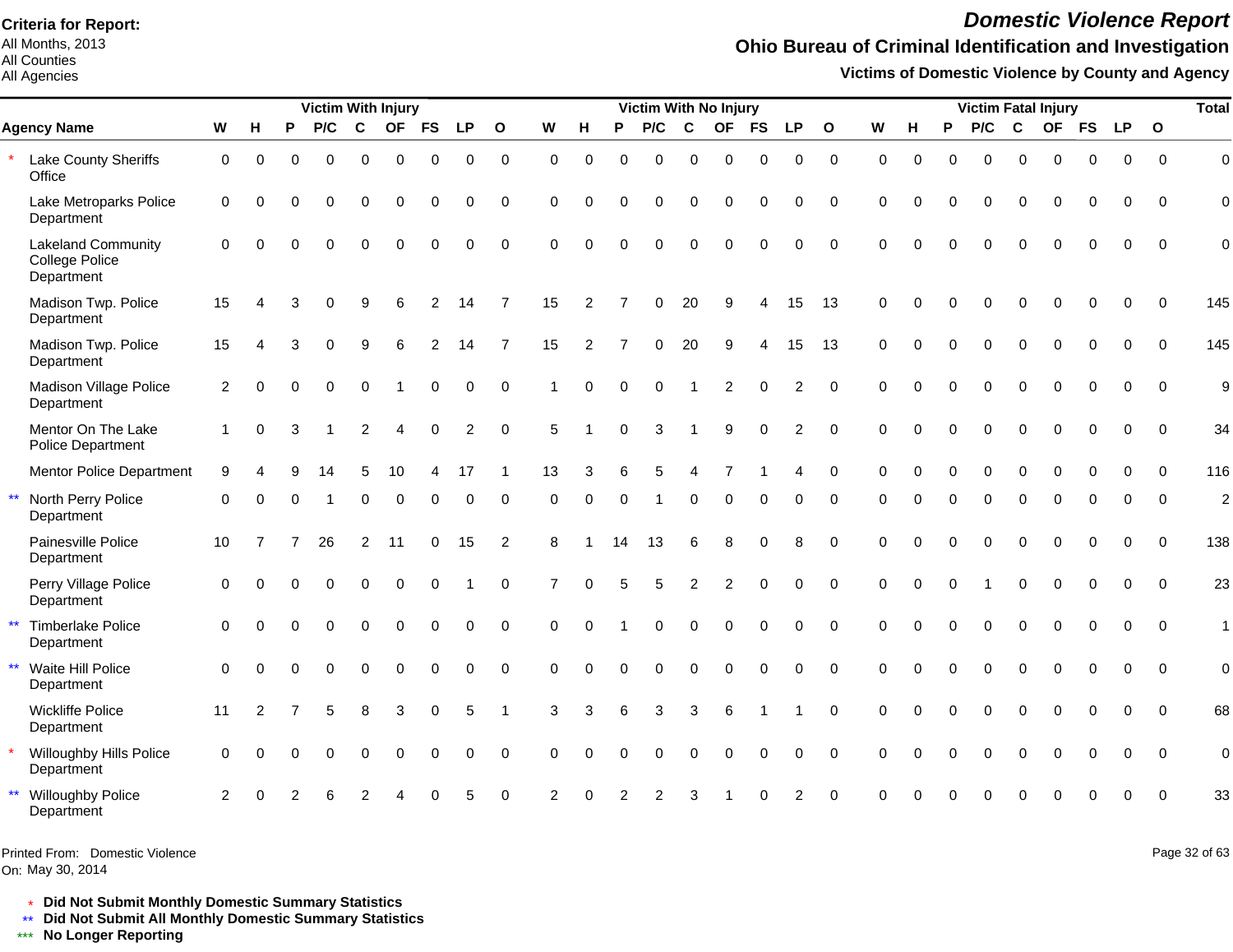All Months, 2013 All Counties

All Agencies

## *Domestic Violence Report*

## **Ohio Bureau of Criminal Identification and Investigation**

**Victims of Domestic Violence by County and Agency**

|                                                   |              |             |          | <b>Victim With Injury</b> |             |                |             |           |              |                |                |    | Victim With No Injury |               |             |                  |                |              |             |             |             | <b>Victim Fatal Injury</b> |             |             |             |             |              | <b>Total</b>  |
|---------------------------------------------------|--------------|-------------|----------|---------------------------|-------------|----------------|-------------|-----------|--------------|----------------|----------------|----|-----------------------|---------------|-------------|------------------|----------------|--------------|-------------|-------------|-------------|----------------------------|-------------|-------------|-------------|-------------|--------------|---------------|
| <b>Agency Name</b>                                | W            | н           | P        | P/C                       | $\mathbf c$ | OF             | <b>FS</b>   | <b>LP</b> | $\mathbf{o}$ | W              | н              | P  | P/C                   | $\mathbf c$   | <b>OF</b>   | <b>FS</b>        | <b>LP</b>      | $\mathbf{o}$ | W           | H           | P           | P/C                        | $\mathbf c$ |             | OF FS       | <b>LP</b>   | $\mathbf{o}$ |               |
| <b>Willowick Police</b><br>Department             | 4            | 4           |          | 7                         | $\mathbf 0$ | 9              | $\mathbf 0$ | 6         | $\mathbf 0$  | 6              | $\overline{1}$ | 12 | 3                     | 6             | 4           | $\mathbf 0$      | 4              | $\mathbf 0$  | $\mathbf 0$ | $\mathbf 0$ | $\Omega$    | $\mathbf 0$                | $\mathbf 0$ | $\mathbf 0$ | 0           | $\mathbf 0$ | $\mathbf 0$  | 73            |
| Lake County Totals                                | 76           | 31          | 49       | 66                        | 43          | 60             |             | 96        | 18           | 82             | 14             | 67 | 44                    | 69            | 62          | 11               | 62             | 28           | $\Omega$    |             | 0           |                            | $\Omega$    | $\Omega$    | 0           | $\Omega$    | $\Omega$     | 887           |
| Lawrence                                          |              |             |          |                           |             |                |             |           |              |                |                |    |                       |               |             |                  |                |              |             |             |             |                            |             |             |             |             |              |               |
| $\star\star$<br>Chesapeake Police<br>Department   | 0            | $\Omega$    |          | 0                         | 0           | 0              | $\mathbf 0$ | 0         | 0            | ∩              |                |    |                       |               |             | $\Omega$         | 0              | $\mathbf 0$  | $\Omega$    | O           |             |                            | $\Omega$    | 0           | $\mathbf 0$ | $\mathbf 0$ | $\mathbf 0$  | $\mathbf 0$   |
| Coal Grove Police<br>Department                   | $\Omega$     | $\Omega$    | $\Omega$ | 0                         | $\mathbf 0$ | $\mathbf 0$    | $\mathbf 0$ | 0         | $\mathbf 0$  | 3              |                | 2  | $\Omega$              |               | 1           | $\mathbf 0$      | 5              | $\mathbf 0$  | $\Omega$    | $\Omega$    | $\Omega$    | $\mathbf 0$                | $\mathbf 0$ | $\Omega$    | $\mathbf 0$ | 0           | $\Omega$     | 13            |
| $\star\star$<br>Hanging Rock Police<br>Department | 0            | $\Omega$    | O        | $\mathbf 0$               | 0           | $\mathbf 0$    | $\mathbf 0$ | 0         | $\mathbf 0$  | $\Omega$       | O              |    | 0                     | $\mathbf 0$   | $\mathbf 0$ | 0                | 0              | $\mathbf 0$  | $\mathbf 0$ | $\Omega$    | $\mathbf 0$ | 0                          | $\mathbf 0$ | $\mathbf 0$ | $\mathbf 0$ | $\mathbf 0$ | $\Omega$     | $\mathbf 0$   |
| Ironton Police Department                         | 2            |             |          | ิค                        |             | 5              |             | 13        | $\mathbf 0$  | 6              | 0              |    | 7                     | $\Omega$      | 3           | $\Omega$         | $\overline{7}$ | $\Omega$     | $\Omega$    | O           | $\Omega$    | $\Omega$                   | $\Omega$    | 0           | $\Omega$    | $\Omega$    | $\Omega$     | 62            |
| Lawrence County Sheriff's<br>Office               | 15           | 3           | 10       | 3                         | 11          | 9              | 3           | 34        | 6            | 31             | 6              | 26 | 6                     | 16            | 13          | 11               | 25             | 10           | $\Omega$    | O           | 0           | 0                          | $\mathbf 0$ | $\Omega$    | 0           | 0           | $\Omega$     | 238           |
| $\star\star$<br>Proctorville Police<br>Department | $\mathbf{1}$ | $\mathbf 0$ | $\Omega$ | $\overline{2}$            | 3           |                | 0           |           | 0            | $\Omega$       |                |    | 0                     | $\mathbf 0$   | $\mathbf 0$ | $\pmb{0}$        | 0              | $\mathbf 0$  | $\Omega$    |             | $\Omega$    | $\mathbf 0$                | $\mathbf 0$ | 0           | 0           | 0           | $\Omega$     | 8             |
| South Point Police<br>Department                  | 1            |             | O        | $\Omega$                  | $\Omega$    | $\mathbf 0$    | $\mathbf 0$ | $\Omega$  | $\Omega$     | 6              |                | 2  | 2                     |               | 5           | $\mathbf 0$      | 0              | 3            | $\Omega$    | O           | $\Omega$    | $\Omega$                   | $\Omega$    | $\Omega$    | $\Omega$    | $\Omega$    | $\Omega$     | 22            |
| <b>Lawrence County Totals</b>                     | 19           | 8           | 10       | 11                        | 15          | 15             |             | 48        | 6            | 46             |                | 37 | 15                    | 18            | 22          | 11               | 37             | 13           | $\Omega$    |             |             | $\Omega$                   | $\Omega$    | ∩           | O           | $\Omega$    | $\Omega$     | 343           |
| Licking                                           |              |             |          |                           |             |                |             |           |              |                |                |    |                       |               |             |                  |                |              |             |             |             |                            |             |             |             |             |              |               |
| $***$<br><b>Buckeye Lake Police</b><br>Department | 2            | $\Omega$    | $\Omega$ |                           | 0           | $\Omega$       | 0           | 0         | 0            | 0              | O              |    |                       |               | 0           | $\Omega$         | 4              | 0            | $\Omega$    |             |             |                            | 0           | $\Omega$    | 0           | 0           | $\Omega$     | 9             |
| <b>Granville Police</b><br>Department             | 2            | ∩           |          | 0                         | $\Omega$    | $\Omega$       | $\Omega$    |           | $\Omega$     | $\Omega$       | O              |    | 0                     | $\Omega$      | $\Omega$    | 0                | 0              | $\Omega$     | $\Omega$    | $\Omega$    |             | $\Omega$                   | $\Omega$    | $\Omega$    | $\Omega$    | $\Omega$    | $\Omega$     | 3             |
| <b>Hartford Village Police</b><br>Department      | 0            | $\Omega$    |          | $\Omega$                  | 0           | 0              | $\Omega$    | 0         | $\mathbf 0$  | $\Omega$       |                |    | 0                     | $\mathbf 0$   | 0           | $\boldsymbol{0}$ | 0              | $\pmb{0}$    | $\Omega$    | $\Omega$    |             | $\Omega$                   | $\mathbf 0$ | 0           | 0           | 0           | $\mathbf 0$  | $\mathbf 0$   |
| <b>Heath Police Department</b>                    | 2            | $\Omega$    |          | 5                         | 0           | 0              | $\Omega$    | 5         | 3            | 6              |                |    | 5                     | 5             | 3           | 3                | 16             | 17           | $\Omega$    | O           | 0           | 0                          | $\mathbf 0$ | $\Omega$    | 0           | 0           | $\mathbf{0}$ | 78            |
| Hebron Police<br>Department                       |              | $\Omega$    |          | $\Omega$                  | $\Omega$    | $\overline{2}$ | 0           | 0         | -1           | 11             |                | 5  | $\Omega$              | 3             | 1           | $\Omega$         | 4              | 11           | $\Omega$    |             | $\Omega$    | $\Omega$                   | $\Omega$    | $\Omega$    | 0           | $\Omega$    | $\Omega$     | 41            |
| Johnstown Police<br>Department                    | $\Omega$     | $\Omega$    |          |                           | $\Omega$    |                |             |           | $\Omega$     | $\mathfrak{p}$ |                |    |                       | $\mathcal{P}$ | $\Omega$    | $\Omega$         | 0              | $\Omega$     |             |             |             |                            |             |             |             |             | $\Omega$     | 10            |
| Printed From: Domestic Violence                   |              |             |          |                           |             |                |             |           |              |                |                |    |                       |               |             |                  |                |              |             |             |             |                            |             |             |             |             |              | Page 33 of 63 |

\* **Did Not Submit Monthly Domestic Summary Statistics**

**Did Not Submit All Monthly Domestic Summary Statistics**

<u>\*\*</u> Did Not Submit All M∗<br><mark>\*\*\*</mark> No Longer Reporting

On: May 30, 2014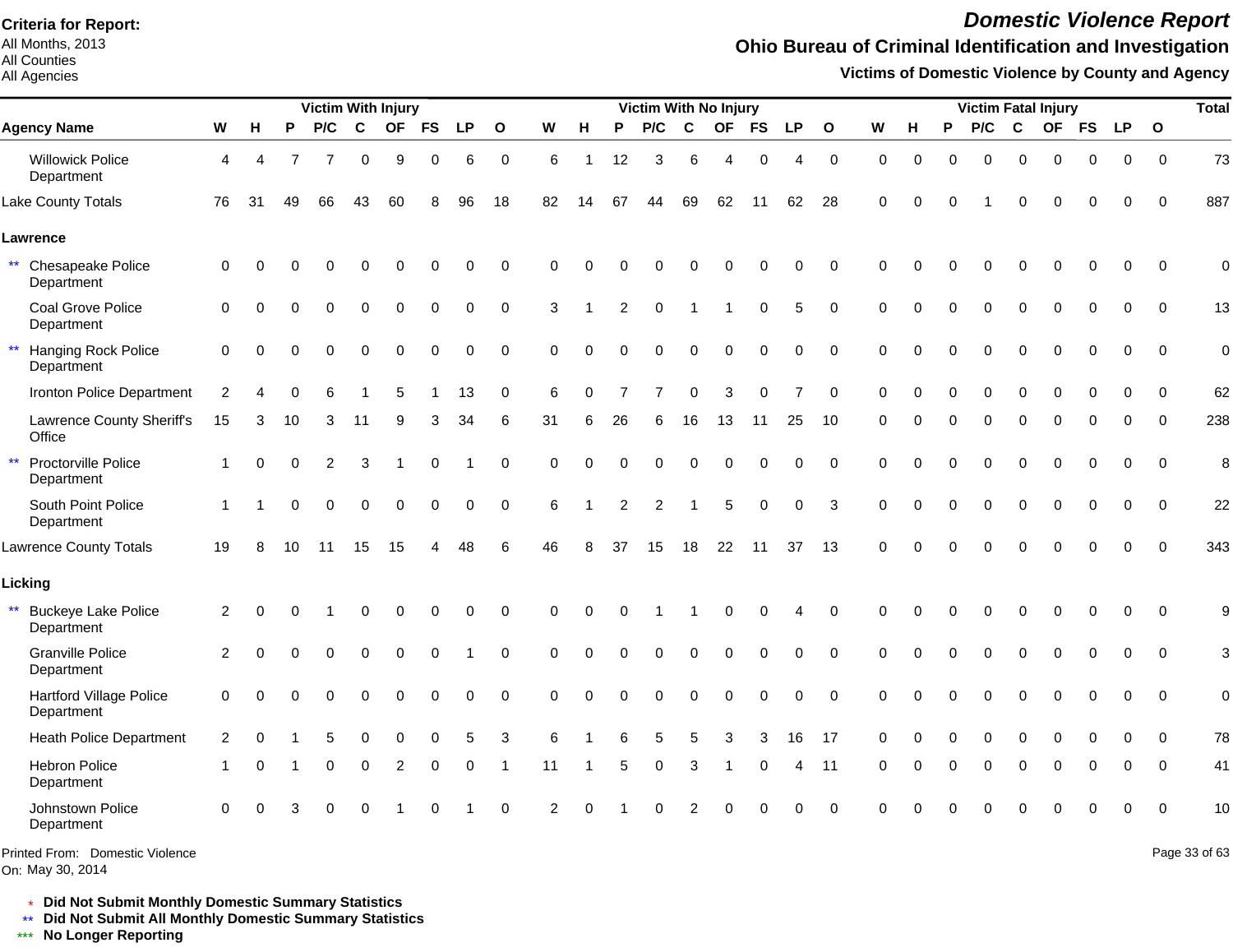All Months, 2013 All Counties

#### All Agencies

## *Domestic Violence Report*

## **Ohio Bureau of Criminal Identification and Investigation**

**Victims of Domestic Violence by County and Agency**

|                                            |             |          |          | <b>Victim With Injury</b> |                |           |                |           |                     |                |          |          | <b>Victim With No Injury</b> |             |           |                |             |              |             |          |          |          |             | <b>Victim Fatal Injury</b> |          |           |                | <b>Total</b>   |
|--------------------------------------------|-------------|----------|----------|---------------------------|----------------|-----------|----------------|-----------|---------------------|----------------|----------|----------|------------------------------|-------------|-----------|----------------|-------------|--------------|-------------|----------|----------|----------|-------------|----------------------------|----------|-----------|----------------|----------------|
| <b>Agency Name</b>                         | W           | н        | P        | P/C                       | $\mathbf c$    | <b>OF</b> | <b>FS</b>      | <b>LP</b> | $\mathbf{o}$        | W              | н        | P        | P/C                          | C           | <b>OF</b> | <b>FS</b>      | <b>LP</b>   | $\mathbf{o}$ | W           | н        | P        | P/C      | $\mathbf c$ |                            | OF FS    | <b>LP</b> | $\overline{O}$ |                |
| Kirkersville Police<br>Department          | $\mathbf 0$ | $\Omega$ | $\Omega$ | $\Omega$                  | $\Omega$       | $\Omega$  | $\Omega$       | 0         | $\Omega$            | $\Omega$       | $\Omega$ | $\Omega$ | $\Omega$                     | $\Omega$    | $\Omega$  | $\Omega$       | $\Omega$    | $\Omega$     | $\Omega$    | $\Omega$ | $\Omega$ | $\Omega$ | $\Omega$    | $\Omega$                   | $\Omega$ | $\Omega$  | $\Omega$       | $\overline{0}$ |
| <b>Licking County Sheriff's</b><br>Office  | 25          | 11       | 16       | 11                        | 8              | 12        |                | 24        | 2                   | 104            | 40       | 97       | 47                           | 32          | 58        | 6              | 87          | 20           | $\mathbf 0$ | U        | ŋ        | $\Omega$ | $\Omega$    | $\Omega$                   | 0        | 0         | $\Omega$       | 606            |
| <b>Newark Police</b><br>Department         | 43          | q        | 18       | 25                        | 14             | 30        | $\overline{2}$ | 56        | 15                  | 52             | 8        | 43       | 27                           | 13          | 39        | $\overline{2}$ | 54          | -14          | $\Omega$    |          | O        | $\Omega$ | $\Omega$    | $\Omega$                   | 0        | 0         | $\Omega$       | 464            |
| Pataskala Police<br>Department             | 3           |          |          | $\Omega$                  | $\Omega$       |           | 0              | 3         | $\mathsf{O}\xspace$ |                |          | 3        | 2                            |             | 8         | $\Omega$       | $\mathbf 0$ | 3            | $\Omega$    |          |          | $\Omega$ | $\Omega$    | $\Omega$                   | 0        | 0         | $\mathbf{0}$   | 38             |
| Saint Louisville Police<br>Department      | $\Omega$    |          |          |                           | $\Omega$       | 0         | $\Omega$       | 0         | $\mathbf 0$         | $\Omega$       | $\Omega$ | $\Omega$ | 0                            | $\Omega$    | $\Omega$  | 0              |             | $\Omega$     | $\Omega$    |          | 0        | $\Omega$ | 0           | $\Omega$                   | 0        | 0         | $\Omega$       | $\mathbf{1}$   |
| Union Township Police<br>Department        | $\Omega$    |          |          | 0                         | $\Omega$       | 0         | $\Omega$       | 0         | $\Omega$            | $\Omega$       | $\Omega$ | $\Omega$ | 0                            | $\Omega$    | $\Omega$  | $\mathbf 0$    | $\mathbf 0$ | $\Omega$     | $\Omega$    |          | $\Omega$ | $\Omega$ | $\Omega$    | $\Omega$                   | 0        | 0         | $\Omega$       | $\mathbf 0$    |
| Utica Police Department                    | 3           |          |          | 0                         | $\Omega$       | 0         | $\Omega$       | 2         | $\Omega$            | 5              |          | ∩        | $\Omega$                     | $\Omega$    | $\Omega$  | $\Omega$       |             | $\Omega$     | $\Omega$    |          | $\Omega$ | $\Omega$ | $\Omega$    | $\Omega$                   | O        | ∩         | $\Omega$       | 13             |
| <b>Licking County Totals</b>               | 81          | 25       |          | 42                        | 22             | 46        |                | 92        | 21                  | 184            | 52       | 155      | 82                           | 57          | 109       | 11             | 167         | 65           | O           |          |          | $\Omega$ | O           |                            |          |           |                | 1263           |
| Logan                                      |             |          |          |                           |                |           |                |           |                     |                |          |          |                              |             |           |                |             |              |             |          |          |          |             |                            |          |           |                |                |
| <b>Bellefontaine Police</b><br>Department  | 29          | 12       |          | 13                        | 8              | 5         | $\Omega$       | 27        | 5                   |                |          | 2        |                              |             |           | 0              | 9           | 6            | $\Omega$    |          |          |          | O           | ∩                          | 0        | $\Omega$  | $\Omega$       | 128            |
| <b>Degraff Police</b><br>Department        | $\Omega$    |          |          | 0                         |                | 0         | $\Omega$       | $\Omega$  | $\Omega$            | $\Omega$       | 0        | $\Omega$ | $\Omega$                     | $\Omega$    | 0         | $\Omega$       | 0           | $\Omega$     | $\Omega$    |          | ŋ        | O        | $\Omega$    | $\Omega$                   | $\Omega$ | 0         | $\Omega$       | $\mathbf{1}$   |
| Logan County Sheriff's<br>Office           | 6           |          |          | 0                         | 3              |           | $\Omega$       | 10        | $\Omega$            | $\overline{7}$ | 2        |          |                              | 10          | 3         | $\mathbf 0$    | 8           | 3            | $\Omega$    | $\Omega$ | O        | $\Omega$ | $\Omega$    | $\Omega$                   | $\Omega$ | $\Omega$  | $\Omega$       | 66             |
| <b>Russells Point Police</b><br>Department | 1           |          |          | 2                         | $\overline{c}$ | 3         |                | 2         | $\overline{2}$      |                | $\Omega$ | $\Omega$ |                              |             | $\Omega$  | $\Omega$       | $\Omega$    | $\Omega$     | $\Omega$    |          |          |          | $\Omega$    | $\Omega$                   | 0        | $\Omega$  | $\Omega$       | 17             |
| West Liberty Police<br>Department          | $\Omega$    |          |          |                           |                |           | $\Omega$       | 0         | $\mathbf 0$         | $\Omega$       | 0        | $\Omega$ |                              | $\mathbf 0$ |           | 0              | $\mathbf 0$ | $\mathbf 0$  | $\Omega$    |          |          | $\Omega$ | $\Omega$    |                            | 0        | 0         | $\Omega$       | $\overline{2}$ |
| <b>Logan County Totals</b>                 | 36          | 13       | 5        | 15                        | 14             | 12        |                | 39        | $\overline{7}$      | 12             | 3        | 10       | 4                            | 12          | 5         | $\mathbf 0$    | 17          | 9            | $\Omega$    |          | 0        | $\Omega$ | 0           | $\Omega$                   | 0        | $\Omega$  | $\Omega$       | 214            |
| Lorain                                     |             |          |          |                           |                |           |                |           |                     |                |          |          |                              |             |           |                |             |              |             |          |          |          |             |                            |          |           |                |                |
| <b>Amherst Police</b><br>Department        |             |          |          |                           |                |           |                | O         | $\Omega$            |                |          |          |                              |             |           | 0              | 2           | 6            |             |          |          |          |             |                            | ი        | ∩         | $\Omega$       | 34             |
| Avon Lake Police                           | 5           |          |          |                           |                |           |                | 3         | $\Omega$            |                |          |          |                              |             |           |                |             |              |             |          |          |          |             |                            |          |           | $\Omega$       | 39             |
| Printed From: Domestic Violence            |             |          |          |                           |                |           |                |           |                     |                |          |          |                              |             |           |                |             |              |             |          |          |          |             |                            |          |           |                | Page 34 of 63  |

On: May 30, 2014

\* **Did Not Submit Monthly Domestic Summary Statistics**

**Did Not Submit All Monthly Domestic Summary Statistics**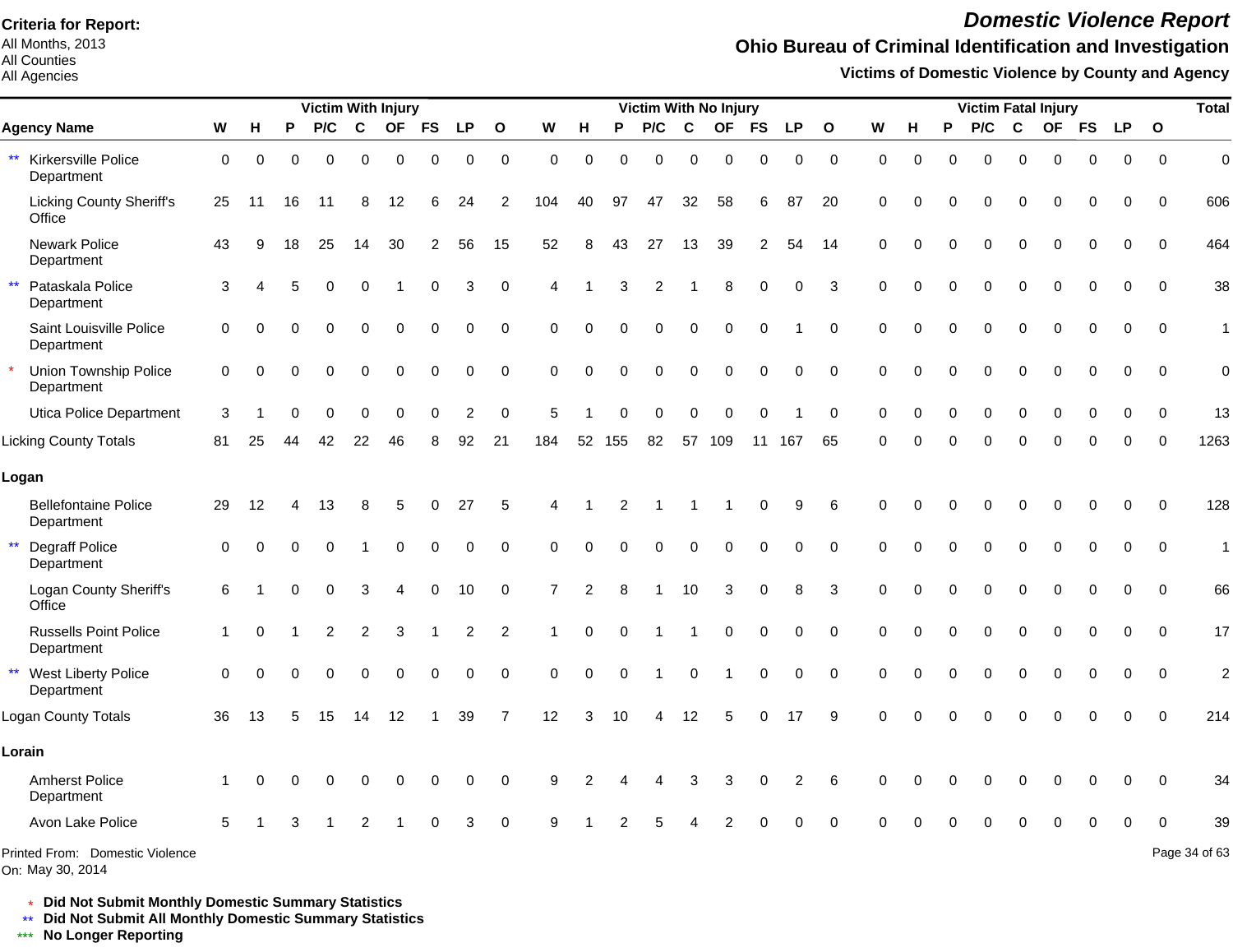All Months, 2013 All Counties

#### All Agencies

## *Domestic Violence Report*

### **Ohio Bureau of Criminal Identification and Investigation**

**Victims of Domestic Violence by County and Agency**

|                                                     |                |          |          | <b>Victim With Injury</b> |                  |                |                |                |              |          |                |            | Victim With No Injury |                |             |             |             |                |             |          |          | <b>Victim Fatal Injury</b> |              |             |             |             |          | <b>Total</b>   |
|-----------------------------------------------------|----------------|----------|----------|---------------------------|------------------|----------------|----------------|----------------|--------------|----------|----------------|------------|-----------------------|----------------|-------------|-------------|-------------|----------------|-------------|----------|----------|----------------------------|--------------|-------------|-------------|-------------|----------|----------------|
| <b>Agency Name</b>                                  | W              | н        | P        | P/C                       | $\mathbf{C}$     |                | OF FS          | <b>LP</b>      | $\mathbf{o}$ | W        | н              | P          | P/C                   | $\mathbf{C}$   |             | OF FS       | <b>LP</b>   | $\mathbf{o}$   | W           | н        | P        | P/C                        | $\mathbf{C}$ |             |             | OF FS LP O  |          |                |
| Department                                          |                |          |          |                           |                  |                |                |                |              |          |                |            |                       |                |             |             |             |                |             |          |          |                            |              |             |             |             |          |                |
| Avon Police Department                              | 3              | 3        |          |                           | 3                | 10             |                | 6              |              | 5        |                |            |                       |                |             |             | 6           | $\Omega$       | $\Omega$    |          |          |                            |              |             |             |             | $\Omega$ | 63             |
| Elyria Police Department                            | 9              |          |          | 22                        |                  | 30             | 0              | 2 <sup>1</sup> | 0            | 18       | я              |            | 19                    | Δ              | 12          | $\Omega$    | 8           |                | $\Omega$    |          | 0        | $\Omega$                   | $\Omega$     | ∩           | O           | ∩           | $\Omega$ | 174            |
| <b>Grafton Police</b><br>Department                 | $\Omega$       | 0        | $\Omega$ | $\Omega$                  |                  |                | $\Omega$       |                | $\Omega$     | 3        | $\Omega$       |            |                       |                | $\Omega$    |             | 2           |                | $\Omega$    | O        | $\Omega$ | $\Omega$                   | $\Omega$     | $\Omega$    | $\Omega$    | $\Omega$    | $\Omega$ | 13             |
| $\star\star$<br>Kipton Police Department            | $\Omega$       | ∩        | ∩        | 0                         | $\Omega$         | U              | $\Omega$       | O              | $\Omega$     | $\Omega$ | O              | O          | O                     | $\Omega$       | $\Omega$    | 0           | ∩           | $\Omega$       | $\Omega$    | O        | U        | $\Omega$                   | $\Omega$     | $\Omega$    | $\Omega$    | $\Omega$    | $\Omega$ | $\overline{0}$ |
| LaGrange Police<br>Department                       | $\Omega$       | 0        | $\Omega$ | $\Omega$                  | $\Omega$         |                | 0              | $\Omega$       | $\Omega$     |          | $\Omega$       | $\Omega$   | $\mathbf 1$           | $\Omega$       | $\Omega$    | $\Omega$    |             | $\Omega$       | $\Omega$    | $\Omega$ | 0        | $\Omega$                   | $\mathbf 0$  | $\Omega$    | $\Omega$    | 0           | $\Omega$ | $\overline{4}$ |
| Lorain County Sheriff's<br>Office                   | 8              | 6        | 19       | -1                        | 14               | 12             | $\overline{2}$ | 15             | 17           | 68       | 23             | 70         | 3                     | 36             | 19          | 11          | 46          | 53             | $\mathbf 0$ | O        | $\Omega$ | 0                          | 0            | $\Omega$    | $\mathbf 0$ | $\Omega$    | $\Omega$ | 423            |
| $\star\star$<br>Lorain Police Department            | 15             |          |          | 64                        | 13               | 27             | 2              | 34             | 5            | 29       | 3              | 32         | 57                    | 12             | 34          | 5           | 33          | $\overline{2}$ | $\Omega$    |          | O        | $\Omega$                   | $\Omega$     | $\Omega$    | $\Omega$    | $\Omega$    | $\Omega$ | 384            |
| North Ridgeville Police<br>Department               | 7              |          | 4        | 3                         | $\overline{7}$   | Δ              |                | 6              | -1           | 5        | $\Omega$       | 5          | 4                     |                | 6           | $\Omega$    |             |                | $\Omega$    | O        | 0        | $\Omega$                   | $\mathbf 0$  | ∩           | $\Omega$    | ∩           | $\Omega$ | 57             |
| <b>Oberlin Police Department</b>                    | $\Omega$       | 0        | 3        |                           | 3                | 5              | O              | $\Omega$       | $\Omega$     |          |                |            |                       | ∩              |             | O           | ∩           | $\Omega$       | $\Omega$    | $\Omega$ | $\Omega$ | $\Omega$                   | $\Omega$     | $\Omega$    | $\Omega$    | ∩           | $\Omega$ | 18             |
| <b>Sheffield Lake Police</b><br>Department          | $\overline{2}$ | -1       |          | 3                         | $\overline{4}$   | 1              | 0              | 5              | 5            | 28       | 7              | 27         | 15                    | 5              | 18          | 4           | 31          | 27             | $\Omega$    | $\Omega$ | 0        | 0                          | $\mathbf 0$  | $\mathbf 0$ | $\mathbf 0$ | $\Omega$    | $\Omega$ | 184            |
| Sheffield Village Police<br>Department              | 6              | 0        | 2        | $\Omega$                  |                  | 0              | $\mathbf 0$    | 0              | $\Omega$     |          | $\Omega$       | 2          |                       | $\overline{0}$ | $\mathbf 0$ | $\mathbf 0$ |             | $\Omega$       | $\Omega$    | $\Omega$ | 0        | $\Omega$                   | $\mathbf 0$  | $\Omega$    | $\Omega$    | $\Omega$    | $\Omega$ | 14             |
| South Amherst Police<br>Department                  | $\Omega$       | 0        | $\Omega$ | $\Omega$                  | $\Omega$         | 0              | $\Omega$       | 0              | $\Omega$     | $\Omega$ | $\Omega$       | $\Omega$   | $\Omega$              | $\overline{2}$ | $\mathbf 0$ | $\mathbf 0$ | $\mathbf 0$ | $\Omega$       | $\mathbf 0$ | $\Omega$ | 0        | $\Omega$                   | $\mathbf 0$  | $\mathbf 0$ | $\mathbf 0$ | $\mathbf 0$ | $\Omega$ | $\overline{c}$ |
| <b>Wellington Police</b><br>Department              | $\Omega$       | $\Omega$ | $\Omega$ | 0                         | $\mathbf 0$      | $\Omega$       | $\mathbf 0$    | 0              | $\pmb{0}$    | $\Omega$ | $\Omega$       | $\Omega$   | 0                     | $\Omega$       | $\Omega$    | $\mathbf 0$ | $\mathbf 0$ | $\Omega$       | $\Omega$    | $\Omega$ | 0        | $\Omega$                   | $\Omega$     | $\Omega$    | 0           | 0           | $\Omega$ | $\mathbf 0$    |
| Lorain County Totals                                | 56             | 19       | 60       | 96                        | 52               | 92             | 5              | 91             | 29           | 177      |                | 48 155 115 |                       |                | 70 101      |             | 21 131 91   |                | $\Omega$    |          |          |                            |              |             |             |             | $\Omega$ | 1409           |
| Lucas                                               |                |          |          |                           |                  |                |                |                |              |          |                |            |                       |                |             |             |             |                |             |          |          |                            |              |             |             |             |          |                |
| $***$<br><b>Berkey Police Department</b>            | $\Omega$       |          |          |                           |                  |                | 0              | 0              | 0            |          |                |            |                       |                |             | 0           | 0           | $\Omega$       | ∩           |          |          | 0                          | 0            |             | 0           | 0           | 0        | 0              |
| $\star\star$<br><b>Holland Police</b><br>Department | $\Omega$       |          | $\Omega$ | $\Omega$                  | $\Omega$         | $\Omega$       | $\mathbf 0$    | $\Omega$       | $\Omega$     | 3        | 0              | 2          | 1                     | $\Omega$       | $\Omega$    | $\mathbf 0$ |             | $\overline{2}$ | ∩           | U        | $\Omega$ | $\Omega$                   | $\Omega$     | $\Omega$    | 0           | $\Omega$    | $\Omega$ | 9              |
| <b>Lucas County Sheriff's</b><br>Office             | 3              | 0        | 3        |                           | $\boldsymbol{2}$ | $\overline{2}$ | 0              |                | 15           | 5        | $\mathfrak{p}$ | 5          | $\overline{2}$        |                | 7           |             | 0           | 15             | $\Omega$    |          | 0        | $\mathbf 0$                | $\Omega$     | $\Omega$    | 0           | $\Omega$    | $\Omega$ | 65             |
| Maumee Police                                       | 3              |          |          |                           |                  |                |                |                | $\Omega$     |          |                |            |                       |                |             |             |             |                |             |          |          |                            |              |             | 0           | $\Omega$    | $\Omega$ | 74             |
| Printed From: Domestic Violence                     |                |          |          |                           |                  |                |                |                |              |          |                |            |                       |                |             |             |             |                |             |          |          |                            |              |             |             |             |          | Page 35 of 63  |

On: May 30, 2014

\* **Did Not Submit Monthly Domestic Summary Statistics**

**Did Not Submit All Monthly Domestic Summary Statistics**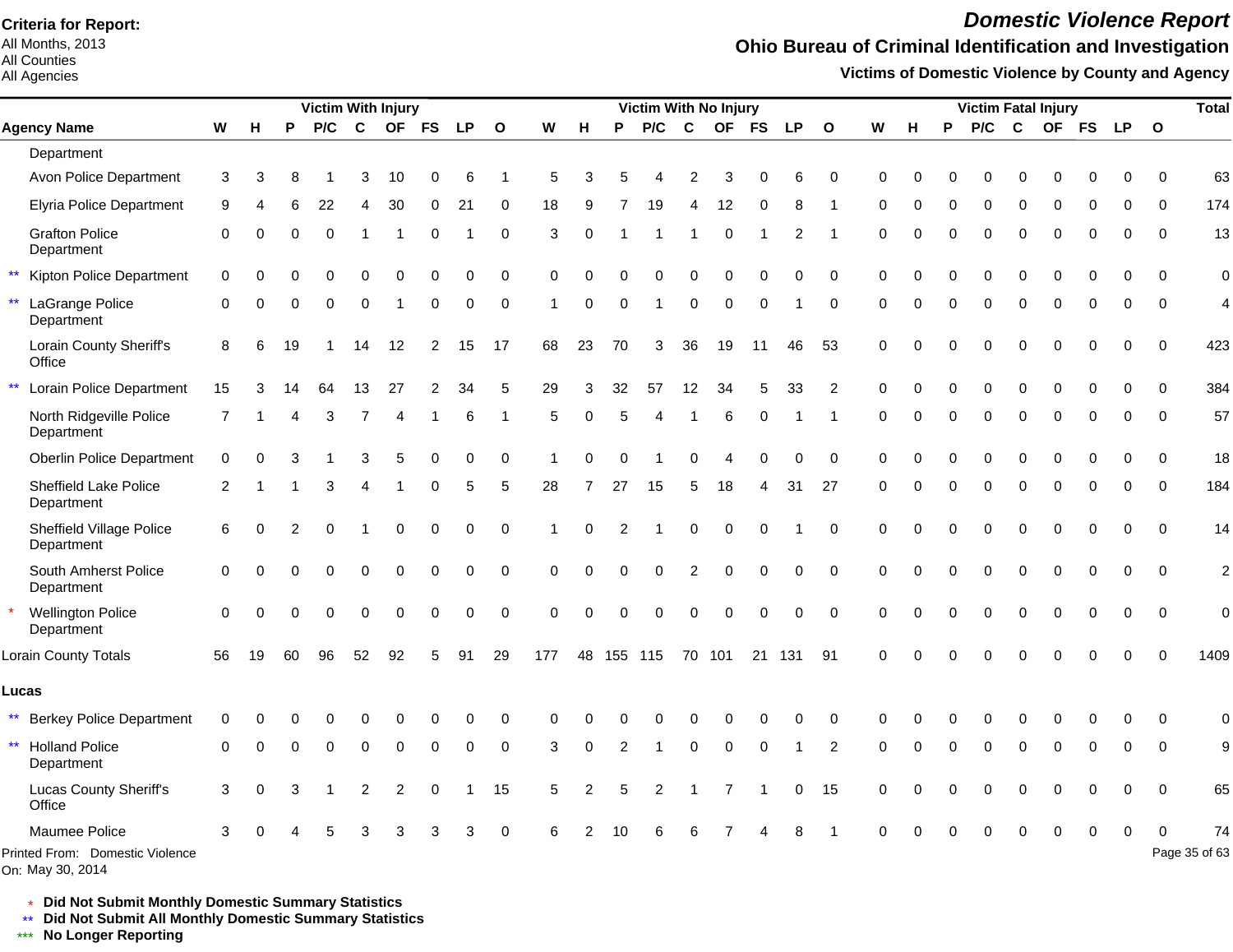All Months, 2013 All Counties

#### All Agencies

## *Domestic Violence Report*

## **Ohio Bureau of Criminal Identification and Investigation**

**Victims of Domestic Violence by County and Agency**

|              |                                                                           |                |                |          | <b>Victim With Injury</b> |                        |                |             |           |                |                |                      |                |             |                  | <b>Victim With No Injury</b> |                  |                |                |             |          |          | <b>Victim Fatal Injury</b> |             |             |             |            |              | <b>Total</b>   |
|--------------|---------------------------------------------------------------------------|----------------|----------------|----------|---------------------------|------------------------|----------------|-------------|-----------|----------------|----------------|----------------------|----------------|-------------|------------------|------------------------------|------------------|----------------|----------------|-------------|----------|----------|----------------------------|-------------|-------------|-------------|------------|--------------|----------------|
|              | <b>Agency Name</b>                                                        | W              | н              | P        | P/C                       | $\mathbf{C}$           | OF FS          |             | <b>LP</b> | $\mathbf{o}$   | W              | н                    | P              | P/C         | $\mathbf c$      |                              | OF FS            | <b>LP</b>      | $\mathbf{o}$   | W           | н        | P        | P/C                        | $\mathbf c$ |             |             | OF FS LP O |              |                |
|              | Department                                                                |                |                |          |                           |                        |                |             |           |                |                |                      |                |             |                  |                              |                  |                |                |             |          |          |                            |             |             |             |            |              |                |
|              | Oregon Police<br>Department                                               | 6              | $\overline{2}$ | 5        | 2                         |                        | 5              | 0           |           | 10             | 5              |                      | 9              |             |                  | 9                            | 3                | $\Omega$       |                | $\Omega$    |          | O        | $\Omega$                   | 0           |             | 0           | $\Omega$   | $\Omega$     | 62             |
|              | Ottawa Hills Police<br>Department                                         | $\mathbf 0$    | $\Omega$       |          | 0                         | $\pmb{0}$              | $\overline{c}$ | $\pmb{0}$   | 0         | $\overline{2}$ | $\Omega$       | $\Omega$             | 3              | 0           | $\boldsymbol{0}$ | $\mathbf 0$                  |                  | $\mathbf 0$    |                | $\mathbf 0$ | $\Omega$ | 0        | 0                          | $\mathbf 0$ | $\mathbf 0$ | $\mathbf 0$ | 0          | $\Omega$     | 10             |
| $\star\star$ | Sylvania Police<br>Department                                             | $\overline{2}$ | 3              |          | 4                         | 6                      | 4              | $\Omega$    | 2         | $\Omega$       | 2              | $\Omega$             | 5              | 1           | $\mathbf 0$      | 3                            | $\mathbf 0$      | 5              |                | $\Omega$    | $\Omega$ | $\Omega$ | $\Omega$                   | $\mathbf 0$ | $\Omega$    | $\Omega$    | $\Omega$   | $\Omega$     | 42             |
| $\star\star$ | Sylvania Twp. Police<br>Department                                        | $\overline{4}$ |                | 8        | 6                         | $\,6$                  | 5              |             |           |                | $\overline{4}$ | $\blacktriangleleft$ | 13             | 3           | $\overline{7}$   | 3                            | $\mathbf 0$      | 5              |                | $\mathbf 0$ | $\Omega$ | $\Omega$ | $\Omega$                   | $\mathbf 0$ | $\Omega$    | 0           | 0          | $\Omega$     | 70             |
|              | Toledo Metropolitan Park<br><b>District</b>                               | 0              | $\Omega$       | $\Omega$ | $\Omega$                  | $\Omega$               | $\Omega$       | 0           | 0         | $\mathbf 0$    | $\Omega$       | $\Omega$             | $\Omega$       | $\Omega$    | $\Omega$         | $\Omega$                     | $\mathbf 0$      | $\mathbf 0$    | $\Omega$       | $\Omega$    | $\Omega$ | $\Omega$ | $\Omega$                   | $\Omega$    | $\Omega$    | $\pmb{0}$   | $\pmb{0}$  | $\Omega$     | $\mathbf 0$    |
| $\star\star$ | <b>Toledo Police Department</b>                                           | 8              |                |          | 24                        | $\boldsymbol{\Lambda}$ | 20             | 0           | 3         | 24             | $\overline{7}$ | 3                    | $\overline{7}$ | 15          | 3                | 5                            | 0                | $\Omega$       | 19             | $\Omega$    | O        | 0        | $\Omega$                   | $\mathbf 0$ | $\Omega$    | $\Omega$    | $\Omega$   | $\Omega$     | 152            |
| $\star\star$ | Toledo/Lucas County Port<br><b>Authority Police</b><br>Department Swanton | $\Omega$       | 0              | $\Omega$ | $\Omega$                  | $\Omega$               | $\Omega$       | $\mathbf 0$ | $\Omega$  | $\mathbf 0$    | $\Omega$       | $\Omega$             | $\Omega$       | $\Omega$    | $\Omega$         | $\Omega$                     | $\mathbf 0$      | $\Omega$       | $\Omega$       | $\Omega$    | $\Omega$ | $\Omega$ | $\Omega$                   | $\mathbf 0$ | $\Omega$    | $\mathbf 0$ | $\Omega$   | $\Omega$     | $\overline{0}$ |
|              | University of Toledo<br>Police Department                                 | $\mathbf 0$    | $\Omega$       | $\Omega$ | $\Omega$                  | $\Omega$               | $\Omega$       | $\pmb{0}$   | $\Omega$  | $\Omega$       | $\Omega$       | $\Omega$             | $\Omega$       | $\Omega$    | $\Omega$         | $\Omega$                     | $\Omega$         | $\Omega$       | $\overline{2}$ | $\Omega$    | $\Omega$ | $\Omega$ | $\Omega$                   | $\Omega$    | $\Omega$    | 0           | $\Omega$   | $\Omega$     | $\overline{2}$ |
|              | Washington Twp. Police<br>Department                                      | $\overline{2}$ | $\Omega$       | 2        | $\overline{2}$            | $\Omega$               |                | $\Omega$    | 3         | $\Omega$       | 2              |                      | 2              | $\mathbf 0$ | $\overline{2}$   |                              |                  | 2              | 2              | $\Omega$    | $\Omega$ | 0        | $\Omega$                   | $\Omega$    | $\Omega$    | $\Omega$    | $\Omega$   | $\Omega$     | 23             |
|              | Washington Twp. Police<br>Department                                      | 2              | 0              | 2        | $\overline{2}$            | $\Omega$               |                | 0           | 3         | $\mathbf 0$    | $\overline{2}$ |                      | 2              | $\Omega$    | $\overline{2}$   |                              |                  | $\overline{2}$ | $\overline{2}$ | $\Omega$    | $\Omega$ | $\Omega$ | $\Omega$                   | $\Omega$    | $\Omega$    | $\Omega$    | $\Omega$   | $\Omega$     | 23             |
|              | <b>Waterville Police</b><br>Department                                    | $\Omega$       | $\Omega$       | $\Omega$ | $\Omega$                  | $\mathbf 0$            | 0              | $\mathbf 0$ | 0         | $\Omega$       | 2              |                      | 5              |             | $\overline{4}$   | $\mathbf 0$                  | $\Omega$         | $\overline{c}$ | $\Omega$       | $\Omega$    | $\Omega$ | $\Omega$ | $\Omega$                   | $\Omega$    | $\Omega$    | $\Omega$    | $\Omega$   | $\Omega$     | 15             |
|              | Waterville Twp. Police<br>Department                                      | $\mathbf 0$    | $\Omega$       | $\Omega$ | $\Omega$                  | $\pmb{0}$              | 0              | $\pmb{0}$   | 0         | $\mathbf 0$    | $\Omega$       | $\Omega$             | 0              | 0           | $\mathbf 0$      | $\pmb{0}$                    | $\boldsymbol{0}$ | $\mathbf 0$    | $\Omega$       | $\mathbf 0$ | $\Omega$ | 0        | $\mathbf 0$                | $\pmb{0}$   | $\mathbf 0$ | $\mathbf 0$ | 0          | $\mathbf 0$  | $\mathbf 0$    |
|              | <b>Whitehouse Police</b><br>Department                                    | $\Omega$       | -1             | $\Omega$ | $\overline{1}$            | $\boldsymbol{0}$       | $\pmb{0}$      | $\mathbf 0$ | 1         | $\mathbf 0$    | $\overline{4}$ | 3                    | $\overline{2}$ | 1           | $\overline{1}$   | $\overline{2}$               | $\mathbf 0$      | 3              | $\overline{1}$ | $\Omega$    | $\Omega$ | 0        | $\mathbf 0$                | 0           | $\Omega$    | $\Omega$    | $\Omega$   | $\Omega$     | 20             |
|              | <b>Lucas County Totals</b>                                                | 30             | 14             | 32       | 47                        | 22                     | 43             | 4           | 18        | 52             | 42             | 15                   | 65             | 31          | 27               | 38                           | 11               | 28             | 48             | $\Omega$    |          |          |                            |             |             | 0           | $\Omega$   | $\Omega$     | 567            |
|              | <b>Madison</b>                                                            |                |                |          |                           |                        |                |             |           |                |                |                      |                |             |                  |                              |                  |                |                |             |          |          |                            |             |             |             |            |              |                |
|              | AGO - BCI&I                                                               | $\Omega$       |                |          |                           | O                      | U              | $\Omega$    | 0         | 0              | $\Omega$       |                      | 0              | 0           | $\Omega$         |                              | $\Omega$         | 0              | $\Omega$       | $\Omega$    |          | O        |                            |             |             | 0           | $\Omega$   | <sup>0</sup> | 0              |
|              | London Police                                                             | Δ              |                |          |                           |                        |                | ∩           | 10        | 3              |                | U                    | з              | 3           | 2                | 2                            |                  | 18             | 5              | ∩           |          | U        | ∩                          | $\Omega$    | ∩           | 0           | 0          | $\Omega$     | 71             |
|              | Printed From: Domestic Violence                                           |                |                |          |                           |                        |                |             |           |                |                |                      |                |             |                  |                              |                  |                |                |             |          |          |                            |             |             |             |            |              | Page 36 of 63  |

On: May 30, 2014

\* **Did Not Submit Monthly Domestic Summary Statistics**

**Did Not Submit All Monthly Domestic Summary Statistics**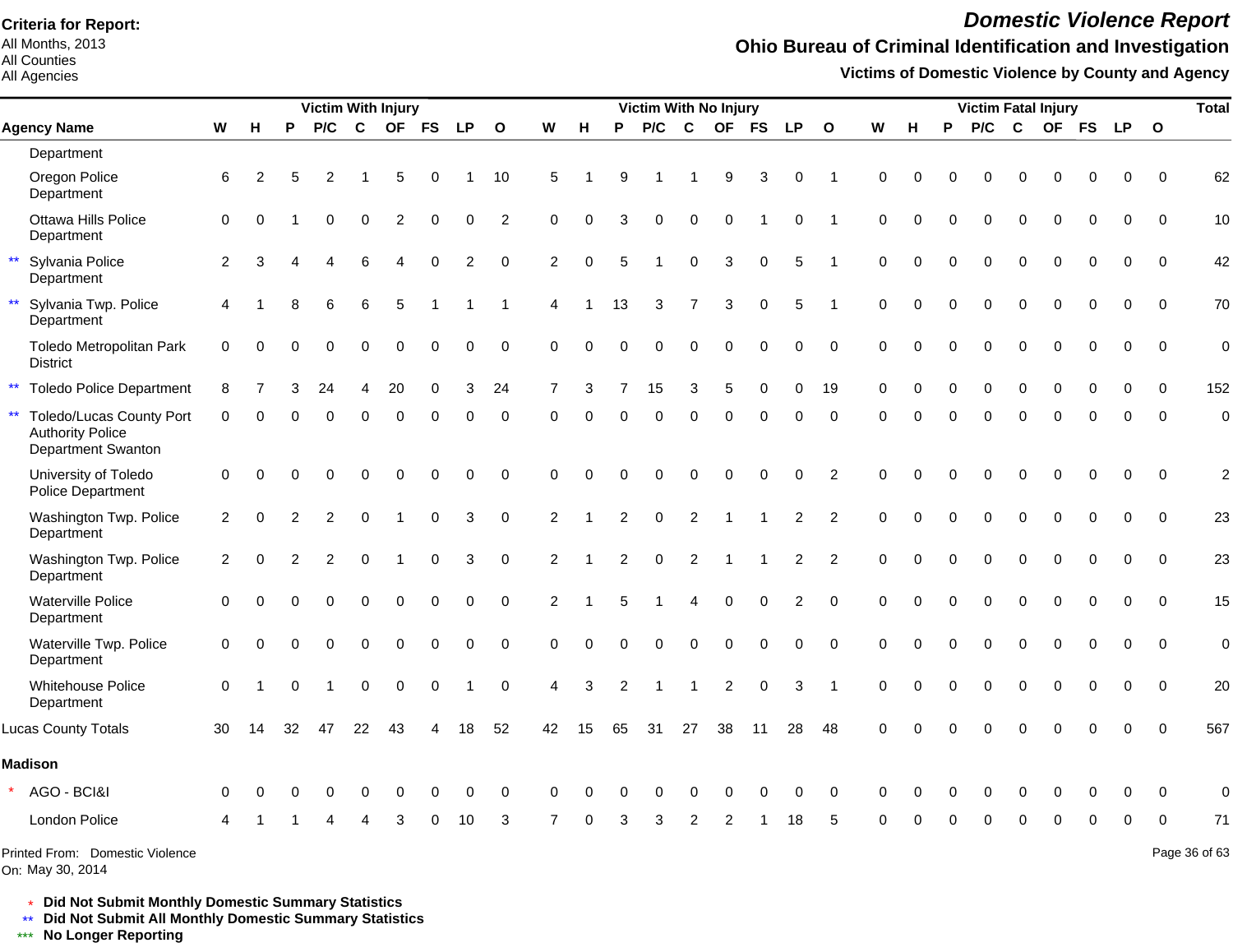All Months, 2013 All Counties

#### All Agencies

### *Domestic Violence Report*

## **Ohio Bureau of Criminal Identification and Investigation**

**Victims of Domestic Violence by County and Agency**

|                                                           |                |          |          | <b>Victim With Injury</b> |          |                |             |                |                |                |          |                | Victim With No Injury |                |                |             |                |                |             |          |          | <b>Victim Fatal Injury</b> |          |          |          |             |              | <b>Total</b> |
|-----------------------------------------------------------|----------------|----------|----------|---------------------------|----------|----------------|-------------|----------------|----------------|----------------|----------|----------------|-----------------------|----------------|----------------|-------------|----------------|----------------|-------------|----------|----------|----------------------------|----------|----------|----------|-------------|--------------|--------------|
| <b>Agency Name</b>                                        | W              | Н        | P        | P/C                       | C        |                | OF FS       | <b>LP</b>      | $\mathbf{o}$   | W              | H        | P              | P/C                   | C              |                | OF FS       | LP             | $\mathbf{o}$   | W           | н        | P        | P/C                        | C        |          | OF FS    | <b>LP</b>   | $\mathbf{o}$ |              |
| Department                                                |                |          |          |                           |          |                |             |                |                |                |          |                |                       |                |                |             |                |                |             |          |          |                            |          |          |          |             |              |              |
| $\star\star$<br><b>Madison County Sheriff's</b><br>Office | $\overline{7}$ | 2        | 2        | 5                         | 2        | 9              | U           |                | $\Omega$       | 11             | 4        | 0              | 3                     | 5              | 13             |             |                |                | $\Omega$    | $\Omega$ |          | ∩                          |          |          |          | 0           | $\Omega$     | 73           |
| Plain City Police<br>Department                           | $\mathbf 0$    | $\Omega$ |          |                           |          | $\Omega$       | 0           |                | $\mathbf 0$    | 0              | $\Omega$ | 3              | $\Omega$              | $\overline{2}$ | $\overline{0}$ | $\Omega$    | $\mathbf 0$    | $\mathbf 0$    | $\Omega$    | $\Omega$ |          | 0                          | $\Omega$ | $\Omega$ | $\Omega$ | $\mathbf 0$ | $\mathbf 0$  | 9            |
| West Jefferson Police<br>Department                       | 2              | $\Omega$ |          | 6                         | $\Omega$ | $\overline{2}$ | $\Omega$    | 6              | $\mathbf 0$    | 4              | 2        |                | 6                     | 3              | $\overline{2}$ | $\Omega$    | $\overline{2}$ | $\mathbf 0$    | $\mathbf 0$ | $\Omega$ |          | 0                          | $\Omega$ |          |          | 0           | $\Omega$     | 37           |
| <b>Madison County Totals</b>                              | 13             | 3        |          | 16                        |          | 14             | 0           | 21             | 3              | 22             | 6        | $\overline{7}$ | 12                    | 12             | 17             | 2           | 24             | 6              | $\Omega$    | $\cap$   |          |                            |          |          |          |             | $\Omega$     | 190          |
| <b>Mahoning</b>                                           |                |          |          |                           |          |                |             |                |                |                |          |                |                       |                |                |             |                |                |             |          |          |                            |          |          |          |             |              |              |
| <b>Austintown Police</b><br>Department                    | 6              | 2        | 10       | 10                        | 2        | 5              | 2           | 16             | 0              | 52             | 31       |                | 37 103                | 13             | 24             | 51          | 63             | 3              | $\Omega$    |          |          |                            |          |          |          |             | $\Omega$     | 430          |
| Beaver Township Police<br>Department                      | $\Omega$       | $\Omega$ | $\Omega$ | $\Omega$                  | $\Omega$ | $\mathbf 0$    | $\Omega$    |                | $\overline{2}$ | 3              | $\Omega$ | 3              |                       | 3              | 5              | $\Omega$    | 3              | $\overline{7}$ | $\Omega$    | $\Omega$ | $\Omega$ | 0                          | $\Omega$ | $\Omega$ | $\Omega$ | 0           | $\mathbf 0$  | 31           |
| <b>Boardman Police</b><br>Department                      | 22             |          | 12       | 28                        | 9        | 12             | $\Omega$    | 34             |                | 12             | 5        | 17             | 23                    | 6              | 11             | 2           | 14             |                | $\Omega$    | $\Omega$ |          | 0                          | $\Omega$ | $\Omega$ |          | 0           | $\Omega$     | 216          |
| <b>Campbell Police</b><br>$\star\star$<br>Department      | 3              |          |          | $\Omega$                  |          | 2              | $\Omega$    |                | $\Omega$       | $\Omega$       | $\Omega$ |                |                       | $\Omega$       | $\Omega$       | $\Omega$    | $\Omega$       | $\Omega$       | $\Omega$    | $\Omega$ |          | $\Omega$                   | $\Omega$ | $\Omega$ |          |             | $\Omega$     | 11           |
| <b>Canfield Police</b><br>Department                      | $\Omega$       | ∩        | 0        | $\Omega$                  | Δ        |                | $\Omega$    | $\Omega$       | $\mathbf 0$    | $\Omega$       | $\Omega$ | $\Omega$       | $\Omega$              | $\Omega$       | $\Omega$       | $\Omega$    | $\Omega$       | $\Omega$       | $\Omega$    | $\Omega$ | $\Omega$ | $\Omega$                   | $\Omega$ | $\Omega$ |          | 0           | $\Omega$     | 5            |
| Coitsville Twp. Police<br>Department                      | $\mathbf{0}$   | $\Omega$ | 0        | $\Omega$                  | $\Omega$ | $\mathbf 0$    | $\mathbf 0$ | $\overline{c}$ | $\mathbf 0$    | $\Omega$       | $\Omega$ |                | $\Omega$              | $\Omega$       |                | $\mathbf 0$ | 0              | $\mathbf 0$    | $\Omega$    | $\Omega$ |          | 0                          | $\Omega$ | $\Omega$ |          | 0           | $\Omega$     | 4            |
| Craig Beach Police<br>Department                          | $\mathbf 0$    |          |          | $\Omega$                  | 0        | $\mathbf 0$    | 0           | 0              | $\mathbf 0$    | 0              | $\Omega$ | $\Omega$       | $\Omega$              | $\mathbf 0$    | $\overline{0}$ | $\mathbf 0$ | 0              | $\mathbf 0$    | $\mathbf 0$ | $\Omega$ |          | 0                          | $\Omega$ | $\Omega$ |          | 0           | $\Omega$     | $\mathbf 0$  |
| <b>Goshen Twp Police</b><br>Department                    | $\mathbf{0}$   | $\Omega$ |          | $\Omega$                  | $\Omega$ | $\Omega$       | $\Omega$    | $\Omega$       | $\Omega$       | $\Omega$       | $\Omega$ | $\Omega$       | $\Omega$              | $\Omega$       | $\Omega$       | $\Omega$    | $\Omega$       | $\Omega$       | $\Omega$    | $\Omega$ |          | $\Omega$                   | $\Omega$ | $\Omega$ | $\Omega$ | $\Omega$    | $\Omega$     | $\mathbf 0$  |
| $\star\star$<br>Jackson Twp. Police<br>Department         | 3              | $\Omega$ |          |                           | $\Omega$ | $\Omega$       | $\Omega$    |                | $\Omega$       | 2              | $\Omega$ |                |                       | $\Omega$       | $\Omega$       | $\Omega$    | $\Omega$       | $\Omega$       | $\Omega$    | $\Omega$ |          | 0                          | $\Omega$ | O        |          | 0           | $\Omega$     | 8            |
| $\star\star$<br>Jackson Twp. Police<br>Department         | 3              | $\Omega$ | 0        | $\Omega$                  | 0        | $\mathbf 0$    | 0           |                | $\mathbf 0$    | $\overline{2}$ | $\Omega$ | 2              | $\Omega$              | $\Omega$       | $\mathbf 0$    | $\mathbf 0$ | $\mathbf 0$    | $\mathbf 0$    | $\mathbf 0$ | $\Omega$ | $\Omega$ | $\Omega$                   | $\Omega$ | 0        | $\Omega$ | $\Omega$    | $\Omega$     | 8            |
| $\star\star$<br>Jackson Twp. Police<br>Department         | 3              |          |          |                           |          |                |             |                | 0              |                |          |                |                       |                |                |             | 0              | $\mathbf 0$    | O           |          |          |                            |          |          |          |             | $\Omega$     | 8            |

Printed From: Domestic Violence

On: May 30, 2014

Page 37 of 63

\* **Did Not Submit Monthly Domestic Summary Statistics**

**Did Not Submit All Monthly Domestic Summary Statistics**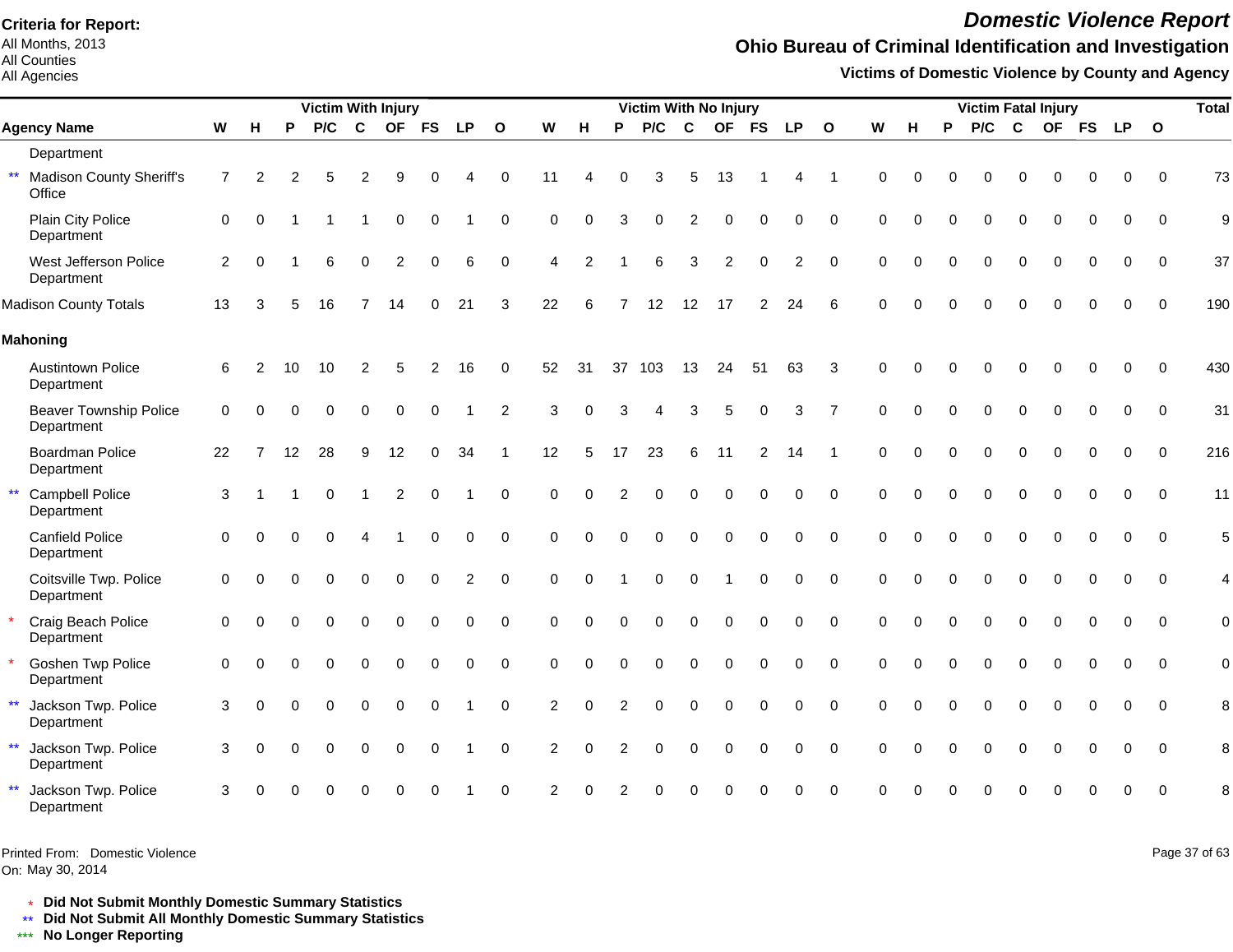All Months, 2013 All Counties

#### All Agencies

## *Domestic Violence Report*

## **Ohio Bureau of Criminal Identification and Investigation**

**Victims of Domestic Violence by County and Agency**

|              |                                                                                |                |                |                | <b>Victim With Injury</b> |                |                |                |             |                |                  |                |             | Victim With No Injury |                  |                         |                |                |                |             |          |          | <b>Victim Fatal Injury</b> |                  |           |                     |                  |                | <b>Total</b>        |
|--------------|--------------------------------------------------------------------------------|----------------|----------------|----------------|---------------------------|----------------|----------------|----------------|-------------|----------------|------------------|----------------|-------------|-----------------------|------------------|-------------------------|----------------|----------------|----------------|-------------|----------|----------|----------------------------|------------------|-----------|---------------------|------------------|----------------|---------------------|
|              | <b>Agency Name</b>                                                             | W              | н              | P              | P/C                       | C              | <b>OF</b>      | <b>FS</b>      | <b>LP</b>   | $\mathbf{o}$   | W                | н              | P           | P/C                   | $\mathbf c$      | <b>OF</b>               | <b>FS</b>      | <b>LP</b>      | $\mathbf{o}$   | ${\bf W}$   | н        | P        | P/C                        | C                | <b>OF</b> | <b>FS</b>           | <b>LP</b>        | $\mathbf{o}$   |                     |
|              | ** Lowellville Police<br>Department                                            | $\mathbf 0$    | $\Omega$       | $\Omega$       | $\Omega$                  | $\Omega$       | $\Omega$       | $\Omega$       | 0           | $\mathbf 0$    | $\mathbf{1}$     | $\Omega$       | $\Omega$    |                       | $\Omega$         | $\Omega$                | $\Omega$       |                | $\mathbf 0$    | $\Omega$    | $\Omega$ | $\Omega$ | $\Omega$                   | $\Omega$         | $\Omega$  | $\mathbf 0$         | $\mathbf 0$      | $\Omega$       | 3                   |
|              | <b>Mahoning County Sheriff's</b><br>Office                                     | $\overline{7}$ | 0              | 2              | 0                         |                |                | 0              | 3           |                | 18               | $\overline{4}$ | 10          | 4                     | 7                | 4                       | 3              | 5              | 6              | $\Omega$    | O        | 0        | 0                          | $\mathbf 0$      | 0         | 0                   | 0                | $\mathbf 0$    | 76                  |
| $\star\star$ | Milton Twp. Police<br>Department                                               | $\mathbf{1}$   | -1             | $\Omega$       | $\Omega$                  | 1              |                | $\mathbf 0$    | $\mathbf 0$ | $\mathbf 0$    | 1                |                | 3           | $\mathbf 0$           | $\Omega$         |                         |                | 6              | $\Omega$       | $\Omega$    | $\Omega$ | $\Omega$ | $\Omega$                   | $\Omega$         | $\Omega$  | $\Omega$            | $\Omega$         | $\Omega$       | 17                  |
|              | New Middletown Police<br>Department                                            | $\mathbf 0$    | 0              | 0              | $\mathbf 0$               | 1              | $\pmb{0}$      | $\mathbf 0$    |             | 1              | 0                | $\mathbf 0$    | 3           |                       | $\overline{1}$   | -1                      | $\mathbf 0$    | 6              | $\overline{1}$ | $\mathbf 0$ | 0        | $\Omega$ | 0                          | $\mathbf 0$      | 0         | $\mathbf 0$         | 0                | $\overline{0}$ | 16                  |
|              | Poland Twp. Police<br>Department                                               | $\overline{2}$ | $\mathbf 0$    |                | $\mathbf 1$               | 1              | -1             | $\overline{c}$ | 2           | $\overline{1}$ | $\mathbf{1}$     |                |             | 4                     | $\pmb{0}$        | 0                       | $\overline{c}$ | $\overline{c}$ | $\overline{2}$ | $\mathbf 0$ | $\Omega$ | $\Omega$ | $\Omega$                   | $\mathbf 0$      | 0         | $\mathbf 0$         | $\mathbf 0$      | $\mathbf 0$    | 24                  |
| $\star\star$ | Poland Village Police<br><b>Department</b>                                     | $\overline{1}$ |                | $\Omega$       | $\Omega$                  | $\Omega$       | $\Omega$       | $\Omega$       | $\Omega$    | $\mathbf 0$    | $\mathbf{1}$     | 0              | $\Omega$    | 0                     | $\pmb{0}$        | $\Omega$                | $\mathbf 0$    | $\Omega$       | $\Omega$       | $\Omega$    | $\Omega$ | $\Omega$ | $\Omega$                   | $\Omega$         | $\Omega$  | $\mathbf{0}$        | $\Omega$         | $\Omega$       | 3                   |
| $\star\star$ | <b>Sebring Police</b><br>Department                                            | $\mathbf 0$    | $\Omega$       | $\Omega$       | $\Omega$                  | 0              | $\mathbf 0$    | $\mathbf 0$    |             | $\mathbf 0$    | 11               | 3              | 2           |                       | 4                | $\Omega$                | $\mathbf 0$    | 10             | 2              | $\mathbf 0$ | $\Omega$ | $\Omega$ | $\Omega$                   | $\mathbf 0$      | 0         | $\mathbf 0$         | $\mathbf 0$      | $\mathbf 0$    | 34                  |
| $\star\star$ | Smith Twp. Police<br>Department                                                | 1              |                | $\overline{2}$ | $\overline{2}$            | $\mathbf{1}$   | $\overline{2}$ | $\Omega$       |             | $\overline{1}$ | $\boldsymbol{0}$ | $\mathbf 0$    | 1           | $\blacktriangleleft$  | $\boldsymbol{2}$ | $\overline{\mathbf{A}}$ |                | $\sqrt{5}$     | $\Omega$       | $\Omega$    | $\Omega$ | $\Omega$ | $\Omega$                   | $\boldsymbol{0}$ | $\Omega$  | $\mathsf{O}\xspace$ | $\boldsymbol{0}$ | $\mathbf 0$    | 25                  |
|              | Springfield Twp. Police<br>Department                                          | $\overline{1}$ | $\overline{2}$ | $\Omega$       | $\overline{2}$            | 2              |                | $\mathbf 0$    | 4           | $\mathbf 0$    | 1                |                | 4           | 3                     | $\overline{c}$   | $\overline{c}$          | $\mathbf 0$    | $\mathbf 0$    | $\overline{2}$ | $\mathbf 0$ | $\Omega$ | $\Omega$ | 0                          | $\mathbf 0$      | 0         | $\mathsf{O}\xspace$ | $\mathbf 0$      | $\mathbf 0$    | 27                  |
|              | Springfield Twp. Police<br>Department                                          | $\mathbf 1$    | 2              | $\Omega$       | $\overline{2}$            | $\overline{2}$ | -1             | $\mathbf 0$    | 4           | $\mathbf 0$    | 1                |                | 4           | 3                     | $\overline{2}$   | 2                       | $\Omega$       | $\mathbf 0$    | $\overline{2}$ | $\Omega$    | $\Omega$ | $\Omega$ | $\Omega$                   | $\Omega$         | $\Omega$  | $\mathbf 0$         | $\mathbf 0$      | $\mathbf 0$    | 27                  |
|              | Springfield Twp. Police<br>Department                                          | $\mathbf{1}$   | 2              | $\Omega$       | $\overline{2}$            | $\overline{2}$ |                | $\mathbf 0$    | 4           | $\mathbf 0$    | 1                |                | 4           | 3                     | 2                | $\overline{c}$          | $\Omega$       | 0              | $\overline{2}$ | $\Omega$    | 0        | $\Omega$ | $\Omega$                   | $\Omega$         | $\Omega$  | $\mathbf 0$         | $\mathbf 0$      | $\mathbf 0$    | 27                  |
|              | <b>Struthers Police</b><br>Department                                          | $\Omega$       | $\Omega$       | $\Omega$       | $\Omega$                  | $\Omega$       | $\mathbf 0$    | $\mathbf 0$    | $\mathbf 0$ | $\mathbf 0$    | $\Omega$         | $\Omega$       | $\Omega$    | $\Omega$              | $\Omega$         | $\Omega$                | $\Omega$       | $\mathbf 0$    | $\mathbf 0$    | $\Omega$    | $\Omega$ | $\Omega$ | $\Omega$                   | $\Omega$         | $\Omega$  | $\Omega$            | $\mathbf 0$      | $\mathbf 0$    | $\overline{0}$      |
| $\star\star$ | Youngstown Police<br>Department                                                | 71             | 16             | 81             | 327                       | 59             | 162            | 26             |             | 233 372        | $\mathbf 0$      | $\mathbf 0$    | $\mathbf 0$ | $\mathbf 0$           | 0                | $\mathbf 0$             | $\mathbf 0$    | $\mathbf 0$    | $\mathbf 0$    | $\mathbf 0$ | 0        | $\Omega$ | 0                          | $\mathbf 0$      | 0         | $\mathbf 0$         | $\mathbf 0$      | $\mathbf 0$    | 1347                |
| $\star\star$ | Youngstown State<br><b>University Police</b><br>Department                     | $\Omega$       | $\Omega$       | 0              |                           |                | $\Omega$       | $\Omega$       | 0           | $\mathbf 0$    | 0                | $\Omega$       | $\Omega$    | $\Omega$              | $\Omega$         | $\Omega$                | $\Omega$       | 0              | $\Omega$       | $\Omega$    | $\Omega$ |          | 0                          | $\Omega$         | $\Omega$  | 0                   | $\mathbf 0$      | $\mathbf 0$    | $\mathbf 0$         |
|              | <b>Mahoning County Totals</b>                                                  | 126            | 35             | 109            | 374                       | 86             | 190            | 30             |             | 310 379        | 109              | 48             | 98          | 151                   | 42               | 57                      | 60             | 115            | 28             | $\Omega$    | $\Omega$ |          |                            | $\Omega$         | $\Omega$  | $\Omega$            | $\Omega$         | $\Omega$       | 2347                |
|              | <b>Marion</b>                                                                  |                |                |                |                           |                |                |                |             |                |                  |                |             |                       |                  |                         |                |                |                |             |          |          |                            |                  |           |                     |                  |                |                     |
|              | Marion County Sheriff's<br>Printed From: Domestic Violence<br>On: May 30, 2014 | 9              |                |                |                           |                |                |                |             | $\mathbf 0$    | 4                | 6              |             |                       | 5                | 15                      |                | 2              | $\overline{2}$ |             |          |          |                            | $\Omega$         | 0         | 0                   | $\Omega$         | ∩              | 92<br>Page 38 of 63 |

\* **Did Not Submit Monthly Domestic Summary Statistics**

**Did Not Submit All Monthly Domestic Summary Statistics**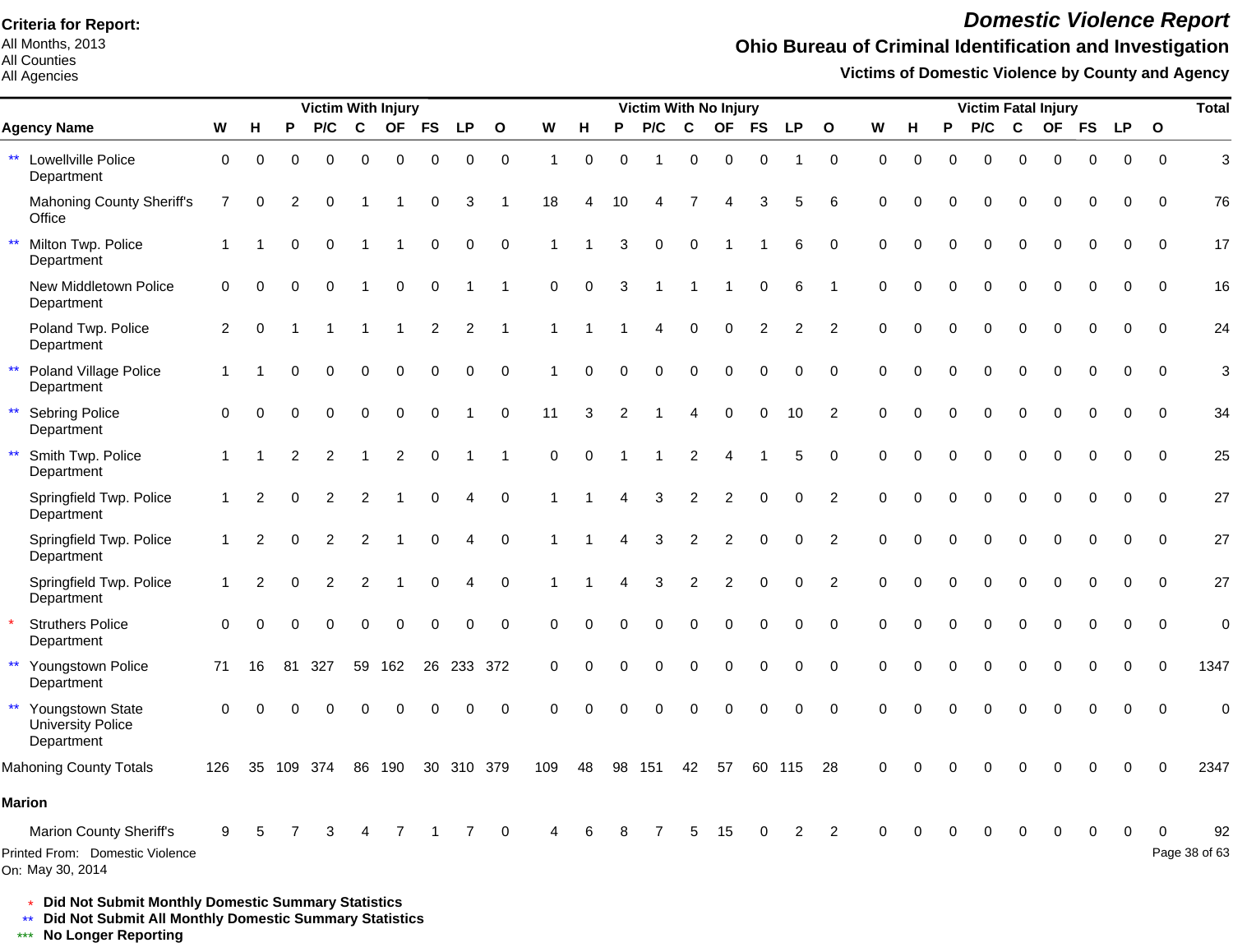All Months, 2013 All Counties

All Agencies

## *Domestic Violence Report*

## **Ohio Bureau of Criminal Identification and Investigation**

**Victims of Domestic Violence by County and Agency**

|                                                     |             |          |    | <b>Victim With Injury</b> |             |                |           |             |                |                |          |          | <b>Victim With No Injury</b> |             |           |           |             |              |          |          |   |     | <b>Victim Fatal Injury</b> |          |             |             |              | <b>Total</b>   |
|-----------------------------------------------------|-------------|----------|----|---------------------------|-------------|----------------|-----------|-------------|----------------|----------------|----------|----------|------------------------------|-------------|-----------|-----------|-------------|--------------|----------|----------|---|-----|----------------------------|----------|-------------|-------------|--------------|----------------|
| <b>Agency Name</b>                                  | W           | н        | P  | P/C                       | $\mathbf c$ | <b>OF</b>      | <b>FS</b> | <b>LP</b>   | $\mathbf{o}$   | W              | H        | P        | P/C                          | $\mathbf c$ | <b>OF</b> | <b>FS</b> | <b>LP</b>   | $\mathbf{o}$ | W        | н        | P | P/C | $\mathbf c$                | OF FS    |             | <b>LP</b>   | $\mathbf{o}$ |                |
| Office                                              |             |          |    |                           |             |                |           |             |                |                |          |          |                              |             |           |           |             |              |          |          |   |     |                            |          |             |             |              |                |
| <b>Marion Police Department</b>                     | 12          | 6        | 15 | 16                        | 8           | 16             |           | 49          | 2              | 13             | 4        | 16       | 20                           | 7           | 20        | 8         | 38          | 9            | 0        | ∩        | 0 | 0   | 0                          | 0        | 0           | 0           | 0            | 260            |
| Marion County Totals                                | 21          | 11       | 22 | 19                        | 12          | 23             | 2         | 56          | 2              | 17             | 10       | 24       | 27                           | 12          | 35        | 8         | 40          | 11           | $\Omega$ |          |   | O   | $\Omega$                   | ი        | 0           | $\Omega$    | 0            | 352            |
| Medina                                              |             |          |    |                           |             |                |           |             |                |                |          |          |                              |             |           |           |             |              |          |          |   |     |                            |          |             |             |              |                |
| $***$                                               |             |          |    |                           |             |                |           |             |                |                |          |          |                              |             |           |           |             |              |          |          |   |     |                            |          |             |             |              |                |
| <b>Brunswick Hills Police</b><br>Department         | 3           | 0        |    |                           | 2           | 0              |           | 2           | -1             | 0              | $\Omega$ |          |                              | $\Omega$    | $\Omega$  | 0         | 0           | $\mathbf 0$  | $\Omega$ |          |   |     | $\Omega$                   | 0        | 0           | 0           | 0            | 11             |
| <b>Brunswick Police</b><br>Department               | 4           | 0        | 2  |                           |             |                | 0         | 3           | 1              | 13             | 3        | 9        |                              |             | 13        | 11        | 5           | 6            | 0        | $\Omega$ | ∩ | 0   | $\mathbf 0$                | 0        | $\mathbf 0$ | 0           | 0            | 84             |
| <b>Hinckley Police</b><br>Department                | 0           | 0        |    |                           | 0           | $\mathbf 0$    | 0         | $\mathbf 0$ | $\mathbf 0$    | 0              | $\Omega$ | O        | $\Omega$                     | 0           | $\Omega$  | 0         | $\mathbf 0$ | $\mathbf 0$  | $\Omega$ | O        |   | 0   | $\mathbf 0$                | $\Omega$ | $\mathbf 0$ | $\mathbf 0$ | $\mathbf 0$  | 5              |
| $\star\star$<br>Lodi Police Department              | $\Omega$    | ∩        |    |                           | 0           | $\Omega$       | $\Omega$  | 0           | $\mathbf 0$    | $\overline{2}$ |          | 0        | 3                            | $\mathbf 0$ | 0         | $\Omega$  |             | 16           | $\Omega$ |          |   | 0   | $\mathbf 0$                | $\Omega$ | $\Omega$    | $\Omega$    | $\Omega$     | 23             |
| <b>Medina County Sheriff's</b><br>**<br>Office      |             |          |    |                           |             |                | 0         | 3           | $\mathbf 0$    | 2              | $\Omega$ | 5        |                              |             | 3         | $\Omega$  | 2           | $\Omega$     |          |          |   | O   | $\Omega$                   | 0        | 0           | 0           | $\Omega$     | 22             |
| $\star\star$<br>Medina Police<br>Department         | $\mathbf 0$ | $\Omega$ |    |                           |             | $\Omega$       | 0         | 0           | 0              | 21             | 9        | 13       | 6                            | 10          | 13        | 2         | 9           | 15           | 0        |          |   | 0   | $\Omega$                   | 0        | 0           | 0           | $\mathbf 0$  | 100            |
| $\star\star$<br>Medina Twp. Police<br>Department    | 0           | $\Omega$ |    |                           | 0           | $\Omega$       | 0         | 0           | 0              |                | $\Omega$ |          |                              | $\Omega$    | 0         | 0         | 0           | $\Omega$     | 0        |          |   | 0   | $\Omega$                   | $\Omega$ | 0           | $\Omega$    | $\Omega$     | 4              |
| Montville Police<br>$\star\star$<br>Department      | 3           | $\Omega$ |    |                           | 0           | $\mathbf 0$    | 0         |             | $\mathbf 0$    | 0              | $\Omega$ | $\Omega$ | $\Omega$                     | $\mathbf 0$ | $\pmb{0}$ | 0         | 0           | $\Omega$     | $\Omega$ |          |   | 0   | $\mathbf 0$                | 0        | 0           | $\Omega$    | $\mathbf 0$  | 4              |
| ** Seville Police Department                        | 0           |          |    |                           |             | 0              | 0         | 0           | 0              | 0              |          |          |                              | $\Omega$    | 0         |           | O           | $\Omega$     | $\Omega$ |          |   |     | 0                          | U        |             | O           | $\Omega$     | $\overline{c}$ |
| $\star\star$<br><b>Spencer Police</b><br>Department | 0           |          |    |                           | 0           | $\Omega$       | 0         | 0           | 0              |                | 2        | 0        |                              |             | 0         | 0         | 0           | $\mathbf 0$  | 0        |          |   | 0   | $\Omega$                   | 0        | $\Omega$    | 0           | 0            | 5              |
| Wadsworth Police<br>$\star\star$<br>Department      | 6           | 2        |    |                           | 3           | $\overline{2}$ | 0         | 8           | 0              | 2              | $\Omega$ |          | $\Omega$                     |             |           | 0         | 0           | $\mathbf 0$  | $\Omega$ |          |   | U   | $\Omega$                   | 0        | 0           | 0           | $\mathbf 0$  | 33             |
| <b>Westfield Center Police</b><br>Department        | $\Omega$    |          |    |                           |             |                | 0         | 0           | $\mathbf 0$    | $\Omega$       | $\Omega$ |          | 0                            | $\Omega$    | 0         | 0         | 0           | $\mathbf 0$  | $\Omega$ |          |   |     | $\Omega$                   | 0        | 0           | $\mathbf 0$ | $\mathbf 0$  | $\mathbf 0$    |
| Medina County Totals                                | 17          | 3        | 14 | 5                         | 13          |                |           | 17          | $\overline{c}$ | 42             | 15       | 30       | 13                           | 20          | 30        | 13        | 17          | 37           | $\Omega$ |          |   |     |                            |          | $\Omega$    | $\mathbf 0$ | $\mathbf 0$  | 293            |
| Meigs                                               |             |          |    |                           |             |                |           |             |                |                |          |          |                              |             |           |           |             |              |          |          |   |     |                            |          |             |             |              |                |
| Meigs County Sheriff's<br>Office                    | 2           |          |    |                           | 2           | O              | 0         | 3           | $\mathbf 0$    | 8              | 3        |          | 3                            | З           |           |           | 6           | -1           |          |          |   |     |                            |          |             | 0           | $\Omega$     | 44             |
| Printed From: Domestic Violence<br>On: May 30, 2014 |             |          |    |                           |             |                |           |             |                |                |          |          |                              |             |           |           |             |              |          |          |   |     |                            |          |             |             |              | Page 39 of 63  |

\* **Did Not Submit Monthly Domestic Summary Statistics**

**Did Not Submit All Monthly Domestic Summary Statistics**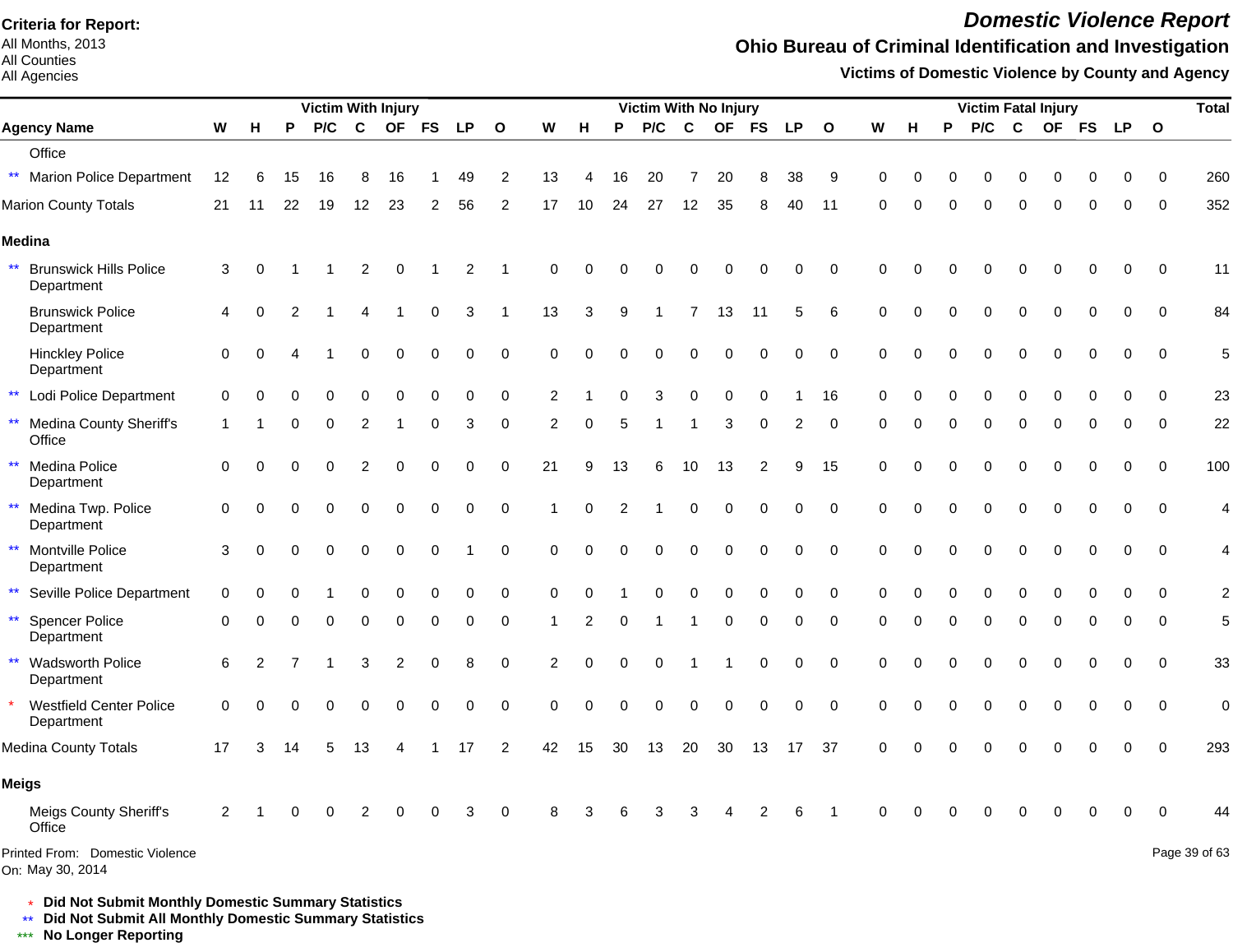All Months, 2013 All Counties

#### All Agencies

# *Domestic Violence Report*

## **Ohio Bureau of Criminal Identification and Investigation**

**Victims of Domestic Violence by County and Agency**

|                                       |              |          |          | <b>Victim With Injury</b> |          |           |                |           |              |              |          |          | Victim With No Injury |                |                |               |           |              |             |          |          |          |             | <b>Victim Fatal Injury</b> |             |             |              | <b>Total</b>   |
|---------------------------------------|--------------|----------|----------|---------------------------|----------|-----------|----------------|-----------|--------------|--------------|----------|----------|-----------------------|----------------|----------------|---------------|-----------|--------------|-------------|----------|----------|----------|-------------|----------------------------|-------------|-------------|--------------|----------------|
| <b>Agency Name</b>                    | W            | н        | P        | P/C                       | C        | <b>OF</b> | <b>FS</b>      | <b>LP</b> | $\mathbf{o}$ | W            | н        | P        | P/C                   | $\mathbf{C}$   | <b>OF</b>      | <b>FS</b>     | <b>LP</b> | $\mathbf{o}$ | W           | н        | P        | P/C      | C           |                            | OF FS       | <b>LP</b>   | $\mathbf{o}$ |                |
| Middleport Police<br>Department       | $\mathbf 0$  | $\Omega$ | $\Omega$ | 0                         | $\Omega$ | $\Omega$  | $\Omega$       | 0         | $\pmb{0}$    | $\Omega$     | $\Omega$ | $\Omega$ | $\Omega$              | $\Omega$       | $\Omega$       | $\mathbf 0$   | 0         | $\pmb{0}$    | $\mathbf 0$ | $\Omega$ | $\Omega$ | $\Omega$ | $\Omega$    | $\Omega$                   | $\mathbf 0$ | $\mathbf 0$ | $\mathbf 0$  | $\mathbf 0$    |
| Pomeroy Police<br>Department          | 3            |          |          |                           | З        |           |                | 3         | $\Omega$     | 3            | 0        |          |                       |                | $\Omega$       | $\mathbf 0$   | 9         | $\mathbf 0$  | $\Omega$    |          |          |          | n           |                            | $\Omega$    | 0           | $\Omega$     | 28             |
| Racine Police Department              | $\Omega$     |          |          | ი                         | $\Omega$ | $\Omega$  | $\Omega$       | 0         | $\Omega$     | <sup>0</sup> |          |          | $\Omega$              | $\mathbf 0$    | $\Omega$       | $\pmb{0}$     | 0         | $\mathbf 0$  | $\Omega$    | 0        | $\Omega$ | 0        | $\pmb{0}$   | $\Omega$                   | $\Omega$    | $\Omega$    | $\Omega$     | $\mathbf 0$    |
| <b>Rutland Police</b><br>Department   | $\Omega$     |          |          |                           |          | $\Omega$  | $\Omega$       | 0         | $\Omega$     | $\Omega$     |          | $\Omega$ | $\Omega$              | $\Omega$       | $\Omega$       | $\Omega$      | 0         | $\Omega$     | ∩           |          | $\Omega$ | $\Omega$ | $\Omega$    | $\Omega$                   | $\Omega$    | $\Omega$    | $\Omega$     | $\mathbf 0$    |
| <b>Syracuse Police</b><br>Department  | $\Omega$     |          |          | $\Omega$                  | $\Omega$ | $\Omega$  |                | 0         | $\Omega$     | $\Omega$     |          |          | 0                     | $\Omega$       | $\Omega$       | $\Omega$      | 0         | $\Omega$     | $\Omega$    |          |          | 0        | $\mathbf 0$ | $\Omega$                   | $\Omega$    | $\Omega$    | $\Omega$     | $\mathbf 0$    |
| <b>Meigs County Totals</b>            | 5            |          |          |                           |          |           |                | 6         | $\Omega$     | 11           | 3        |          |                       |                |                | $\mathcal{P}$ | 15        |              | $\Omega$    |          |          | $\Omega$ | $\Omega$    |                            | $\Omega$    | $\Omega$    | $\Omega$     | 72             |
| <b>Mercer</b>                         |              |          |          |                           |          |           |                |           |              |              |          |          |                       |                |                |               |           |              |             |          |          |          |             |                            |             |             |              |                |
| Celina Police Department              | 15           |          |          |                           |          |           |                | 3         | $\Omega$     | 20           |          |          |                       |                |                |               | 16        | O            |             |          |          |          |             |                            |             |             | $\Omega$     | 111            |
| <b>Coldwater Police</b><br>Department | 2            |          |          | 2                         | $\Omega$ | 2         | $\Omega$       |           | $\Omega$     | 5            | $\Omega$ |          | 5                     | $\overline{7}$ | 3              | $\Omega$      | 6         | 5            | $\Omega$    | O        | $\Omega$ | $\Omega$ | $\Omega$    | $\Omega$                   | $\Omega$    | $\Omega$    | $\Omega$     | 44             |
| Fort Recovery Police<br>Department    | $\mathbf 0$  | ∩        |          |                           |          | 0         |                |           | $\Omega$     | $\Omega$     | $\Omega$ |          | $\Omega$              | $\mathbf 0$    | 0              | $\mathbf 0$   | 0         | $\Omega$     | $\Omega$    |          |          | $\Omega$ | $\Omega$    | 0                          | $\Omega$    | 0           | $\Omega$     | $\overline{c}$ |
| Mercer County Sheriff's<br>Office     | $\mathbf{1}$ | 2        |          |                           | 3        | 9         | $\Omega$       | 8         | $\Omega$     |              | $\Omega$ | 3        | $\overline{2}$        | $\overline{2}$ | $\overline{2}$ | $\Omega$      | Δ         | $\Omega$     | $\Omega$    |          |          | $\Omega$ | $\Omega$    | $\Omega$                   | $\Omega$    | $\Omega$    | $\Omega$     | 42             |
| <b>Rockford Police</b><br>Department  | $\Omega$     |          |          | U                         | ∩        | O         | $\Omega$       | 0         | $\Omega$     | $\Omega$     | $\Omega$ |          | $\Omega$              |                | 0              | $\Omega$      | 0         | $\Omega$     | $\Omega$    | $\Omega$ | $\Omega$ | $\Omega$ | $\Omega$    | $\Omega$                   | $\Omega$    | $\Omega$    | $\Omega$     | $\overline{c}$ |
| Saint Henry Police<br>Department      | $\Omega$     |          |          | 0                         | $\Omega$ | $\Omega$  | $\Omega$       | 0         | $\mathbf 0$  | $\Omega$     |          | $\Omega$ | $\Omega$              | 2              | $\Omega$       | $\mathbf 0$   | 0         | $\mathbf 0$  | $\Omega$    | $\Omega$ | $\Omega$ | $\Omega$ | $\Omega$    | $\Omega$                   | $\mathbf 0$ | $\mathbf 0$ | $\mathbf 0$  | 3              |
| <b>Mercer County Totals</b>           | 18           | 5        |          | 13                        | 6        | 18        | $\overline{2}$ | 13        | $\mathbf 0$  | 26           | 8        | 20       | 13                    | 17             | 9              |               | 26        | 5            | $\Omega$    |          |          |          |             |                            | $\Omega$    | $\mathbf 0$ | $\Omega$     | 204            |
| <b>Miami</b>                          |              |          |          |                           |          |           |                |           |              |              |          |          |                       |                |                |               |           |              |             |          |          |          |             |                            |             |             |              |                |
| <b>Covington Police</b><br>Department | $\Omega$     |          |          | ი                         |          |           |                | 0         | $\Omega$     | ∩            |          |          |                       |                |                |               |           | $\Omega$     | ∩           |          |          | O        | O           |                            | $\Omega$    | $\Omega$    | $\Omega$     | 23             |
| Miami County Sheriff's<br>Office      | 5            |          |          |                           |          |           |                | 8         | 2            | 9            | 0        | 3        |                       |                | 3              |               | 6         | 6            | $\Omega$    |          |          |          | O           |                            | $\Omega$    | $\Omega$    | $\Omega$     | 73             |
| Piqua Police Department               | 20           |          | 24       | 15                        | 16       |           |                | 43        |              | 22           |          | 20       | 10                    | 17             |                |               | 32        | 6            |             |          |          |          |             |                            |             |             | $\Omega$     | 253            |
|                                       |              |          |          |                           |          |           |                |           |              |              |          |          |                       |                |                |               |           |              |             |          |          |          |             |                            |             |             |              |                |

Printed From: Domestic Violence

On: May 30, 2014

Page 40 of 63

\* **Did Not Submit Monthly Domestic Summary Statistics**

**Did Not Submit All Monthly Domestic Summary Statistics**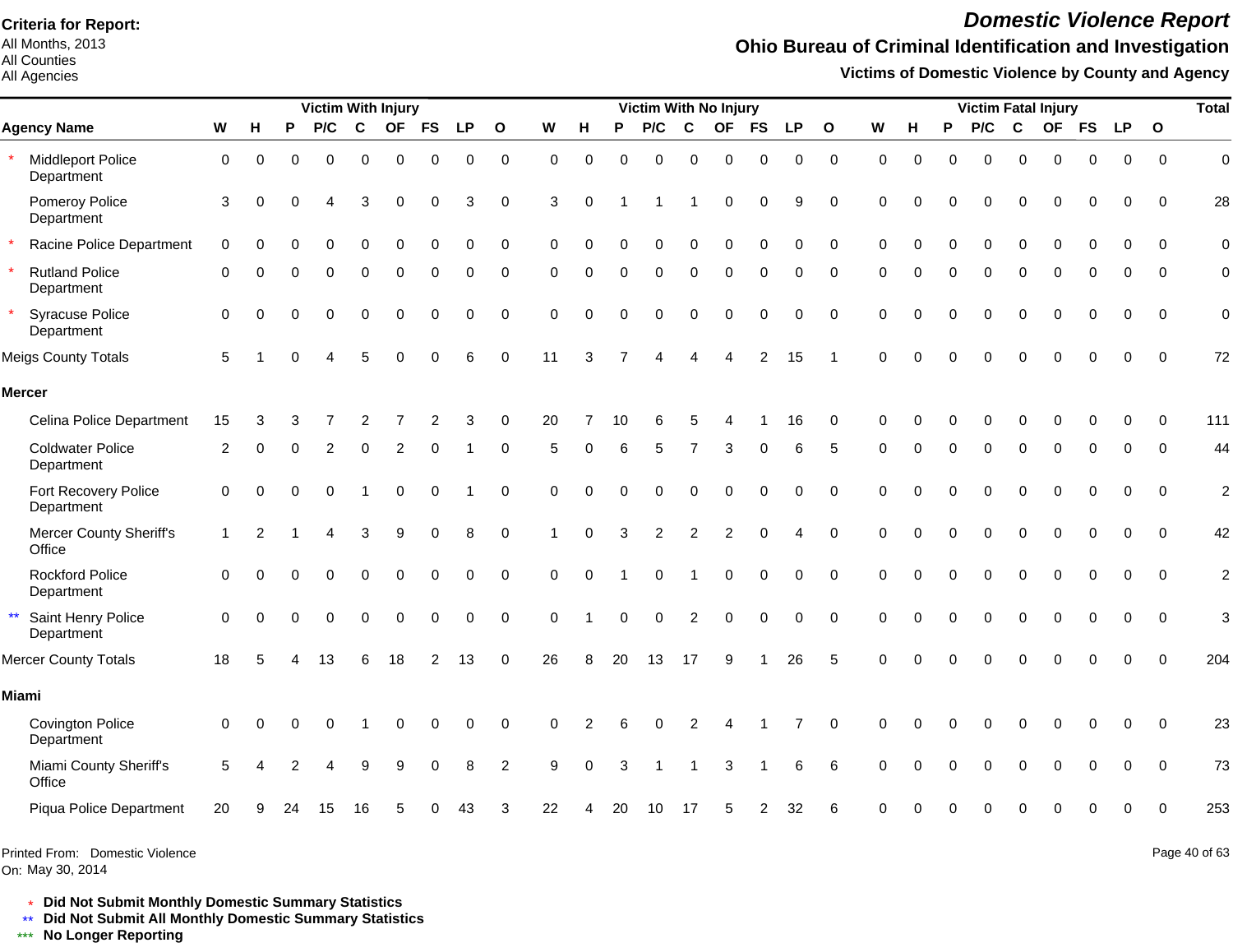All Months, 2013 All Counties

#### All Agencies

# *Domestic Violence Report*

### **Ohio Bureau of Criminal Identification and Investigation**

**Victims of Domestic Violence by County and Agency**

|              | Victim With Injury                      |                |          |    |                |                        |           |                |                |               |                |          |          |                |             | <b>Victim With No Injury</b> |             |                |                |          |          |          |          |          | <b>Victim Fatal Injury</b> |          |           |              | <b>Total</b>     |
|--------------|-----------------------------------------|----------------|----------|----|----------------|------------------------|-----------|----------------|----------------|---------------|----------------|----------|----------|----------------|-------------|------------------------------|-------------|----------------|----------------|----------|----------|----------|----------|----------|----------------------------|----------|-----------|--------------|------------------|
|              | <b>Agency Name</b>                      | W              | н        | P  | P/C            | C                      | <b>OF</b> | <b>FS</b>      | <b>LP</b>      | $\mathbf{o}$  | W              | н        | P        | P/C            | C           | <b>OF</b>                    | <b>FS</b>   | <b>LP</b>      | $\mathbf{o}$   | W        | н        | P        | P/C      | C        |                            | OF FS    | <b>LP</b> | $\mathbf{o}$ |                  |
|              | <b>Tipp City Police</b><br>Department   | $\mathbf{1}$   |          | 2  |                | $\boldsymbol{\Lambda}$ | 2         | $\Omega$       |                | $\mathbf 0$   |                | $\Omega$ | 2        | $\Omega$       |             | 0                            | $\Omega$    |                | $\mathbf 0$    | $\Omega$ | $\Omega$ | ∩        | $\Omega$ | $\Omega$ | $\Omega$                   | 0        | $\Omega$  | $\Omega$     | 17               |
|              | <b>Troy Police Department</b>           | 12             |          | 13 | 24             | 5                      | 13        | $\Omega$       | 33             | 0             |                | 3        | 13       |                |             | 9                            | 0           | 12             | 3              | $\Omega$ |          | ŋ        | $\Omega$ | 0        | 0                          | O        |           | $\Omega$     | 159              |
|              | West Milton Police<br>Department        | 0              |          |    | O              | ∩                      | 0         | $\Omega$       | 0              | $\Omega$      | $\Omega$       | O        | $\Omega$ | 0              | O           | O                            | 0           | 0              | $\Omega$       |          |          | $\Omega$ | $\Omega$ | $\Omega$ | $\Omega$                   | 0        | 0         | $\Omega$     | $\overline{0}$   |
|              | Miami County Totals                     | 38             | 18       | 41 | 44             | 35                     | 29        |                | 85             | 5             | 39             | 9        | 44       | 18             | 22          | 21                           |             | 58             | 15             | $\Omega$ |          |          | 0        | $\Omega$ | $\Omega$                   |          |           | $\Omega$     | 525              |
|              | <b>Monroe</b>                           |                |          |    |                |                        |           |                |                |               |                |          |          |                |             |                              |             |                |                |          |          |          |          |          |                            |          |           |              |                  |
| $***$        | Monroe County Sheriff's<br>Office       | 4              |          |    | 3              |                        |           | $\overline{2}$ | 3              | $\Omega$      |                |          |          |                | 5           |                              |             | 2              | $\Omega$       | $\Omega$ |          |          |          | O        |                            | U        | $\Omega$  | $\Omega$     | 43               |
| $\star\star$ | Woodsfield Police<br>Department         | $\Omega$       |          |    |                |                        | 0         | $\Omega$       | $\Omega$       | $\Omega$      | $\Omega$       | $\Omega$ | $\Omega$ | $\Omega$       | $\Omega$    | $\Omega$                     | $\Omega$    | $\Omega$       | $\Omega$       | $\Omega$ | $\Omega$ |          | $\Omega$ | $\Omega$ | $\Omega$                   | $\Omega$ | 0         | $\Omega$     | $\boldsymbol{0}$ |
|              | Monroe County Totals                    |                |          |    | 3              | 5                      |           | $\overline{c}$ | 3              | $\mathbf 0$   | $\Delta$       | 3        |          |                | 5           |                              | U           | $\mathfrak{p}$ | $\Omega$       | $\Omega$ |          |          |          |          |                            |          | $\Omega$  | $\Omega$     | 43               |
|              | <b>Montgomery</b>                       |                |          |    |                |                        |           |                |                |               |                |          |          |                |             |                              |             |                |                |          |          |          |          |          |                            |          |           |              |                  |
|              | <b>Brookville Police</b><br>Department  | $\mathbf{3}$   | ∩        |    | 3              | 3                      |           |                | 3              | $\mathbf 0$   |                |          |          | 3              | 3           |                              | $\mathbf 0$ | $\mathbf 0$    | $\mathbf 0$    | $\Omega$ |          |          | ∩        | $\Omega$ | ∩                          | 0        | $\Omega$  | $\Omega$     | 27               |
|              | <b>Butler Twp. Police</b><br>Department | 5              | ∩        |    |                | $\Omega$               |           | $\Omega$       | $\overline{2}$ |               | 20             | 9        | 9        | 12             | 2           |                              | $\mathbf 0$ | 15             |                | $\Omega$ |          | ∩        | $\Omega$ | $\Omega$ | $\Omega$                   | 0        | $\Omega$  | $\Omega$     | 98               |
|              | Centerville Police<br>Department        | $\overline{c}$ |          |    |                |                        |           |                |                | $\mathcal{P}$ | $\overline{2}$ |          |          | $\overline{2}$ | $\Omega$    |                              | $\Omega$    | $\Omega$       | $\Omega$       | $\Omega$ |          | ∩        | $\Omega$ | $\Omega$ | $\Omega$                   | $\Omega$ | $\Omega$  | $\Omega$     | 45               |
|              | Clay Twp. Police<br>Department          | 0              |          |    |                |                        |           | $\Omega$       | 0              | $\Omega$      |                |          |          |                | $\pmb{0}$   | $\overline{c}$               |             | $\mathbf 0$    | $\overline{2}$ | $\Omega$ |          |          | $\Omega$ | $\Omega$ | $\Omega$                   |          |           | $\Omega$     | 12               |
|              | Clay Twp. Police<br>Department          | $\Omega$       |          |    |                | $\Omega$               | 0         | $\Omega$       | $\Omega$       | $\Omega$      |                |          |          |                | $\mathbf 0$ | $\overline{2}$               |             | $\Omega$       | $\overline{2}$ | $\Omega$ |          |          | $\Omega$ | $\Omega$ | $\Omega$                   | 0        | $\Omega$  | $\Omega$     | 12               |
|              | <b>Clayton Police</b><br>Department     | $\Omega$       | $\Omega$ |    |                | $\Omega$               | 0         | $\Omega$       | $\Omega$       | $\Omega$      |                |          | 5        |                |             |                              | $\Omega$    | 6              | $\Omega$       | $\Omega$ |          | ŋ        | $\Omega$ | $\Omega$ | $\Omega$                   | 0        | $\Omega$  | $\Omega$     | 18               |
| $\star\star$ | Dayton Police Department                | 36             |          | 20 | 116            | 15                     | 38        | 2              | 63             | 2             | 69             | 12       | 54       | 118            | 33          | 155                          | 21          | 46             | 90             | $\Omega$ |          |          | $\Omega$ | $\Omega$ | $\Omega$                   | O        | $\Omega$  | $\Omega$     | 891              |
|              | Englewood Police<br>Department          | 2              | 0        | 3  | $\overline{7}$ | $\Omega$               | 3         | 2              | 6              | -1            | $\Omega$       |          |          | $\Omega$       | 2           | Δ                            | $\Omega$    |                | $\Omega$       | ∩        |          | 0        | $\Omega$ | 0        | ∩                          | O        | ∩         | $\Omega$     | 33               |
|              | Five Rivers Metropolitan<br>Park        | 0              |          |    |                |                        |           |                |                | $\Omega$      | ∩              |          |          |                |             |                              |             | $\Omega$       | $\Omega$       |          |          |          |          | ⋂        | ∩                          | U        | ∩         | $\Omega$     | $\overline{0}$   |

Printed From: Domestic Violence

On: May 30, 2014

Page 41 of 63

\* **Did Not Submit Monthly Domestic Summary Statistics**

**Did Not Submit All Monthly Domestic Summary Statistics**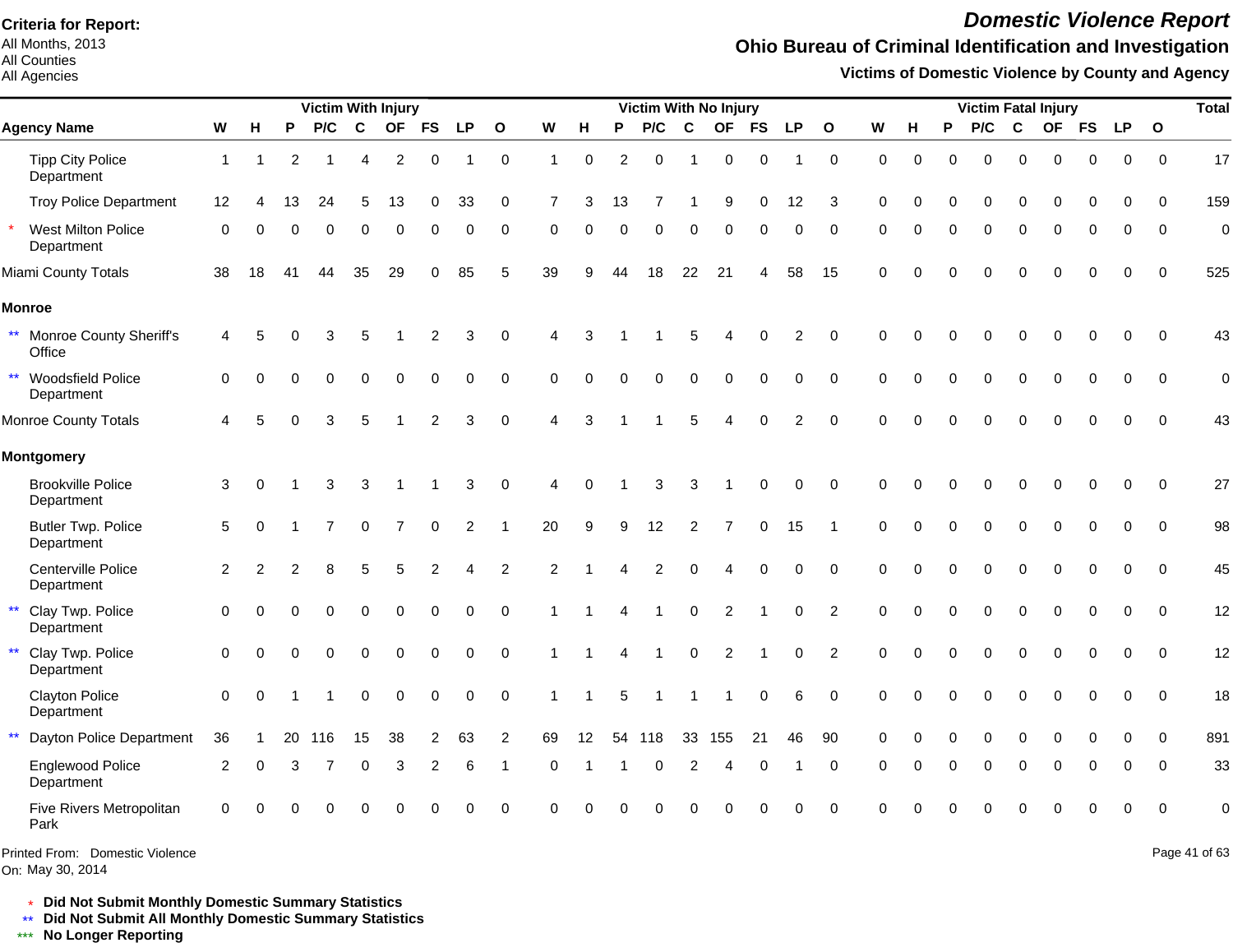All Months, 2013 All Counties

#### All Agencies

## *Domestic Violence Report*

## **Ohio Bureau of Criminal Identification and Investigation**

**Victims of Domestic Violence by County and Agency**

|                                                  |                     |                |          | <b>Victim With Injury</b> |             |                          |                |           |                |                |                |                | <b>Victim With No Injury</b> |                |                |             |                |              |             |          |          | <b>Victim Fatal Injury</b> |             |             |              |             |              | <b>Total</b> |
|--------------------------------------------------|---------------------|----------------|----------|---------------------------|-------------|--------------------------|----------------|-----------|----------------|----------------|----------------|----------------|------------------------------|----------------|----------------|-------------|----------------|--------------|-------------|----------|----------|----------------------------|-------------|-------------|--------------|-------------|--------------|--------------|
| <b>Agency Name</b>                               | W                   | H              | P        | P/C                       | C           | <b>OF</b>                | <b>FS</b>      | <b>LP</b> | $\mathbf{o}$   | W              | н              | P              | P/C                          | C              | <b>OF</b>      | <b>FS</b>   | <b>LP</b>      | $\mathbf{o}$ | W           | H        | P        | P/C                        | $\mathbf c$ |             | OF FS        | <b>LP</b>   | $\mathbf{o}$ |              |
| German Township Police<br>Department             | 0                   | 0              | 0        | $\mathbf 0$               | $\mathbf 0$ | $\mathbf 0$              | $\mathbf 0$    | 0         | $\mathbf 0$    | 3              | $\Omega$       | $\Omega$       | $\Omega$                     | $\mathbf 0$    | $\overline{c}$ | $\mathbf 0$ | 0              | $\mathbf 0$  | $\mathbf 0$ | 0        | $\Omega$ | $\Omega$                   | $\mathbf 0$ | 0           | $\mathbf 0$  | $\mathbf 0$ | $\Omega$     | 5            |
| Germantown Police<br>Department                  | 3                   | $\mathbf 0$    | 2        | $\overline{c}$            | 0           | 6                        | 0              | 5         | -1             | $\overline{2}$ | $\Omega$       | 2              | 3                            |                | 3              | $\mathbf 0$ | $\overline{c}$ | $\mathbf 0$  | $\Omega$    | O        | $\Omega$ | 0                          | $\mathbf 0$ | $\Omega$    | 0            | $\Omega$    | $\Omega$     | 32           |
| <b>Huber Heights Police</b><br>Department        | 13                  | 5              |          | 14                        | 4           | 12                       | 0              | 15        | -1             | 7              | Δ              | 8              | 11                           | 2              | 13             | 2           | 5              | 2            | $\Omega$    | $\Omega$ | $\Omega$ | $\Omega$                   | $\Omega$    | $\Omega$    | $\Omega$     | $\Omega$    | $\Omega$     | 123          |
| Jackson Twp. Police<br>Department                | $\mathbf 0$         | $\Omega$       |          | $\Omega$                  | $\Omega$    |                          | $\Omega$       | 3         | $\Omega$       | 2              | $\Omega$       | 2              |                              | $\Omega$       | $\Omega$       | $\Omega$    | $\Omega$       | $\Omega$     | $\Omega$    | $\Omega$ | $\Omega$ | $\Omega$                   | $\Omega$    | $\Omega$    | $\Omega$     | $\Omega$    | $\Omega$     | 10           |
| Jackson Twp. Police<br>Department                | $\mathsf{O}\xspace$ | $\Omega$       |          | $\Omega$                  | $\Omega$    |                          | $\mathbf 0$    | 3         | $\Omega$       | 2              | $\Omega$       | 2              |                              | $\Omega$       | $\Omega$       | $\Omega$    | $\Omega$       | $\Omega$     | $\Omega$    | $\Omega$ | $\Omega$ | $\Omega$                   | $\Omega$    | $\Omega$    | $\mathbf{0}$ | $\Omega$    | $\Omega$     | 10           |
| Jackson Twp. Police<br>Department                | 0                   | $\Omega$       |          | $\Omega$                  | $\Omega$    |                          | $\Omega$       | 3         | $\Omega$       | 2              | $\Omega$       | $\mathcal{P}$  |                              | $\Omega$       | $\Omega$       | $\mathbf 0$ | 0              | $\mathbf 0$  | $\Omega$    | $\Omega$ | $\Omega$ | $\Omega$                   | $\Omega$    | $\Omega$    | $\Omega$     | $\Omega$    | $\Omega$     | 10           |
| <b>Kettering Police</b><br>Department            | 17                  | 6              | 19       | 18                        | 8           | 9                        | 3              | 27        | 2              | 17             |                | 8              | 9                            | 2              | 5              |             | 6              | -1           | $\Omega$    | $\Omega$ | $\Omega$ | $\Omega$                   | $\Omega$    | $\Omega$    | $\Omega$     | $\Omega$    | $\Omega$     | 159          |
| Miami Twp. Police<br>Department                  | 8                   | 3              |          | 6                         | 8           | 6                        | $\overline{2}$ | 18        |                | 4              | 2              | 3              | 5                            | Δ              | 5              | 2           |                |              | $\Omega$    | $\Omega$ | $\Omega$ | $\Omega$                   | $\Omega$    | $\Omega$    | $\Omega$     | $\Omega$    | $\Omega$     | 87           |
| Miami Twp. Police<br>Department                  | 8                   | 3              |          | 6                         | 8           | 6                        | 2              | 18        |                | 4              | 2              | 3              | 5                            | $\overline{4}$ | 5              | 2           |                |              | $\Omega$    | $\Omega$ | $\Omega$ | $\Omega$                   | $\Omega$    | $\Omega$    | $\Omega$     | $\Omega$    | $\Omega$     | 87           |
| Miamisburg Police<br>Department                  | 9                   | $\overline{2}$ | 9        | 3                         | 3           | Δ                        | $\mathbf 0$    | 10        | $\overline{1}$ | 5              |                | $\overline{2}$ | -1                           | -1             | -1             | $\mathbf 0$ | 5              | $\Omega$     | $\Omega$    | $\Omega$ | $\Omega$ | $\Omega$                   | $\Omega$    | $\Omega$    | $\mathbf{0}$ | $\Omega$    | $\Omega$     | 57           |
| Montgomery County<br>Sheriff's Office            | 34                  | 10             | 18       | 93                        | 23          | 43                       | 0              | 50        | 4              | 21             | 8              | 26             | 30                           | 14             | 28             |             | 22             | 6            | $\Omega$    | $\Omega$ | $\Omega$ | $\mathbf 0$                | $\mathbf 0$ | $\Omega$    | $\Omega$     | $\Omega$    | $\Omega$     | 431          |
| $\star\star$<br>Moraine Police<br>Department     | 5                   | $\Omega$       |          | 6                         | 3           | $\boldsymbol{\varDelta}$ |                | 5         | $\Omega$       | 2              | $\Omega$       | 2              |                              | $\Omega$       | $\overline{1}$ | $\Omega$    |                | $\Omega$     | $\Omega$    | $\Omega$ | $\Omega$ | $\Omega$                   | $\Omega$    | $\Omega$    | $\Omega$     | $\Omega$    | $\Omega$     | 38           |
| $\star\star$<br>New Lebanon Police<br>Department | 2                   |                |          | 2                         | 2           | 3                        | $\Omega$       |           | $\Omega$       | 2              | $\mathfrak{p}$ | 2              | $\Omega$                     | $\overline{2}$ |                |             | $\Omega$       | $\Omega$     | $\Omega$    | $\Omega$ | $\Omega$ | $\Omega$                   | $\Omega$    | $\Omega$    | $\Omega$     | $\Omega$    | $\Omega$     | 28           |
| $\star\star$<br>Oakwood Police<br>Department     | 0                   | $\Omega$       | $\Omega$ | $\Omega$                  |             |                          | 0              |           | $\Omega$       | $\Omega$       | $\Omega$       |                | $\Omega$                     | $\overline{1}$ | $\mathbf 0$    | $\Omega$    |                | $\Omega$     | $\Omega$    | $\Omega$ | $\Omega$ | $\Omega$                   | $\Omega$    | $\Omega$    | $\Omega$     | $\Omega$    | $\Omega$     | 6            |
| $\star\star$<br>Perry Twp. Police<br>Department  | 0                   | $\Omega$       | $\Omega$ | $\mathbf 0$               | -1          | 0                        | $\mathbf 0$    | 0         | $\overline{0}$ | 0              | $\Omega$       |                | $\mathbf 0$                  | $\overline{c}$ | $\overline{c}$ | $\mathbf 0$ |                | $\mathbf 0$  | $\mathbf 0$ | $\Omega$ | $\Omega$ | $\Omega$                   | $\mathbf 0$ | $\mathbf 0$ | $\mathbf 0$  | $\mathbf 0$ | $\mathbf 0$  | 7            |
| $\star\star$<br>Perry Twp. Police<br>Department  | 0                   |                |          |                           |             |                          |                | 0         | $\Omega$       |                |                |                |                              |                |                |             |                | $\Omega$     |             |          |          |                            |             |             | 0            | $\Omega$    | $\Omega$     |              |

Printed From: Domestic Violence

On: May 30, 2014

Page 42 of 63

\* **Did Not Submit Monthly Domestic Summary Statistics**

**Did Not Submit All Monthly Domestic Summary Statistics**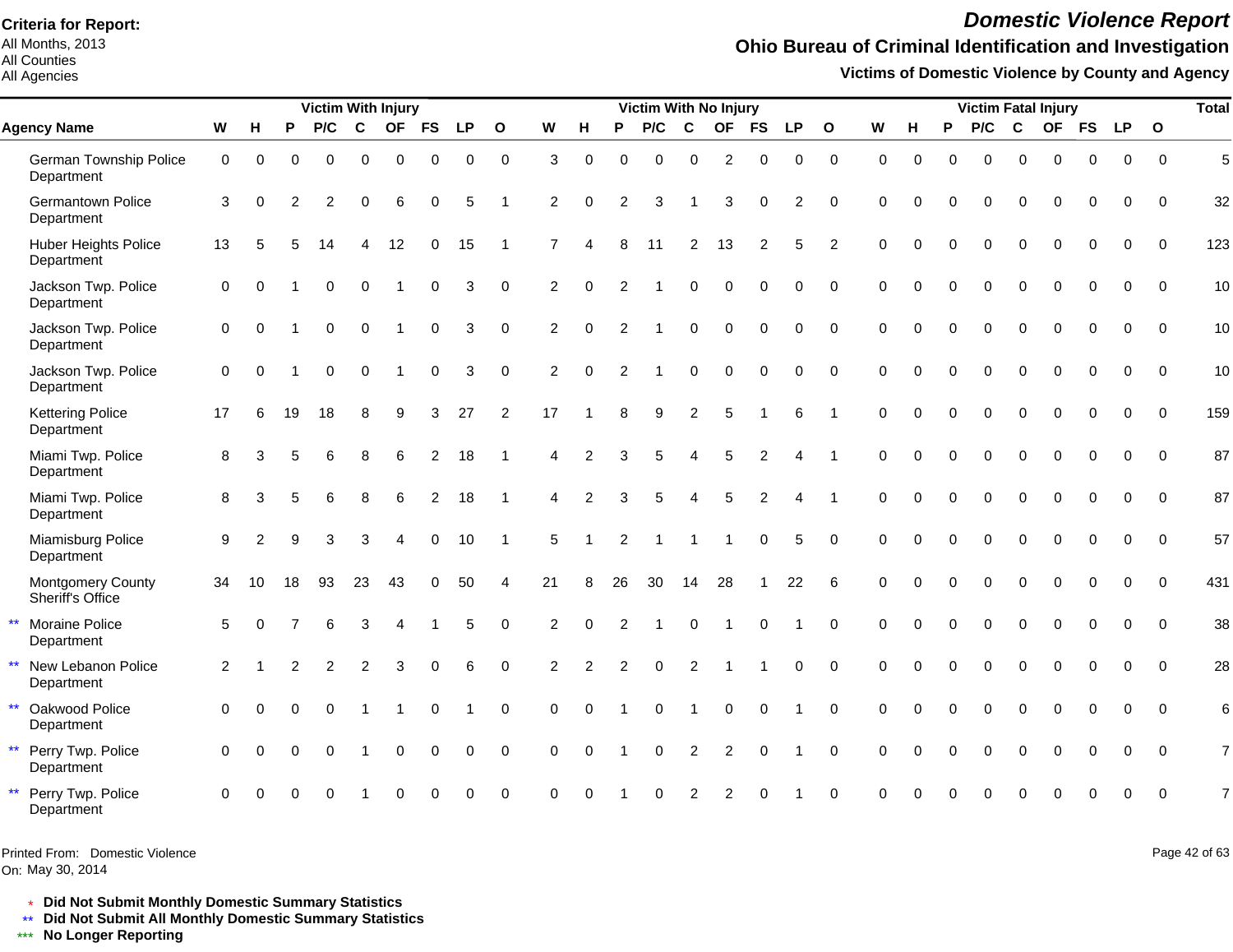All Months, 2013 All Counties

All Agencies

# *Domestic Violence Report*

## **Ohio Bureau of Criminal Identification and Investigation**

**Victims of Domestic Violence by County and Agency**

|              |                                                           |                     |          |    |          |             | <b>Victim With Injury</b> |           |                |                |                |          |          |                    |               | Victim With No Injury |                |          |              |          |          |          | <b>Victim Fatal Injury</b> |             |           |           |           |              | <b>Total</b> |
|--------------|-----------------------------------------------------------|---------------------|----------|----|----------|-------------|---------------------------|-----------|----------------|----------------|----------------|----------|----------|--------------------|---------------|-----------------------|----------------|----------|--------------|----------|----------|----------|----------------------------|-------------|-----------|-----------|-----------|--------------|--------------|
|              | <b>Agency Name</b>                                        | W                   | Н        | P  | P/C      | $\mathbf c$ | <b>OF</b>                 | <b>FS</b> | <b>LP</b>      | $\mathbf{o}$   | W              | н        | P        | P/C                | C             | <b>OF</b>             | <b>FS</b>      | LP       | $\mathbf{o}$ | W        | н        | P        | P/C                        | $\mathbf c$ | <b>OF</b> | <b>FS</b> | <b>LP</b> | $\mathbf{o}$ |              |
| $\star\star$ | Perry Twp. Police<br>Department                           | $\mathbf 0$         | $\Omega$ | 0  | $\Omega$ |             | $\mathbf 0$               | $\Omega$  | $\Omega$       | $\mathbf 0$    | $\Omega$       | $\Omega$ |          | 0                  | 2             | 2                     | $\Omega$       |          | $\mathbf 0$  | $\Omega$ | $\Omega$ | $\Omega$ | $\Omega$                   | $\Omega$    | $\Omega$  | $\Omega$  | $\Omega$  | $\Omega$     | 7            |
| $\star\star$ | Perry Twp. Police<br>Department                           | $\mathbf 0$         | $\Omega$ |    | $\Omega$ |             | $\Omega$                  | $\Omega$  | $\Omega$       | $\mathbf 0$    | $\Omega$       | $\Omega$ |          | 0                  | 2             | $\mathfrak{p}$        |                |          | $\Omega$     | $\Omega$ |          |          | $\Omega$                   | $\Omega$    | O         | 0         | $\Omega$  | $\Omega$     | 7            |
| $\star\star$ | Perry Twp. Police<br>Department                           | $\mathbf 0$         | $\Omega$ | 0  | $\Omega$ |             | ∩                         | $\Omega$  | $\Omega$       | $\Omega$       | $\Omega$       | $\Omega$ |          | 0                  | 2             | 2                     |                |          | $\Omega$     | $\Omega$ | O        | ∩        | O                          | $\Omega$    | $\Omega$  | $\Omega$  | $\Omega$  | $\Omega$     | 7            |
|              | Phillipsburg Police<br>Department                         | $\mathbf 0$         | $\Omega$ |    | $\Omega$ | $\Omega$    | $\Omega$                  | $\Omega$  | $\Omega$       | $\mathbf 0$    | $\Omega$       | $\Omega$ | $\Omega$ | $\Omega$           | $\Omega$      | $\Omega$              | $\Omega$       | 0        | $\Omega$     | $\Omega$ | $\Omega$ |          | $\Omega$                   | $\Omega$    | $\Omega$  | $\Omega$  | $\Omega$  | $\Omega$     | $\mathbf 0$  |
|              | <b>Riverside Police</b><br>Department                     | 16                  | 5        | 19 | 24       | 16          | 10                        | 2         | 24             |                | 47             | 14       | 56       | 47                 | 21            | 12                    | 3              | 68       | 25           | $\Omega$ | 0        | $\Omega$ | O                          | $\Omega$    | $\Omega$  | $\Omega$  | ∩         | $\Omega$     | 410          |
| $\star\star$ | <b>Sinclair Community</b><br>College Police<br>Department | $\Omega$            |          |    |          |             |                           |           | $\Omega$       | $\Omega$       | $\Omega$       |          |          |                    |               |                       |                | $\Omega$ | $\Omega$     | $\Omega$ |          |          |                            |             |           |           | $\Omega$  | $\Omega$     |              |
| $\star\star$ | <b>Sinclair Community</b><br>College Police<br>Department | $\Omega$            |          |    |          |             |                           |           |                | $\Omega$       |                | $\Omega$ |          |                    |               |                       |                | $\Omega$ |              | $\Omega$ |          |          |                            |             |           |           | $\Omega$  |              |              |
|              | <b>Trotwood Police</b><br>Department                      | 22                  | 5        | 13 | 53       | 13          | 20                        | $\Omega$  | 21             | 3              | 10             |          | 24       | 31                 | 10            | 22                    | 0              | 21       | 6            | $\Omega$ |          |          |                            |             |           | U         | $\Omega$  | $\Omega$     | 281          |
|              | <b>Union Police Department</b>                            |                     |          |    |          |             |                           |           | $\overline{c}$ | $\mathbf 0$    |                | $\Omega$ |          | 0                  | $\Omega$      |                       |                | 0        | $\Omega$     | $\Omega$ |          |          | 0                          | $\mathbf 0$ | $\Omega$  | $\Omega$  | $\Omega$  | $\Omega$     | 18           |
|              | *** University of Dayton<br>Police Department             | $\Omega$            |          |    |          |             | O                         |           |                | $\Omega$       | O              | O        | ∩        | 0                  | ∩             | O                     |                |          | $\Omega$     |          |          |          | O                          | $\Omega$    | $\Omega$  | O         | $\Omega$  | <sup>0</sup> | $\mathbf 0$  |
| $\star\star$ | University of Dayton<br>Police Department                 | $\mathsf{O}\xspace$ |          |    |          | $\Omega$    | $\Omega$                  | $\Omega$  | $\Omega$       | $\mathbf 0$    | $\Omega$       | $\Omega$ | $\Omega$ | O                  |               | $\Omega$              | $\Omega$       | $\Omega$ | $\Omega$     | $\Omega$ | $\Omega$ |          | $\Omega$                   | $\Omega$    | $\Omega$  | $\Omega$  | $\Omega$  | $\Omega$     | $\mathbf 0$  |
|              | Vandalia Police<br>Department                             | 6                   |          |    |          | 2           | 6                         |           | 5              | $\Omega$       | $\overline{2}$ | $\Omega$ | 3        | $\overline{2}$     | $\mathcal{P}$ | 2                     |                | 3        | $\Omega$     | $\Omega$ |          |          |                            |             |           | O         | $\Omega$  | $\Omega$     | 43           |
|              | <b>West Carrollton Police</b><br>Department               | 12                  | 3        | 11 | 11       | 2           |                           | 2         | 17             | $\overline{2}$ | 28             | 5        | я        | 15                 | 3             |                       | $\overline{2}$ | 22       | 11           | $\Omega$ |          | 0        | $\Omega$                   | $\Omega$    | $\Omega$  | 0         | $\Omega$  | $\Omega$     | 169          |
|              | Montgomery County Totals                                  | 204                 | 46       |    | 152 390  | 124 195     |                           | 20        | 311            | 23             | 263            |          |          | 72 243 302 118 294 |               |                       | 37             | 237 149  |              | $\Omega$ |          |          |                            |             |           |           | ∩         |              | 3180         |
|              | Morgan                                                    |                     |          |    |          |             |                           |           |                |                |                |          |          |                    |               |                       |                |          |              |          |          |          |                            |             |           |           |           |              |              |
| $\star\star$ | McConnelsville Police<br>Department                       | $\Omega$            |          |    |          |             |                           |           |                |                |                |          |          |                    |               |                       |                |          |              |          |          |          |                            |             |           |           |           |              | 11           |

On: May 30, 2014 Printed From: Domestic Violence Page 43 of 63

\* **Did Not Submit Monthly Domestic Summary Statistics**

**Did Not Submit All Monthly Domestic Summary Statistics**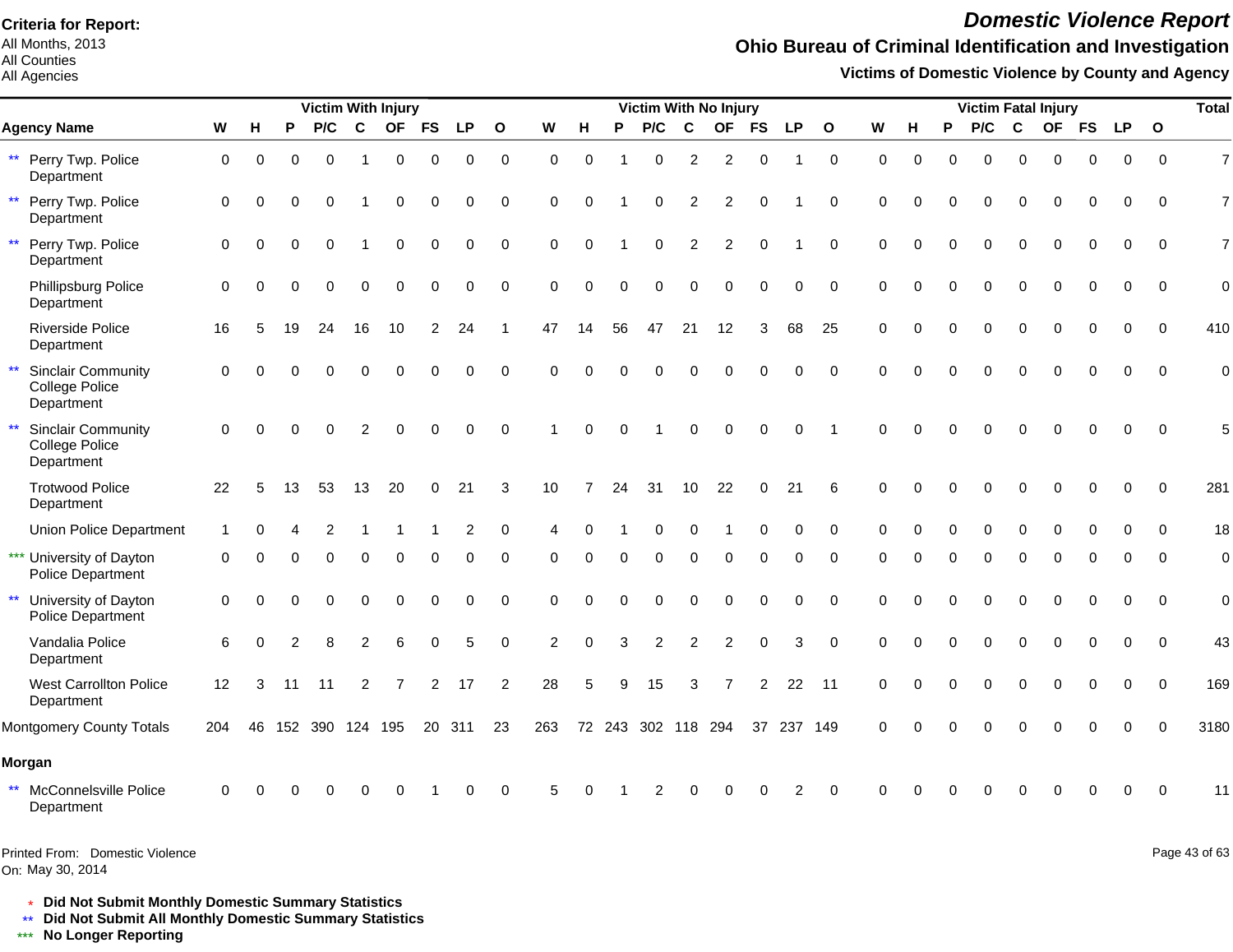All Months, 2013 All Counties

#### All Agencies

## *Domestic Violence Report*

## **Ohio Bureau of Criminal Identification and Investigation**

**Victims of Domestic Violence by County and Agency**

| <b>Victim With Injury</b>                             |             |          |    |          |          |           |                         |             |                |                | Victim With No Injury |          |          |                |                |             |                |                |             | <b>Victim Fatal Injury</b> |          |     |          |           |           | <b>Total</b> |              |               |
|-------------------------------------------------------|-------------|----------|----|----------|----------|-----------|-------------------------|-------------|----------------|----------------|-----------------------|----------|----------|----------------|----------------|-------------|----------------|----------------|-------------|----------------------------|----------|-----|----------|-----------|-----------|--------------|--------------|---------------|
| <b>Agency Name</b>                                    | W           | H        | P  | P/C      | C        | <b>OF</b> | <b>FS</b>               | <b>LP</b>   | $\mathbf{o}$   | W              | н                     | P        | P/C      | C              | <b>OF</b>      | <b>FS</b>   | <b>LP</b>      | $\mathbf{o}$   | W           | н                          | P        | P/C | C        | <b>OF</b> | <b>FS</b> | <b>LP</b>    | $\mathbf{o}$ |               |
| ** Morgan County Sheriff's<br>Office                  | 9           | 5        |    | 6        | 3        | 3         | 0                       | 10          | 8              | 26             | 8                     | 3        | 6        | 3              | 11             | 5           | 30             | 9              | $\mathbf 0$ | $\mathbf 0$                | $\Omega$ | 0   | $\Omega$ | O         | ∩         | 0            | $\mathbf 0$  | 149           |
| Morgan County Totals                                  | 9           |          |    |          | 3        | З         |                         | 10          | 8              | 31             | 8                     |          |          | 3              | 11             | 5           | 32             | 9              | $\Omega$    |                            |          |     |          |           |           | 0            | $\Omega$     | 160           |
| <b>Morrow</b>                                         |             |          |    |          |          |           |                         |             |                |                |                       |          |          |                |                |             |                |                |             |                            |          |     |          |           |           |              |              |               |
| <b>Cardington Police</b><br>Department                | 2           | 2        |    |          |          |           |                         | O           | 0              | 2              | $\Omega$              |          |          |                |                |             | 0              | 3              | $\Omega$    | $\Omega$                   |          |     |          |           |           | 0            | $\mathbf 0$  | 23            |
| $\star\star$<br>Morrow County Sheriff's<br>Office     | 4           |          |    |          | O        | 9         |                         | 5           | $\overline{c}$ | 14             | Δ                     | 11       |          | 6              |                | O           |                | 6              | ∩           | O                          |          |     |          |           |           | 0            | $\mathbf 0$  | 87            |
| Mount Gilead Police<br>Department                     | $\mathbf 1$ | $\Omega$ |    |          | 2        |           | $\overline{\mathbf{c}}$ | 6           | $\mathbf 0$    | $\Omega$       | $\Omega$              |          |          |                | C              | $\Omega$    | $\Omega$       | $\Omega$       | $\Omega$    | O                          |          |     |          |           |           | 0            | $\Omega$     | 14            |
| Morrow County Totals                                  | 7           |          |    |          |          |           | 3                       | 11          | $\overline{2}$ | 16             |                       | 12       |          |                |                |             |                | 9              | $\Omega$    |                            |          |     |          |           |           | 0            | $\Omega$     | 124           |
| <b>Muskingum</b>                                      |             |          |    |          |          |           |                         |             |                |                |                       |          |          |                |                |             |                |                |             |                            |          |     |          |           |           |              |              |               |
| <b>Dresden Police</b><br>Department                   | 0           |          |    |          | 0        | 0         | 0                       | 0           | $\mathbf 0$    | $\Omega$       | $\Omega$              |          |          |                | $\Omega$       | 0           | $\mathbf 0$    | $\mathbf 0$    | $\Omega$    | $\Omega$                   |          | ი   |          | O         |           | 0            | $\Omega$     | $\mathbf 0$   |
| Frazeysburg Police<br>$\star\star$<br>Department      | $\Omega$    | $\Omega$ | 0  | $\Omega$ | $\Omega$ | $\Omega$  | 0                       | 0           | $\mathbf 0$    |                | $\Omega$              | $\Omega$ | $\Omega$ | $\Omega$       | $\Omega$       | $\mathbf 0$ | $\mathbf 0$    | $\mathbf 0$    | $\Omega$    | $\Omega$                   |          | 0   | $\Omega$ | $\Omega$  |           | 0            | $\mathbf 0$  | $\mathbf{1}$  |
| Muskingum County<br>Sheriff's Office                  |             | 0        |    |          | 0        | 0         | 0                       | 0           | 0              | 68             | 21                    | 52       | 43       | 43             | 54             | 15          | 75             | 16             | $\Omega$    | $\Omega$                   |          | 0   | $\Omega$ | $\Omega$  |           | 0            | $\mathbf 0$  | 388           |
| New Concord Police<br>Department                      | $\mathbf 0$ | $\Omega$ |    |          |          | 0         | 0                       | $\mathbf 0$ | $\pmb{0}$      | $\overline{2}$ | $\Omega$              |          |          | $\Omega$       | $\Omega$       | $\mathbf 0$ | 0              | $\overline{1}$ | $\mathbf 0$ | $\Omega$                   | $\Omega$ | 0   | $\Omega$ | $\Omega$  | $\Omega$  | $\mathbf 0$  | $\mathbf 0$  | 5             |
| $\star\star$<br>Roseville Police<br>Department        | $\Omega$    |          |    | $\Omega$ |          | 3         | 0                       | 3           | $\pmb{0}$      |                |                       | 3        | $\Omega$ | $\overline{2}$ | $\overline{0}$ | $\mathbf 0$ | 4              | $\mathbf 0$    | $\mathbf 0$ | $\Omega$                   |          | 0   | $\Omega$ | $\Omega$  |           | 0            | $\mathbf 0$  | 19            |
| South Zanesville Police<br>$\star\star$<br>Department | $\mathbf 0$ | $\Omega$ |    |          | Δ        | 0         | $\Omega$                | 2           | -1             |                | $\Omega$              |          |          | 0              |                | $\mathbf 0$ | $\overline{c}$ | $\mathbf 0$    | $\Omega$    | $\Omega$                   |          | 0   | $\Omega$ | $\Omega$  |           | 0            | $\mathbf 0$  | 14            |
| Zanesville Police<br>Department                       | 16          | 8        | 11 | 24       | 7        | 16        |                         | 29          | 0              | 28             |                       | 16       | 17       | 8              | 8              | 5           | 11             | 3              | 0           | O                          |          | 0   | 0        | O         |           | 0            | $\mathbf 0$  | 209           |
| Muskingum County Totals                               | 17          | 9        | 11 | 25       | 13       | 19        |                         | 34          |                | 101            | 23                    | 72       | 62       | 53             | 63             | 20          | 92             | 20             | $\Omega$    | ∩                          |          | U   | ∩        |           |           | 0            | $\Omega$     | 636           |
| <b>Noble</b>                                          |             |          |    |          |          |           |                         |             |                |                |                       |          |          |                |                |             |                |                |             |                            |          |     |          |           |           |              |              |               |
| ** Caldwell Police<br>Department                      | $\Omega$    |          |    |          |          |           |                         |             | $\Omega$       | U              |                       |          |          |                |                |             | U              | $\Omega$       | ∩           |                            |          |     |          |           |           | U            | $\Omega$     |               |
| Printed From: Domestic Violence<br>On: May 30, 2014   |             |          |    |          |          |           |                         |             |                |                |                       |          |          |                |                |             |                |                |             |                            |          |     |          |           |           |              |              | Page 44 of 63 |

\* **Did Not Submit Monthly Domestic Summary Statistics**

**Did Not Submit All Monthly Domestic Summary Statistics**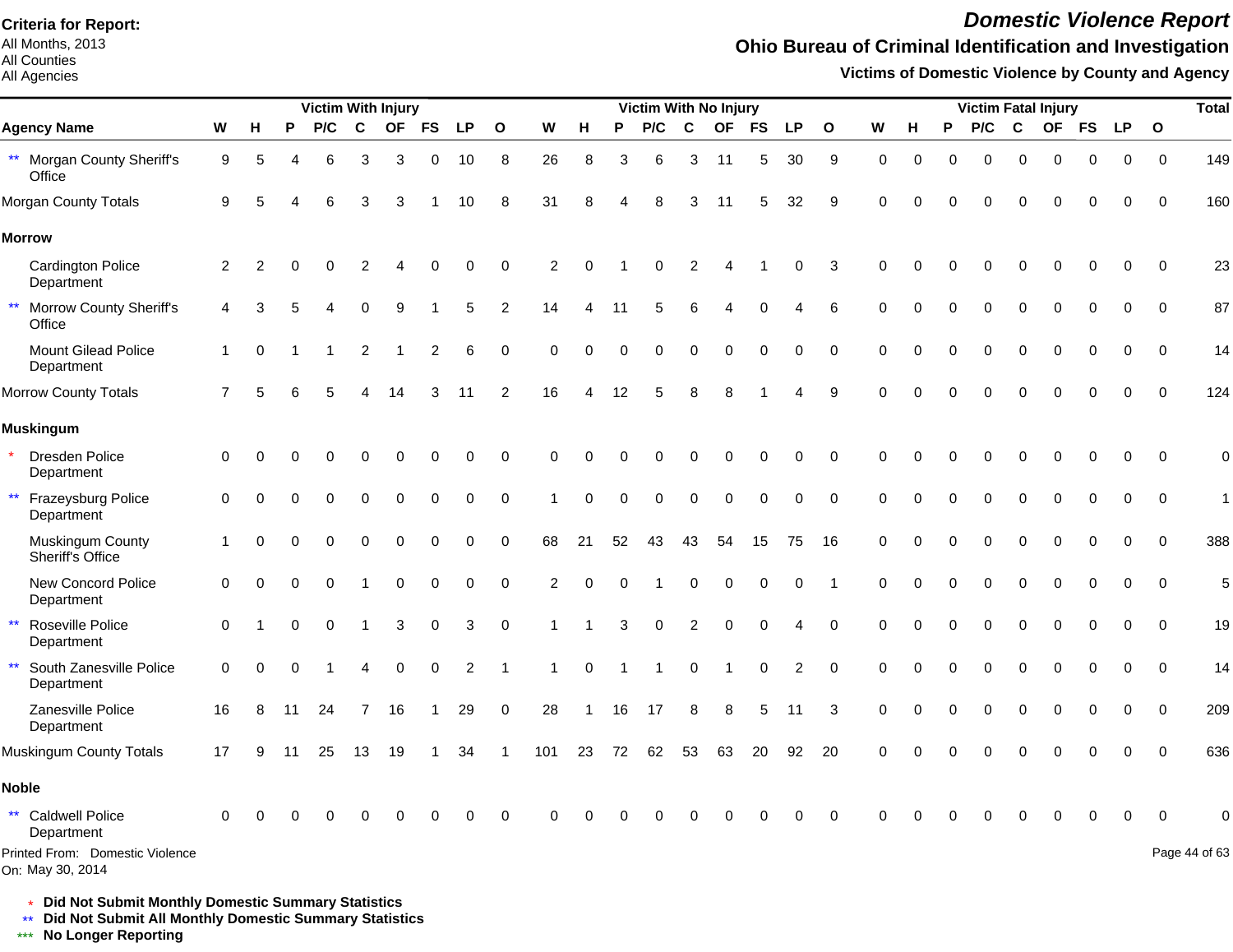All Months, 2013 All Counties

All Agencies

## *Domestic Violence Report*

## **Ohio Bureau of Criminal Identification and Investigation**

**Victims of Domestic Violence by County and Agency**

|                                                         |                |          |   | <b>Victim With Injury</b> |          |           |           |           |              |                |          |               | Victim With No Injury |                |                |           |           |                |             |   |          | <b>Victim Fatal Injury</b> |          |           |           |           |              | <b>Total</b>  |
|---------------------------------------------------------|----------------|----------|---|---------------------------|----------|-----------|-----------|-----------|--------------|----------------|----------|---------------|-----------------------|----------------|----------------|-----------|-----------|----------------|-------------|---|----------|----------------------------|----------|-----------|-----------|-----------|--------------|---------------|
| <b>Agency Name</b>                                      | W              | н        | P | P/C                       | C        | <b>OF</b> | <b>FS</b> | <b>LP</b> | $\mathbf{o}$ | W              | н        | P             | P/C                   | C              | <b>OF</b>      | <b>FS</b> | <b>LP</b> | $\mathbf{o}$   | W           | н | P        | P/C                        | C        | <b>OF</b> | <b>FS</b> | <b>LP</b> | $\mathbf{o}$ |               |
| Noble County Sheriffs<br>Office                         | 0              | $\Omega$ | 0 | $\Omega$                  | $\Omega$ | $\Omega$  | 0         | 0         | $\mathbf 0$  | 6              | 0        | 2             |                       | $\overline{2}$ | $\overline{7}$ | $\Omega$  | 5         | $\overline{c}$ | $\mathbf 0$ | 0 | $\Omega$ | $\Omega$                   | $\Omega$ | 0         | 0         | 0         | $\mathbf 0$  | 25            |
| <b>Noble County Totals</b>                              | $\Omega$       |          |   | O                         | O        | O         | $\Omega$  | $\Omega$  | 0            | 6              | ∩        | $\mathcal{P}$ |                       | 2              |                | $\Omega$  | 5         | 2              | $\Omega$    |   |          |                            | O        | $\Omega$  | $\Omega$  | $\Omega$  | $\Omega$     | 25            |
| Ottawa                                                  |                |          |   |                           |          |           |           |           |              |                |          |               |                       |                |                |           |           |                |             |   |          |                            |          |           |           |           |              |               |
| Carroll Twp. Police<br>Department                       | $\mathbf 0$    | $\Omega$ | O |                           |          |           | ∩         | $\Omega$  | $\mathbf 0$  | $\overline{2}$ | $\Omega$ |               |                       |                | 2              | $\Omega$  | 3         | $\Omega$       | $\Omega$    |   |          |                            |          |           | 0         | $\Omega$  | $\Omega$     | 13            |
| Catawba Island Twp.<br>Police Department                | 0              |          |   |                           | O        | 0         | 0         | $\Omega$  | 0            |                |          |               | ი                     | $\Omega$       | O              |           | 0         | $\mathbf 0$    | $\Omega$    |   |          | $\Omega$                   | $\Omega$ | $\Omega$  | 0         | 0         | $\Omega$     | 5             |
| $\star\star$<br><b>Clay Center Police</b><br>Department | 0              |          |   | $\Omega$                  | 0        | $\Omega$  | $\Omega$  | 0         | $\pmb{0}$    | $\Omega$       |          |               | 0                     | $\Omega$       | $\Omega$       | $\Omega$  | 0         | $\mathbf 0$    | $\Omega$    |   |          | $\Omega$                   | $\Omega$ | $\Omega$  | 0         | 0         | $\mathbf 0$  | 0             |
| $\star\star$<br>Clay Twp. Police<br>Department          | $\Omega$       |          |   | 0                         | 0        | $\bigcap$ | $\Omega$  | 0         | 0            | $\Omega$       | Ω        |               | 0                     |                | O              | $\Omega$  | $\Omega$  | $\Omega$       | ∩           |   |          | 0                          | 0        | O         | $\Omega$  | $\Omega$  | $\Omega$     | 1             |
| $\star\star$<br>Clay Twp. Police<br>Department          | 0              | O        |   | $\Omega$                  | $\Omega$ | $\Omega$  | $\Omega$  | $\Omega$  | $\mathbf 0$  | $\Omega$       | O        |               | O                     |                | $\Omega$       | $\Omega$  | $\Omega$  | $\Omega$       | $\Omega$    |   |          | $\Omega$                   | $\Omega$ | $\Omega$  | $\Omega$  | $\Omega$  | $\Omega$     | 1             |
| Danbury Twp. Police<br>Department                       |                | $\Omega$ | U | $\Omega$                  | 0        | $\Omega$  | 0         | 3         | 0            | 10             | $\Omega$ |               | O                     | $\Omega$       | 2              |           |           | $\Omega$       | $\Omega$    |   |          | O                          | $\Omega$ | $\Omega$  | $\Omega$  | $\Omega$  | $\Omega$     | 21            |
| <b>Elmore Police Department</b>                         | 0              |          |   |                           |          |           | $\Omega$  |           | 0            | $\Omega$       | $\Omega$ |               |                       |                |                | $\Omega$  | $\Omega$  | 0              | $\Omega$    | U |          | O                          | $\Omega$ | $\Omega$  | $\Omega$  | $\Omega$  | $\Omega$     | 7             |
| $\star\star$<br>Genoa Police Department                 |                | $\Omega$ | 0 | 0                         | 2        | $\Omega$  | 0         | 0         | 0            |                | 0        |               | 0                     | $\Omega$       | 0              | $\Omega$  | 0         | $\Omega$       | $\Omega$    | 0 | $\Omega$ | 0                          | $\Omega$ | 0         | 0         | ∩         | ∩            |               |
| Marble Head Police<br>Department                        | $\Omega$       |          | U | $\Omega$                  | 0        | $\Omega$  | 0         | 0         | $\mathbf 0$  | $\Omega$       | $\Omega$ | $\Omega$      | $\mathbf 0$           | $\Omega$       | 0              | $\Omega$  | 0         | $\Omega$       | $\Omega$    | O | 0        | $\Omega$                   | $\Omega$ | $\Omega$  | 0         | 0         | $\Omega$     | 1             |
| $\star\star$<br>Oak Harbor Police<br>Department         | $\mathbf 0$    |          |   | 0                         | 0        | $\Omega$  | $\Omega$  | $\Omega$  | $\mathbf 0$  | $\Omega$       |          |               | ი                     |                |                | $\Omega$  | 0         | $\mathbf 0$    | $\Omega$    |   |          | $\Omega$                   | $\Omega$ | $\Omega$  | 0         | $\Omega$  | $\Omega$     | $\mathbf 0$   |
| $\star\star$<br><b>Ottawa County Sheriffs</b><br>Office | 2              |          |   |                           |          | 3         | $\Omega$  | $\Omega$  | $\mathbf 0$  | $\Omega$       | Ω        |               | $\Omega$              | $\Omega$       | $\Omega$       |           | 2         |                | $\Omega$    |   |          | $\Omega$                   | $\Omega$ | $\Omega$  | $\Omega$  | $\Omega$  | $\Omega$     | 18            |
| $\star\star$<br>Port Clinton Police<br>Department       | 3              |          |   | O                         | 2        | 2         | ∩         |           | 9            | $\mathcal{P}$  |          |               |                       | $\Omega$       | 2              | $\Omega$  | 0         | 3              | $\Omega$    |   |          | O                          | $\Omega$ | O         | $\Omega$  | $\Omega$  | $\Omega$     | 30            |
| ** Put In Bay Police<br>Department                      | $\mathbf 0$    | $\Omega$ |   | $\Omega$                  | $\Omega$ | $\Omega$  | $\Omega$  | $\Omega$  | $\Omega$     | $\Omega$       | $\Omega$ |               | $\Omega$              |                |                | $\Omega$  | 3         | $\Omega$       | $\Omega$    |   |          | $\Omega$                   | $\Omega$ | $\Omega$  | $\Omega$  | $\Omega$  | $\Omega$     | 5             |
| Rocky Ridge Police<br>Department                        | $\Omega$       | $\Omega$ | U | $\Omega$                  | $\Omega$ | $\Omega$  | $\Omega$  | $\Omega$  | $\Omega$     | $\Omega$       | $\Omega$ |               | $\Omega$              | $\Omega$       | $\Omega$       |           | $\Omega$  | $\Omega$       | $\Omega$    |   |          | O                          | $\Omega$ | ∩         | 0         | $\Omega$  | $\Omega$     | $\mathbf 0$   |
| Ottawa County Totals                                    | $\overline{7}$ |          |   |                           |          |           |           |           |              | 16             |          |               |                       |                |                |           |           |                |             |   |          |                            |          |           |           |           |              | 106           |
| Printed From: Domestic Violence                         |                |          |   |                           |          |           |           |           |              |                |          |               |                       |                |                |           |           |                |             |   |          |                            |          |           |           |           |              | Page 45 of 63 |

On: May 30, 2014

\* **Did Not Submit Monthly Domestic Summary Statistics**

**Did Not Submit All Monthly Domestic Summary Statistics**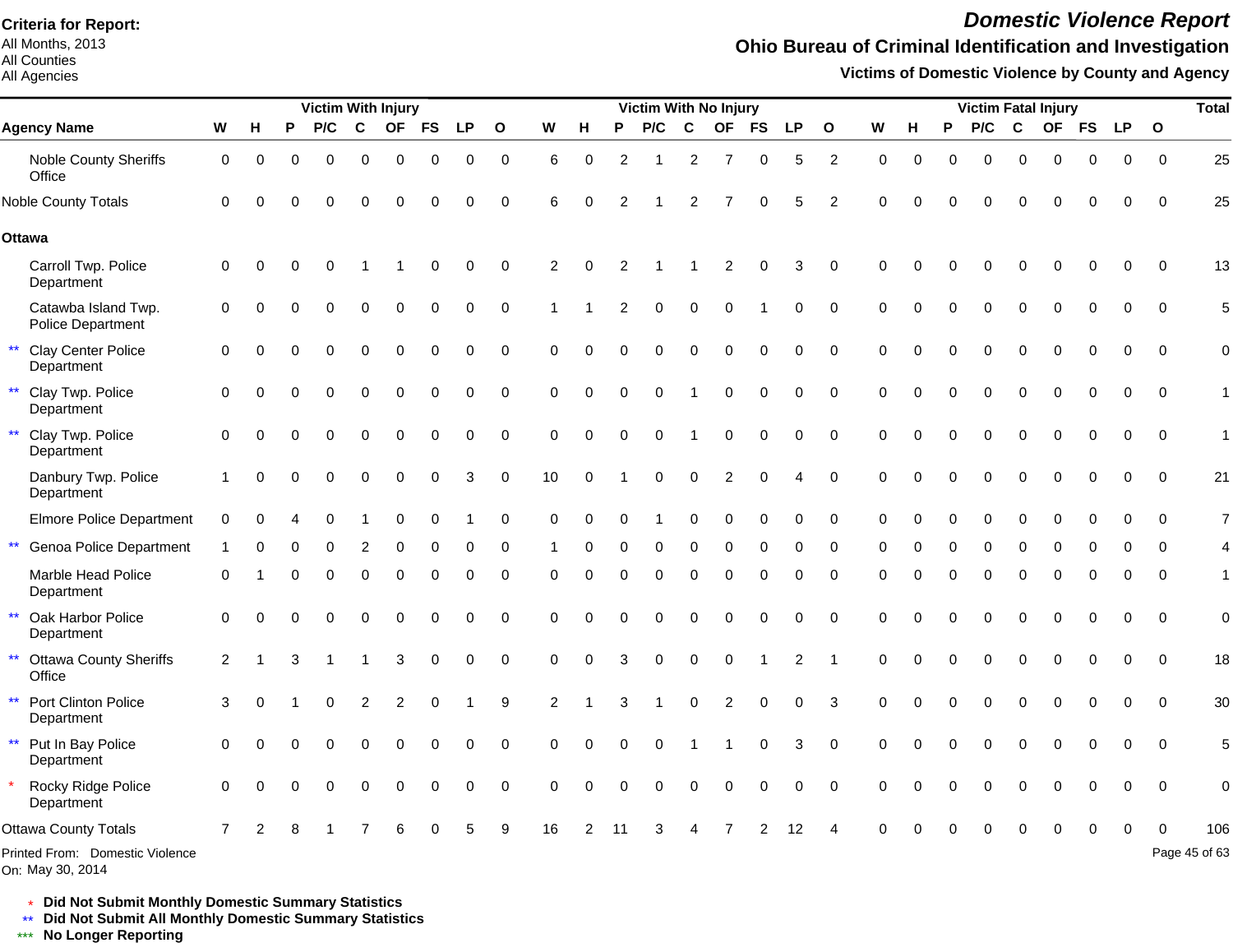All Months, 2013 All Counties

#### All Agencies

# *Domestic Violence Report*

### **Ohio Bureau of Criminal Identification and Investigation**

**Victims of Domestic Violence by County and Agency**

|                                                |             |          |    | <b>Victim With Injury</b> |             |             |          |             |                |                |          |          | <b>Victim With No Injury</b> |             |                |                |                |              |             |          |   |     |          | <b>Victim Fatal Injury</b> |          |             |                         | <b>Total</b>   |
|------------------------------------------------|-------------|----------|----|---------------------------|-------------|-------------|----------|-------------|----------------|----------------|----------|----------|------------------------------|-------------|----------------|----------------|----------------|--------------|-------------|----------|---|-----|----------|----------------------------|----------|-------------|-------------------------|----------------|
| <b>Agency Name</b>                             | W           | н        | P  | P/C                       | $\mathbf c$ |             | OF FS    | <b>LP</b>   | $\overline{O}$ | W              | H        | P        | P/C                          | $\mathbf c$ | <b>OF</b>      | <b>FS</b>      | <b>LP</b>      | $\mathbf{o}$ | W           | н        | P | P/C | C        | OF FS                      |          | <b>LP</b>   | $\overline{\mathbf{O}}$ |                |
| Paulding                                       |             |          |    |                           |             |             |          |             |                |                |          |          |                              |             |                |                |                |              |             |          |   |     |          |                            |          |             |                         |                |
| ** Antwerp Police<br>Department                | 0           |          |    |                           |             |             |          |             | $\mathbf 0$    | $\Omega$       |          |          |                              |             |                |                | በ              | $\mathbf 0$  | $\Omega$    |          |   |     |          |                            |          | 0           | $\mathbf 0$             | $\mathbf 0$    |
| <b>Latty Police Department</b>                 | $\Omega$    |          |    |                           |             |             |          | $\Omega$    | $\mathbf 0$    | $\Omega$       |          |          |                              |             |                | $\Omega$       | $\Omega$       | $\mathbf 0$  | $\Omega$    | $\Omega$ |   |     |          |                            |          |             | $\Omega$                | $\mathbf 0$    |
| <b>Paulding County Sheriffs</b><br>Office      | 9           |          | 6  | 6                         |             | 10          |          | 4           | 0              | 4              | 3        | 5        | 3                            |             | 7              | 0              | 2              | 0            | 0           | $\Omega$ | ∩ | 0   | $\Omega$ | $\Omega$                   | ∩        | 0           | $\mathbf 0$             | 63             |
| <b>Paulding Police</b><br>Department           | 3           |          |    | $\Omega$                  |             | $\mathbf 0$ | 0        | 0           | 0              | $\overline{c}$ | $\Omega$ |          |                              | $\Omega$    | $\Omega$       | $\Omega$       | 0              | $\mathbf 0$  | $\Omega$    | $\Omega$ |   |     |          |                            |          | 0           | $\mathbf 0$             | 8              |
| $\star\star$<br>Payne Police Department        | $\mathbf 0$ |          |    |                           |             | 0           | 0        | 0           | $\pmb{0}$      | 0              | $\Omega$ | 0        | 0                            | 0           | $\Omega$       | $\mathbf 0$    | $\pmb{0}$      | $\mathbf 0$  | $\mathbf 0$ | 0        |   | 0   | 0        | 0                          |          | 0           | $\Omega$                | $\mathbf{1}$   |
| Paulding County Totals                         | 12          | 2        |    |                           | 3           | 10          |          |             | $\mathbf 0$    | 6              | 3        |          | 3                            |             |                | $\Omega$       | 2              | $\mathbf 0$  | $\Omega$    | O        |   | O   |          |                            |          | O           | $\Omega$                | 72             |
| Perry                                          |             |          |    |                           |             |             |          |             |                |                |          |          |                              |             |                |                |                |              |             |          |   |     |          |                            |          |             |                         |                |
| <b>Corning Police</b><br>Department            | $\mathbf 0$ |          |    |                           |             | 0           | 0        | 0           | $\pmb{0}$      | $\Omega$       | $\Omega$ |          |                              | 0           | 0              | 0              | 0              | $\mathbf 0$  | $\Omega$    | $\Omega$ |   | U   |          | 0                          |          | 0           | $\Omega$                | $\mathbf 0$    |
| Crooksville Police<br>Department               | 2           | $\Omega$ |    |                           | $\Omega$    | 0           | 0        |             | $\mathbf 0$    | $\overline{7}$ | $\Omega$ | $\Omega$ | 2                            |             | $\mathbf 0$    | 0              | 5              |              | $\mathbf 0$ | $\Omega$ |   | 0   | $\Omega$ | 0                          |          | 0           | $\Omega$                | 20             |
| Junction City Police<br>Department             | $\Omega$    | $\Omega$ |    |                           | 0           | $\Omega$    | 0        | 3           | 0              |                | $\Omega$ |          | $\Omega$                     | $\Omega$    | $\Omega$       | $\Omega$       | 6              | $\Omega$     | $\Omega$    | $\Omega$ |   | 0   | $\Omega$ | $\Omega$                   | $\Omega$ | 0           | $\Omega$                | 10             |
| New Lexington Police<br>Department             | $\mathbf 1$ | 2        | O  | 3                         |             | 3           |          |             |                | Δ              | $\Omega$ |          | 2                            | $\Omega$    | $\Omega$       |                | $\overline{2}$ | 0            | $\Omega$    | $\Omega$ |   | U   |          | O                          |          | 0           | $\Omega$                | 29             |
| New Straitsville Police<br>$***$<br>Department | $\Omega$    |          |    |                           |             | $\Omega$    | $\Omega$ | $\mathbf 0$ | $\mathbf 0$    | 0              | $\Omega$ |          | $\Omega$                     |             | $\mathbf 0$    | $\mathbf 0$    | 6              | -1           | $\Omega$    | $\Omega$ |   | 0   |          |                            | $\Omega$ | 0           | $\Omega$                | 9              |
| Perry County Sheriff's<br>Office               | 26          |          | 16 | 14                        | 8           | 18          | $\Omega$ | 6           | $\mathbf 0$    | 29             | 8        | 16       | 30                           | 14          | 29             | $\overline{2}$ | 20             | $\mathbf 0$  | $\Omega$    | $\Omega$ |   |     |          |                            |          | 0           | $\Omega$                | 242            |
| Shawnee Police<br>$\star\star$<br>Department   |             |          |    |                           | 0           | $\mathbf 0$ | 0        | 0           | $\pmb{0}$      | 0              | $\Omega$ |          |                              | 0           | $\Omega$       | $\mathbf 0$    | 0              | $\mathbf 0$  |             | $\Omega$ |   |     | 0        | $\Omega$                   | $\Omega$ | $\mathbf 0$ | $\mathbf 0$             | 3              |
| $\star\star$<br>Somerset Police<br>Department  |             | $\Omega$ | O  |                           | 0           | 0           | 0        | 0           | $\pmb{0}$      | $\Omega$       | $\Omega$ | 0        | $\Omega$                     | 0           | $\Omega$       | 0              | 0              | $\mathbf 0$  | $\mathbf 0$ | $\Omega$ |   | 0   | $\Omega$ | 0                          |          | 0           | $\mathbf 0$             | $\overline{c}$ |
| ** Thornville Police<br>Department             | $\Omega$    | $\Omega$ | O  |                           | 0           | $\mathbf 0$ | 0        | $\mathbf 0$ | $\mathbf 0$    | $\Omega$       | $\Omega$ | $\Omega$ | $\mathbf 0$                  | $\mathbf 0$ | $\overline{0}$ | 0              | $\mathbf 0$    | -1           | $\Omega$    | $\Omega$ |   | 0   | $\Omega$ | O                          |          | 0           | $\Omega$                | $\overline{c}$ |
| Perry County Totals                            | 31          |          | 16 | 20                        | я           | 21          |          | 14          |                | 41             |          | 22       | 34                           | 16          | 29             | 3              | 39             | 3            |             |          |   |     |          |                            |          | O           | $\Omega$                | 317            |
| Printed From: Domestic Violence                |             |          |    |                           |             |             |          |             |                |                |          |          |                              |             |                |                |                |              |             |          |   |     |          |                            |          |             |                         | Page 46 of 63  |

On: May 30, 2014

Page 46 of 63

\* **Did Not Submit Monthly Domestic Summary Statistics**

**Did Not Submit All Monthly Domestic Summary Statistics**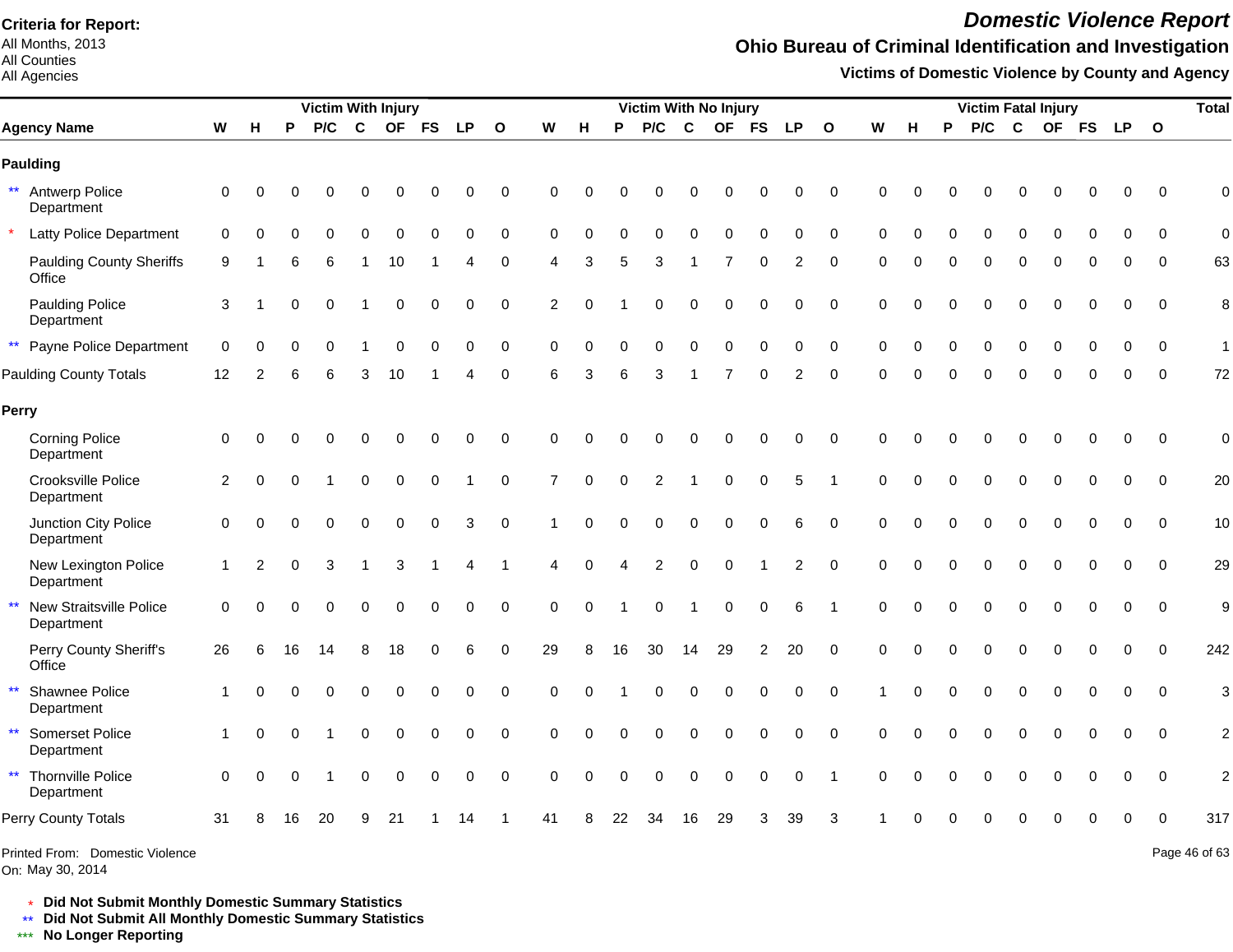All Months, 2013 All Counties

#### All Agencies

## *Domestic Violence Report*

## **Ohio Bureau of Criminal Identification and Investigation**

**Victims of Domestic Violence by County and Agency**

|                                                        |             |          |          | <b>Victim With Injury</b> |             |             |             |             |                |                |          |          | Victim With No Injury |             |                |           |                |                |          |          |          | <b>Victim Fatal Injury</b> |             |          |             |             |                | <b>Total</b>   |
|--------------------------------------------------------|-------------|----------|----------|---------------------------|-------------|-------------|-------------|-------------|----------------|----------------|----------|----------|-----------------------|-------------|----------------|-----------|----------------|----------------|----------|----------|----------|----------------------------|-------------|----------|-------------|-------------|----------------|----------------|
| <b>Agency Name</b>                                     | W           | H        | P        | P/C                       | $\mathbf c$ | <b>OF</b>   | <b>FS</b>   | <b>LP</b>   | $\mathbf{o}$   | W              | н        | P        | P/C                   | C           | <b>OF</b>      | <b>FS</b> | <b>LP</b>      | $\mathbf{o}$   | W        | н        | P        | P/C                        | C           |          | OF FS       | <b>LP</b>   | $\mathbf{o}$   |                |
| Pickaway                                               |             |          |          |                           |             |             |             |             |                |                |          |          |                       |             |                |           |                |                |          |          |          |                            |             |          |             |             |                |                |
| Ashville Police<br>Department                          | $\mathbf 0$ | 0        | $\Omega$ | $\Omega$                  | 0           | 0           | 0           | 0           | 0              | $\Omega$       | $\Omega$ | $\Omega$ | U                     | ∩           | 0              |           | 0              | $\Omega$       | ∩        |          |          |                            | $\Omega$    | 0        | 0           | 0           | $\mathbf 0$    | $\mathbf 0$    |
| Circleville Police<br>Department                       | 8           | 5        |          | 10                        | 7           | 10          |             | 4           | 1              | 45             | 14       | 24       | 39                    | 13          | 59             | 4         | 30             | 6              | $\Omega$ | $\Omega$ | $\Omega$ | 0                          | $\mathbf 0$ | 0        | $\mathbf 0$ | $\mathbf 0$ | $\mathbf 0$    | 284            |
| <b>Commercial Point Police</b><br>Department           | $\mathbf 0$ | $\Omega$ | O        | $\Omega$                  | 0           |             | $\mathbf 0$ | $\mathbf 0$ | $\mathbf 0$    | 3              | $\Omega$ |          | 0                     |             | $\overline{2}$ | $\Omega$  | 0              | $\mathbf 0$    | $\Omega$ | $\Omega$ | $\Omega$ | 0                          | $\mathbf 0$ | $\Omega$ | $\mathbf 0$ | $\mathbf 0$ | $\overline{0}$ | 8              |
| <b>Pickaway County Sheriffs</b><br>Office              | 12          | 6        | 9        | Δ                         | 9           | 20          | 0           | 14          | 5              | 11             | Δ        | 13       | 9                     | 6           | 19             |           | 14             | $\overline{4}$ | $\Omega$ | ∩        | $\Omega$ | 0                          | $\mathbf 0$ | 0        | 0           | 0           | $\mathbf 0$    | 160            |
| <b>Pike County Sheriffs</b><br>Office                  | 3           | $\Omega$ |          | $\Omega$                  | 6           | 2           | $\Omega$    | 6           | $\mathbf 0$    | $\Omega$       | $\Omega$ | $\Omega$ | $\Omega$              | $\Omega$    | $\Omega$       | $\Omega$  | 0              | $\Omega$       | $\Omega$ | $\Omega$ | $\Omega$ | $\Omega$                   | $\Omega$    | $\Omega$ | $\Omega$    | $\Omega$    | $\Omega$       | 18             |
| $\star\star$<br>South Bloomfield Police<br>Department  | $\mathbf 0$ | $\Omega$ | $\Omega$ | $\Omega$                  | 0           | $\mathbf 0$ | $\mathbf 0$ | $\mathbf 0$ | $\mathbf 0$    | $\overline{2}$ |          |          |                       | $\Omega$    | $\Omega$       | $\Omega$  | 0              | $\mathbf 0$    | $\Omega$ | $\Omega$ | $\Omega$ | 0                          | $\mathbf 0$ | 0        | $\Omega$    | $\mathbf 0$ | $\overline{0}$ | 5              |
| <b>Pickaway County Totals</b>                          | 23          | 11       | 14       | 14                        | 22          | 33          |             | 24          | 6              | 61             | 19       | 39       | 49                    | 20          | 80             | 5         | 44             | 10             | $\Omega$ | $\Omega$ | $\Omega$ | $\Omega$                   | $\Omega$    | $\Omega$ | $\Omega$    | $\Omega$    | $\Omega$       | 475            |
| Pike                                                   |             |          |          |                           |             |             |             |             |                |                |          |          |                       |             |                |           |                |                |          |          |          |                            |             |          |             |             |                |                |
| <b>Pike County Sheriffs</b><br>Office                  | 23          | 7        | 22       | 3                         | 20          | 21          | 4           | 39          | 19             | 8              | 2        |          | 0                     |             |                | 3         |                | -1             | 0        | $\Omega$ | $\Omega$ | 0                          | $\Omega$    | $\Omega$ | $\Omega$    | 0           | $\mathbf 0$    | 193            |
| Piketon Police<br>Department                           | 3           |          |          | 3                         |             |             | $\mathbf 0$ | 3           | $\mathbf 0$    | 2              | $\Omega$ | 2        | 2                     |             |                |           | 6              | $\mathbf 0$    | $\Omega$ | $\Omega$ | $\Omega$ | 0                          | $\Omega$    | $\Omega$ | $\Omega$    | $\Omega$    | $\Omega$       | 28             |
| <b>Waverly Police</b><br>Department                    | 5           |          |          | $\Omega$                  | 0           | $\Omega$    | $\Omega$    | 6           | 0              | 4              |          | 2        | $\Omega$              |             |                | $\Omega$  | 3              | $\Omega$       | $\Omega$ |          |          | 0                          | $\Omega$    | $\Omega$ | $\Omega$    | $\Omega$    | $\Omega$       | 25             |
| Pike County Totals                                     | 31          | 9        | 24       | 6                         | 21          | 22          | Δ           | 48          | 19             | 14             | 3        | 11       | 2                     | 8           | 6              |           | 13             |                | $\Omega$ | $\Omega$ |          |                            |             |          | $\Omega$    | $\Omega$    | $\Omega$       | 246            |
| Portage                                                |             |          |          |                           |             |             |             |             |                |                |          |          |                       |             |                |           |                |                |          |          |          |                            |             |          |             |             |                |                |
| Aurora Police Department                               | 2           | 2        |          |                           |             |             |             | 0           | $\overline{2}$ | 5              |          |          |                       |             |                |           | $\overline{2}$ |                | $\Omega$ |          |          |                            |             |          |             | $\Omega$    | $\Omega$       | 35             |
| $\star\star$<br><b>Brady Lake Police</b><br>Department | 0           | $\Omega$ | $\Omega$ | $\Omega$                  | $\Omega$    | $\Omega$    | $\Omega$    | 0           | 0              |                |          |          | 0                     | $\mathbf 1$ | 0              | 0         | 0              | $\Omega$       | $\Omega$ | 0        | $\Omega$ | $\Omega$                   | $\Omega$    | $\Omega$ | $\Omega$    | 0           | $\mathbf 0$    | 4              |
| <b>Brimfield Twp. Police</b><br>Department             | 0           | $\Omega$ | $\Omega$ | 0                         | 0           | 0           | 0           | 4           | $\mathbf 0$    |                | $\Omega$ | 0        | 0                     | 0           |                | 0         | 4              | $\mathbf 0$    | 0        | 0        | $\Omega$ | 0                          | $\Omega$    | $\Omega$ | $\mathbf 0$ | 0           | $\mathbf 0$    | 10             |
| Garrettsville Police<br>Department                     |             |          | 0        | 0                         | 0           |             |             | 0           | $\mathbf 0$    | $\Omega$       |          | $\Omega$ |                       | 0           |                |           | 0              | $\mathbf 0$    | $\Omega$ |          |          |                            |             |          | $\Omega$    | $\mathbf 0$ | $\overline{0}$ | $\overline{7}$ |
| Printed From: Domestic Violence<br>On: May 30, 2014    |             |          |          |                           |             |             |             |             |                |                |          |          |                       |             |                |           |                |                |          |          |          |                            |             |          |             |             |                | Page 47 of 63  |

\* **Did Not Submit Monthly Domestic Summary Statistics**

**Did Not Submit All Monthly Domestic Summary Statistics**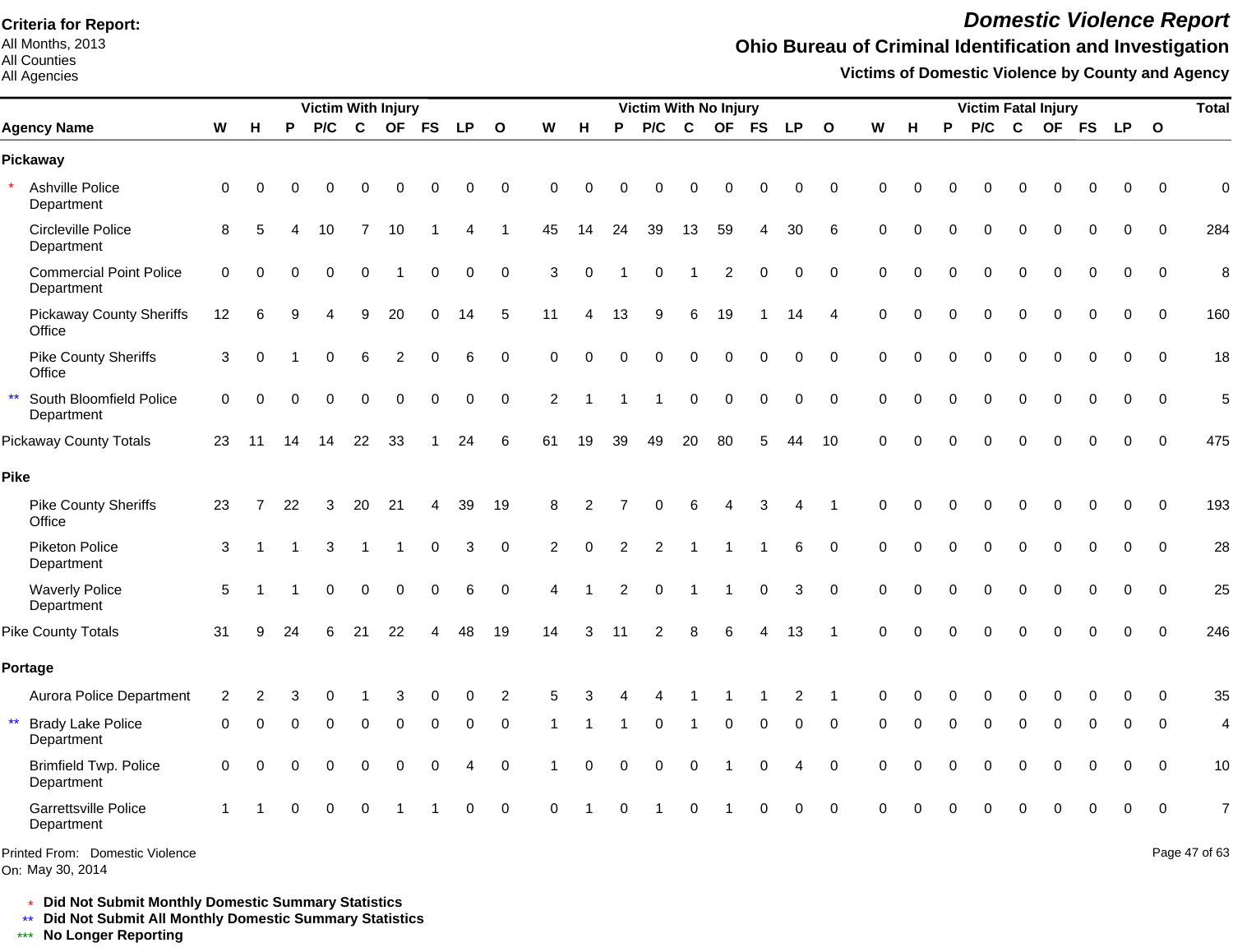All Months, 2013 All Counties

#### All Agencies

## *Domestic Violence Report*

## **Ohio Bureau of Criminal Identification and Investigation**

**Victims of Domestic Violence by County and Agency**

|                                                           |                         |          |          | <b>Victim With Injury</b> |                |             |             |                |              |             |                |                | Victim With No Injury |          |                |             |          |                |          |          |          | <b>Victim Fatal Injury</b> |             |           |             |           |             | <b>Total</b>   |
|-----------------------------------------------------------|-------------------------|----------|----------|---------------------------|----------------|-------------|-------------|----------------|--------------|-------------|----------------|----------------|-----------------------|----------|----------------|-------------|----------|----------------|----------|----------|----------|----------------------------|-------------|-----------|-------------|-----------|-------------|----------------|
| <b>Agency Name</b>                                        | W                       | н        | P        | P/C                       | $\mathbf c$    | <b>OF</b>   | <b>FS</b>   | LP.            | $\mathbf{o}$ | W           | н              | P              | P/C                   | C        | <b>OF</b>      | <b>FS</b>   | LP.      | $\mathbf{o}$   | W        | н        | P        | P/C                        | C           | <b>OF</b> | <b>FS</b>   | <b>LP</b> | $\mathbf 0$ |                |
| <b>Hiram Police Department</b>                            | $\mathbf 0$             | 0        | 0        | $\Omega$                  | 0              | $\Omega$    | $\Omega$    | 0              | $\mathbf 0$  | $\Omega$    | 0              | 0              | 0                     | $\Omega$ | $\mathbf 0$    | $\Omega$    | 0        | $\Omega$       | $\Omega$ | 0        | $\Omega$ | 0                          | 0           | $\Omega$  | $\Omega$    | $\Omega$  | $\Omega$    | $\mathbf 0$    |
| $\star\star$<br>Kent Police Department                    | 1                       | $\Omega$ |          | 7                         | $\overline{2}$ | 5           |             | 11             | 2            | 2           |                |                | 20                    | 3        | -1             | 0           | 23       | $\overline{4}$ | 0        | 0        | 0        | 0                          | 0           | 0         | 0           | 0         | $\Omega$    | 97             |
| Kent State Univ Police<br>Department                      | 0                       | $\Omega$ |          | $\Omega$                  | $\Omega$       | $\Omega$    | $\Omega$    | 0              | 0            | $\Omega$    | $\Omega$       | $\Omega$       |                       | $\Omega$ | $\Omega$       | $\Omega$    | 0        |                | $\Omega$ | $\Omega$ | $\Omega$ | 0                          | $\mathbf 0$ | $\Omega$  | 0           | 0         | $\Omega$    | $\overline{c}$ |
| Mantua Police<br>Department                               | 0                       | $\Omega$ | $\Omega$ | $\Omega$                  | 1              | $\Omega$    | $\mathbf 0$ | 3              | $\mathbf 0$  | 3           |                | $\Omega$       | 0                     | -1       | $\Omega$       |             | 3        | $\Omega$       | $\Omega$ | $\Omega$ | $\Omega$ | $\Omega$                   | $\Omega$    | $\Omega$  | $\Omega$    | 0         | $\Omega$    | 13             |
| Portage County Sheriffs<br>Office                         | $\overline{\mathbf{c}}$ | $\Omega$ | 2        | 0                         | 4              |             | $\Omega$    | 3              | 5            | 49          | 9              | 31             | 0                     | 17       | 46             |             | 50       | 52             | 0        | $\Omega$ | $\Omega$ | 0                          | $\Omega$    | 0         | 0           | 0         | $\mathbf 0$ | 272            |
| $\star\star$<br>Ravenna Police<br>Department              | 3                       | $\Omega$ |          | $\overline{2}$            | $\Omega$       |             | $\mathbf 0$ |                | $\mathbf 0$  |             |                | $\overline{2}$ | 0                     |          |                | $\mathbf 0$ | 6        | $\mathbf 0$    | $\Omega$ | $\Omega$ | $\Omega$ | 0                          | $\mathbf 0$ | 0         | $\mathbf 0$ | $\Omega$  | $\mathbf 0$ | 19             |
| Robinson Memorial<br><b>Hospital Police</b><br>Department | $\Omega$                | $\Omega$ |          | $\Omega$                  | $\Omega$       | $\Omega$    | $\Omega$    | $\overline{0}$ | $\Omega$     | $\Omega$    | $\Omega$       |                | 0                     | $\Omega$ | $\Omega$       | $\Omega$    | 0        | $\Omega$       | $\Omega$ | $\Omega$ | $\Omega$ | 0                          | $\Omega$    | $\Omega$  | $\Omega$    | $\Omega$  | $\Omega$    | $\mathbf 0$    |
| Streetsboro Police<br>Department                          | 3                       | 2        |          |                           |                |             |             | 14             | 0            |             | $\Omega$       | $\Omega$       | 0                     |          | O              | $\Omega$    | 4        | $\Omega$       | $\Omega$ | 0        | ∩        | O                          | $\Omega$    | O         | $\Omega$    | $\Omega$  | $\Omega$    | 41             |
| ** Windham Police<br>Department                           | 0                       | $\Omega$ | $\Omega$ | $\Omega$                  | 3              | $\Omega$    | $\Omega$    |                | 0            | 3           |                | 6              |                       | 3        | $\overline{c}$ | $\mathbf 0$ |          | 6              | $\Omega$ |          | $\Omega$ | 0                          | $\Omega$    | $\Omega$  | $\Omega$    | $\Omega$  | $\mathbf 0$ | 33             |
| <b>Portage County Totals</b>                              | 12                      | 5        | 13       | 13                        | 17             | 15          | 3           | 37             | 9            | 66          | 18             | 51             | 27                    | 28       | 53             | 3           | 99       | 64             | $\Omega$ |          | $\Omega$ | U                          | $\Omega$    | O         | $\Omega$    | $\Omega$  | $\Omega$    | 533            |
| Preble                                                    |                         |          |          |                           |                |             |             |                |              |             |                |                |                       |          |                |             |          |                |          |          |          |                            |             |           |             |           |             |                |
| Camden Police<br>Department                               | 2                       | O        |          |                           |                |             |             | 2              | $\Omega$     | 12          | З              |                | O                     |          |                | O           | 7        | $\Omega$       | $\Omega$ |          |          |                            |             |           |             | $\Omega$  | $\Omega$    | 29             |
| Eaton Police Department                                   | 5                       |          |          |                           |                |             |             | 11             | 10           | 12          | $\overline{2}$ |                |                       | 3        |                | 3           | 9        | 20             | $\Omega$ |          |          | 0                          | $\Omega$    |           |             | 0         | $\Omega$    | 101            |
| $***$<br><b>Gratis Police Department</b>                  | 0                       | O        | O        | 0                         | 0              | $\Omega$    | $\Omega$    | 0              | 0            | $\Omega$    | $\Omega$       | ∩              | 0                     | 0        | $\Omega$       | $\Omega$    |          | 0              | 0        | ∩        | $\Omega$ | 0                          | 0           | $\Omega$  | $\Omega$    | 0         | $\mathbf 0$ | $\mathbf{1}$   |
| $^{\star\star}$<br>Lewisburg Police<br>Department         | 0                       | $\Omega$ |          |                           | 0              | $\mathbf 0$ | 0           | 4              | 0            | $\mathbf 0$ | $\Omega$       | 2              |                       | 0        | $\Omega$       |             | 3        | -1             | $\Omega$ | 0        | $\Omega$ | 0                          | 0           | 0         | 0           | 0         | 0           | 13             |
| New Paris Police<br>Department                            | 1                       | O        |          |                           | 0              | $\Omega$    | $\Omega$    | 0              | $\mathbf 0$  | 4           | Ω              |                | 0                     | $\Omega$ | $\Omega$       | $\Omega$    | $\Omega$ | $\Omega$       | $\Omega$ |          | $\Omega$ | $\Omega$                   | $\Omega$    | $\Omega$  | $\Omega$    | $\Omega$  | $\Omega$    | $\overline{7}$ |
| Preble County Sheriff's<br>Office                         | 6                       | 0        |          |                           | 2              | $\Omega$    | $\Omega$    | 3              |              | 37          | 3              | 14             | 8                     | 11       | 20             |             | 30       | $\overline{2}$ | $\Omega$ |          | ∩        | 0                          | $\Omega$    | 0         | $\Omega$    | 0         | $\Omega$    | 146            |
| West Alexandria Police<br>Department                      | $\Omega$                | ∩        |          | O                         | O              | $\Omega$    | $\Omega$    |                | 0            | 3           |                |                | 3                     | 2        | 2              |             | 2        |                |          |          |          |                            | $\Omega$    | O         | $\Omega$    | 0         | $\mathbf 0$ | 22             |
| Printed From: Domestic Violence<br>On: May 30, 2014       |                         |          |          |                           |                |             |             |                |              |             |                |                |                       |          |                |             |          |                |          |          |          |                            |             |           |             |           |             | Page 48 of 63  |

\* **Did Not Submit Monthly Domestic Summary Statistics**

**Did Not Submit All Monthly Domestic Summary Statistics**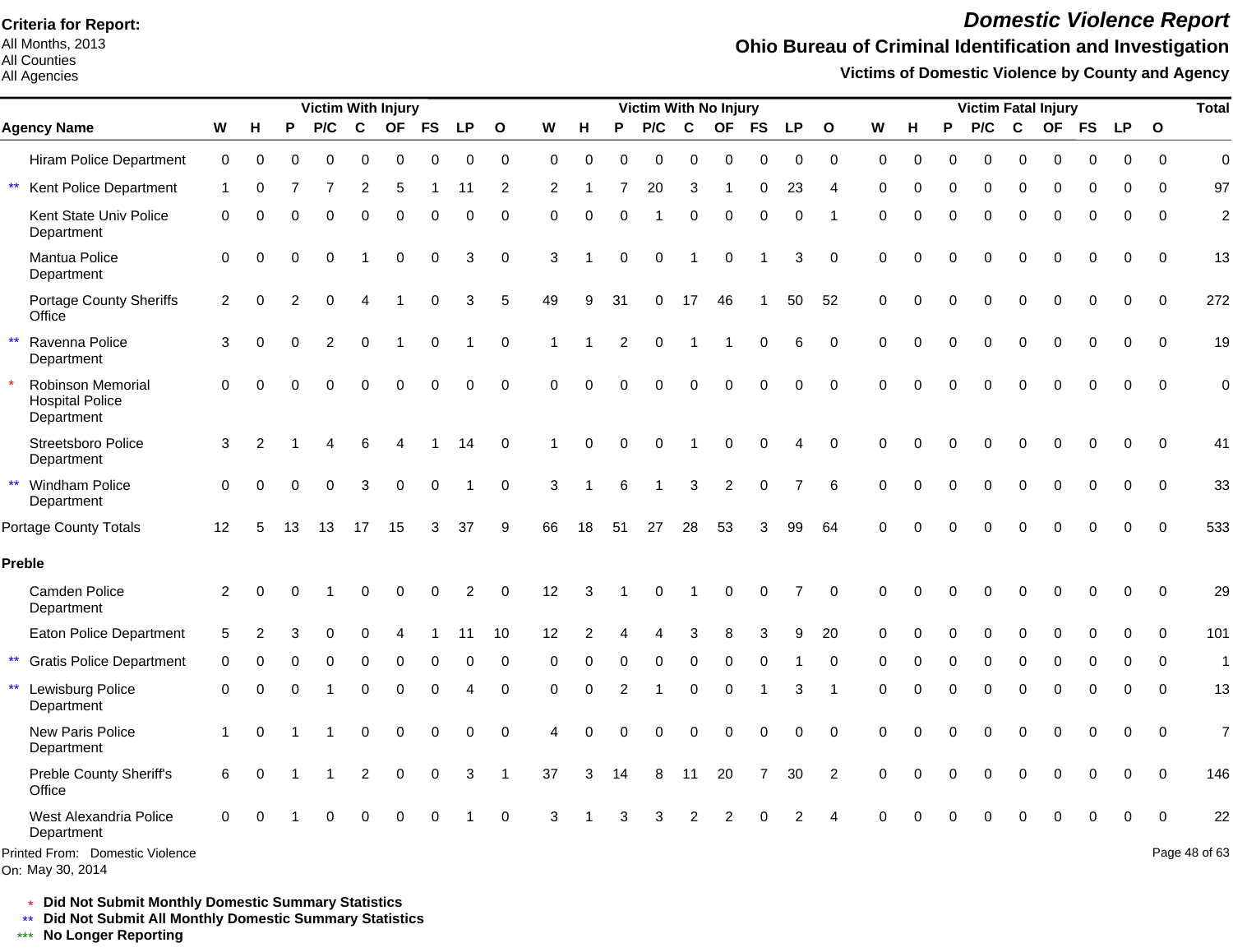All Months, 2013 All Counties

#### All Agencies

## *Domestic Violence Report*

## **Ohio Bureau of Criminal Identification and Investigation**

**Victims of Domestic Violence by County and Agency**

|                                                         |               |          |          | <b>Victim With Injury</b> |                |                |             |             |              |             |          |          | Victim With No Injury |              |             |             |                |                         |          |          |             |          |             | <b>Victim Fatal Injury</b> |             |             |              | <b>Total</b>  |
|---------------------------------------------------------|---------------|----------|----------|---------------------------|----------------|----------------|-------------|-------------|--------------|-------------|----------|----------|-----------------------|--------------|-------------|-------------|----------------|-------------------------|----------|----------|-------------|----------|-------------|----------------------------|-------------|-------------|--------------|---------------|
| <b>Agency Name</b>                                      | W             | Н        | P        | P/C                       | C              | <b>OF</b>      | <b>FS</b>   | <b>LP</b>   | $\mathbf{o}$ | W           | н        | P        | P/C                   | $\mathbf{C}$ | <b>OF</b>   | <b>FS</b>   | LP             | $\mathbf{o}$            | W        | н        | P           | P/C      | C           | <b>OF</b>                  | <b>FS</b>   | <b>LP</b>   | $\mathbf{o}$ |               |
| Preble County Totals                                    | 14            | 2        | 6        |                           | $\overline{2}$ |                |             | 21          | 11           | 68          | 9        | 24       | 16                    | 17           | 30          | 11          | 52             | 27                      | $\Omega$ | $\Omega$ | 0           | $\Omega$ | $\Omega$    | $\Omega$                   | 0           | $\Omega$    | $\Omega$     | 319           |
| Putnam                                                  |               |          |          |                           |                |                |             |             |              |             |          |          |                       |              |             |             |                |                         |          |          |             |          |             |                            |             |             |              |               |
| $\star\star$<br><b>Belmore Police</b><br>Department     | $\mathbf 0$   | $\Omega$ |          |                           |                | O              | 0           | $\Omega$    | $\mathbf 0$  | $\Omega$    | $\Omega$ | ∩        | O                     |              |             |             | 0              | $\Omega$                | $\Omega$ |          |             | O        | $\Omega$    | $\Omega$                   | $\Omega$    | $\Omega$    | $\Omega$     | $\Omega$      |
| <b>Columbus Grove Police</b><br>Department              | 2             | ∩        | ∩        | $\Omega$                  | $\Omega$       | $\Omega$       | $\Omega$    |             | $\mathbf 0$  | $\Omega$    |          | ∩        | $\Omega$              | $\Omega$     | $\Omega$    | $\Omega$    |                | $\Omega$                | $\Omega$ | $\Omega$ | $\Omega$    | $\Omega$ | $\Omega$    | $\Omega$                   | $\Omega$    | $\Omega$    | $\Omega$     | 5             |
| $\star\star$<br><b>Continental Police</b><br>Department | 0             |          |          | $\Omega$                  | 0              | $\mathbf 0$    | $\mathbf 0$ | $\mathbf 0$ | $\mathbf 0$  | $\Omega$    | $\Omega$ | $\Omega$ | 0                     | $\Omega$     | $\Omega$    | $\Omega$    | 0              | $\mathbf 0$             | $\Omega$ | $\Omega$ | $\Omega$    | 0        | $\mathbf 0$ | $\mathbf 0$                | $\mathbf 0$ | $\mathbf 0$ | $\Omega$     | $\mathbf 0$   |
| $\star\star$<br>Fort Jennings Police<br>Department      | 0             | $\Omega$ | 0        | $\Omega$                  | 0              | $\mathbf 0$    | 0           | 0           | $\mathbf 0$  | $\Omega$    | $\Omega$ | $\Omega$ | 0                     | $\Omega$     | $\Omega$    | $\Omega$    | 0              | $\mathbf 0$             | $\Omega$ | $\Omega$ | 0           | $\Omega$ | $\pmb{0}$   | $\Omega$                   | $\Omega$    | $\pmb{0}$   | $\Omega$     | $\mathbf 0$   |
| Gilboa Police Department                                | $\mathbf 0$   | ∩        | ∩        | $\Omega$                  | 0              | 0              | 0           | $\mathbf 0$ | $\mathbf 0$  | $\Omega$    | $\Omega$ | $\Omega$ | 0                     | 0            | $\Omega$    | $\Omega$    | 0              | $\mathbf 0$             | $\Omega$ | 0        | $\Omega$    | 0        | $\mathbf 0$ | $\Omega$                   | 0           | 0           | $\Omega$     | $\mathbf 0$   |
| <b>Glandorf Police</b><br>Department                    | 0             | ∩        |          | ∩                         | 0              | $\Omega$       | 0           | 0           | 0            | 0           | 0        | $\Omega$ | 0                     | 0            | $\Omega$    | $\Omega$    | 0              | $\Omega$                | ∩        |          | 0           | 0        | $\Omega$    | $\Omega$                   | 0           | 0           | $\Omega$     | $\mathbf 0$   |
| Kalida Police Department                                | $\mathbf 0$   | $\Omega$ |          |                           | 0              | 0              | 0           | 0           | 0            | $\mathbf 0$ | $\Omega$ | $\Omega$ | 0                     | 0            | 0           | $\Omega$    | 0              | 0                       | 0        | $\Omega$ | $\Omega$    | 0        | $\mathbf 0$ | 0                          | 0           | $\Omega$    | 0            | $\mathbf 0$   |
| Leipsic Police Department                               |               |          |          |                           | 0              |                | $\Omega$    | $\Omega$    | $\mathbf 0$  | O           |          |          | 0                     | $\Omega$     |             |             | 0              | $\Omega$                | $\Omega$ |          |             | $\Omega$ | $\Omega$    |                            | $\Omega$    | $\Omega$    | $\Omega$     | 5             |
| <b>Ottawa Police Department</b>                         |               |          |          |                           |                |                | O           | 2           | 0            | $\Omega$    | C        |          | 0                     | ∩            | O           |             |                | $\Omega$                | $\Omega$ |          | O           | $\Omega$ | $\Omega$    | $\Omega$                   | $\Omega$    | ∩           | $\Omega$     | 11            |
| <b>Ottoville Police</b><br>Department                   | 0             | $\Omega$ | 0        | $\Omega$                  | 0              | $\mathbf 0$    | $\mathbf 0$ | 0           | 0            | $\Omega$    | $\Omega$ | $\Omega$ | 0                     | $\Omega$     | $\mathbf 0$ | $\mathbf 0$ | 0              | $\mathbf 0$             | $\Omega$ | $\Omega$ | $\mathbf 0$ | 0        | $\mathbf 0$ | $\mathbf 0$                | $\mathbf 0$ | $\mathbf 0$ | $\mathbf 0$  | $\mathbf 0$   |
| $\star\star$<br>Pandora Police<br>Department            | $\mathbf 0$   | $\Omega$ |          | $\Omega$                  | 0              | $\Omega$       | $\Omega$    | 0           | $\mathbf 0$  | $\Omega$    | $\Omega$ | $\Omega$ | 0                     | $\Omega$     | $\Omega$    | $\Omega$    | 0              | -1                      | $\Omega$ | $\Omega$ | $\Omega$    | $\Omega$ | $\Omega$    | $\Omega$                   | $\mathbf 0$ | $\mathbf 0$ | $\mathbf 0$  | 1             |
| $\star\star$<br><b>Putnam County Sheriffs</b><br>Office | $\mathbf{3}$  | $\Omega$ | $\Omega$ | $\Omega$                  | 4              |                | 0           | 3           | 1            |             |          |          | 0                     |              |             |             | 0              | $\mathbf 0$             | $\Omega$ | $\Omega$ | $\mathbf 0$ | 0        | $\mathbf 0$ | $\Omega$                   | $\mathbf 0$ | $\mathbf 0$ | $\mathbf 0$  | 18            |
| <b>Putnam County Totals</b>                             | 7             | $\Omega$ | 3        |                           | 8              | $\overline{2}$ | $\Omega$    | 6           |              |             | 3        | 2        | 0                     |              |             |             | $\overline{c}$ | $\overline{\mathbf{1}}$ | $\Omega$ | $\Omega$ |             | $\Omega$ | $\Omega$    |                            | $\Omega$    | $\mathbf 0$ | $\Omega$     | 40            |
| Richland                                                |               |          |          |                           |                |                |             |             |              |             |          |          |                       |              |             |             |                |                         |          |          |             |          |             |                            |             |             |              |               |
| <b>Bellville Police</b><br>Department                   | $\mathbf 1$   |          | O        |                           | 0              |                | 0           | 0           | $\mathbf 0$  | $\Omega$    |          |          | 0                     | 0            |             | O           |                | $\Omega$                | $\Omega$ | 0        | ŋ           | 0        | 0           | 0                          | 0           | 0           | $\Omega$     | 7             |
| <b>Butler Police Department</b>                         |               |          |          |                           | 0              | $\Omega$       | $\Omega$    | 0           | $\mathbf 0$  | $\Omega$    | $\Omega$ |          | $\Omega$              | 0            |             | 0           | 0              | $\Omega$                | $\Omega$ | 0        | $\Omega$    | 0        | $\Omega$    | $\Omega$                   | $\Omega$    | 0           | $\Omega$     | 3             |
| $\star\star$<br><b>Lexington Police</b><br>Department   | $\mathcal{P}$ |          |          |                           |                |                |             | 0           | $\mathbf 0$  | 6           |          |          | 0                     |              |             |             |                |                         |          |          |             |          |             |                            | ი           | $\Omega$    | $\Omega$     | 19            |
| Printed From: Domestic Violence                         |               |          |          |                           |                |                |             |             |              |             |          |          |                       |              |             |             |                |                         |          |          |             |          |             |                            |             |             |              | Page 49 of 63 |

\* **Did Not Submit Monthly Domestic Summary Statistics**

**Did Not Submit All Monthly Domestic Summary Statistics**

<u>\*\*</u> Did Not Submit All M∗<br><mark>\*\*\*</mark> No Longer Reporting

On: May 30, 2014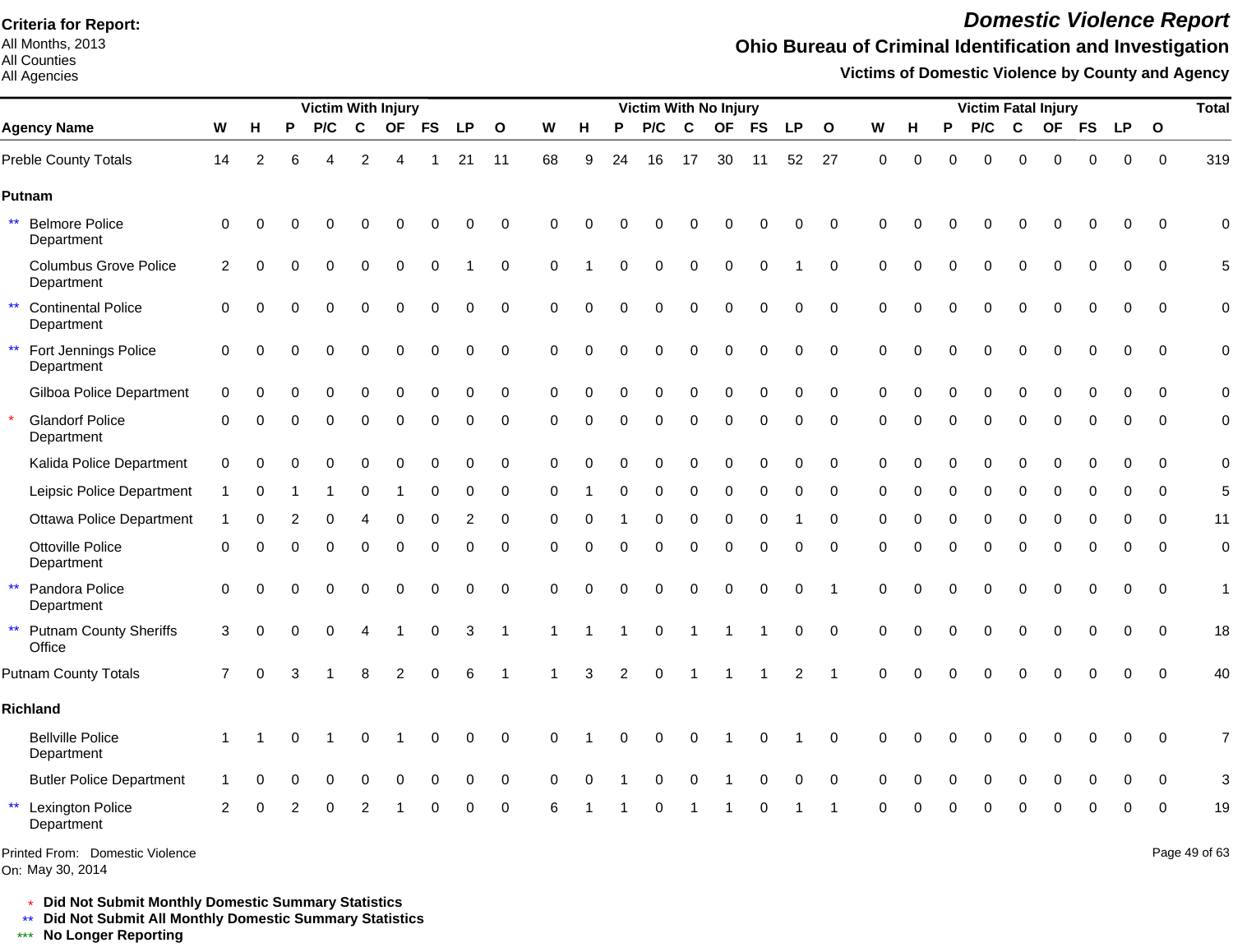All Months, 2013 All Counties

#### All Agencies

## *Domestic Violence Report*

## **Ohio Bureau of Criminal Identification and Investigation**

**Victims of Domestic Violence by County and Agency**

|                                                      |             |    |          | <b>Victim With Injury</b> |             |          |             |             |              |    |                |    | <b>Victim With No Injury</b> |             |           |           |           |                |             |          |          |          |             | <b>Victim Fatal Injury</b> |          |           |              | <b>Total</b>  |
|------------------------------------------------------|-------------|----|----------|---------------------------|-------------|----------|-------------|-------------|--------------|----|----------------|----|------------------------------|-------------|-----------|-----------|-----------|----------------|-------------|----------|----------|----------|-------------|----------------------------|----------|-----------|--------------|---------------|
| <b>Agency Name</b>                                   | W           | н  | P        | P/C                       | $\mathbf c$ |          | OF FS       | <b>LP</b>   | $\mathbf{o}$ | W  | н              | P  | P/C                          | C           | <b>OF</b> | <b>FS</b> | <b>LP</b> | $\mathbf{o}$   | W           | н        | P        | P/C      | $\mathbf c$ |                            | OF FS    | <b>LP</b> | $\mathbf{o}$ |               |
| <b>Mansfield Police</b><br>Department                | 23          | 4  | 16       | 33                        | 11          | 10       | $\mathbf 0$ | 46          | 5            | 20 | 2              | 23 | 20                           | 4           | 5         | 5         | 18        | 20             | $\mathbf 0$ | 0        | $\Omega$ | $\Omega$ | 0           | $\Omega$                   | 0        | 0         | $\mathbf 0$  | 265           |
| <b>Ontario Police</b><br>Department                  | $\mathbf 0$ | 0  |          | 5                         | 0           | 0        | 0           | 0           | -1           | 3  | $\Omega$       |    | 0                            | $\mathbf 0$ | -1        |           |           | -1             | $\mathbf 0$ | $\Omega$ | O        | $\Omega$ | $\Omega$    | $\Omega$                   | 0        | 0         | $\Omega$     | 15            |
| <b>Richland County Sheriff's</b><br>Office           | 15          | 5  | 17       | 8                         | 13          | 14       | 0           | 23          | 13           | 32 | 14             | 23 | 9                            | 17          | 16        | 6         | 14        | 17             | $\Omega$    | $\Omega$ | 0        | $\Omega$ | $\Omega$    | $\Omega$                   | $\Omega$ | $\Omega$  | $\Omega$     | 256           |
| <b>Shelby Police Department</b>                      | 6           |    |          |                           | 3           | 3        | 0           | 6           | -1           | 3  |                | 5  | 3                            |             | 2         |           |           | $\Omega$       | $\Omega$    |          | 0        | $\Omega$ |             |                            | O        | $\Omega$  | $\Omega$     | 50            |
| <b>Richland County Totals</b>                        | 48          | 13 | 37       | 48                        | 29          | 29       | $\Omega$    | 75          | 20           | 64 | 19             | 54 | 32                           | 26          | 27        | 13        | 42        | 39             | $\Omega$    | ∩        | $\Omega$ | $\Omega$ | $\Omega$    | $\Omega$                   | $\Omega$ | $\Omega$  | $\Omega$     | 615           |
| <b>Ross</b>                                          |             |    |          |                           |             |          |             |             |              |    |                |    |                              |             |           |           |           |                |             |          |          |          |             |                            |          |           |              |               |
| <b>Chillicothe Police</b><br>Department              | 9           |    | 5        | 12                        | 8           | 14       | $\Omega$    | 19          | 5            |    |                | հ  | 5                            | ∩           | З         | 2         | $\Omega$  | 9              | $\Omega$    |          |          |          |             |                            | U        | ∩         | $\Omega$     | 102           |
| Ross County Sheriff's<br>Office                      | 41          | 10 | 21       | 26                        | 19          | 28       |             | 18          | 18           | 28 |                | 17 | 16                           | 12          | 13        | 2         | 19        | 20             | $\mathbf 0$ | $\Omega$ | 0        | $\Omega$ | 0           | $\Omega$                   | $\Omega$ | $\Omega$  | $\Omega$     | 316           |
| Ross County Totals                                   | 50          | 14 | 26       | 38                        | 27          | 42       |             | 37          | 23           | 29 | $\overline{7}$ | 23 | 21                           | 12          | 16        | 4         | 19        | 29             | $\Omega$    | $\Omega$ | U        | ∩        |             |                            |          | $\Omega$  | $\Omega$     | 418           |
| <b>Sandusky</b>                                      |             |    |          |                           |             |          |             |             |              |    |                |    |                              |             |           |           |           |                |             |          |          |          |             |                            |          |           |              |               |
| $\star\star$<br><b>Bellevue Police</b><br>Department | $\Omega$    |    |          |                           |             |          |             | $\Omega$    | $\Omega$     |    |                |    | 5                            | 2           |           | 0         | 0         | $\Omega$       | $\Omega$    |          |          |          |             |                            |          |           | $\Omega$     | 21            |
| <b>Clyde Police Department</b>                       | 3           |    |          |                           |             |          |             | 6           | $\Omega$     | 18 |                |    |                              |             |           | 3         | 29        |                | ∩           |          |          |          |             |                            |          |           | $\Omega$     | 109           |
| <b>Fremont Police</b><br>Department                  | 5           |    | 0        | 6                         | 5           | 0        | 0           | 10          | Δ            | 46 | 16             | 15 | 21                           | 20          | 6         | 3         | 74        | 37             | $\mathbf 0$ | 0        | 0        | 0        | 0           | 0                          | 0        | 0         | $\Omega$     | 271           |
| Gibsonburg Police<br>Department                      |             | O  | $\Omega$ | $\Omega$                  |             | $\Omega$ | $\Omega$    |             |              | 3  | $\Omega$       | 3  | 0                            | 8           |           | $\Omega$  |           | 0              | $\Omega$    | $\Omega$ | O        | $\Omega$ | 0           | $\Omega$                   | $\Omega$ | 0         | $\Omega$     | 20            |
| <b>Sandusky County Sheriffs</b><br>Office            | 8           |    |          | 6                         |             |          |             |             | $\mathbf 0$  | 12 | 4              | 11 | 12                           | 8           | 9         | 0         | 16        | $\overline{2}$ | $\Omega$    | $\Omega$ | 0        | $\Omega$ | 0           | $\Omega$                   | $\Omega$ | 0         | $\Omega$     | 110           |
| $\star\star$<br>Woodville Police<br>Department       | $\Omega$    |    | O        | 0                         | $\Omega$    |          | 0           | $\mathbf 0$ | $\mathbf 0$  | 3  |                | 0  | 0                            | $\mathbf 0$ | 3         | 0         |           | $\mathbf 0$    | 0           | $\Omega$ | 0        | ∩        | ŋ           |                            | $\Omega$ | 0         | 0            | 10            |
| Sandusky County Totals                               | 17          |    | 3        | 12                        | 10          | 8        |             | 24          | 5            | 86 | 28             | 42 | 49                           | 47          | 30        | 6         | 121       | 46             | $\Omega$    |          |          |          |             |                            |          |           | $\Omega$     | 541           |
| <b>Scioto</b>                                        |             |    |          |                           |             |          |             |             |              |    |                |    |                              |             |           |           |           |                |             |          |          |          |             |                            |          |           |              |               |
| New Boston Police                                    | 3           |    |          |                           |             |          |             |             | 2            | 3  | -1             |    | 3                            |             |           | 0         |           |                | $\Omega$    |          | 0        | $\Omega$ | 0           | 0                          | 0        | 0         |              | 27            |
| Printed From: Domestic Violence<br>On: May 30, 2014  |             |    |          |                           |             |          |             |             |              |    |                |    |                              |             |           |           |           |                |             |          |          |          |             |                            |          |           |              | Page 50 of 63 |

\* **Did Not Submit Monthly Domestic Summary Statistics**

**Did Not Submit All Monthly Domestic Summary Statistics**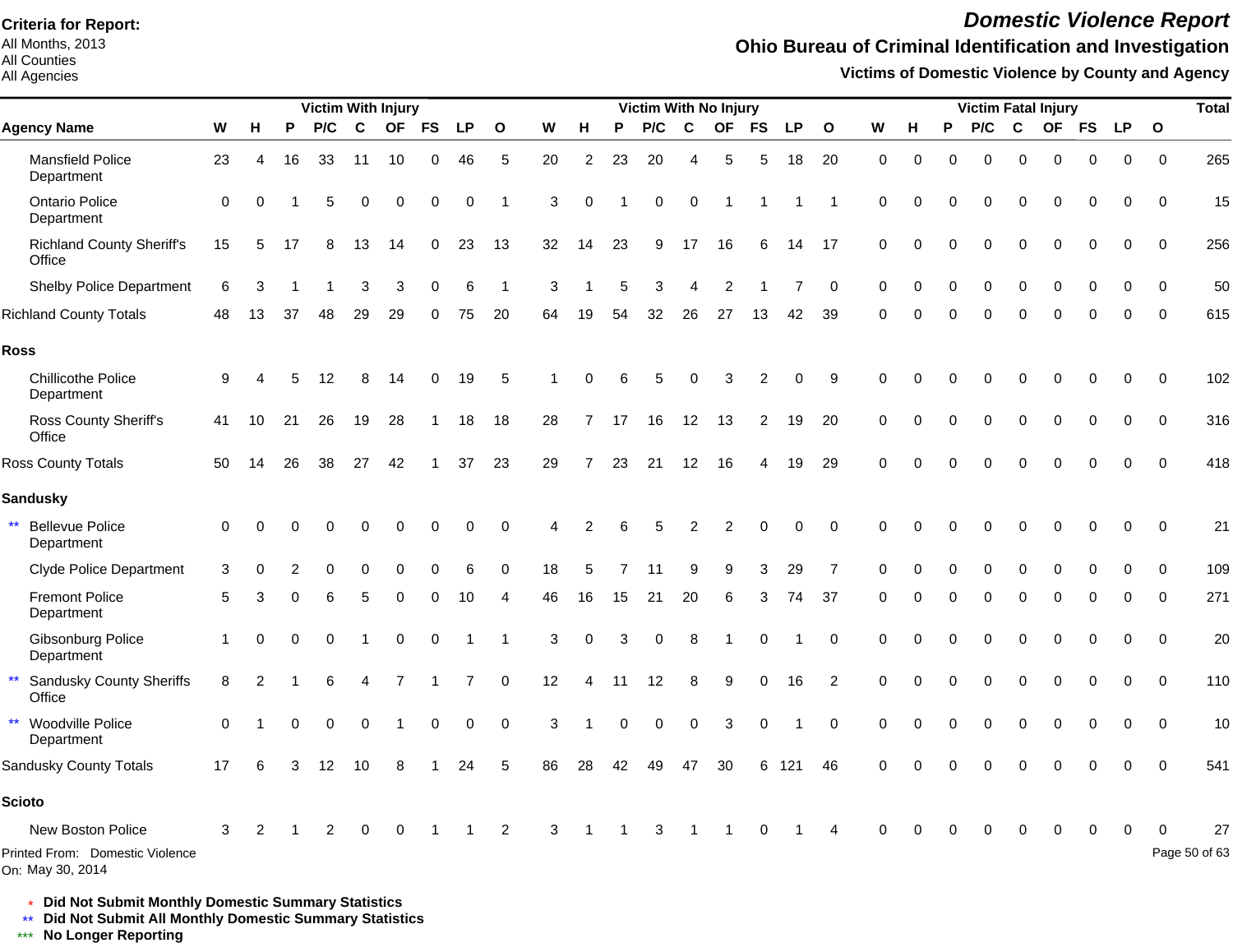All Months, 2013 All Counties

All Agencies

# *Domestic Violence Report*

## **Ohio Bureau of Criminal Identification and Investigation**

**Victims of Domestic Violence by County and Agency**

|                                                     |              |               |          | <b>Victim With Injury</b> |              |           |           |           |              |                |          |          | Victim With No Injury |                          |             |             |                |              |          |          |          |          | <b>Victim Fatal Injury</b> |          |          |           |              | <b>Total</b>   |
|-----------------------------------------------------|--------------|---------------|----------|---------------------------|--------------|-----------|-----------|-----------|--------------|----------------|----------|----------|-----------------------|--------------------------|-------------|-------------|----------------|--------------|----------|----------|----------|----------|----------------------------|----------|----------|-----------|--------------|----------------|
| <b>Agency Name</b>                                  | W            | н.            | P        | P/C                       | $\mathbf{C}$ | <b>OF</b> | <b>FS</b> | <b>LP</b> | $\mathbf{o}$ | W              | н        | P        | P/C                   | $\mathbf c$              | <b>OF</b>   | <b>FS</b>   | <b>LP</b>      | $\mathbf{o}$ | W        | н        | P        | P/C      | $\mathbf{C}$               | OF FS    |          | <b>LP</b> | $\mathbf{o}$ |                |
| Department                                          |              |               |          |                           |              |           |           |           |              |                |          |          |                       |                          |             |             |                |              |          |          |          |          |                            |          |          |           |              |                |
| Portsmouth Police<br>Department                     | 9            | $\mathcal{P}$ | 3        | 10                        | 3            |           |           | 15        | 2            | 10             |          | 5        | 14                    | 2                        | 12          | 9           | 18             | 8            | $\Omega$ |          | ŋ        | 0        | $\Omega$                   | O        | O        | 0         | $\Omega$     | 133            |
| <b>Scioto County Sheriffs</b><br>Office             | 6            |               |          | $\Omega$                  | 3            | $\Omega$  |           |           | $\Omega$     | 36             | 6        | 15       | $\Omega$              | 3                        | 10          | 5           | 8              | $\Omega$     | $\Omega$ |          |          | $\Omega$ | $\Omega$                   | O        | $\Omega$ | O         | $\Omega$     | 97             |
| Scioto County Totals                                | 18           |               |          | 12                        |              | 8         | 3         | 17        | Δ            | 49             | 8        | 21       | 17                    | 6                        | 23          | 14          | 27             | 12           | $\Omega$ |          |          |          | $\Omega$                   |          | $\Omega$ | $\Omega$  | $\Omega$     | 257            |
| <b>Seneca</b>                                       |              |               |          |                           |              |           |           |           |              |                |          |          |                       |                          |             |             |                |              |          |          |          |          |                            |          |          |           |              |                |
| <b>Attica Police Department</b>                     | $\Omega$     |               |          |                           |              |           |           | U         | $\Omega$     | ∩              |          |          |                       |                          |             | $\Omega$    | $\Omega$       | $\Omega$     | $\Omega$ |          |          |          |                            |          |          | O         | $\Omega$     | 3              |
| <b>Bettsville Police</b><br>Department              | $\Omega$     |               |          | O                         |              | U         | $\Omega$  | 0         | $\Omega$     | $\Omega$       | $\Omega$ | $\Omega$ | $\Omega$              | $\Omega$                 |             | $\Omega$    | $\Omega$       | $\Omega$     | $\Omega$ | $\Omega$ | $\Omega$ | $\Omega$ | $\Omega$                   | $\Omega$ | $\Omega$ | $\Omega$  | $\Omega$     | $\mathbf{1}$   |
| <b>Bloomville Police</b><br>Department              | $\Omega$     |               |          | $\Omega$                  |              |           |           | 0         | $\Omega$     | $\Omega$       | $\Omega$ | $\Omega$ | $\Omega$              | $\Omega$                 | $\Omega$    | $\Omega$    | $\Omega$       | $\Omega$     | $\Omega$ | U        | $\Omega$ | $\Omega$ | $\Omega$                   | $\Omega$ | $\Omega$ | $\Omega$  | $\Omega$     | $\mathbf 0$    |
| Fostoria Police<br>Department                       | $\Omega$     | $\Omega$      |          |                           | $\Omega$     | $\Omega$  | $\Omega$  |           | $\Omega$     | $\Omega$       | $\Omega$ | $\Omega$ | 0                     | $\mathbf 0$              | $\mathbf 0$ | $\mathbf 0$ | $\Omega$       | $\Omega$     | $\Omega$ | O        | $\Omega$ | $\Omega$ | $\Omega$                   | $\Omega$ | $\Omega$ | $\Omega$  | $\Omega$     | $\overline{c}$ |
| Green Springs Police<br>Department                  | $\mathbf{1}$ | $\Omega$      |          | $\Omega$                  | $\Omega$     | $\Omega$  | $\Omega$  |           | $\Omega$     | $\overline{4}$ | $\Omega$ | $\Omega$ | 3                     |                          |             | $\mathbf 0$ | $\overline{2}$ | $\Omega$     | $\Omega$ | 0        | $\Omega$ | $\Omega$ | $\Omega$                   | $\Omega$ | $\Omega$ | $\Omega$  | $\Omega$     | 14             |
| New Riegel Police<br>Department                     | $\Omega$     | $\Omega$      |          | 0                         | $\Omega$     | $\Omega$  | $\Omega$  | 0         | $\Omega$     | $\Omega$       | $\Omega$ | $\Omega$ | $\Omega$              | $\mathbf 0$              | 0           | $\mathbf 0$ | 0              | $\Omega$     | $\Omega$ | $\Omega$ | $\Omega$ | $\Omega$ | $\mathbf 0$                | $\Omega$ | $\Omega$ | $\Omega$  | $\Omega$     | $\mathbf 0$    |
| Republic Police<br>Department                       | $\Omega$     | $\Omega$      |          | $\Omega$                  | $\Omega$     | $\Omega$  | $\Omega$  | 0         | $\Omega$     |                | 0        | $\Omega$ | $\Omega$              | $\Omega$                 | 0           | $\Omega$    | $\Omega$       | $\Omega$     | $\Omega$ | $\Omega$ | $\Omega$ | $\Omega$ | $\Omega$                   | $\Omega$ | $\Omega$ | $\Omega$  | $\Omega$     | $\mathbf{1}$   |
| $\star\star$<br>Seneca County Sheriffs<br>Office    | 3            | $\Omega$      | $\Omega$ | 2                         |              | 5         | $\Omega$  | 0         | $\Omega$     | 4              | 2        | 3        |                       |                          | 1           | $\mathbf 0$ | 0              | -1           | $\Omega$ | $\Omega$ | $\Omega$ | $\Omega$ | $\Omega$                   | $\Omega$ | $\Omega$ | $\Omega$  | $\Omega$     | 24             |
| <b>Tiffin Police Department</b>                     | 3            |               |          |                           | O            | 3         | $\Omega$  | 13        | $\mathbf 0$  | $\overline{2}$ |          |          |                       | 2                        | $\Omega$    |             | 4              | $\Omega$     | $\Omega$ | O        | O        | $\Omega$ | $\Omega$                   | $\Omega$ | $\Omega$ | $\Omega$  | $\Omega$     | 32             |
| <b>Seneca County Totals</b>                         | 7            | ∩             |          | 5                         |              |           |           | 15        | $\Omega$     | 11             | з        | 3        | 6                     | $\boldsymbol{\varDelta}$ |             |             | 6              |              | $\Omega$ | $\Omega$ | $\Omega$ | $\Omega$ | $\Omega$                   | O        | $\Omega$ | $\Omega$  | $\Omega$     | 77             |
| <b>Shelby</b>                                       |              |               |          |                           |              |           |           |           |              |                |          |          |                       |                          |             |             |                |              |          |          |          |          |                            |          |          |           |              |                |
| Anna Police Department                              | $\Omega$     |               |          |                           |              |           |           |           | $\Omega$     | 2              |          |          |                       |                          |             |             | 0              | $\Omega$     | $\Omega$ |          |          |          |                            |          |          | O         | $\Omega$     | 6              |
| $\star\star$<br><b>Botkins Police</b><br>Department | $\Omega$     | ∩             | $\Omega$ | $\Omega$                  | $\Omega$     | $\Omega$  | $\Omega$  | 0         | $\Omega$     | -1             | $\Omega$ |          | 0                     | -1                       | $\mathbf 0$ | $\mathbf 0$ | 1              | $\mathbf 0$  | $\Omega$ | $\Omega$ | $\Omega$ | $\Omega$ | $\Omega$                   | $\Omega$ | $\Omega$ | $\Omega$  | $\Omega$     | $\overline{4}$ |
| Fort Loramie Police<br>Department                   | $\Omega$     |               |          |                           |              | O         |           | 0         | $\Omega$     |                |          |          | O                     | $\Omega$                 | $\Omega$    | $\Omega$    | 0              | $\Omega$     | ∩        |          |          |          |                            |          | $\Omega$ | $\Omega$  | $\Omega$     |                |
| Printed From: Domestic Violence                     |              |               |          |                           |              |           |           |           |              |                |          |          |                       |                          |             |             |                |              |          |          |          |          |                            |          |          |           |              | Page 51 of 63  |

On: May 30, 2014

\* **Did Not Submit Monthly Domestic Summary Statistics**

**Did Not Submit All Monthly Domestic Summary Statistics**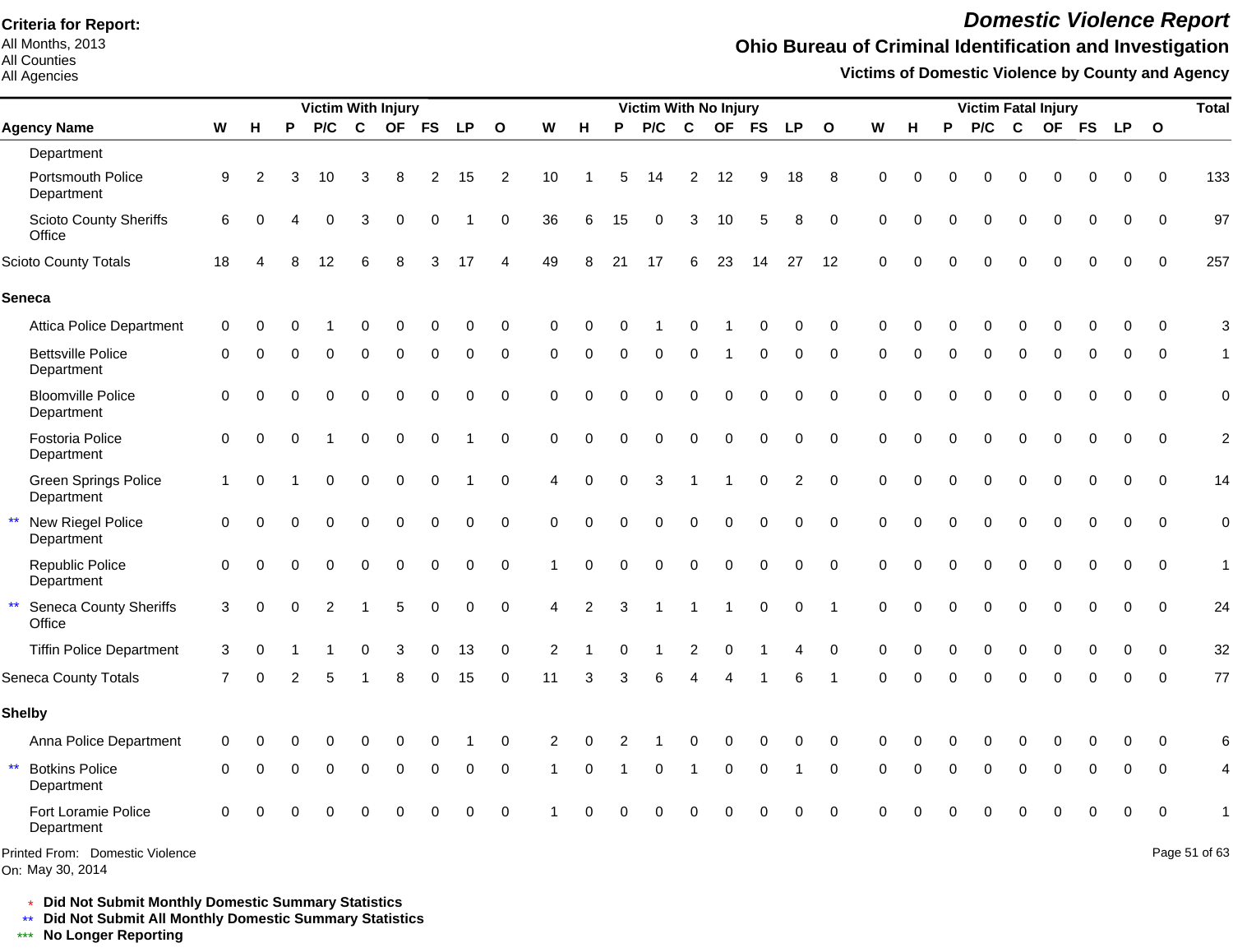All Months, 2013 All Counties

#### All Agencies

## *Domestic Violence Report*

## **Ohio Bureau of Criminal Identification and Investigation**

**Victims of Domestic Violence by County and Agency**

|                                                         |                 |          |          | <b>Victim With Injury</b> |                |                |                |                |              |          |                |          | <b>Victim With No Injury</b> |              |                |             |           |                |             |             |          |          |          | <b>Victim Fatal Injury</b> |             |             |              | <b>Total</b>    |
|---------------------------------------------------------|-----------------|----------|----------|---------------------------|----------------|----------------|----------------|----------------|--------------|----------|----------------|----------|------------------------------|--------------|----------------|-------------|-----------|----------------|-------------|-------------|----------|----------|----------|----------------------------|-------------|-------------|--------------|-----------------|
| <b>Agency Name</b>                                      | W               | н        | P        | P/C                       | C              | <b>OF</b>      | <b>FS</b>      | <b>LP</b>      | $\mathbf{o}$ | W        | н              | P        | P/C                          | $\mathbf c$  | <b>OF</b>      | <b>FS</b>   | <b>LP</b> | $\mathbf{o}$   | W           | н           | P        | P/C      | C        | <b>OF</b>                  | <b>FS</b>   | <b>LP</b>   | $\mathbf{o}$ |                 |
| ** Jackson Center Police<br>Department                  | 2               | 2        | 2        | 0                         | 0              | -1             | 0              |                | $\mathbf 0$  | 2        |                |          | 0                            | 0            | $\mathbf 0$    | 0           | 0         | 0              | 0           | $\mathbf 0$ | 0        | $\Omega$ | $\Omega$ | $\Omega$                   | $\Omega$    | 0           | $\mathbf 0$  | 12              |
| <b>Lockington Police</b><br>Department                  | $\Omega$        | $\Omega$ | ∩        | $\Omega$                  | $\Omega$       | $\Omega$       | 0              | 0              | 0            | $\Omega$ | $\Omega$       | O        | 0                            | $\Omega$     | $\Omega$       | 0           | 0         | 0              | $\mathbf 0$ | $\Omega$    | $\Omega$ | $\Omega$ | $\Omega$ | $\Omega$                   | $\Omega$    | 0           | $\Omega$     | $\mathbf 0$     |
| Russia Police Department                                | $\mathbf 0$     | $\Omega$ |          | ∩                         | 0              | $\Omega$       | $\Omega$       | $\Omega$       | 0            | 0        | $\Omega$       | O        | $\Omega$                     | $\Omega$     | $\Omega$       | $\Omega$    | $\Omega$  | 0              | $\Omega$    | $\Omega$    | $\Omega$ | 0        | $\Omega$ | $\Omega$                   |             | 0           | $\Omega$     | $\mathbf 0$     |
| $\star\star$<br><b>Shelby County Sheriffs</b><br>Office | $\overline{7}$  | $\Omega$ |          | 5                         | 3              | $\overline{7}$ |                | 5              | 0            | 6        | 3              | 5        | $\overline{2}$               | 2            | $\overline{2}$ |             | 0         | -1             | 0           | $\Omega$    | $\Omega$ | 0        | 0        | $\Omega$                   | $\Omega$    | 0           | 0            | 57              |
| <b>Sidney Police Department</b>                         | 9               | 4        |          | 16                        | 14             | $\overline{7}$ |                | 19             | 3            | 6        | 5              | 5        | 8                            | 10           | 7              | 2           | 11        | $\Omega$       | $\Omega$    | $\Omega$    | O        | $\Omega$ | $\Omega$ | $\Omega$                   | $\Omega$    | $\Omega$    | $\Omega$     | 134             |
| <b>Shelby County Totals</b>                             | 18              |          | 16       | 21                        | 17             | 15             | 2              | 26             | 3            | 18       | 9              | 14       | 11                           | 13           | 9              | 3           | 12        |                | 0           | O           | $\Omega$ | 0        | $\Omega$ | $\Omega$                   |             | 0           | $\Omega$     | 214             |
| <b>Stark</b>                                            |                 |          |          |                           |                |                |                |                |              |          |                |          |                              |              |                |             |           |                |             |             |          |          |          |                            |             |             |              |                 |
| Alliance Police<br>Department                           | 24              | 6        | 8        | 21                        | 15             | 26             | 0              | 42             |              | Δ        |                | 18       | 19                           | 6            | 18             | 7           | 30        | 2              | $\Omega$    | $\Omega$    | ∩        | 0        | $\Omega$ | 0                          |             | 0           | $\Omega$     | 252             |
| <b>Beach City Police</b><br>Department                  | $\Omega$        | $\Omega$ |          | $\Omega$                  | 0              | $\mathbf 0$    | 0              | 0              | $\mathbf 0$  | 5        | $\Omega$       |          |                              | $\mathbf 0$  | $\overline{2}$ |             | 0         |                | $\Omega$    | $\Omega$    |          | 0        | $\Omega$ | $\Omega$                   | $\Omega$    | 0           | $\mathbf 0$  | 12              |
| <b>Brewster Police</b><br>Department                    | $\mathbf 1$     | $\Omega$ |          | 0                         | 0              | -1             | 0              | 0              | $\pmb{0}$    | 2        | $\Omega$       |          | 0                            | 0            | $\mathbf 0$    | $\mathbf 0$ | 0         | 0              | 0           | $\Omega$    |          | 0        | $\Omega$ | 0                          | $\Omega$    | 0           | 0            | $6\phantom{1}6$ |
| Canal Fulton Police<br>Department                       | 4               |          | 2        | $\Omega$                  | -1             | 0              |                | $\overline{2}$ | $\mathbf 0$  | 4        |                |          | 4                            | $\mathbf{1}$ | -1             | $\mathbf 1$ | 11        | -1             | $\Omega$    | $\Omega$    |          | $\Omega$ | $\Omega$ | $\Omega$                   | $\Omega$    | 0           | $\Omega$     | 36              |
| <b>Canton Police Department</b>                         | 51              |          | 43       |                           | 51             | 67             | 3              | 105            | 39           | 60       | 5              | 39       |                              | 48           | 47             | 8           | 78        | 38             | $\Omega$    |             |          | 0        | $\Omega$ | $\Omega$                   |             | O           | $\Omega$     | 692             |
| <b>East Canton Police</b><br>Department                 | $\mathbf 0$     | $\Omega$ | 0        | $\Omega$                  | 0              | 0              | 0              | 0              | 0            | 0        | 0              | 0        | 0                            | 0            | $\mathbf 0$    | 0           | 0         | 0              | 0           | $\Omega$    | $\Omega$ | 0        | 0        | 0                          | $\Omega$    | 0           | 0            | $\mathbf 0$     |
| $\star\star$<br>Hartville Police<br>Department          | 2               | $\Omega$ | $\Omega$ |                           | 0              | $\overline{c}$ | 0              | $\mathbf 0$    | $\pmb{0}$    | 0        | $\Omega$       | $\Omega$ | $\mathbf 0$                  | $\mathbf 0$  | $\mathbf 0$    | $\mathbf 0$ |           | $\mathbf 0$    | $\mathbf 0$ | $\Omega$    | $\Omega$ | 0        | 0        | 0                          | $\Omega$    | $\mathbf 0$ | $\mathbf 0$  | $6\phantom{1}6$ |
| Hills And Dales Police<br>Department                    | $\mathbf 0$     | $\Omega$ | $\Omega$ | $\Omega$                  | 0              | $\mathbf 0$    | 0              | $\pmb{0}$      | $\pmb{0}$    | 0        | $\mathbf 0$    | $\Omega$ | $\pmb{0}$                    | $\mathbf 0$  | $\mathbf 0$    | $\mathbf 0$ | 0         | $\mathbf 0$    | $\mathbf 0$ | $\Omega$    | $\Omega$ | 0        | 0        | 0                          | $\mathbf 0$ | 0           | $\mathbf 0$  | $\mathbf 0$     |
| Jackson Twp. Police<br>Department                       | 12              | 3        |          | 10                        | $\overline{7}$ | 12             | $\overline{2}$ | 22             | 1            | 13       | 2              | 13       | 10                           | 3            | 8              | 3           | 8         | $\overline{2}$ | $\Omega$    | $\Omega$    | $\Omega$ | 0        | $\Omega$ | $\Omega$                   | $\Omega$    | 0           | $\mathbf 0$  | 138             |
| Jackson Twp. Police<br>Department                       | 12 <sup>2</sup> | 3        | 7        | 10                        | 7              | 12             | 2              | 22             | -1           | 13       | 2              | 13       | 10                           | 3            | 8              | 3           | 8         | $\overline{2}$ | $\Omega$    | O           |          | 0        | $\Omega$ | 0                          |             | 0           | $\mathbf 0$  | 138             |
| Jackson Twp. Police<br>Department                       | 12              | 3        | 7        | 10                        | $\overline{7}$ | 12             | $\overline{2}$ | 22             | 1            | 13       | $\overline{2}$ | 13       | 10                           | 3            | 8              |             | 8         | $\mathcal{P}$  | $\Omega$    |             |          |          |          |                            |             | O           | $\Omega$     | 138             |
| Printed From: Domestic Violence<br>On: May 30, 2014     |                 |          |          |                           |                |                |                |                |              |          |                |          |                              |              |                |             |           |                |             |             |          |          |          |                            |             |             |              | Page 52 of 63   |

\* **Did Not Submit Monthly Domestic Summary Statistics**

**Did Not Submit All Monthly Domestic Summary Statistics**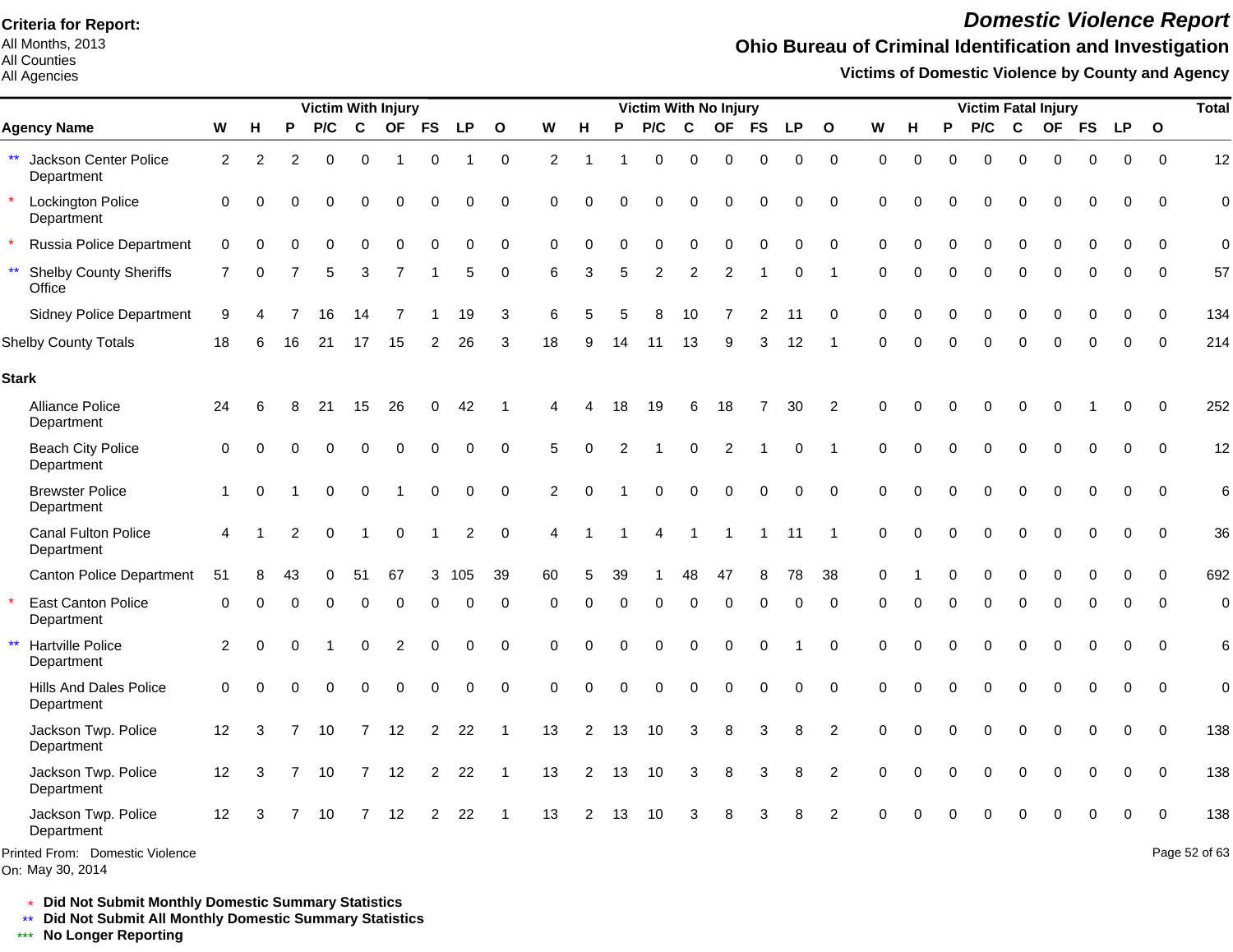All Months, 2013 All Counties

All Agencies

# *Domestic Violence Report*

## **Ohio Bureau of Criminal Identification and Investigation**

**Victims of Domestic Violence by County and Agency**

|                                                              |              |               |                | <b>Victim With Injury</b> |                |             |                |                |                     |                |               |          | Victim With No Injury |                |             |                |                |              |             |          |          | <b>Victim Fatal Injury</b> |              |             |             |            |          | <b>Total</b> |
|--------------------------------------------------------------|--------------|---------------|----------------|---------------------------|----------------|-------------|----------------|----------------|---------------------|----------------|---------------|----------|-----------------------|----------------|-------------|----------------|----------------|--------------|-------------|----------|----------|----------------------------|--------------|-------------|-------------|------------|----------|--------------|
| <b>Agency Name</b>                                           | W            | H             | P              | P/C                       | $\mathbf{C}$   |             | OF FS          | <b>LP</b>      | $\mathbf{o}$        | W              | H             | P        | P/C                   | $\mathbf c$    | <b>OF</b>   | <b>FS</b>      | <b>LP</b>      | $\mathbf{o}$ | W           | H        | P        | P/C                        | C            |             |             | OF FS LP O |          |              |
| Lawrence Twp. Police<br>Department                           | $\mathbf{1}$ |               | $\overline{2}$ | 3                         | $\overline{4}$ | 6           | 2              |                | $\mathsf{O}\xspace$ | 3              | $\Omega$      | $\Omega$ | 4                     | $\overline{1}$ | 4           | $\mathbf 0$    | 1              | $\mathbf 0$  | $\mathbf 0$ | $\Omega$ | $\Omega$ | $\Omega$                   | $\Omega$     | $\Omega$    | $\Omega$    | $\Omega$   | $\Omega$ | 33           |
| Louisville Police<br>Department                              | 2            | $\mathcal{P}$ | 2              | 8                         | Δ              | 6           |                | 11             | $\mathbf 0$         | 3              | $\mathcal{P}$ |          | $\overline{2}$        | 5              | 5           | $\mathbf 0$    | 3              | $\Omega$     | $\Omega$    |          | $\Omega$ | 0                          | $\Omega$     | $\Omega$    | 0           | $\Omega$   | $\Omega$ | 63           |
| Magnolia Police<br>Department                                | 1            | $\Omega$      | $\mathcal{P}$  | $\Omega$                  | 3              |             | $\Omega$       | 4              | $\Omega$            | 2              | $\Omega$      | 9        | $\Omega$              | $\overline{A}$ | 11          | 2              | 4              | $\Omega$     | $\Omega$    | $\Omega$ | $\Omega$ | $\Omega$                   | $\Omega$     | $\Omega$    | $\Omega$    | $\Omega$   | $\Omega$ | 43           |
| Marlboro Police<br>Department                                | $\mathbf{1}$ | $\Omega$      |                | $\Omega$                  | $\Omega$       | $\Omega$    | $\Omega$       | $\Omega$       | $\Omega$            | $\overline{4}$ | $\Omega$      |          | $\Omega$              | 2              | 2           | $\Omega$       | $\Omega$       |              | $\Omega$    | $\Omega$ | $\Omega$ | $\Omega$                   | $\Omega$     | $\Omega$    | $\Omega$    | $\Omega$   | $\Omega$ | 14           |
| <b>Massillon Police</b><br>Department                        | 2            |               | 3              |                           | 2              | 2           | $\Omega$       | $\overline{2}$ | $\Omega$            | 29             | 9             | 16       | 8                     | 13             | 31          |                | 15             | 55           | $\Omega$    | $\Omega$ | $\Omega$ | $\Omega$                   | $\mathbf{0}$ | $\Omega$    | $\Omega$    | $\Omega$   | $\Omega$ | 190          |
| Minerva Police<br>Department                                 | 4            | 3             | 3              |                           | 2              | Δ           | $\Omega$       | 2              | $\overline{1}$      | 17             | 2             | 10       | 8                     | 10             | 12          | 4              | 14             | 3            | $\Omega$    | $\Omega$ | $\Omega$ | $\Omega$                   | $\Omega$     | $\Omega$    | $\Omega$    | $\Omega$   | $\Omega$ | 100          |
| Navarre Police<br>Department                                 | 1            |               |                | $\Omega$                  | $\Omega$       | $\Omega$    | $\Omega$       | $\Omega$       | $\Omega$            | $\overline{7}$ |               |          | $\Omega$              | $\Omega$       | 3           |                | 3              | $\Omega$     | $\Omega$    | $\Omega$ | $\Omega$ | $\Omega$                   | $\Omega$     | $\Omega$    | $\Omega$    | $\Omega$   | $\Omega$ | 17           |
| North Canton Police<br>Department                            | 3            |               |                |                           |                | 2           | $\Omega$       | 10             | $\Omega$            | $\overline{4}$ |               |          | 2                     | $\overline{1}$ |             | $\Omega$       | 4              | $\Omega$     | $\Omega$    | $\Omega$ | $\Omega$ | $\Omega$                   | $\Omega$     | $\Omega$    | $\Omega$    | $\Omega$   | $\Omega$ | 36           |
| Perry Twp. Police<br>Department                              | 13           |               | 3              | 2                         | 6              | 13          | $\Omega$       | 4              | $\overline{2}$      | 21             | 3             | 21       | 6                     | 11             | 28          | 15             | 7              | 24           | $\Omega$    | $\Omega$ | $\Omega$ | $\Omega$                   | $\mathbf 0$  | $\Omega$    | $\Omega$    | $\Omega$   | $\Omega$ | 180          |
| Perry Twp. Police<br>Department                              | 13           |               | 3              | $\overline{2}$            | 6              | 13          | $\Omega$       | 4              | $\overline{2}$      | 21             | 3             | 21       | 6                     | 11             | 28          | 15             | $\overline{7}$ | 24           | 0           | $\Omega$ | $\Omega$ | $\Omega$                   | $\mathbf{0}$ | $\Omega$    | $\Omega$    | $\Omega$   | $\Omega$ | 180          |
| Perry Twp. Police<br>Department                              | 13           |               | 3              | $\overline{2}$            | 6              | 13          | $\Omega$       | 4              | $\overline{2}$      | 21             | 3             | 21       | 6                     | 11             | 28          | 15             | $7^{\circ}$    | 24           | $\Omega$    | $\Omega$ | $\Omega$ | $\Omega$                   | $\Omega$     | $\Omega$    | $\Omega$    | $\Omega$   | $\Omega$ | 180          |
| Perry Twp. Police<br>Department                              | 13           |               | 3              | 2                         | 6              | 13          | $\Omega$       | Δ              | $\overline{2}$      | 21             | 3             | 21       | 6                     | 11             | 28          | 15             | $\overline{7}$ | 24           | $\Omega$    |          | $\Omega$ | $\Omega$                   | $\Omega$     | $\Omega$    | $\Omega$    | $\Omega$   | $\Omega$ | 180          |
| Perry Twp. Police<br>Department                              | 13           |               | 3              | 2                         | 6              | 13          | $\Omega$       | 4              | $\overline{2}$      | 21             | 3             | 21       | 6                     | 11             | 28          | 15             | $\overline{7}$ | 24           | $\Omega$    | $\Omega$ | $\Omega$ | $\Omega$                   | $\Omega$     | $\Omega$    | $\Omega$    | $\Omega$   | $\Omega$ | 180          |
| <b>Stark County Park Dist</b><br><b>Enforcement Division</b> | $\mathbf 0$  |               | $\Omega$       | $\Omega$                  |                | $\mathbf 0$ | $\mathbf 0$    | $\mathbf 0$    | $\Omega$            |                | $\Omega$      | $\Omega$ | 0                     | $\mathbf 0$    | $\mathbf 0$ | $\mathbf 0$    | $\Omega$       | $\Omega$     | $\Omega$    | $\Omega$ | $\Omega$ | $\mathbf 0$                | $\mathbf 0$  | $\mathbf 0$ | $\mathbf 0$ | $\Omega$   | $\Omega$ | 3            |
| <b>Stark County Sheriff's</b><br>Office                      | 23           | 9             | 13             | 9                         | 3              | 17          | $\overline{2}$ | 19             | $\mathbf 0$         | 55             | 24            | 48       | 43                    | 24             | 80          | $\overline{2}$ | 87             |              | $\Omega$    | $\Omega$ | $\Omega$ | $\Omega$                   | $\mathbf 0$  | $\mathbf 0$ | $\mathbf 0$ | $\Omega$   | $\Omega$ | 459          |
| <b>Uniontown Police</b><br>Department                        | $\Omega$     |               |                |                           |                |             |                |                |                     |                |               |          |                       |                |             |                |                | $\Omega$     |             |          |          |                            |              |             |             |            |          | 8            |

Printed From: Domestic Violence

On: May 30, 2014

Page 53 of 63

\* **Did Not Submit Monthly Domestic Summary Statistics**

**Did Not Submit All Monthly Domestic Summary Statistics**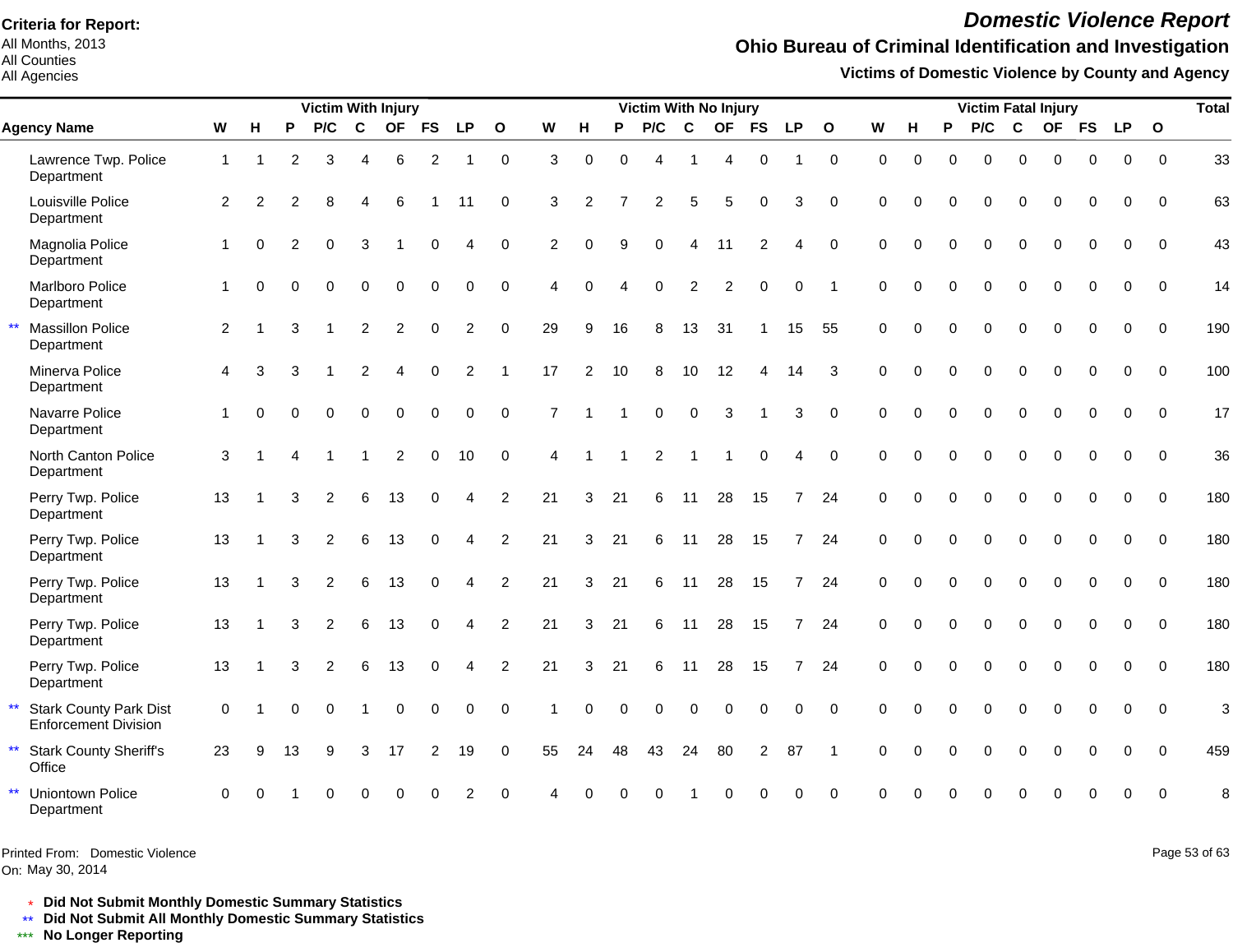All Months, 2013 All Counties

#### All Agencies

## *Domestic Violence Report*

## **Ohio Bureau of Criminal Identification and Investigation**

**Victims of Domestic Violence by County and Agency**

|                                                    |              |                |          |          |             | <b>Victim With Injury</b> |             |                |                |                      |          |    |                 |                        | Victim With No Injury |                |                |              |          |          |          | <b>Victim Fatal Injury</b> |             |             |             |             |              | <b>Total</b>   |
|----------------------------------------------------|--------------|----------------|----------|----------|-------------|---------------------------|-------------|----------------|----------------|----------------------|----------|----|-----------------|------------------------|-----------------------|----------------|----------------|--------------|----------|----------|----------|----------------------------|-------------|-------------|-------------|-------------|--------------|----------------|
| <b>Agency Name</b>                                 | W            | H              | P        | P/C      | $\mathbf c$ | <b>OF</b>                 | <b>FS</b>   | <b>LP</b>      | $\mathbf{o}$   | W                    | н        | P  | P/C             | C                      | <b>OF</b>             | <b>FS</b>      | <b>LP</b>      | $\mathbf{o}$ | W        | н        | P        | P/C                        | $\mathbf c$ |             | OF FS       | <b>LP</b>   | $\mathbf{o}$ |                |
| ** Waynesburg Police<br>Department                 | $\mathbf{1}$ | 0              | 2        | 0        | 0           | 0                         | 0           | 0              | 0              | $\Omega$             | $\Omega$ |    | $\Omega$        |                        | 0                     | 0              | 0              | $\mathbf 0$  | $\Omega$ | $\Omega$ | 0        | $\Omega$                   | $\Omega$    | 0           | $\Omega$    | $\Omega$    | $\Omega$     | 5              |
| <b>Wilmot Police Department</b>                    | $\Omega$     | C              |          |          |             | C                         |             | ი              | $\Omega$       | $\Omega$             |          |    | n               |                        | O                     | $\Omega$       | 0              | $\Omega$     | $\Omega$ |          |          | $\Omega$                   | $\Omega$    |             |             | ∩           | $\Omega$     | 0              |
| <b>Stark County Totals</b>                         | 222          | 47             | 122      | 85       | 138 235     |                           | 15          | 286            | 54             | 348                  | 70       |    | 302 152 181 381 |                        |                       |                | 111 310 228    |              | $\Omega$ |          | $\Omega$ | $\Omega$                   | $\Omega$    | $\Omega$    |             | $\Omega$    | $\Omega$     | 3289           |
| <b>Summit</b>                                      |              |                |          |          |             |                           |             |                |                |                      |          |    |                 |                        |                       |                |                |              |          |          |          |                            |             |             |             |             |              |                |
| ** Akron Police Department                         | 30           | 11             | 37       | 101      | 22          | 57                        |             | 86             | 7              | 22                   |          | 33 | 26              |                        | 18                    | $\overline{2}$ | 23             |              | $\Omega$ |          |          |                            |             |             |             |             |              | 485            |
| <b>Barberton Police</b><br>Department              | 10           |                | 14       | 25       | 5           | 20                        |             | 30             | 0              | 19                   | 11       | 38 | 38              | 15                     | 35                    | 17             | 51             | 3            | $\Omega$ | $\Omega$ | $\Omega$ | $\Omega$                   | $\Omega$    | $\Omega$    | 0           | $\Omega$    | $\Omega$     | 336            |
| Bath Twp. Police<br>Department                     |              |                |          | $\Omega$ | $\Omega$    | $\Omega$                  | $\Omega$    |                | $\Omega$       | $\Omega$             | $\Omega$ | 3  | 0               | $\Omega$               | $\Omega$              | $\mathbf 0$    | 0              | $\mathbf 0$  | $\Omega$ | $\Omega$ | $\Omega$ | $\Omega$                   | $\Omega$    | $\Omega$    | $\mathbf 0$ | $\Omega$    | $\Omega$     | 10             |
| <b>Boston Heights Police</b><br>Department         | 1            |                |          |          |             | $\Omega$                  |             | 0              | $\pmb{0}$      | $\mathbf 0$          |          |    | 0               | $\Omega$               | 0                     | $\mathbf 0$    | 0              | $\mathbf 0$  | $\Omega$ | $\Omega$ | U        | $\Omega$                   | $\Omega$    | $\Omega$    | $\mathbf 0$ | 0           | $\Omega$     | $\overline{7}$ |
| <b>Copley Police Department</b>                    | 2            |                |          |          |             | $\Omega$                  | $\Omega$    | 0              | $\mathbf 0$    | 10                   |          | 12 | 6               | 3                      |                       | $\Omega$       |                | $\Omega$     | $\Omega$ |          |          |                            | $\Omega$    | $\Omega$    | $\Omega$    | $\Omega$    | $\mathbf{0}$ | 55             |
| Cuyahoga Falls Police<br>Department                | 0            | $\Omega$       |          |          | $\Omega$    | $\Omega$                  | $\Omega$    | $\Omega$       | $\Omega$       | 40                   |          | 16 | 24              | 2                      | 31                    | 8              | 45             | $\Omega$     | $\Omega$ | $\Omega$ | $\Omega$ | $\Omega$                   | $\Omega$    | $\Omega$    | $\Omega$    | $\Omega$    | $\Omega$     | 174            |
| Fairlawn Police<br>Department                      | 2            |                | $\Omega$ | 3        | $\Omega$    | 2                         | $\Omega$    | 3              | $\mathbf 0$    | 1                    | $\Omega$ |    |                 |                        | $\mathbf 0$           | 2              | $\overline{c}$ | 6            | $\Omega$ |          |          | $\Omega$                   | $\Omega$    | $\Omega$    | $\Omega$    | $\Omega$    | $\Omega$     | 25             |
| $\star\star$<br>Franklin Twp. Police<br>Department | 4            | 2              |          | 3        | 2           | 5                         | $\Omega$    | $\overline{2}$ | 2              | 3                    | $\Omega$ |    | $\overline{2}$  |                        | 8                     | $\Omega$       | $\overline{2}$ |              | $\Omega$ |          |          | $\Omega$                   | $\Omega$    | $\Omega$    | $\Omega$    | $\Omega$    | $\Omega$     | 46             |
| $\star\star$<br>Franklin Twp. Police<br>Department | 4            | 2              |          | 3        | 2           | 5                         | $\mathbf 0$ | $\overline{c}$ | $\overline{2}$ | 3                    | $\Omega$ |    | $\overline{2}$  | $\boldsymbol{\Lambda}$ | 8                     | $\mathbf 0$    | $\overline{2}$ |              | $\Omega$ |          | $\Omega$ | $\mathbf 0$                | $\mathbf 0$ | $\mathbf 0$ | $\Omega$    | $\Omega$    | $\mathbf{0}$ | 46             |
| <b>Hudson Police</b><br>Department                 | 2            |                |          | 0        |             | 3                         | $\Omega$    | 0              | -1             | $\Omega$             |          | 3  | $\Omega$        |                        |                       | $\mathbf 0$    | 0              | $\Omega$     | $\Omega$ |          | $\Omega$ | $\Omega$                   | $\Omega$    | $\Omega$    | $\Omega$    | $\Omega$    | $\Omega$     | 17             |
| Macedonia Police<br>Department                     | 1            | $\mathfrak{p}$ |          | 0        | $\Omega$    |                           | $\Omega$    | 0              | $\Omega$       | 7                    |          | 6  | $\overline{c}$  | $\Omega$               | 6                     | 0              | 2              | $\Omega$     | $\Omega$ |          | $\Omega$ | $\Omega$                   | $\Omega$    | $\Omega$    | 0           | $\Omega$    | $\Omega$     | 32             |
| $\star\star$<br>Mogadore Police<br>Department      |              |                |          | $\Omega$ | 2           | $\Omega$                  | $\Omega$    | 2              | $\Omega$       | $\blacktriangleleft$ |          | 2  | $\Omega$        | $\mathbf 0$            | $\overline{c}$        | $\Omega$       | $\overline{2}$ | $\Omega$     | $\Omega$ | $\Omega$ | $\Omega$ | $\Omega$                   | $\Omega$    | $\Omega$    | $\Omega$    | $\Omega$    | $\Omega$     | 14             |
| $***$<br>Munroe Falls Police<br>Department         | $\Omega$     | $\Omega$       |          | $\Omega$ | $\Omega$    |                           | 0           | 0              | $\overline{1}$ | $\overline{2}$       | 6        |    |                 | -1                     | 3                     |                | $\overline{c}$ | -1           | $\Omega$ | $\Omega$ | $\Omega$ | $\Omega$                   | $\Omega$    | $\Omega$    | 0           | $\Omega$    | $\Omega$     | 20             |
| $***$<br>Northfield Village Police<br>Department   | $\Omega$     |                |          |          | $\Omega$    | $\Omega$                  | $\Omega$    | $\Omega$       | $\Omega$       |                      |          |    | 5               |                        |                       |                |                | $\mathbf 0$  | $\Omega$ |          |          |                            | $\Omega$    | $\Omega$    | 0           | $\mathbf 0$ | $\Omega$     | 10             |
| Printed From: Domestic Violence                    |              |                |          |          |             |                           |             |                |                |                      |          |    |                 |                        |                       |                |                |              |          |          |          |                            |             |             |             |             |              | Page 54 of 63  |

\* **Did Not Submit Monthly Domestic Summary Statistics**

**Did Not Submit All Monthly Domestic Summary Statistics**

<u>\*\*</u> Did Not Submit All M∗<br><mark>\*\*\*</mark> No Longer Reporting

On: May 30, 2014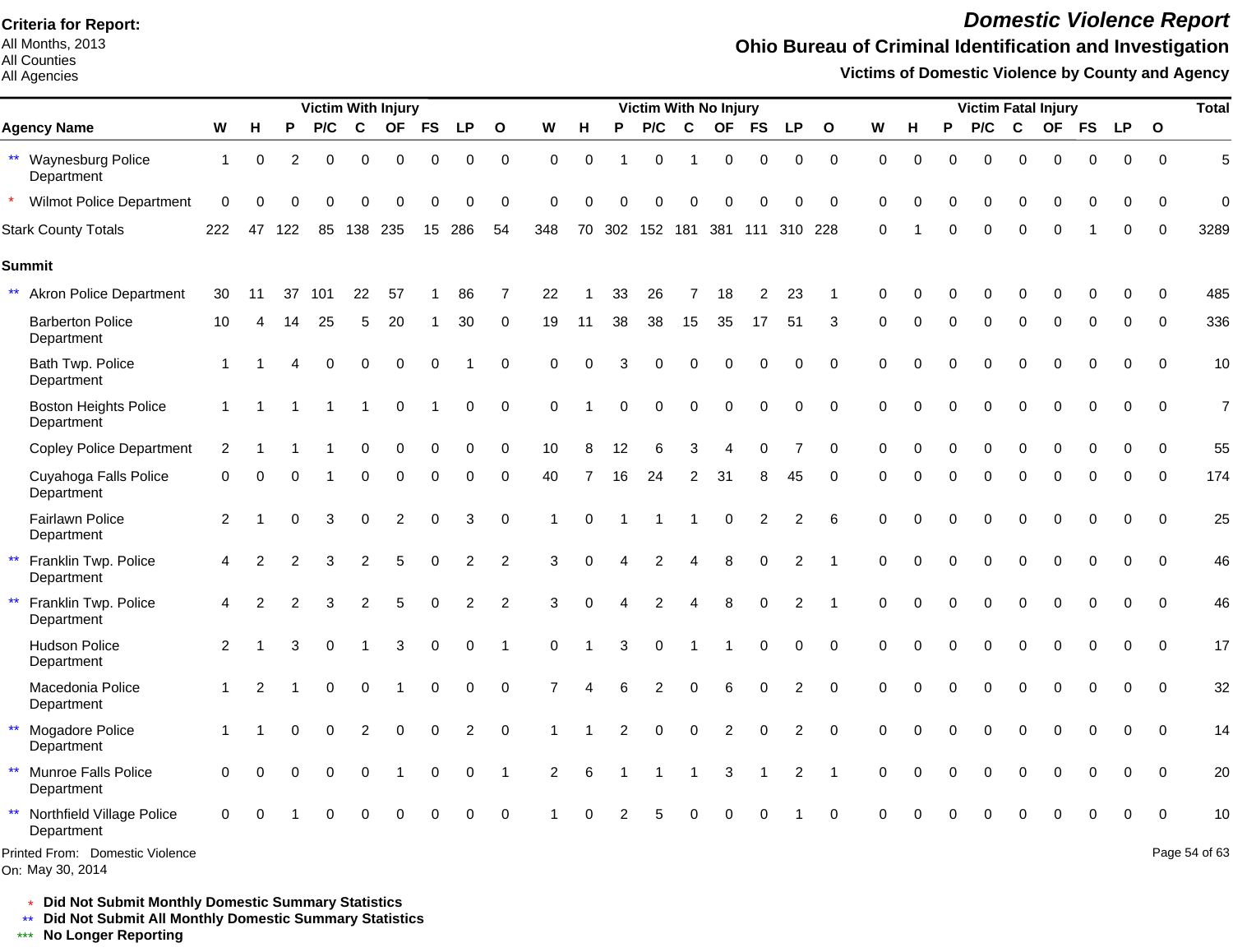All Months, 2013 All Counties

All Agencies

## *Domestic Violence Report*

## **Ohio Bureau of Criminal Identification and Investigation**

**Victims of Domestic Violence by County and Agency**

|                                                          |                |                |                | <b>Victim With Injury</b> |                |                |             |             |                |                |          |          | <b>Victim With No Injury</b> |                |                |                |           |                |             |          |             | <b>Victim Fatal Injury</b> |             |             |             |             |              | <b>Total</b>   |
|----------------------------------------------------------|----------------|----------------|----------------|---------------------------|----------------|----------------|-------------|-------------|----------------|----------------|----------|----------|------------------------------|----------------|----------------|----------------|-----------|----------------|-------------|----------|-------------|----------------------------|-------------|-------------|-------------|-------------|--------------|----------------|
| <b>Agency Name</b>                                       | W              | н              | P              | P/C                       | $\mathbf c$    | <b>OF</b>      | <b>FS</b>   | <b>LP</b>   | $\mathbf{o}$   | W              | н        | P        | P/C                          | C              | <b>OF</b>      | <b>FS</b>      | <b>LP</b> | $\mathbf{o}$   | W           | н        | P           | P/C                        | C           | OF          | <b>FS</b>   | <b>LP</b>   | $\mathbf{o}$ |                |
| Norton Police Department                                 | 4              | 0              |                |                           |                | $\Omega$       | 0           | 2           | 2              | $\overline{7}$ | -1       | 5        | 0                            | 2              | -1             | 3              | 9         | 2              | 0           | 0        | 0           | 0                          | $\Omega$    | 0           | 0           | 0           | $\Omega$     | 41             |
| Peninsula Police<br>Department                           | -1             | 0              | 0              | 0                         | 0              | $\mathbf 0$    | 0           | 0           | $\pmb{0}$      | 0              | 0        | 0        | 0                            | $\mathbf 0$    | 0              | $\mathbf 0$    | 0         | $\mathbf 0$    | $\mathbf 0$ | 0        | 0           | 0                          | $\mathbf 0$ | 0           | 0           | 0           | $\Omega$     | $\mathbf{1}$   |
| $\star\star$<br>Reminderville Police<br>Department       | 1              | $\Omega$       |                | 0                         | $\mathbf 0$    | $\overline{0}$ | 0           | 0           | $\mathbf 0$    | $\Omega$       | $\Omega$ | ∩        | $\mathbf 0$                  | $\mathbf 0$    | $\Omega$       | $\Omega$       | 0         | $\mathbf 0$    | $\Omega$    | 0        | $\Omega$    | $\mathbf 0$                | $\mathbf 0$ | $\mathbf 0$ | $\mathbf 0$ | 0           | $\Omega$     | $\overline{c}$ |
| <b>Richfield Police</b><br>Department                    |                | $\Omega$       | $\Omega$       |                           | $\mathbf 0$    | $\mathbf 0$    | $\mathbf 0$ | $\mathbf 0$ | $\pmb{0}$      | 9              | $\Omega$ |          |                              | $\overline{4}$ | $\mathbf 0$    | $\mathbf 0$    |           | $\overline{4}$ | $\Omega$    | 0        | $\Omega$    | $\mathbf 0$                | $\mathbf 0$ | $\mathbf 0$ | $\mathbf 0$ | $\mathbf 0$ | $\mathbf 0$  | 22             |
| Sagamore Hills Twp.<br>Police Department                 | -1             | 3              | $\overline{2}$ | $\pmb{0}$                 | 0              |                | 0           | 0           | $\mathbf 0$    | 6              |          | 3        |                              | 4              | 4              | $\overline{c}$ | 1         | -1             | $\mathbf 0$ | $\Omega$ | 0           | 0                          | $\mathbf 0$ | $\mathbf 0$ | 0           | $\mathbf 0$ | $\mathbf 0$  | 30             |
| Silver Lake Police<br>Department                         | $\overline{2}$ |                | 0              | $\Omega$                  |                | $\mathbf 0$    | $\mathbf 0$ | 0           | $\mathbf 0$    | $\Omega$       | $\Omega$ | 2        | $\mathbf 0$                  | $\mathbf 0$    | $\mathbf 0$    |                | 0         | $\mathbf 0$    | $\Omega$    | $\Omega$ | $\Omega$    | $\mathbf 0$                | $\mathbf 0$ | $\mathbf 0$ | $\mathbf 0$ | $\mathbf 0$ | $\Omega$     | $\overline{7}$ |
| Springfield Twp. Police<br>Department                    | 6              | $\overline{2}$ | 6              | 7                         | 7              | 5              |             | 10          | 4              | $\overline{2}$ | 4        | 15       | 4                            | $\Omega$       | $\overline{c}$ | 4              | 6         | 10             | $\Omega$    | 0        | 0           | $\mathbf 0$                | $\mathbf 0$ | $\mathbf 0$ | $\mathbf 0$ | $\mathbf 0$ | $\Omega$     | 95             |
| Springfield Twp. Police<br>Department                    | 6              | $\overline{2}$ | 6              | 7                         | 7              | 5              |             | 10          | 4              | $\mathcal{P}$  | Δ        | 15       | 4                            | 0              | $\overline{c}$ | 4              | 6         | 10             | $\Omega$    | 0        | $\mathbf 0$ | 0                          | $\mathbf 0$ | 0           | $\mathbf 0$ | 0           | $\mathbf 0$  | 95             |
| Springfield Twp. Police<br>Department                    | 6              | 2              | 6              | 7                         | $\overline{7}$ | 5              |             | 10          | $\overline{4}$ | $\mathcal{P}$  | Δ        | 15       | 4                            | $\Omega$       | $\mathfrak{p}$ |                | 6         | 10             | $\Omega$    | 0        | $\Omega$    | $\Omega$                   | $\Omega$    | $\Omega$    | $\Omega$    | $\Omega$    | $\Omega$     | 95             |
| <b>Stow Police Department</b>                            | $\overline{7}$ | 5              | 6              | 6                         | 4              | 5              |             | 9           | 0              | 5              |          | 9        | 9                            | 10             | 4              | $\Omega$       | 3         | $\Omega$       | $\Omega$    | 0        | $\Omega$    | 0                          | $\Omega$    | $\Omega$    | $\Omega$    | $\Omega$    | $\Omega$     | 84             |
| <b>Summit County Adult</b><br>Probation                  | 0              | $\Omega$       |                | $\Omega$                  | $\Omega$       | $\Omega$       | 0           | 0           | 0              | $\Omega$       | $\Omega$ | $\Omega$ | 0                            | $\Omega$       | 0              | $\Omega$       | 0         | $\Omega$       | $\Omega$    |          | $\Omega$    | 0                          | $\Omega$    | $\Omega$    | $\Omega$    | $\Omega$    | $\mathbf{0}$ | $\mathbf 0$    |
| $\star\star$<br><b>Summit County Sheriff's</b><br>Office | 8              |                | 6              | 0                         | $\overline{7}$ | 14             | 0           | 23          | 0              | 23             | 3        | 19       | 0                            | 14             | 13             | 0              | 37        | -1             | $\Omega$    |          | 0           | 0                          | 0           | 0           | 0           | 0           | $\mathbf 0$  | 175            |
| <b>Tallmadge Police</b><br>Department                    | 5              |                | 2              |                           | 3              |                | $\mathbf 0$ | $\mathbf 0$ | 2              | 6              | 6        | 8        | 21                           | 5              | 13             |                | 25        | 2              | $\Omega$    | 0        | $\Omega$    | $\mathbf 0$                | $\mathbf 0$ | $\mathbf 0$ | $\mathbf 0$ | $\Omega$    | $\Omega$     | 102            |
| <b>Twinsburg Police</b><br>Department                    | 2              | 2              | 5              |                           | 3              | 4              | 1           | 3           | $\mathbf 0$    | 3              |          | 6        |                              | $\overline{c}$ | $\overline{1}$ | $\mathbf 0$    | 1         | 0              |             | 0        | 0           | $\mathbf 0$                | $\mathbf 0$ | $\mathbf 0$ | $\mathbf 0$ | $\mathbf 0$ | $\Omega$     | 37             |
| $\star\star$<br>University of Akron Police<br>Department | 1              | $\Omega$       | U              | 0                         | $\mathbf 0$    | $\Omega$       | 0           | 0           | $\mathbf 0$    | $\Omega$       | $\Omega$ | ∩        | 0                            | $\Omega$       | 0              | $\mathbf 0$    | 0         | $\Omega$       | $\Omega$    |          | 0           | $\mathbf 0$                | $\Omega$    | 0           | 0           | 0           | $\mathbf 0$  | $\mathbf{1}$   |
| <b>Summit County Totals</b>                              | 109            | 52             | 107            | 169                       | 75             | 134            | 8           | 193         | 29             | 174            | 65       | 223      | 152                          | 79             | 158            | 49             | 234       | 53             |             |          |             |                            |             |             |             |             |              | 2064           |
| <b>Trumbull</b>                                          |                |                |                |                           |                |                |             |             |                |                |          |          |                              |                |                |                |           |                |             |          |             |                            |             |             |             |             |              |                |
| Bazetta Twp. Police                                      | 4              | $\Omega$       |                |                           |                |                | $\Omega$    |             | $\Omega$       | $\Omega$       | O        | 2        | 2                            | 2              |                |                | $\Omega$  |                |             |          |             |                            | 0           | O           | $\Omega$    | $\Omega$    |              | 16             |
| Printed From: Domestic Violence<br>On: May 30, 2014      |                |                |                |                           |                |                |             |             |                |                |          |          |                              |                |                |                |           |                |             |          |             |                            |             |             |             |             |              | Page 55 of 63  |

\* **Did Not Submit Monthly Domestic Summary Statistics**

**Did Not Submit All Monthly Domestic Summary Statistics**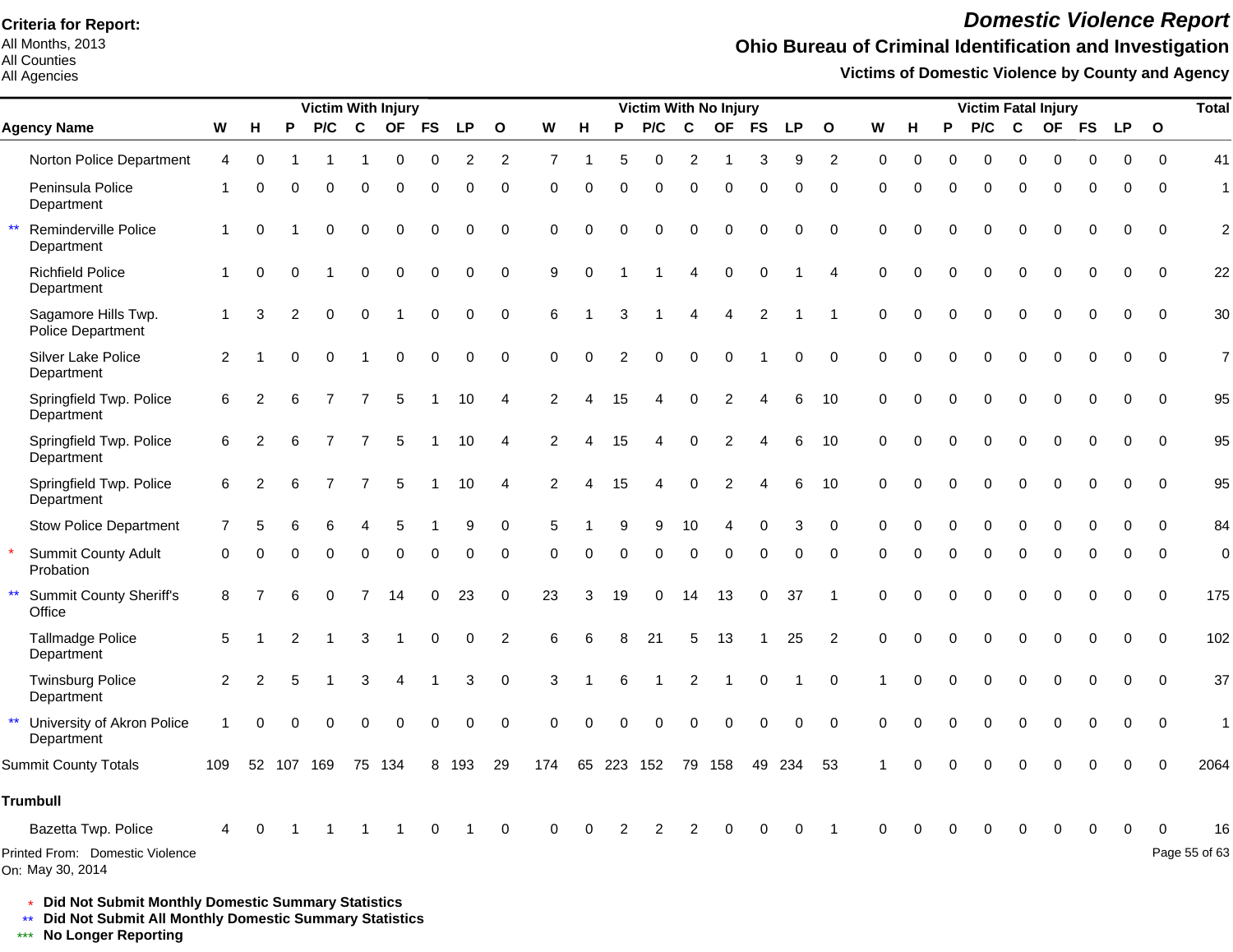All Months, 2013 All Counties

All Agencies

## *Domestic Violence Report*

## **Ohio Bureau of Criminal Identification and Investigation**

**Victims of Domestic Violence by County and Agency**

|                                                   |              |                |          | <b>Victim With Injury</b> |                |                         |             |                |                         |          |                |                | <b>Victim With No Injury</b> |                |                |                     |             |                |             |          |          | <b>Victim Fatal Injury</b> |             |             |             |             |              | <b>Total</b>   |
|---------------------------------------------------|--------------|----------------|----------|---------------------------|----------------|-------------------------|-------------|----------------|-------------------------|----------|----------------|----------------|------------------------------|----------------|----------------|---------------------|-------------|----------------|-------------|----------|----------|----------------------------|-------------|-------------|-------------|-------------|--------------|----------------|
| <b>Agency Name</b>                                | ${\bf W}$    | н              | P        | P/C                       | $\mathbf{C}$   | <b>OF</b>               | <b>FS</b>   | <b>LP</b>      | $\mathbf{o}$            | W        | н              | P              | P/C                          | $\mathbf{C}$   | <b>OF</b>      | <b>FS</b>           | <b>LP</b>   | $\mathbf{o}$   | W           | н        | P        | P/C                        | $\mathbf c$ | <b>OF</b>   | <b>FS</b>   | <b>LP</b>   | $\mathbf{o}$ |                |
| Department                                        |              |                |          |                           |                |                         |             |                |                         |          |                |                |                              |                |                |                     |             |                |             |          |          |                            |             |             |             |             |              |                |
| <b>Braceville Police</b><br>Department            | $\mathbf 0$  | $\Omega$       | $\Omega$ | 0                         | 0              |                         | 0           | $\overline{c}$ | $\mathbf 0$             | $\Omega$ |                |                |                              |                |                | 0                   | 0           | $\overline{0}$ | $\Omega$    | O        |          | 0                          | $\Omega$    | 0           | 0           | 0           | $\mathbf 0$  | 8              |
| <b>Brookfield Twp. Police</b><br>Department       | $\mathbf{1}$ | $\Omega$       |          | 5                         | $\mathbf 0$    | $\overline{7}$          | $\mathbf 0$ | 4              | $\Omega$                | 9        | 3              | 3              | 4                            | $\overline{2}$ | 4              |                     | 4           | $\Omega$       | $\Omega$    |          | $\Omega$ | $\Omega$                   | $\Omega$    | $\Omega$    | $\Omega$    | $\Omega$    | $\Omega$     | 51             |
| Champion Twp. Police<br>Department                | 3            | $\Omega$       | 2        | $\Omega$                  |                | 1                       | $\mathbf 0$ | 3              | $\Omega$                | 5        |                | 2              |                              | $\overline{2}$ | 2              | $\mathbf 0$         | 5           |                | $\Omega$    | $\Omega$ | $\Omega$ | $\Omega$                   | $\mathbf 0$ | $\Omega$    | $\Omega$    | $\Omega$    | $\Omega$     | 29             |
| <b>Cortland Police</b><br>Department              | $\Omega$     | $\mathfrak{p}$ |          | $\mathbf 0$               |                | 0                       | 0           | 4              | $\mathbf 0$             |          | $\Omega$       | $\Omega$       | 0                            | $\Omega$       |                | $\mathbf 0$         |             | $\mathbf 0$    | $\mathbf 0$ | $\Omega$ | $\Omega$ | $\Omega$                   | $\mathbf 0$ | $\Omega$    | $\mathbf 0$ | $\mathbf 0$ | $\mathbf 0$  | 14             |
| <b>Fowler Police Department</b>                   | 0            |                |          | $\Omega$                  | $\mathbf 0$    | 0                       | $\mathbf 0$ | 0              | 0                       | $\Omega$ | O              | $\Omega$       | 0                            | $\mathbf 0$    | $\Omega$       | 0                   | 0           | $\mathbf 0$    | $\Omega$    | $\Omega$ | $\Omega$ | $\Omega$                   | $\Omega$    | $\Omega$    | $\Omega$    | 0           | $\Omega$     | $\mathbf 0$    |
| $\star\star$<br><b>Girard Police Department</b>   | 1            |                |          |                           | $\Omega$       |                         | $\Omega$    |                | $\overline{2}$          | 3        | 0              |                |                              | $\Omega$       | 2              | $\Omega$            | 2           | $\overline{2}$ | $\Omega$    | O        | $\Omega$ | $\Omega$                   | $\Omega$    | $\Omega$    | $\Omega$    | $\Omega$    | $\Omega$     | 25             |
| Hartford Twp. Police<br>Department                | $\Omega$     | $\Omega$       | $\Omega$ | 2                         | $\Omega$       | 0                       | $\Omega$    | $\Omega$       | $\Omega$                | $\Omega$ | $\Omega$       | $\Omega$       | $\Omega$                     | $\Omega$       | $\Omega$       | $\Omega$            | $\Omega$    | $\Omega$       | $\Omega$    | $\Omega$ | $\Omega$ | $\Omega$                   | $\mathbf 0$ | $\Omega$    | $\Omega$    | $\Omega$    | $\Omega$     | $\overline{c}$ |
| Howland Twp. Police<br>Department                 | 3            |                | 3        | 5                         |                | 6                       | $\mathbf 0$ | 18             | $\mathbf 0$             | 18       | 4              | 20             | 8                            | 8              | 9              | $\overline{2}$      | 15          |                | $\mathbf 0$ | $\Omega$ | $\Omega$ | 0                          | $\mathbf 0$ | 0           | $\mathbf 0$ | $\Omega$    | $\mathbf 0$  | 128            |
| <b>Hubbard City Police</b><br>Department          | $\mathbf{1}$ |                | $\Omega$ | 2                         | $\overline{c}$ | $\overline{\mathbf{1}}$ | $\pmb{0}$   | 6              | $\overline{\mathbf{1}}$ |          | $\overline{2}$ | 5              | 1                            | $\mathbf{3}$   | $\overline{7}$ | 0                   | 10          | $\mathbf 0$    | $\mathbf 0$ | $\Omega$ | $\Omega$ | $\Omega$                   | $\mathbf 0$ | $\mathbf 0$ | $\mathbf 0$ | $\mathbf 0$ | $\mathbf 0$  | 43             |
| Hubbard Twp. Police<br>Department                 | $\Omega$     | $\Omega$       |          | $\Omega$                  |                | $\sqrt{2}$              | $\mathbf 0$ | $\overline{c}$ | $\Omega$                | $\Omega$ | $\Omega$       | $\Omega$       | $\Omega$                     |                |                | $\Omega$            | $\Omega$    | $\Omega$       | $\Omega$    | $\Omega$ | $\Omega$ | $\Omega$                   | $\Omega$    | $\Omega$    | $\Omega$    | $\Omega$    | $\Omega$     | 8              |
| Kinsman Twp. Police<br>Department                 | $\Omega$     | 0              | $\Omega$ | 0                         |                | $\mathbf 0$             | $\mathbf 0$ | 0              | $\mathbf 0$             | $\Omega$ | 0              | $\Omega$       | 0                            | $\pmb{0}$      | 0              | $\mathsf{O}\xspace$ | 0           | $\mathbf 0$    | $\Omega$    | $\Omega$ | $\Omega$ | 0                          | $\mathbf 0$ | $\mathbf 0$ | $\mathbf 0$ | $\mathbf 0$ | $\mathbf 0$  | $\mathbf{1}$   |
| $\star\star$<br>Liberty Twp. Police<br>Department | 4            | $\Omega$       |          | 4                         | $\overline{2}$ | 5                       | $\mathbf 0$ | 4              | $\overline{1}$          | 6        | 3              | $\overline{7}$ | 5                            | $\overline{1}$ | $\overline{c}$ | $\pmb{0}$           | 0           | 3              | $\mathbf 0$ | $\Omega$ | 0        | 0                          | $\pmb{0}$   | $\mathbf 0$ | $\mathbf 0$ | $\mathbf 0$ | $\mathbf 0$  | 52             |
| Lordstown Village Police<br>Department            | $\mathbf 0$  | $\Omega$       | $\Omega$ | 0                         | $\mathbf 0$    | 3                       | $\mathbf 0$ |                | $\Omega$                |          | $\Omega$       | $\Omega$       | 0                            |                | 0              | 0                   | $\mathbf 0$ | $\mathbf 0$    | $\Omega$    | $\Omega$ | $\Omega$ | $\mathbf 0$                | $\mathbf 0$ | $\mathbf 0$ | $\mathbf 0$ | $\mathbf 0$ | $\Omega$     | 6              |
| <b>McDonald Police</b><br>Department              | $\mathbf 1$  | $\Omega$       |          | $\Omega$                  | 2              |                         | $\Omega$    | $\Omega$       | $\Omega$                |          | $\Omega$       | $\Omega$       |                              | 2              | 2              | $\Omega$            | $\Omega$    | $\Omega$       | $\Omega$    | $\Omega$ | $\Omega$ | $\Omega$                   | $\Omega$    | $\Omega$    | $\Omega$    | $\Omega$    | $\Omega$     | 11             |
| Newton Falls Police<br>Department                 | 4            | $\Omega$       |          |                           | 0              |                         |             | 6              | $\mathbf 0$             |          |                | 9              | 5                            |                | 5              |                     | 4           | $\Omega$       | $\Omega$    | $\Omega$ | $\Omega$ | $\Omega$                   | $\Omega$    | $\Omega$    | $\Omega$    | $\Omega$    | $\Omega$     | 41             |
| $\star\star$<br>Niles Police Department           | 6            |                |          | 8                         |                |                         |             | 13             | $\Omega$                | 2        |                |                |                              |                | $\Omega$       | 2                   |             | $\Omega$       | $\Omega$    |          |          |                            |             |             |             | 0           | $\Omega$     | 57             |
| <b>Trumbull County Sheriffs</b><br>Office         | 5            |                |          | 3                         |                |                         |             | 10             | $\overline{2}$          | 10       |                |                |                              |                | 5              | 2                   | 12          |                | $\Omega$    | O        |          | $\Omega$                   | $\Omega$    | $\Omega$    | $\Omega$    | $\Omega$    | $\Omega$     | 82             |
| Printed From: Domestic Violence                   |              |                |          |                           |                |                         |             |                |                         |          |                |                |                              |                |                |                     |             |                |             |          |          |                            |             |             |             |             |              | Page 56 of 63  |

On: May 30, 2014

\* **Did Not Submit Monthly Domestic Summary Statistics**

**Did Not Submit All Monthly Domestic Summary Statistics**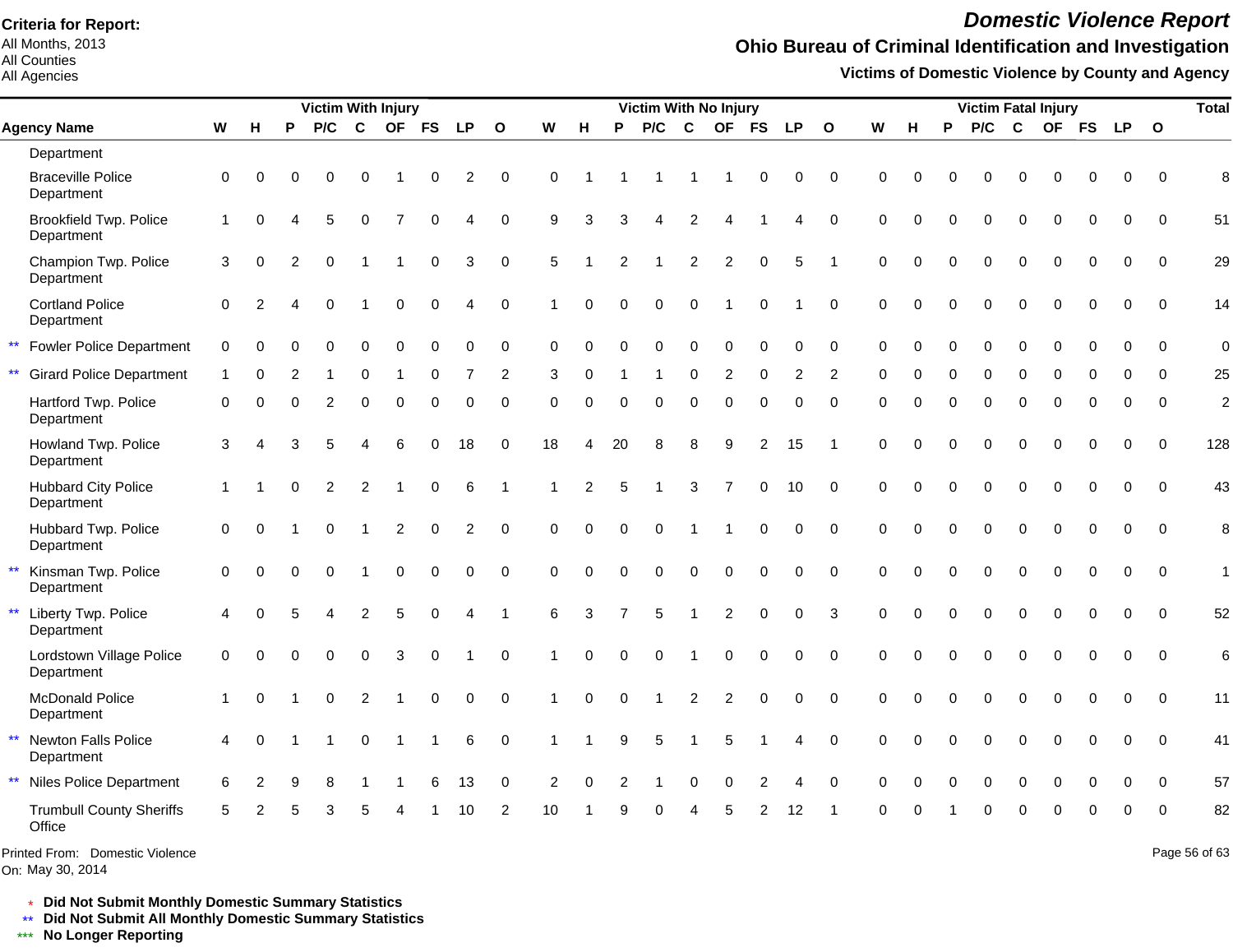All Months, 2013 All Counties

### All Agencies

## *Domestic Violence Report*

## **Ohio Bureau of Criminal Identification and Investigation**

**Victims of Domestic Violence by County and Agency**

|                                                      |                        |          |          | <b>Victim With Injury</b> |                |          |             |           |              |          |                |          | <b>Victim With No Injury</b> |                |                |                |                |                |          |          |          |             |             | <b>Victim Fatal Injury</b> |             |             |             | <b>Total</b>   |
|------------------------------------------------------|------------------------|----------|----------|---------------------------|----------------|----------|-------------|-----------|--------------|----------|----------------|----------|------------------------------|----------------|----------------|----------------|----------------|----------------|----------|----------|----------|-------------|-------------|----------------------------|-------------|-------------|-------------|----------------|
| <b>Agency Name</b>                                   | ${\bf W}$              | н        | P        | P/C                       | $\mathbf c$    |          | OF FS       | <b>LP</b> | $\mathbf{o}$ | W        | н              | P        | P/C                          | C              |                | OF FS          | <b>LP</b>      | $\mathbf{o}$   | W        | н        | P        | P/C         | $\mathbf c$ |                            | OF FS       | <b>LP</b>   | $\mathbf 0$ |                |
| Vienna Twp. Police<br>Department                     | $\mathbf 0$            | -1       |          | 0                         | $\Omega$       | 3        | 2           | 4         | $\mathbf 0$  | $\Omega$ | $\Omega$       | 2        | $\Omega$                     | $\Omega$       | $\Omega$       | $\Omega$       | 1              | $\mathbf 0$    | $\Omega$ | $\Omega$ | $\Omega$ | $\Omega$    | $\Omega$    | $\Omega$                   | $\Omega$    | $\Omega$    | $\Omega$    | 14             |
| $\star\star$<br><b>Warren Police</b><br>Department   | 33                     |          | 39       | 87                        | 20             | 33       | 6           | 75        | 15           | 22       | 5              | 34       | 55                           | 17             | 27             | 4              | 38             | 10             | $\Omega$ |          |          | O           | $\Omega$    | O                          | $\Omega$    | 0           | $\mathbf 0$ | 527            |
| $\star\star$<br>Warren Twp. Police<br>Department     | $\boldsymbol{\Lambda}$ |          |          | 2                         | З              |          |             | 5         | $\Omega$     | 6        |                | 2        |                              | 5              |                | $\Omega$       | $\overline{2}$ | $\Omega$       | $\Omega$ |          | $\Omega$ | $\Omega$    | $\Omega$    | $\Omega$                   | 0           | $\Omega$    | $\mathbf 0$ | 39             |
| Weathersfield Twp. Police<br>Department              | $\overline{c}$         | 0        | $\Omega$ | 3                         |                |          | $\mathbf 0$ | 5         | $\mathbf 0$  | 10       | $\overline{2}$ | $\Omega$ | 6                            |                |                | $\overline{2}$ | 11             | 3              | $\Omega$ |          | $\Omega$ | $\mathbf 0$ | $\mathbf 0$ | $\mathbf 0$                | 0           | $\mathbf 0$ | $\mathbf 0$ | 48             |
| $\star\star$<br>West Farmington Police<br>Department | $\Omega$               | $\Omega$ | $\Omega$ | 0                         | $\mathbf 0$    | $\Omega$ | $\mathbf 0$ | 0         | $\mathbf 0$  | $\Omega$ | $\Omega$       | $\Omega$ | 0                            | $\mathbf 0$    | $\Omega$       | 0              | 0              | $\mathbf 0$    | $\Omega$ | $\Omega$ | $\Omega$ | $\mathbf 0$ | $\mathbf 0$ | $\mathbf 0$                | $\mathbf 0$ | $\mathbf 0$ | $\mathbf 0$ | $\overline{0}$ |
| <b>Trumbull County Totals</b>                        | 72                     | 19       | 78       | 124                       | 45             | 76       | 16          | 170       | 21           | 96       | 24             | 99       | 95                           | 51             | 70             |                | 14 109         | 22             | $\Omega$ |          |          | O           | C           |                            | n           | O           | $\Omega$    | 1202           |
| <b>Tuscarawas</b>                                    |                        |          |          |                           |                |          |             |           |              |          |                |          |                              |                |                |                |                |                |          |          |          |             |             |                            |             |             |             |                |
| <b>Bolivar Police Department</b>                     | $\Omega$               |          |          |                           |                |          |             | ∩         | $\Omega$     |          |                |          |                              |                |                |                |                | C              | ∩        |          |          |             |             |                            |             | ∩           | $\Omega$    | $\overline{2}$ |
| $\star\star$<br><b>Dennison Police</b><br>Department | 2                      | U        | $\Omega$ |                           |                | 0        | $\Omega$    | 2         | $\Omega$     | 2        | 2              |          | $\overline{7}$               | $\Omega$       | 3              |                |                |                | $\Omega$ |          | $\Omega$ | $\Omega$    | $\Omega$    | $\Omega$                   | $\Omega$    | $\Omega$    | $\Omega$    | 30             |
| Dover Police Department                              | 3                      |          |          |                           |                | Δ        | $\mathbf 0$ |           | 0            |          |                |          | Δ                            | $\overline{2}$ | $\Omega$       |                |                | $\overline{2}$ | 0        |          |          | $\Omega$    | $\Omega$    | O                          | O           | O           | $\Omega$    | 41             |
| <b>Gnadenhutten Police</b><br>Department             | 0                      |          |          | $\Omega$                  | $\Omega$       | U        | $\Omega$    | O         | $\Omega$     | 5        |                | $\Omega$ | 0                            | $\mathbf 0$    | $\Omega$       | 0              |                | $\Omega$       | ∩        |          | $\Omega$ | $\mathbf 0$ | $\Omega$    | $\Omega$                   | $\Omega$    | $\Omega$    | $\Omega$    | 8              |
| $\star\star$<br>Midvale Police<br>Department         | $\Omega$               |          |          | $\Omega$                  | $\Omega$       | 0        | $\Omega$    | $\Omega$  | $\Omega$     |          |                | $\Omega$ | $\Omega$                     | $\Omega$       | $\Omega$       | $\Omega$       | $\Omega$       | $\Omega$       | $\Omega$ |          |          | $\Omega$    | $\Omega$    | $\Omega$                   | $\Omega$    | $\Omega$    | $\Omega$    | $\mathbf{1}$   |
| Muskingum Watershed<br>Conservancy District          | $\mathbf 0$            | U        |          | $\Omega$                  | $\Omega$       | $\Omega$ | $\Omega$    | 0         | $\Omega$     | $\Omega$ | $\Omega$       | $\Omega$ | $\Omega$                     | $\Omega$       | $\Omega$       | $\Omega$       | $\Omega$       | $\Omega$       | $\Omega$ | $\Omega$ | $\Omega$ | $\Omega$    | $\Omega$    | $\Omega$                   | $\Omega$    | $\Omega$    | $\Omega$    | $\overline{0}$ |
| New Philadelphia Police<br>Department                | 5                      |          |          | 3                         | $\overline{2}$ | 3        |             | 8         | $\Omega$     | 5        | Δ              |          |                              | $\overline{1}$ | $\overline{2}$ |                | $\Omega$       | $\Omega$       | $\Omega$ | $\Omega$ | $\Omega$ | $\Omega$    | $\Omega$    | $\Omega$                   | $\Omega$    | $\Omega$    | $\Omega$    | 37             |
| Newcomerstown Police<br>Department                   | $\Omega$               |          |          | U                         | $\Omega$       | $\Omega$ | $\Omega$    |           | $\Omega$     |          |                | 4        | 1                            | $\mathbf 1$    | $\overline{c}$ |                | 12             |                | $\Omega$ |          | $\Omega$ | $\Omega$    | $\Omega$    | $\Omega$                   | $\Omega$    | $\Omega$    | $\Omega$    | 26             |
| Port Washington Police<br>Department                 | $\Omega$               |          |          |                           | $\Omega$       |          | $\Omega$    | 0         | $\Omega$     | $\Omega$ |                |          | 0                            | $\Omega$       | $\Omega$       | $\Omega$       | $\Omega$       | $\Omega$       | $\Omega$ |          |          | $\Omega$    | $\Omega$    | $\Omega$                   | $\Omega$    | $\Omega$    | $\Omega$    | $\mathbf 0$    |
| <b>Roswell Police</b><br>Department                  | $\Omega$               |          |          | 0                         | $\Omega$       | $\Omega$ | $\Omega$    | 0         | $\Omega$     | $\Omega$ | $\Omega$       | $\Omega$ | 0                            | $\Omega$       | $\Omega$       | $\Omega$       | $\Omega$       | $\Omega$       | ∩        |          |          | $\Omega$    | $\Omega$    | $\Omega$                   | 0           | $\Omega$    | $\Omega$    | $\mathbf 0$    |
| <b>Strasburg Police</b>                              |                        |          |          |                           |                |          |             |           |              |          |                |          |                              |                |                |                |                |                |          |          |          |             |             |                            |             |             |             |                |
| Printed From: Domestic Violence                      |                        |          |          |                           |                |          |             |           |              |          |                |          |                              |                |                |                |                |                |          |          |          |             |             |                            |             |             |             | Page 57 of 63  |

On: May 30, 2014

\* **Did Not Submit Monthly Domestic Summary Statistics**

**Did Not Submit All Monthly Domestic Summary Statistics**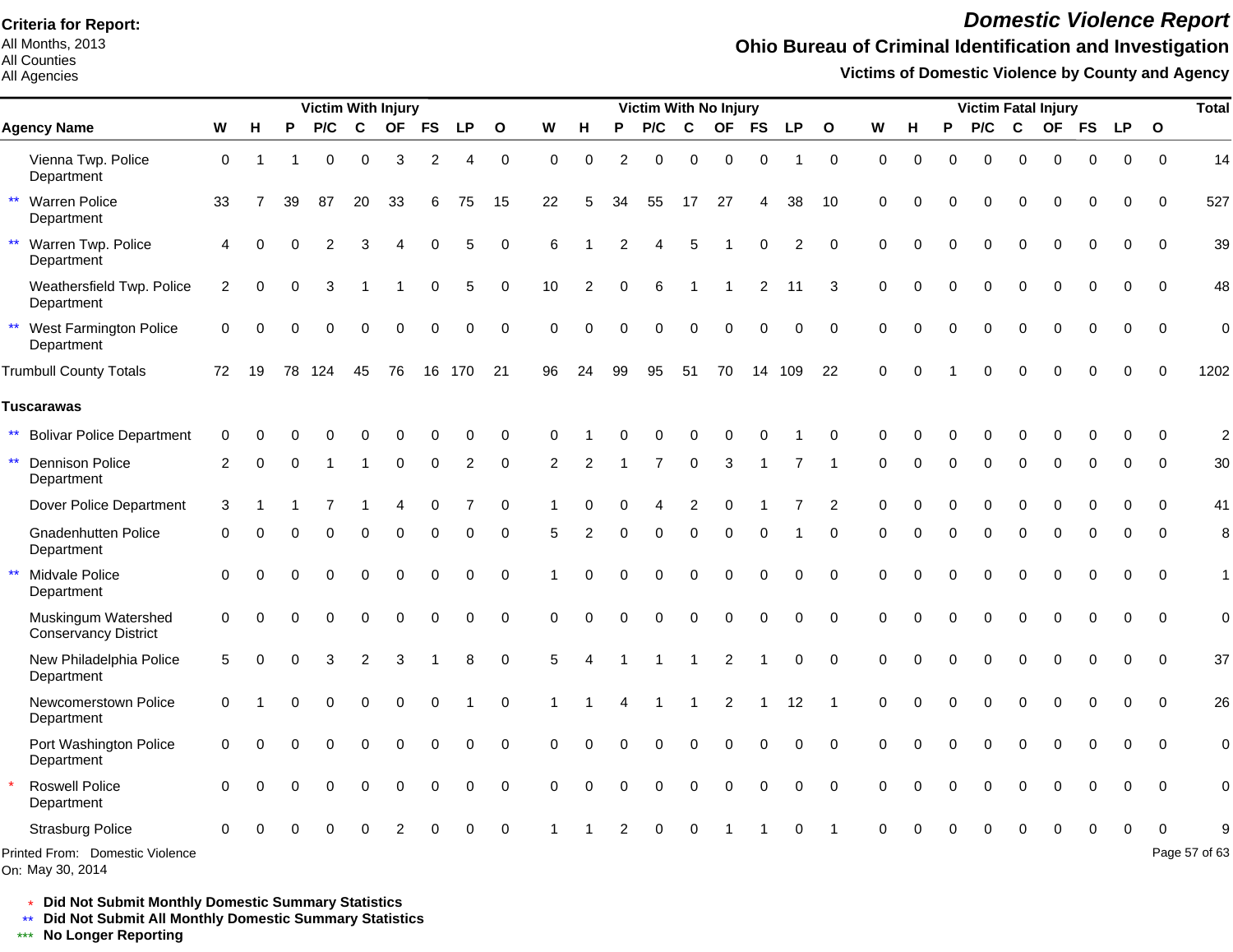All Months, 2013 All Counties

#### All Agencies

### *Domestic Violence Report*

## **Ohio Bureau of Criminal Identification and Investigation**

**Victims of Domestic Violence by County and Agency**

|                                                        |                      | <b>Victim With Injury</b> |          |                |                |          |                |                |                |                | <b>Victim With No Injury</b> |          |          |             |                          |              |                |                          |          | <b>Victim Fatal Injury</b> |          |          |             |          |             | <b>Total</b> |             |             |
|--------------------------------------------------------|----------------------|---------------------------|----------|----------------|----------------|----------|----------------|----------------|----------------|----------------|------------------------------|----------|----------|-------------|--------------------------|--------------|----------------|--------------------------|----------|----------------------------|----------|----------|-------------|----------|-------------|--------------|-------------|-------------|
| <b>Agency Name</b>                                     | W                    | н                         | P        | P/C            | $\mathbf{C}$   |          | OF FS          | <b>LP</b>      | $\mathbf{o}$   | W              | н                            | P        | P/C      | $\mathbf c$ |                          | OF FS        | <b>LP</b>      | $\mathbf{o}$             | W        | н                          | P        | P/C      | $\mathbf c$ |          |             | OF FS LP O   |             |             |
| Department                                             |                      |                           |          |                |                |          |                |                |                |                |                              |          |          |             |                          |              |                |                          |          |                            |          |          |             |          |             |              |             |             |
| Sugarcreek Police<br>Department                        | $\mathbf 0$          | $\Omega$                  | $\Omega$ |                | $\Omega$       | $\Omega$ | $\Omega$       | 0              | $\Omega$       | 2              |                              |          | 3        | $\Omega$    | $\Omega$                 |              | 2              | $\Omega$                 | $\Omega$ | ∩                          |          |          | $\Omega$    | $\Omega$ | $\Omega$    | $\Omega$     | $\Omega$    | 11          |
| <b>Tuscarawas County</b><br><b>Sheriffs Office</b>     | 11                   | Δ                         | 8        | 13             | 7              | 13       | $\overline{2}$ | 16             | -1             | 27             | 11                           | 9        | 18       | 5           | 12                       | 6            | 19             | $\boldsymbol{\varDelta}$ | $\Omega$ | $\Omega$                   |          | $\Omega$ | $\Omega$    | $\Omega$ | $\Omega$    | $\Omega$     | $\Omega$    | 186         |
| $\star\star$<br><b>Tuscarawas Police</b><br>Department | $\Omega$             | $\Omega$                  |          |                |                | $\Omega$ |                | 0              | $\mathbf 0$    | $\Omega$       | $\Omega$                     |          | 0        |             | $\mathbf 0$              | $\Omega$     |                | $\mathbf 0$              | $\Omega$ | $\Omega$                   | $\Omega$ | $\Omega$ | $\mathbf 0$ | 0        | $\mathbf 0$ | 0            | $\mathbf 0$ | 3           |
| Uhrichsville Police<br>Department                      | 5                    | 2                         | 6        | 6              | 2              | 6        |                | 11             | $\mathbf 0$    | $\overline{c}$ | $\Omega$                     | $\Omega$ |          | $\mathbf 0$ | $\mathbf 0$              | $\mathbf 0$  | $\overline{2}$ | 3                        | $\Omega$ | 0                          |          | 0        | $\mathbf 0$ | $\Omega$ | $\mathbf 0$ | 0            | $\mathbf 0$ | 47          |
| <b>Tuscarawas County Totals</b>                        | 26                   | 8                         | 15       | 31             | 13             | 28       |                | 45             |                | 47             | 23                           | 19       | 35       | 10          | 20                       | 12           | 52             | 12                       | $\Omega$ | 0                          | $\Omega$ | $\Omega$ | $\Omega$    | $\Omega$ | $\Omega$    | $\Omega$     | $\Omega$    | 401         |
| <b>Union</b>                                           |                      |                           |          |                |                |          |                |                |                |                |                              |          |          |             |                          |              |                |                          |          |                            |          |          |             |          |             |              |             |             |
| Marysville Police<br>Department                        | 5                    |                           |          |                |                |          |                | 3              | $\Omega$       | 3              |                              |          |          |             |                          |              |                |                          | $\Omega$ | $\Omega$                   |          |          | $\Omega$    |          | $\Omega$    | $\Omega$     | $\Omega$    | 27          |
| Plain City Police<br>Department                        | $\Omega$             | $\Omega$                  |          |                |                |          |                | 0              | $\Omega$       | $\Omega$       |                              |          | $\Omega$ | $\Omega$    | 0                        | $\Omega$     | $\Omega$       | $\Omega$                 | $\Omega$ | $\Omega$                   |          |          | $\Omega$    |          | $\Omega$    | 0            | $\Omega$    | $\mathbf 0$ |
| <b>Richwood Police</b><br>Department                   | $\mathbf{1}$         | $\Omega$                  | $\Omega$ | 0              |                | $\Omega$ | $\Omega$       | 0              | $\Omega$       | 2              | $\Omega$                     | 3        | 2        | 5           | $\overline{\phantom{a}}$ | $\mathbf 0$  | 3              | -1                       | $\Omega$ | $\Omega$                   |          | $\Omega$ | $\Omega$    | $\Omega$ | $\Omega$    | 0            | $\Omega$    | 19          |
| <b>Union County Sheriffs</b><br>Office                 | 5                    | $\mathcal{P}$             | 2        |                | $\overline{2}$ | 3        | 0              | $\overline{7}$ | $\overline{2}$ | $\overline{2}$ | 2                            | 3        | $\Omega$ |             | -1                       | $\mathbf 0$  | 0              | $\Omega$                 | $\Omega$ | $\Omega$                   |          | $\Omega$ | $\Omega$    | 0        | $\Omega$    | $\Omega$     | $\Omega$    | 33          |
| <b>Union County Totals</b>                             | 11                   | 3                         |          | $\overline{2}$ | 9              |          |                | 10             | $\overline{2}$ |                | $\mathfrak{p}$               | 10       | 2        | 7           | $\overline{2}$           | $\Omega$     | Δ              | $\overline{2}$           | $\Omega$ |                            |          |          | $\Omega$    | $\Omega$ | $\Omega$    | $\Omega$     | $\Omega$    | 79          |
| Van Wert                                               |                      |                           |          |                |                |          |                |                |                |                |                              |          |          |             |                          |              |                |                          |          |                            |          |          |             |          |             |              |             |             |
| Ohio City Police<br>Department                         | 0                    |                           |          |                |                |          |                | 0              | $\Omega$       |                |                              |          |          |             |                          |              | $\Omega$       | $\Omega$                 | $\Omega$ |                            |          |          |             |          | O           | $\Omega$     | $\Omega$    | $\mathbf 0$ |
| $\star\star$<br><b>Scott Police Department</b>         | $\Omega$             |                           |          |                |                | O        |                | 0              | $\Omega$       | $\Omega$       |                              |          |          |             | 0                        | 0            | 0              | $\Omega$                 | $\Omega$ |                            |          |          | $\Omega$    | $\Omega$ | $\Omega$    | 0            | 0           | $\mathbf 0$ |
| Van Wert County Sheriff's<br>Office                    | 4                    |                           |          | $\overline{2}$ | $\mathcal{P}$  |          |                |                | $\Omega$       | $\overline{2}$ | $\Omega$                     |          | $\Omega$ |             | 1                        | $\mathbf{0}$ | $\overline{2}$ | $\Omega$                 | $\Omega$ |                            |          | $\Omega$ | $\Omega$    | $\Omega$ | $\Omega$    | 0            | $\Omega$    | 22          |
| Van Wert Police<br>Department                          | $\blacktriangleleft$ | $\mathcal{P}$             | $\Omega$ | 0              | 0              |          | $\Omega$       |                | $\mathbf 1$    | 22             | 8                            | 13       | 5        | 5           | 9                        |              |                | 18                       | $\Omega$ |                            |          | $\Omega$ | $\Omega$    | $\Omega$ | $\Omega$    | 0            | $\Omega$    | 94          |
| Van Wert County Totals                                 | 5                    |                           |          | 2              | 2              | 5        |                | 2              |                | 24             |                              | 14       | 5        | 6           | 10                       |              | 9              | 18                       |          |                            |          |          | O           |          |             | 0            | $\Omega$    | 116         |
| Vinton                                                 |                      |                           |          |                |                |          |                |                |                |                |                              |          |          |             |                          |              |                |                          |          |                            |          |          |             |          |             |              |             |             |

On: May 30, 2014 Printed From: Domestic Violence Page 58 of 63

\* **Did Not Submit Monthly Domestic Summary Statistics**

**Did Not Submit All Monthly Domestic Summary Statistics**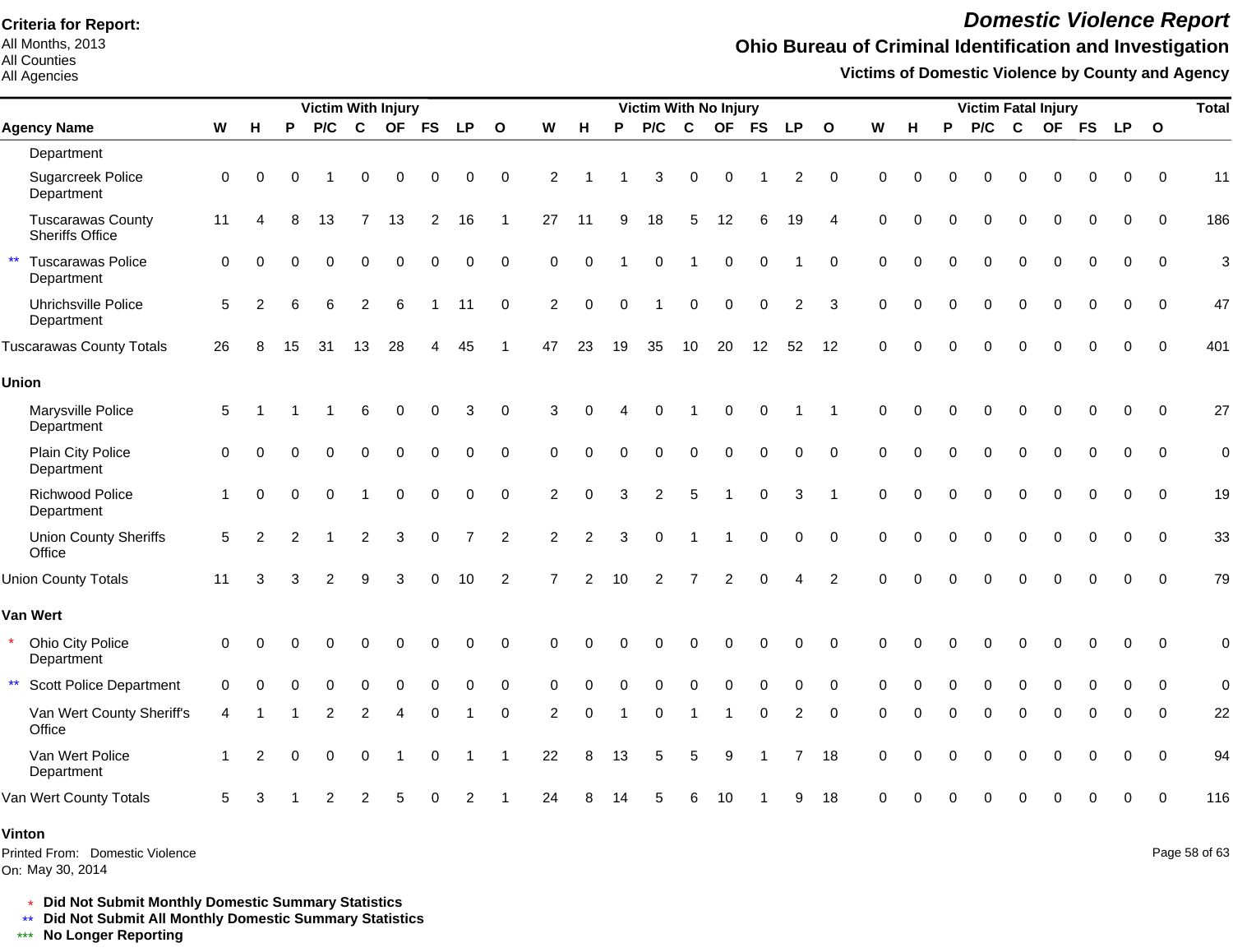All Months, 2013 All Counties

All Agencies

# *Domestic Violence Report*

## **Ohio Bureau of Criminal Identification and Investigation**

**Victims of Domestic Violence by County and Agency**

| P/C<br>$\mathbf c$<br>OF<br>0<br>$\mathbf 0$ | <b>FS</b><br><b>LP</b><br>0<br>0 | $\mathbf{o}$<br>$\mathbf 0$ | W<br>н                 | P              | P/C                                        | $\mathbf c$    | OF             | <b>FS</b>      | <b>LP</b>      | $\mathbf{o}$   | W           | н        | P        | P/C         | $\mathbf c$ | OF FS       |              | <b>LP</b>   | $\mathbf{o}$ |                         |
|----------------------------------------------|----------------------------------|-----------------------------|------------------------|----------------|--------------------------------------------|----------------|----------------|----------------|----------------|----------------|-------------|----------|----------|-------------|-------------|-------------|--------------|-------------|--------------|-------------------------|
|                                              |                                  |                             |                        |                |                                            |                |                |                |                |                |             |          |          |             |             |             |              |             |              |                         |
|                                              |                                  |                             | $\boldsymbol{\Lambda}$ | $\Omega$       | $\overline{c}$                             | $\mathbf 0$    | $\mathbf 0$    | $\mathbf 0$    | $\overline{c}$ | $\mathbf 0$    | $\mathbf 0$ | $\Omega$ | $\Omega$ | $\mathbf 0$ | $\mathbf 0$ | $\mathbf 0$ | $\mathbf 0$  | $\mathbf 0$ | $\Omega$     | 10                      |
| 0                                            | $\overline{2}$<br>$\Omega$       | 0                           | 7                      | $\Omega$<br>q  | 0                                          |                | Δ              | 3              | 18             | 11             | $\mathbf 0$ | 0        | $\Omega$ | $\Omega$    | $\Omega$    | $\Omega$    | $\mathbf{0}$ | $\Omega$    | $\Omega$     | 65                      |
|                                              | $\Omega$<br>2                    | $\Omega$                    | 11                     | $\Omega$<br>10 | $\overline{2}$                             |                |                | 3              | 20             | 11             | $\Omega$    |          |          | $\Omega$    | $\Omega$    | $\Omega$    | O            | $\Omega$    | $\Omega$     | 75                      |
|                                              |                                  |                             |                        |                |                                            |                |                |                |                |                |             |          |          |             |             |             |              |             |              |                         |
| $\Omega$<br>O                                | $\Omega$<br>$\Omega$             | $\Omega$                    |                        |                |                                            | O              | 2              | U              | 5              | $\Omega$       | $\Omega$    | O        |          |             | $\Omega$    | $\Omega$    | $\Omega$     | $\Omega$    | $\Omega$     | 20                      |
| $\Omega$<br>3                                | $\Omega$<br>$\overline{2}$       | $\Omega$                    | $\overline{7}$         | $\Omega$<br>3  |                                            | $\Omega$       | $\overline{2}$ | $\Omega$       | $\Omega$       | $\mathbf 0$    | $\Omega$    |          |          |             | $\Omega$    | ∩           | $\Omega$     | $\Omega$    | $\Omega$     | 21                      |
| 2<br>3<br>$\Omega$                           | 9<br>$\Omega$                    | -1                          | 0<br>4                 |                | 3                                          | 6              | 2              |                | 9              | $\overline{4}$ | $\Omega$    |          | $\Omega$ | $\Omega$    | $\Omega$    | $\Omega$    | $\Omega$     | $\Omega$    | $\Omega$     | 57                      |
| $\mathcal{P}$                                | 5<br>$\Omega$                    | $\Omega$                    | 18                     |                |                                            |                | 8              | 2              | 5              | 3              | $\Omega$    | $\Omega$ | $\Omega$ | $\Omega$    | $\Omega$    | $\Omega$    | $\Omega$     | $\Omega$    | $\Omega$     | 86                      |
| $\Omega$<br>$\Omega$                         | 0<br>$\Omega$                    | $\Omega$                    | $\Omega$               |                | $\Omega$                                   | $\Omega$       | $\Omega$       | $\overline{0}$ | $\Omega$       | $\Omega$       | $\Omega$    |          |          |             | $\Omega$    | $\Omega$    | 0            | $\Omega$    | $\Omega$     | $\overline{0}$          |
| 12<br>5<br>5                                 | $\overline{2}$<br>$\Omega$       | $\Omega$                    | 5                      | 8              | 5                                          |                | 3              | $\overline{2}$ | $\overline{2}$ | $\Omega$       | $\Omega$    | $\Omega$ | $\Omega$ | $\Omega$    | $\Omega$    | $\Omega$    | $\Omega$     | $\Omega$    | $\Omega$     | 82                      |
| 0<br>$\Omega$<br>$\Omega$                    | 0<br>$\Omega$                    | $\Omega$                    |                        |                | 0                                          | $\Omega$       | $\Omega$       | $\Omega$       | $\Omega$       | $\Omega$       | $\Omega$    | $\Omega$ | 0        | $\Omega$    | $\Omega$    | $\Omega$    | $\Omega$     | $\Omega$    | $\Omega$     | $\mathbf{1}$            |
| 0<br>3<br>9                                  | 0                                | 2                           |                        |                | 0                                          | $\mathbf 0$    | 6              | $\pmb{0}$      | 0              |                | $\Omega$    | $\Omega$ | 0        | 0           | $\mathbf 0$ | 0           | 0            | 0           | $\Omega$     | 42                      |
| U<br>0<br>$\Omega$                           | $\Omega$<br>0                    | $\Omega$                    | $\Omega$               |                | 0                                          | $\Omega$       | $\Omega$       | $\Omega$       | U              | $\Omega$       | ∩           | O        |          | O           | $\Omega$    | 0           | O            | $\Omega$    | $\Omega$     | $\overline{\mathbf{c}}$ |
| $\Omega$                                     | 5                                | $\Omega$                    | 4                      | $\mathcal{P}$  | $\Omega$                                   | 3              | $\overline{c}$ | 3              |                | 7              | $\Omega$    | $\Omega$ | $\Omega$ | $\Omega$    | $\Omega$    | $\Omega$    | $\Omega$     | $\Omega$    | $\Omega$     | 45                      |
| 18<br>5<br>6                                 | 15                               | $\mathbf 1$                 | 11                     | 10             | 6                                          | 6              | 17             |                | 5              | -1             | $\Omega$    | $\Omega$ | 0        | $\Omega$    | $\Omega$    | $\Omega$    | 0            | 0           | $\Omega$     | 137                     |
| 3<br>3<br>$\Omega$                           | 2<br>0                           | -1                          | 3                      |                | $\overline{c}$                             | $\overline{2}$ | $\Omega$       | $\Omega$       | $\overline{2}$ | $\Omega$       | $\Omega$    |          | 0        | 0           | $\mathbf 0$ | 0           | 0            | $\Omega$    | $\Omega$     | 20                      |
|                                              |                                  |                             |                        |                |                                            |                |                |                |                |                |             |          |          |             |             |             |              |             |              |                         |
|                                              |                                  |                             |                        |                | $\mathcal{P}$<br>$\Omega$<br>$\Omega$<br>3 |                |                |                |                |                |             |          |          |             |             |             |              |             |              |                         |

Printed From: Domestic Violence

On: May 30, 2014

Page 59 of 63

\* **Did Not Submit Monthly Domestic Summary Statistics**

**Did Not Submit All Monthly Domestic Summary Statistics**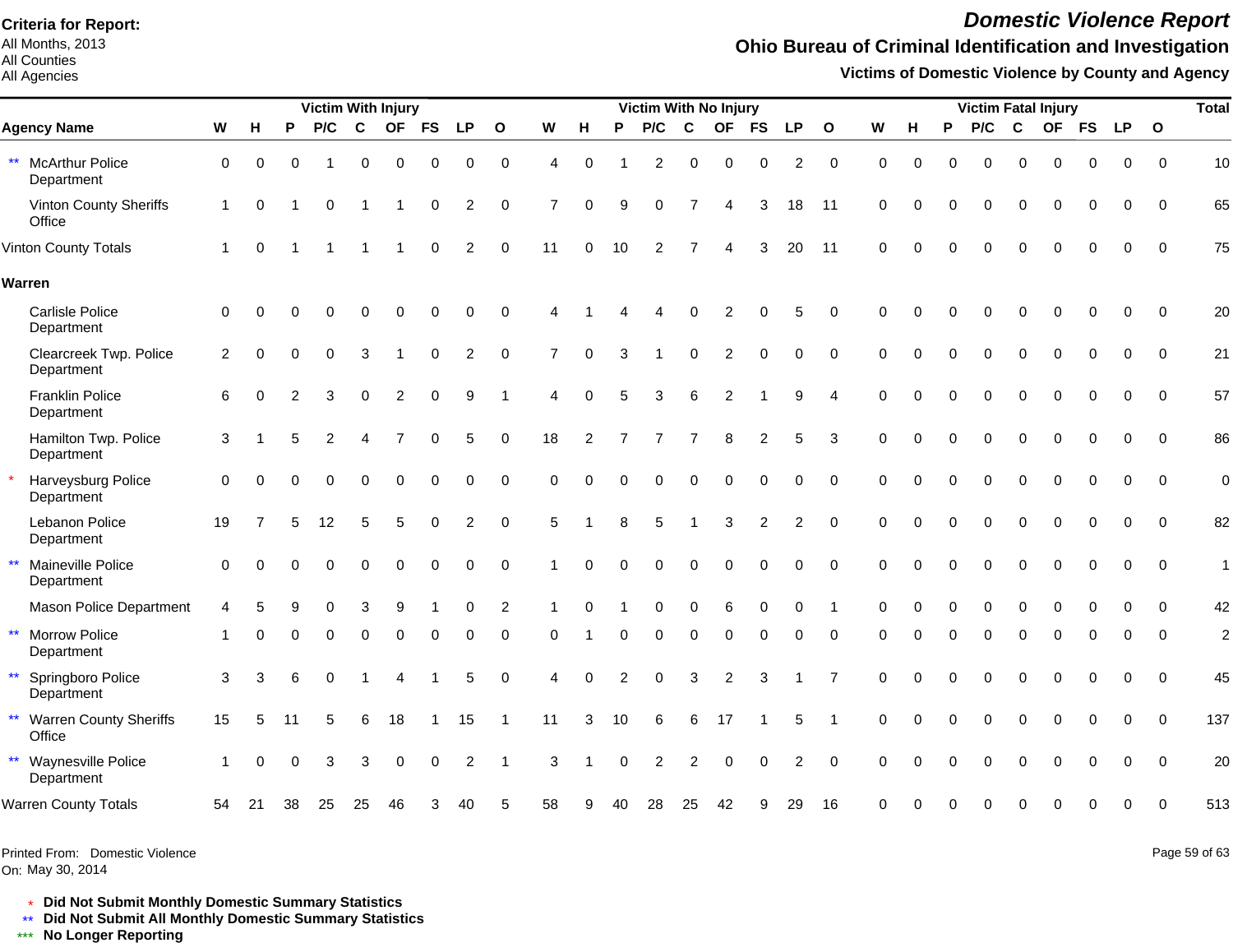All Months, 2013 All Counties

#### All Agencies

### *Domestic Violence Report*

## **Ohio Bureau of Criminal Identification and Investigation**

**Victims of Domestic Violence by County and Agency**

|              |                                                              |                |          |   | <b>Victim With Injury</b> |                |           |           |             |              |             |                |          | Victim With No Injury |              |                |             |           |              |             |          |   |     |          | <b>Victim Fatal Injury</b> |           |           |              | <b>Total</b>   |
|--------------|--------------------------------------------------------------|----------------|----------|---|---------------------------|----------------|-----------|-----------|-------------|--------------|-------------|----------------|----------|-----------------------|--------------|----------------|-------------|-----------|--------------|-------------|----------|---|-----|----------|----------------------------|-----------|-----------|--------------|----------------|
|              | <b>Agency Name</b>                                           | W              | H        | P | P/C                       | C              | <b>OF</b> | <b>FS</b> | <b>LP</b>   | $\mathbf{o}$ | W           | н              | P        | P/C                   | C            | <b>OF</b>      | <b>FS</b>   | <b>LP</b> | $\mathbf{o}$ | W           | н        | P | P/C | C        | <b>OF</b>                  | <b>FS</b> | <b>LP</b> | $\mathbf{o}$ |                |
|              | Washington                                                   |                |          |   |                           |                |           |           |             |              |             |                |          |                       |              |                |             |           |              |             |          |   |     |          |                            |           |           |              |                |
|              | <b>Belpre Police Department</b>                              | 6              |          |   |                           |                |           | 2         | 3           | 0            | 2           |                |          |                       |              |                | ∩           | 0         | 0            | 0           |          |   |     |          |                            |           |           | $\Omega$     | 21             |
|              | <b>Beverly Police</b><br>Department                          | 0              | 0        | O |                           | 0              | $\Omega$  | 0         | 0           | 0            | 0           | $\Omega$       | $\Omega$ | $\Omega$              | $\Omega$     |                | 0           | 3         | 0            | $\Omega$    | $\Omega$ |   | 0   | ∩        | O                          |           | 0         | 0            | 5              |
|              | <b>Lowell Police Department</b>                              | $\mathbf 0$    |          |   |                           | O              | $\Omega$  | $\Omega$  | $\Omega$    | $\mathbf 0$  | $\Omega$    |                |          |                       | $\Omega$     | $\Omega$       | $\Omega$    | $\Omega$  | 0            | $\Omega$    | O        |   | U   | ∩        | O                          |           | O         | $\Omega$     | $\mathbf 0$    |
|              | *** Marietta College Campus<br><b>Public Safety Marietta</b> | $\mathbf 0$    | $\Omega$ | U | $\Omega$                  | $\Omega$       | $\Omega$  | $\Omega$  | $\Omega$    | $\mathbf 0$  | $\Omega$    | $\Omega$       | $\Omega$ | $\Omega$              | $\Omega$     | $\Omega$       | $\Omega$    | $\Omega$  | 0            | $\Omega$    | $\Omega$ |   | 0   | $\Omega$ | $\Omega$                   | $\Omega$  | 0         | $\Omega$     | $\mathbf 0$    |
| $\star\star$ | Marietta College Campus<br><b>Public Safety Marietta</b>     | 0              | $\Omega$ | U | $\Omega$                  | 0              | $\Omega$  | O         |             | $\mathbf 0$  | $\mathbf 0$ | $\Omega$       | U        | O                     | $\Omega$     | $\Omega$       | $\Omega$    | 0         | $\mathbf 0$  | $\mathbf 0$ | $\Omega$ |   |     |          |                            |           | 0         | $\mathbf 0$  | $\mathbf 0$    |
| $\star\star$ | Marietta Police<br>Department                                | $\overline{2}$ | 2        |   | 2                         |                |           | $\Omega$  | 6           | $\mathbf 0$  | 5           | $\Omega$       | $\Omega$ | $\Omega$              |              |                | $\mathbf 0$ | 3         | $\mathbf 0$  | $\Omega$    | $\Omega$ |   | U   |          | 0                          |           |           | $\Omega$     | 25             |
| $\star\star$ | New Matamoras Police<br>Department                           | $\mathbf 0$    | $\Omega$ |   | $\Omega$                  | $\Omega$       | 2         | $\Omega$  |             | $\mathbf 0$  | 4           | $\Omega$       |          | $\Omega$              | $\mathbf 0$  | $\overline{c}$ | $\Omega$    |           | $\mathbf 0$  | $\mathbf 0$ | $\cap$   |   | 0   | $\Omega$ | $\Omega$                   |           | 0         | $\mathbf 0$  | 10             |
|              | <b>Washington County</b><br>Sheriffs Office                  | 10             |          |   |                           |                | 9         |           | 10          | $\mathbf 0$  | 15          | $\overline{2}$ | 6        | Δ                     | 8            | 7              |             | 12        | 4            | $\Omega$    | $\Omega$ |   | U   |          |                            |           | 0         | $\Omega$     | 108            |
|              | <b>Washington County Totals</b>                              | 18             |          |   | 9                         | $\overline{7}$ | 13        | 3         | 20          | $\mathbf 0$  | 26          | 2              |          |                       | $\mathbf{Q}$ | 12             |             | 19        | 4            | $\Omega$    |          |   |     |          |                            |           | 0         | $\Omega$     | 169            |
|              | Wayne                                                        |                |          |   |                           |                |           |           |             |              |             |                |          |                       |              |                |             |           |              |             |          |   |     |          |                            |           |           |              |                |
|              | Apple Creek Police<br>Department                             |                | ∩        | U | O                         | 0              |           | $\Omega$  | 0           | $\mathbf 0$  | $\Omega$    |                |          |                       | ∩            |                | $\Omega$    | 0         |              | $\Omega$    |          |   |     |          |                            |           | 0         | $\mathbf 0$  | 9              |
|              | <b>Creston Police</b><br>Department                          | 2              | $\Omega$ |   | $\Omega$                  | 0              | $\bigcap$ | O         |             | $\Omega$     | 3           | C              |          | O                     | 0            | 2              |             | 5         | $\Omega$     | $\Omega$    | ∩        |   |     |          |                            |           | 0         | $\mathbf 0$  | 17             |
| $\star\star$ | <b>Dalton Police Department</b>                              | $\Omega$       |          |   |                           |                |           |           | 0           | 0            | $\Omega$    |                |          |                       | ∩            | $\Omega$       | $\Omega$    | 0         | $\Omega$     | $\Omega$    |          |   |     |          |                            |           | $\Omega$  | $\Omega$     | 3              |
| $\star\star$ | Doylestown Police<br>Department                              | $\Omega$       | $\Omega$ | U | $\Omega$                  | $\Omega$       | $\Omega$  | 0         | 0           | $\mathbf 0$  | $\Omega$    | $\Omega$       | 2        | 0                     | $\Omega$     | $\Omega$       | $\mathbf 0$ | $\Omega$  | 0            | $\Omega$    | $\Omega$ |   | U   | ∩        | O                          | ∩         | 0         | $\Omega$     | $\overline{c}$ |
| $\star\star$ | Marshallville Police<br>Department                           | 0              | ∩        |   | 0                         | 0              | $\Omega$  | 0         | 0           | $\mathbf 0$  | $\Omega$    | $\Omega$       |          | 0                     | 0            | 0              | $\mathbf 0$ | 0         | $\mathbf 0$  | 0           | $\cap$   |   |     |          |                            |           | 0         | 0            | $\pmb{0}$      |
|              | Mount Eaton Police<br>Department                             | $\Omega$       |          |   | $\Omega$                  | 0              | $\Omega$  | 0         | $\mathbf 0$ | $\mathbf 0$  | $\Omega$    | $\Omega$       |          | 0                     | $\Omega$     | $\Omega$       | $\mathbf 0$ | 0         | $\pmb{0}$    | $\Omega$    | $\Omega$ |   |     |          | $\Omega$                   |           | 0         | $\mathbf 0$  | $\mathbf 0$    |
| $\star\star$ | <b>Ohio State University</b><br>Police Department            | 0              |          |   |                           |                |           |           | n           | $\mathbf 0$  | U           |                |          |                       |              |                |             | 0         | $\mathbf 0$  | $\Omega$    |          |   |     |          |                            |           | 0         | $\Omega$     | $\mathbf 0$    |

On: May 30, 2014 Printed From: Domestic Violence Page 60 of 63

\* **Did Not Submit Monthly Domestic Summary Statistics**

**Did Not Submit All Monthly Domestic Summary Statistics**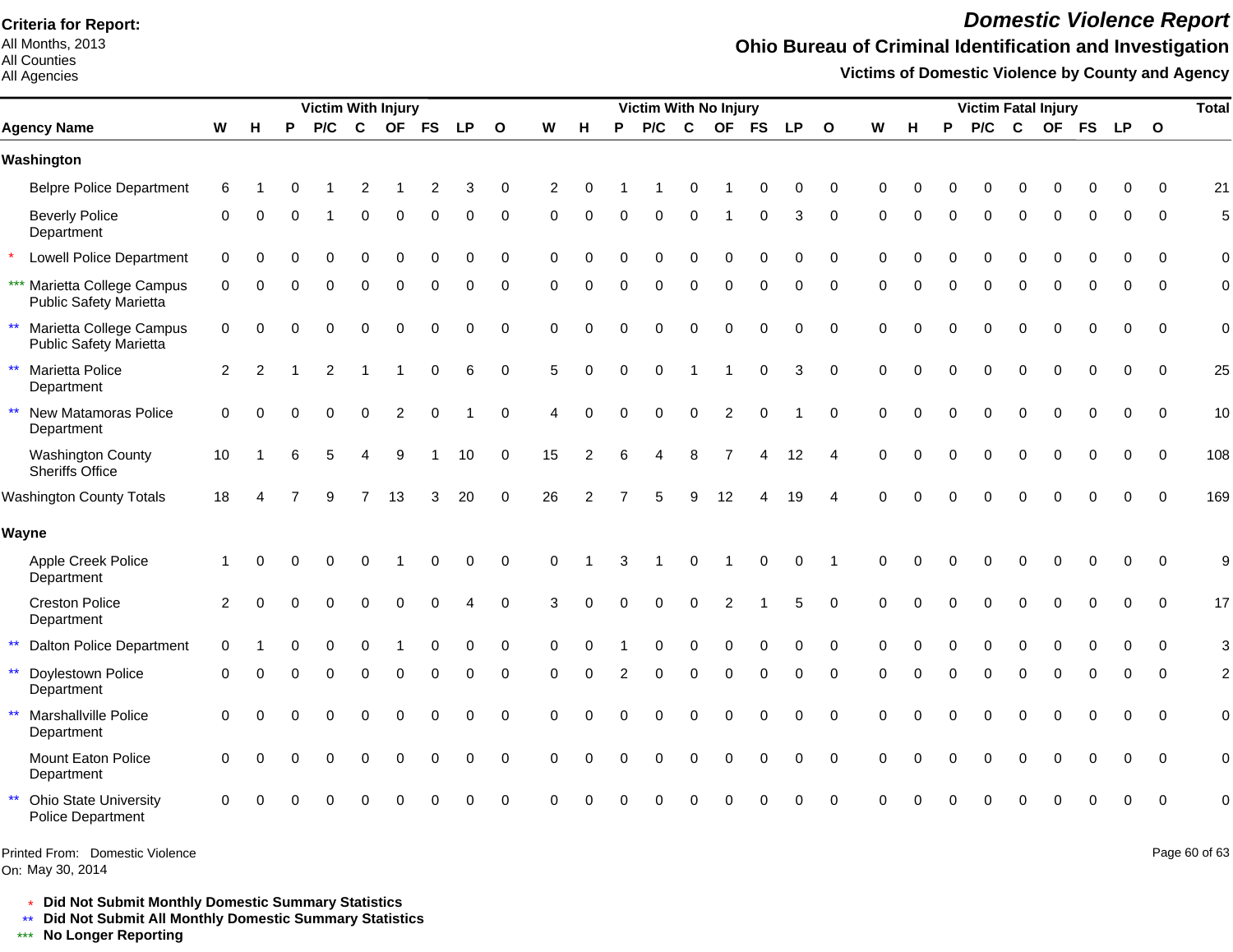All Months, 2013 All Counties

#### All Agencies

# *Domestic Violence Report*

### **Ohio Bureau of Criminal Identification and Investigation**

**Victims of Domestic Violence by County and Agency**

|                                                     |             |               |          | <b>Victim With Injury</b> |                |          |                |                |                |                | Victim With No Injury |          |                |                |    |          |                |              |           |          | <b>Total</b><br><b>Victim Fatal Injury</b> |          |              |          |             |             |                |                |  |  |  |
|-----------------------------------------------------|-------------|---------------|----------|---------------------------|----------------|----------|----------------|----------------|----------------|----------------|-----------------------|----------|----------------|----------------|----|----------|----------------|--------------|-----------|----------|--------------------------------------------|----------|--------------|----------|-------------|-------------|----------------|----------------|--|--|--|
| <b>Agency Name</b>                                  | W           | н             | P        | P/C                       | $\mathbf{C}$   |          | OF FS          | <b>LP</b>      | $\mathbf{o}$   | W              | н                     | P        | P/C            | $\mathbf c$    |    | OF FS LP |                | $\mathbf{o}$ | ${\bf W}$ | н        | P                                          | P/C      | $\mathbf{C}$ |          | OF FS LP    |             | $\mathbf 0$    |                |  |  |  |
| <b>Orrville Police Department</b>                   | 3           |               | 2        | 6                         |                |          | 0              | 2              | 0              | 1              | $\Omega$              |          |                | $\Omega$       | 0  | $\Omega$ |                | $\mathbf 0$  | $\Omega$  | $\Omega$ | $\Omega$                                   | $\Omega$ | $\mathbf 0$  | $\Omega$ | $\Omega$    | $\Omega$    | $\Omega$       | 20             |  |  |  |
| $\star\star$<br><b>Rittman Police</b><br>Department | $\Omega$    |               | $\Omega$ | $\overline{2}$            | 0              | $\Omega$ | $\Omega$       | 3              | $\Omega$       | 2              | $\Omega$              | Δ        | 2              |                |    | $\Omega$ | 11             |              | $\Omega$  | O        | $\Omega$                                   | $\Omega$ | $\Omega$     | $\Omega$ | $\Omega$    | $\Omega$    | $\Omega$       | 28             |  |  |  |
| <b>Shreve Police Department</b>                     | 2           | O             |          | 2                         | $\Omega$       | $\Omega$ | O              |                | $\Omega$       | $\overline{2}$ | $\Omega$              |          | $\overline{2}$ | $\Omega$       |    |          | 4              | $\Omega$     | $\Omega$  |          | $\Omega$                                   | $\Omega$ | $\Omega$     | $\Omega$ | $\Omega$    | $\Omega$    | $\Omega$       | 16             |  |  |  |
| Smithville Police<br>Department                     | $\Omega$    | ∩             |          |                           | 0              | $\Omega$ | 0              | O              | $\Omega$       |                | $\Omega$              | $\Omega$ | $\Omega$       | $\overline{2}$ | 0  |          | ი              | $\Omega$     | $\Omega$  |          | $\Omega$                                   | O        | $\Omega$     | 0        | $\Omega$    | 0           | $\Omega$       | 4              |  |  |  |
| Wayne County Sheriff's<br>Office                    | 20          | 2             | 13       |                           | $\overline{c}$ | 8        | $\Omega$       | 21             | $\mathbf 0$    | $\overline{7}$ |                       | 3        |                | 3              | 4  |          | 4              | $\Omega$     | $\Omega$  |          |                                            | $\Omega$ | $\Omega$     | $\Omega$ | $\Omega$    | $\Omega$    | $\overline{0}$ | 93             |  |  |  |
| West Salem Police<br>Department                     | $\mathbf 0$ | $\Omega$      | U        | $\Omega$                  | $\Omega$       | $\Omega$ | $\Omega$       | $\overline{2}$ | $\mathbf 0$    | $\overline{c}$ |                       | 2        |                |                | 2  | $\Omega$ | $\overline{c}$ | $\mathbf 0$  | $\Omega$  | $\Omega$ | $\Omega$                                   | $\Omega$ | $\Omega$     | $\Omega$ | $\mathbf 0$ | 0           | $\mathbf 0$    | 13             |  |  |  |
| <b>Wooster Police</b><br>Department                 | 24          | 8             | 11       | 29                        | 12             | 10       | $\overline{2}$ | 29             | 2              | 30             | $\overline{2}$        | 13       | 21             | 6              | 20 |          | 28             | 6            | $\Omega$  | $\Omega$ | $\Omega$                                   | $\Omega$ | $\Omega$     | $\Omega$ | $\mathbf 0$ | $\mathbf 0$ | $\Omega$       | 260            |  |  |  |
| <b>Wayne County Totals</b>                          | 52          | 13            | 26       | 44                        | 15             | 21       | 2              | 62             | $\overline{2}$ | 48             | 5                     | 30       | 29             | 13             | 31 | 9        | 55             | 8            | $\Omega$  |          |                                            |          | $\Omega$     | $\Omega$ | $\Omega$    | $\Omega$    | $\Omega$       | 465            |  |  |  |
| <b>Williams</b>                                     |             |               |          |                           |                |          |                |                |                |                |                       |          |                |                |    |          |                |              |           |          |                                            |          |              |          |             |             |                |                |  |  |  |
| <b>Bryan Police Department</b>                      | 9           |               |          |                           |                |          | 0              | 6              | $\Omega$       | 8              |                       |          | 3              | 2              | O  |          | 5              |              |           |          |                                            |          | $\cap$       |          |             | O           | $\Omega$       | 41             |  |  |  |
| <b>Edgerton Police</b><br>Department                | $\mathbf 0$ | $\Omega$      |          | $\Omega$                  | 0              | $\Omega$ | 0              | 2              | 0              | $\Omega$       | $\Omega$              | $\Omega$ | $\Omega$       |                | 0  | $\Omega$ | 0              | $\Omega$     | $\Omega$  | ∩        | $\Omega$                                   | $\Omega$ | $\Omega$     | $\Omega$ | $\Omega$    | $\Omega$    | $\Omega$       | 4              |  |  |  |
| <b>Edon Police Department</b>                       | -1          | 0             |          |                           |                |          |                |                | 0              |                |                       |          |                |                |    |          |                | $\Omega$     | $\Omega$  |          |                                            |          |              |          |             |             | $\Omega$       | 4              |  |  |  |
| Montpelier Police<br>Department                     | 3           | $\mathcal{P}$ | Δ        | $\overline{2}$            | 3              | 0        | $\Omega$       |                | $\Omega$       | 5              | $\Omega$              | 3        | 6              | $\overline{2}$ | 0  |          | 8              | $\Omega$     | $\Omega$  | $\Omega$ | $\Omega$                                   | $\Omega$ | $\Omega$     | $\Omega$ | $\Omega$    | $\Omega$    | $\Omega$       | 42             |  |  |  |
| Pioneer Police<br>Department                        | 2           | $\Omega$      | U        | 3                         | 3              |          | $\Omega$       |                | $\Omega$       |                |                       |          | 3              | $\Omega$       |    |          |                | $\Omega$     | $\Omega$  |          |                                            | O        | $\Omega$     | O        | $\Omega$    | $\Omega$    | $\Omega$       | 17             |  |  |  |
| $\star\star$<br><b>Stryker Police Department</b>    | 2           |               |          |                           |                |          |                |                | $\Omega$       | 5              |                       |          |                |                |    |          | 6              | $\Omega$     | $\Omega$  |          |                                            |          |              |          |             |             | $\Omega$       | 20             |  |  |  |
| <b>West Unity Police</b><br>Department              | 0           |               |          | $\Omega$                  | 3              | $\Omega$ | $\Omega$       | 3              | $\mathbf 0$    | $\Omega$       | $\Omega$              |          | 0              | $\Omega$       |    | $\Omega$ | 0              | $\Omega$     | $\Omega$  |          | $\Omega$                                   | 0        | $\Omega$     | $\Omega$ | 0           | $\Omega$    | $\Omega$       | 9              |  |  |  |
| Williams County Sheriff's<br>Office                 | $\Omega$    | ∩             |          | $\Omega$                  | $\Omega$       | $\Omega$ | $\Omega$       | $\Omega$       | $\Omega$       | $\Omega$       |                       |          | O              | $\Omega$       | O  |          | 0              | $\Omega$     |           |          |                                            | 0        | $\Omega$     | $\Omega$ | $\Omega$    | $\Omega$    | $\Omega$       | $\overline{0}$ |  |  |  |
| <b>Williams County Totals</b>                       | 17          |               |          | 6                         | 11             |          |                | 18             | 0              | 20             |                       |          |                |                |    |          | 20             |              |           |          |                                            |          |              |          |             | O           | $\Omega$       | 137            |  |  |  |
|                                                     |             |               |          |                           |                |          |                |                |                |                |                       |          |                |                |    |          |                |              |           |          |                                            |          |              |          |             |             |                |                |  |  |  |

#### **Wood**

On: May 30, 2014 Printed From: Domestic Violence Page 61 of 63

\* **Did Not Submit Monthly Domestic Summary Statistics**

**Did Not Submit All Monthly Domestic Summary Statistics**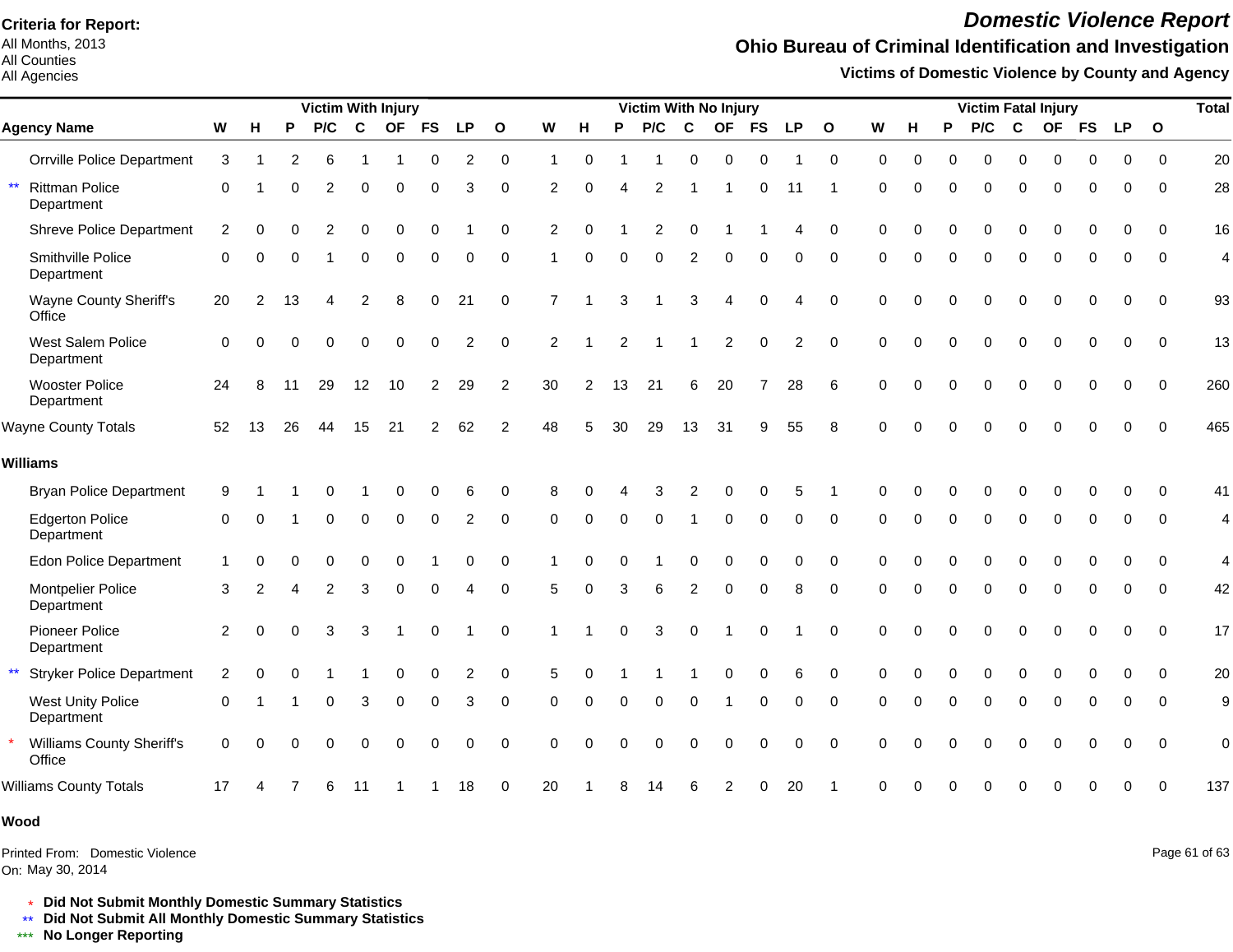All Months, 2013 All Counties

#### All Agencies

## *Domestic Violence Report*

## **Ohio Bureau of Criminal Identification and Investigation**

**Victims of Domestic Violence by County and Agency**

|                                                                      |                |             |                | Victim With Injury |             |                  |             |                |              |                | Victim With No Injury |          |                |                |                 |             |                |                |             |             | <b>Victim Fatal Injury</b> |             |                  |             |             |             |              |                |  |  |
|----------------------------------------------------------------------|----------------|-------------|----------------|--------------------|-------------|------------------|-------------|----------------|--------------|----------------|-----------------------|----------|----------------|----------------|-----------------|-------------|----------------|----------------|-------------|-------------|----------------------------|-------------|------------------|-------------|-------------|-------------|--------------|----------------|--|--|
| <b>Agency Name</b>                                                   | W              | н           | P              | P/C                | C           | <b>OF</b>        | <b>FS</b>   | <b>LP</b>      | $\mathbf{o}$ | W              | H                     | P        | P/C            | $\mathbf c$    | <b>OF</b>       | <b>FS</b>   | <b>LP</b>      | $\mathbf{o}$   | W           | н           | P                          | P/C         | C                | <b>OF</b>   | <b>FS</b>   | <b>LP</b>   | $\mathbf{o}$ |                |  |  |
| <b>Bloomdale Police</b><br>Department                                | $\mathbf 0$    | $\Omega$    | 0              | $\Omega$           | 0           | $\mathbf 0$      | 0           | $\mathbf 0$    | $\mathbf 0$  | $\mathbf 0$    | $\mathbf 0$           | $\Omega$ | $\mathbf 0$    | $\mathbf 0$    | $\mathbf 0$     | $\mathbf 0$ | $\Omega$       | $\mathbf 0$    | $\Omega$    | $\Omega$    | $\Omega$                   | $\Omega$    | $\mathbf 0$      | $\Omega$    | $\Omega$    | $\Omega$    | $\Omega$     | $\mathbf 0$    |  |  |
| <b>Bowling Green Police</b><br>Department                            | $\overline{4}$ | 0           | 0              | $\Omega$           | 0           | 3                |             |                | 4            | 10             | 3                     | 5        | $\Omega$       | 5              | $\overline{2}$  | $\mathbf 0$ | $\mathbf 0$    | 13             | $\mathbf 0$ | $\Omega$    | $\Omega$                   | $\Omega$    | $\Omega$         | $\mathbf 0$ | $\Omega$    | $\mathbf 0$ | 0            | 51             |  |  |
| <b>Bowling Green State</b><br><b>University Police</b><br>Department | $\mathbf 0$    | $\Omega$    | $\Omega$       | $\Omega$           | $\Omega$    | $\Omega$         | $\Omega$    | $\mathbf 0$    | $\mathbf 0$  | 0              | $\Omega$              | $\Omega$ | $\Omega$       | $\Omega$       | $\Omega$        | $\Omega$    | 0              | $\mathbf 0$    | $\Omega$    | $\Omega$    | $\Omega$                   | $\Omega$    | $\Omega$         | $\Omega$    | $\Omega$    | $\Omega$    | $\Omega$     | $\mathbf 0$    |  |  |
| $\star\star$<br><b>Bradner Police</b><br>Department                  | $\Omega$       | $\Omega$    | 0              | $\Omega$           | $\Omega$    | $\mathbf 0$      | $\mathbf 0$ | $\mathbf 0$    | $\mathbf 0$  | $\Omega$       | $\Omega$              | $\Omega$ | $\mathbf 0$    | $\mathbf 0$    | $\mathbf 0$     | $\mathbf 0$ | $\Omega$       | $\Omega$       | $\Omega$    | $\Omega$    | $\Omega$                   | $\Omega$    | $\Omega$         | $\Omega$    | $\Omega$    | $\Omega$    | $\Omega$     | $\mathbf 0$    |  |  |
| <b>Haskins Police</b><br>Department                                  | -1             | $\Omega$    | $\Omega$       | $\Omega$           |             | $\mathbf 0$      | $\mathbf 0$ | $\mathbf 0$    | $\mathbf 0$  | $\Omega$       | $\Omega$              | $\Omega$ | $\Omega$       | $\Omega$       | $\mathbf 0$     | $\mathbf 0$ | $\mathbf 0$    | $\Omega$       | $\Omega$    | $\Omega$    | $\Omega$                   | $\Omega$    | $\Omega$         | $\Omega$    | $\Omega$    | $\Omega$    | $\Omega$     | $\overline{c}$ |  |  |
| Lake Twp. Police<br>Department                                       | 4              | $\Omega$    | 0              | $\Omega$           | 3           | $\mathbf 0$      | $\mathbf 0$ | $\overline{2}$ | $\mathbf 0$  | $\overline{7}$ | 2                     |          | $\Omega$       | $\overline{2}$ | $\overline{2}$  | 3           | 4              | $\overline{2}$ | $\Omega$    | $\Omega$    | $\Omega$                   | 0           | $\Omega$         |             | $\Omega$    | $\Omega$    | $\Omega$     | 32             |  |  |
| <b>Luckey Police Department</b>                                      |                | $\Omega$    | 0              | $\Omega$           | $\Omega$    | $\Omega$         | $\Omega$    | 0              | $\pmb{0}$    |                | $\Omega$              | $\Omega$ | $\Omega$       | $\Omega$       | $\mathbf 0$     | $\Omega$    | $\Omega$       | $\mathbf 0$    | $\Omega$    | $\Omega$    | $\Omega$                   | $\Omega$    | $\Omega$         | $\Omega$    | $\Omega$    | $\Omega$    | $\Omega$     | $\overline{c}$ |  |  |
| North Baltimore Police<br>Department                                 | 3              | $\Omega$    |                | $\Omega$           |             | $\overline{7}$   | 0           | 0              | 0            |                |                       |          | 2              | $\Omega$       | $\Omega$        | $\Omega$    |                | $\Omega$       | $\Omega$    | $\Omega$    | $\Omega$                   | $\Omega$    | $\Omega$         | $\Omega$    | $\Omega$    | $\Omega$    | $\Omega$     | 18             |  |  |
| Northwood Police<br>Department                                       | $\overline{2}$ | $\Omega$    | Δ              | 4                  | 2           | 6                | $\Omega$    |                | $\Omega$     | 4              |                       | 4        | 3              | $\mathbf{1}$   | $\overline{2}$  |             | $\overline{c}$ | $\Omega$       | $\Omega$    | $\Omega$    | $\Omega$                   | $\Omega$    | $\Omega$         | $\Omega$    | $\Omega$    | $\Omega$    | $\Omega$     | 37             |  |  |
| $\star\star$<br>Pemberville Police<br>Department                     | $\overline{1}$ | $\Omega$    | $\Omega$       | $\Omega$           | 0           | $\boldsymbol{0}$ | 0           | $\pmb{0}$      | $\pmb{0}$    | $\overline{0}$ | $\mathbf 0$           | $\Omega$ | $\mathbf 0$    | $\mathbf 0$    | $\pmb{0}$       | $\pmb{0}$   | 0              | $\mathbf 0$    | $\mathbf 0$ | $\Omega$    | $\Omega$                   | $\Omega$    | $\mathbf 0$      | 0           | $\Omega$    | $\Omega$    | $\mathbf 0$  | $\mathbf{1}$   |  |  |
| Perrysburg Police<br>Department                                      | 2              |             | 3              | 4                  | $\mathbf 0$ | $\overline{7}$   | $\mathbf 0$ | $\overline{7}$ | $\mathbf 0$  | 12             |                       | 4        | $\mathbf 0$    | $\pmb{0}$      | $\overline{A}$  |             | 0              | $\overline{1}$ | $\mathbf 0$ | $\mathbf 0$ | $\Omega$                   | $\mathbf 0$ | $\boldsymbol{0}$ | 0           | $\mathbf 0$ | 0           | $\Omega$     | 47             |  |  |
| Perrysburg Twp. Police<br>Department                                 | $\overline{4}$ | $\Omega$    |                | $\overline{2}$     | 2           | $\overline{c}$   | 0           |                | $\mathbf 0$  | 3              | $\mathbf 0$           |          | $\overline{2}$ | $\pmb{0}$      | 2               | $\pmb{0}$   | $\overline{c}$ | $\overline{0}$ | $\mathbf 0$ | $\Omega$    | $\Omega$                   | $\mathbf 0$ | $\mathbf 0$      | $\mathbf 0$ | $\mathbf 0$ | $\mathbf 0$ | $\Omega$     | 22             |  |  |
| <b>Risingsun Police</b><br>Department                                | $\mathbf 0$    | $\Omega$    | 0              | $\Omega$           | $\Omega$    | $\mathbf 0$      | $\mathbf 0$ | $\mathbf 0$    | $\mathbf 0$  | 0              | $\mathbf 0$           | $\Omega$ | $\mathbf 0$    | $\Omega$       | $\mathbf 0$     | $\mathbf 0$ | $\mathbf 0$    | $\overline{0}$ | $\mathbf 0$ | $\Omega$    | $\Omega$                   | $\Omega$    | $\Omega$         | $\Omega$    | $\Omega$    | $\mathbf 0$ | $\mathbf 0$  | $\mathbf 0$    |  |  |
| $\star\star$<br><b>Rossford Police</b><br>Department                 | $\mathbf 0$    | $\Omega$    | 0              | $\Omega$           | 0           | $\mathbf 0$      | $\mathbf 0$ | 0              | $\mathbf 0$  | 6              | 2                     | 6        | $\mathbf 0$    | 4              | $6\phantom{1}6$ | $\mathbf 0$ | 12             | 8              | $\mathbf 0$ | $\mathbf 0$ | $\Omega$                   | 0           | 0                | $\mathbf 0$ | $\Omega$    | $\mathbf 0$ | $\mathbf 0$  | 44             |  |  |
| <b>Walbridge Police</b><br>Department                                | $\mathbf 0$    | $\mathbf 0$ | $\overline{1}$ |                    | 0           | $\overline{c}$   | $\pmb{0}$   | $\mathbf{1}$   | $\mathbf 0$  | 4              |                       | 6        | 5              | $\mathbf 0$    | 3               | $\pmb{0}$   | $\sqrt{5}$     | $\overline{1}$ | $\mathbf 0$ | $\Omega$    | $\Omega$                   | 0           | $\Omega$         | $\Omega$    | $\Omega$    | $\mathbf 0$ | $\mathbf 0$  | 30             |  |  |
| Wayne Police Department                                              | $\mathbf 0$    |             | 0              | $\Omega$           | 0           | $\Omega$         | 0           | $\mathbf 0$    | 0            | $\Omega$       | $\Omega$              | $\Omega$ | $\Omega$       | $\Omega$       | $\Omega$        | $\mathbf 0$ | $\mathbf 0$    | $\mathbf 0$    | $\Omega$    | $\Omega$    |                            | $\Omega$    | $\Omega$         | $\Omega$    |             | 0           | $\Omega$     | $\mathbf 0$    |  |  |
| ** West Millgrove Police                                             | $\Omega$       |             |                |                    |             |                  |             | $\Omega$       | $\Omega$     | $\Omega$       | $\Omega$              |          | ∩              | ∩              | $\Omega$        | $\Omega$    | $\Omega$       | $\Omega$       | $\Omega$    | $\cap$      | $\Omega$                   | $\Omega$    | $\Omega$         | $\Omega$    | $\Omega$    | $\Omega$    | $\Omega$     | $\mathbf 0$    |  |  |
| Printed From: Domestic Violence                                      |                |             |                |                    |             |                  |             |                |              |                |                       |          |                |                |                 |             |                |                |             |             |                            |             |                  |             |             |             |              | Page 62 of 63  |  |  |

On: May 30, 2014

\* **Did Not Submit Monthly Domestic Summary Statistics**

**Did Not Submit All Monthly Domestic Summary Statistics**